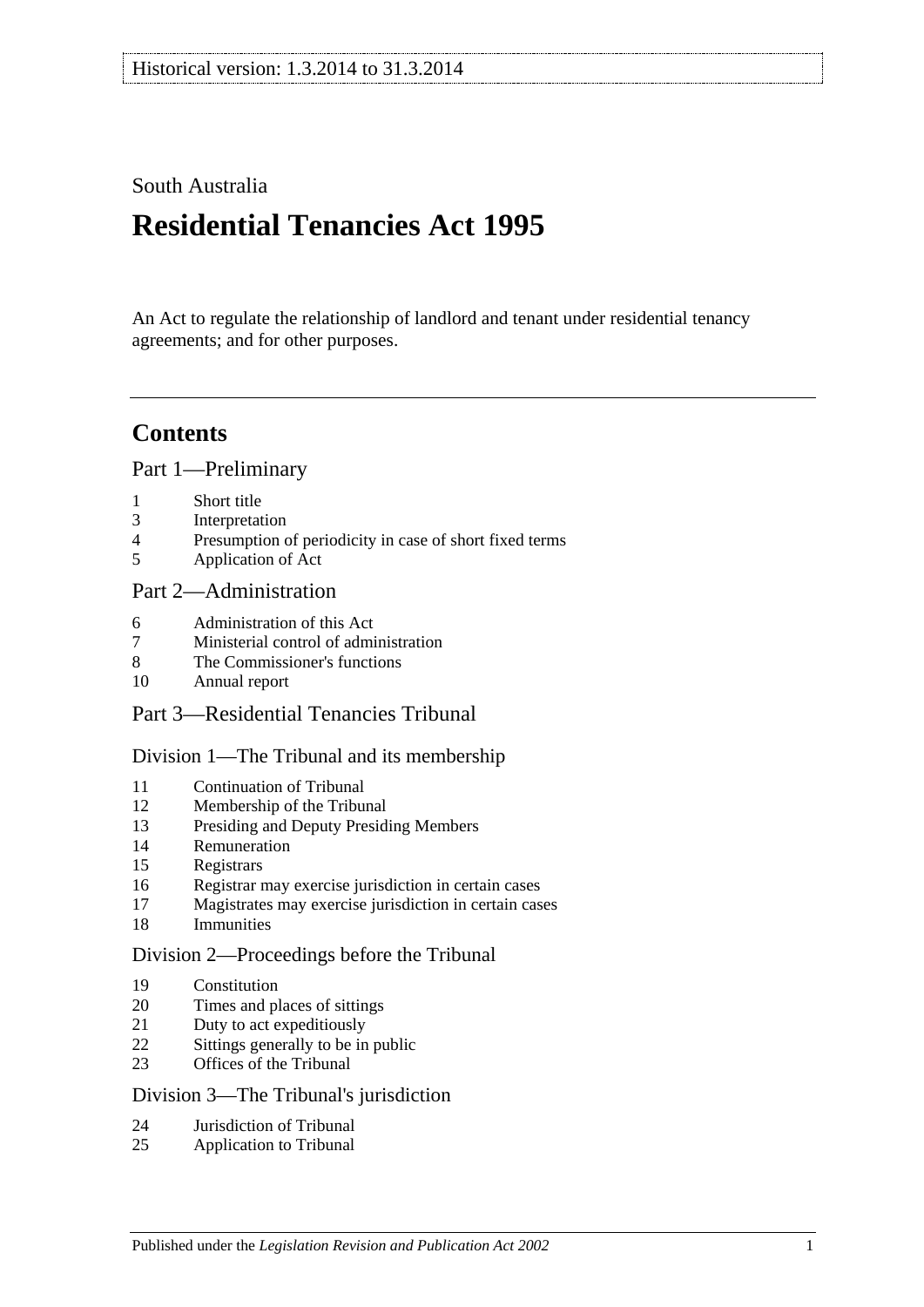#### [Division 5—Evidentiary and procedural powers](#page-14-1)

- [Tribunal's powers to gather evidence](#page-14-2)<br>32 Procedural powers of Tribunal
- [Procedural powers of Tribunal](#page-15-0)
- [General powers of the Tribunal to cure irregularities](#page-16-0)

#### [Division 7—Judgments and orders](#page-16-1)

- [Special powers to make orders and give relief](#page-16-2)
- [Enforcement of orders](#page-17-0)
- [Application to vary or set aside order](#page-17-1)
- [Costs](#page-17-2)

#### [Division 8—Obligation to give reasons for decisions](#page-17-3)

[Reasons for decisions](#page-17-4)

#### [Division 9—Reservation of questions of law and appeals](#page-17-5)

- [Reservation of questions of law](#page-17-6)
- [Appeals](#page-18-0)

[Division 10—Miscellaneous](#page-18-1)

- [Entry and inspection of property](#page-18-2)
- [Contempt of the Tribunal](#page-18-3)
- [Punishment of contempts](#page-18-4)
- [Fees](#page-19-0)
- [Procedural rules](#page-19-1)

# [Part 4—Mutual rights and obligations of landlord and tenant](#page-19-2)

#### [Division A1—Before entering into residential tenancy agreement](#page-19-3)

47A [Prospective tenant to be notified of sale of premises](#page-19-4)

#### [Division 1—Entering into residential tenancy agreement](#page-19-5)

- [Information to be provided by landlords to tenants](#page-19-6)
- [Residential tenancy agreements](#page-20-0)
- [Cost of preparing agreement](#page-22-0)
- [False information from tenant](#page-22-1)

#### [Division 2—Discrimination against tenants with children](#page-22-2)

[Discrimination against tenants with children](#page-22-3)

#### [Division 3—Rent](#page-23-0)

- [Permissible consideration for residential tenancy](#page-23-1)
- [Rent in advance](#page-23-2)
- [Variation of rent](#page-24-0)
- [Excessive rent](#page-25-0)
- 56A [Manner of payment of rent](#page-26-0)
- [Landlord's duty to keep proper records of rent and other payments](#page-26-1)
- [Duty to provide statement or give receipt for rent](#page-26-2)
- 58A [Payment of rent by electronic transaction](#page-27-0)
- [Accrual and apportionment of rent](#page-27-1)
- [Abolition of distress for rent](#page-27-2)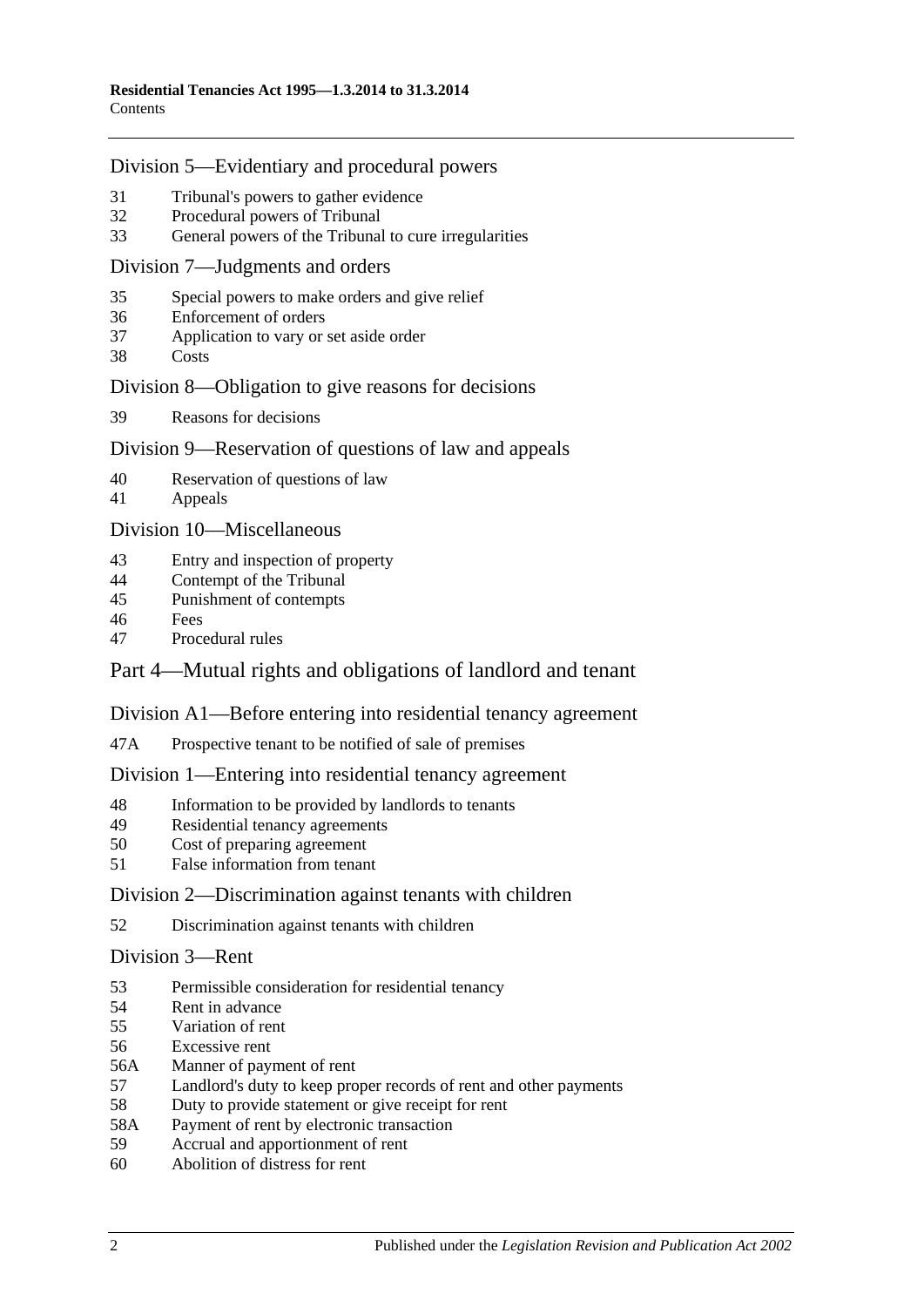# [Division 4—Bonds](#page-27-3)

- 61 [Bond](#page-27-4)
- 62 [Receipt of bond and transmission to Commissioner](#page-28-0)
- 63 [Repayment of bond](#page-28-1)

# [Division 5—Tenant's entitlement to possession and quiet enjoyment](#page-30-0)

- 64 [Vacant possession etc](#page-30-1)
- 65 [Quiet enjoyment](#page-30-2)

# [Division 6—Security of premises](#page-31-0)

66 [Security of premises](#page-31-1)

# [Division 7—Landlord's obligation in regard to condition of the premises](#page-31-2)

- 67 [Cleanliness](#page-31-3)
- 68 [Landlord's obligation to repair](#page-31-4)

# [Division 8—Tenant's obligations in relation to the premises and ancillary property](#page-33-0)

- 69 [Tenant's responsibility for cleanliness, damage and loss](#page-33-1)
- 70 [Alteration of premises](#page-33-2)

# [Division 9—Tenant's conduct on the premises](#page-34-0)

71 [Tenant's conduct](#page-34-1)

# [Division 9A—Landlord's obligation to advise of sale of premises](#page-34-2)

71A [Sale of residential premises](#page-34-3)

# [Division 10—Landlord's right of entry](#page-34-4)

72 [Right of entry](#page-34-5)

# [Division 11—Statutory charges](#page-36-0)

# 73 [Statutory charges](#page-36-1)

# [Division 12—Assignment](#page-37-0)

74 [Assignment of tenant's rights under residential tenancy agreement](#page-37-1)

# [Division 13—Tenant's vicarious liability](#page-38-0)

75 [Vicarious liability](#page-38-1)

# [Division 14—Harsh or unconscionable terms](#page-39-0)

76 [Harsh or unconscionable terms](#page-39-1)

# [Division 15—Miscellaneous](#page-39-2)

- 77 [Accelerated rent and liquidated damages](#page-39-3)
- 78 [Duty of mitigation](#page-39-4)
- 78A [Compensation for expenses](#page-39-5)

# [Part 5—Termination of residential tenancy agreements](#page-40-0)

# [Division 1—Termination generally](#page-40-1)

79 [Termination of residential tenancy](#page-40-2)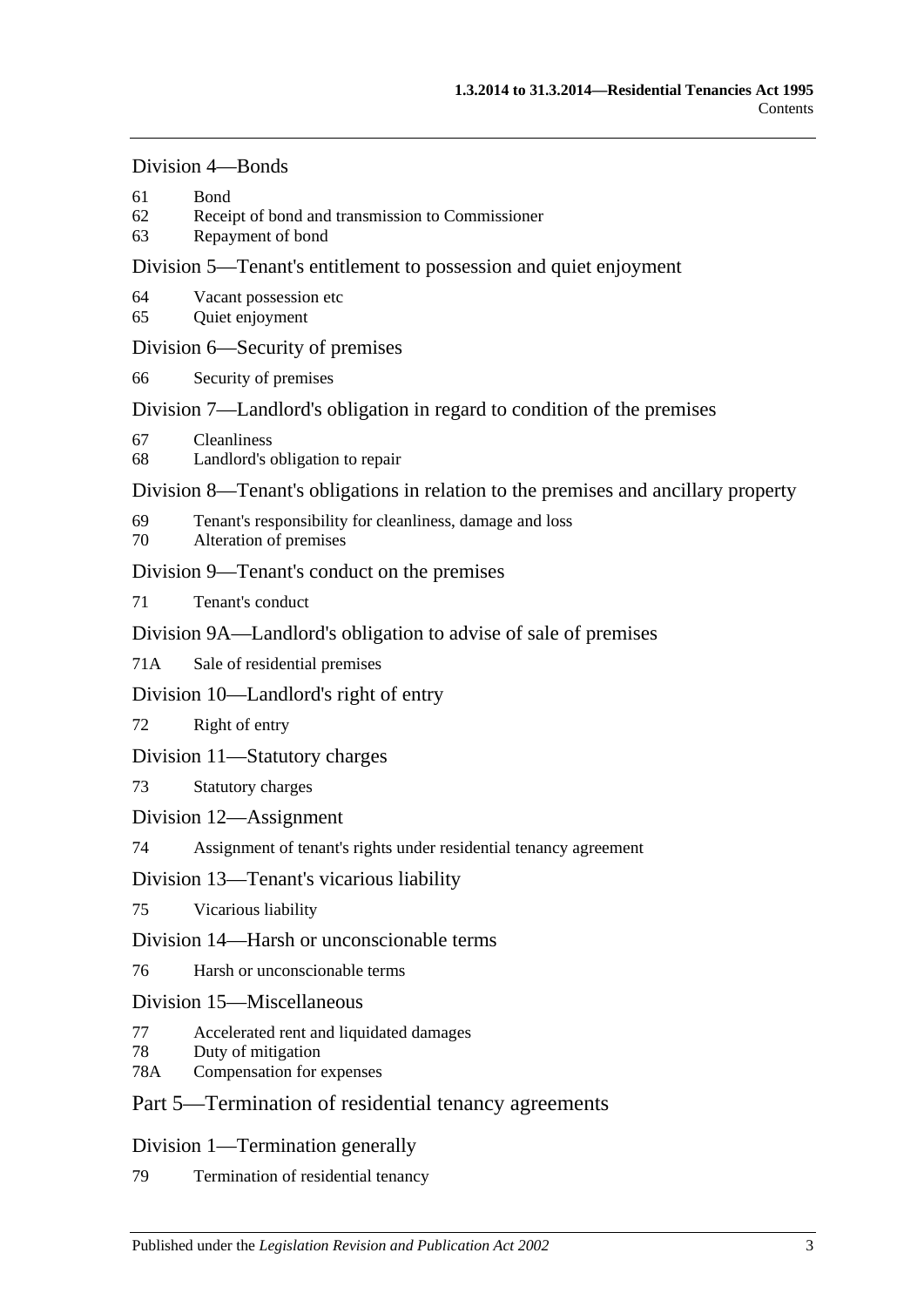#### 79A [Agreement for fixed term continues if not terminated](#page-40-3)

### [Division 2—Termination by the landlord](#page-40-4)

- 80 [Notice of termination by landlord on ground of breach of agreement](#page-40-5)
- 81 [Termination because possession is required by landlord for certain purposes](#page-42-0)
- 82 [Termination of residential tenancy by housing co-operative](#page-42-1)
- 83 [Termination by landlord without specifying a ground of termination](#page-43-0)
- 83A [Notice to be given at end of fixed term](#page-43-1)
- 83B [Termination where agreement frustrated](#page-43-2)
- 84 Limitation of [right to terminate](#page-43-3)

#### [Division 3—Termination by tenant](#page-44-0)

- 85 [Notice of termination by tenant on ground of breach of the agreement](#page-44-1)
- 85A [Termination by tenant if residential premises for sale](#page-44-2)
- 86 [Termination by tenant without specifying a ground of termination](#page-45-0)
- 86A [Notice to be given at end of fixed term](#page-45-1)
- 86B [Termination where agreement frustrated](#page-45-2)

#### [Division 4—Termination by the Tribunal](#page-45-3)

- 87 [Termination on application by landlord](#page-45-4)
- 88 [Termination on application by tenant](#page-46-0)
- 89 [Termination based on hardship](#page-46-1)
- 90 [Tribunal may terminate tenancy if tenant's conduct unacceptable](#page-46-2)

#### [Division 5—Notices of termination](#page-47-0)

- 91 [Form of notice of termination](#page-47-1)
- 92 [Termination of periodic tenancy](#page-48-0)
- 92A [Notice of termination void if no action taken](#page-48-1)

#### [Division 6—Repossession of premises](#page-49-0)

- 93 [Order for possession](#page-49-1)
- 94 [Abandoned premises](#page-49-2)
- 95 [Repossession of premises](#page-50-0)
- 96 [Forfeiture of head tenancy not to result automatically in destruction of right to possession](#page-50-1)  [under residential tenancy agreement](#page-50-1)

#### [Division 7—Abandoned property](#page-51-0)

- 97 [Abandoned property](#page-51-1)
- 97A [Offence to deal with abandoned property in unauthorised way](#page-51-2)
- 97B [Action to deal with abandoned property other than personal documents](#page-51-3)
- 97C [Action to deal with abandoned personal documents](#page-52-0)

#### [Division 8—Miscellaneous](#page-52-1)

- 98 [Bailiffs](#page-52-2)
- 99 [Enforcement of orders for possession](#page-52-3)

# [Part 5A—Residential tenancy databases](#page-53-0)

- 99A [Definitions](#page-53-1)
- 99B [Application](#page-54-0)<br>99C Extra-territo
- 99C [Extra-territorial operation of Part](#page-54-1)<br>99D Notice of usual use of database
- [Notice of usual use of database](#page-55-0)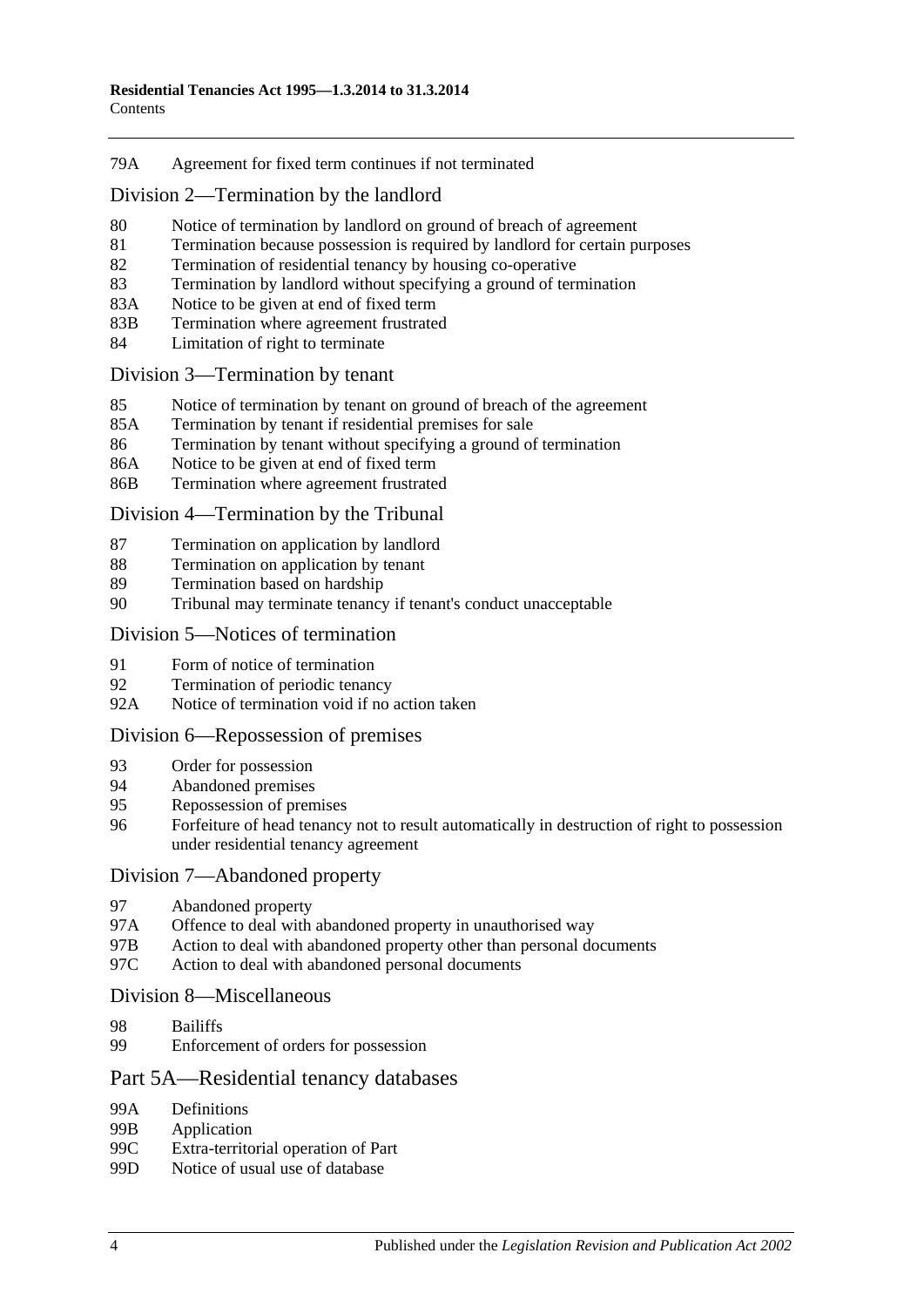- 99E [Notice of listing if database used](#page-55-1)
- 99F [Listing can be made only for particular breaches by particular persons](#page-56-0)
- 99G [Further restriction on listing](#page-57-0)
- 99H [Ensuring quality of listing—landlord's or agent's obligation](#page-57-1)
- 99I [Ensuring quality of listing—database operator's obligation](#page-58-0)
- 99J [Providing copy of personal information listed](#page-58-1)
- 99K [Keeping personal information listed](#page-58-2)
- 99L [Powers of Tribunal](#page-59-0)
- 99M [Notifying relevant non-parties of Tribunal order about listing](#page-59-1)

#### [Part 6—Residential Tenancies Fund](#page-60-0)

- 100 [Residential Tenancies Fund](#page-60-1)
- 101 [Application of income](#page-60-2)
- 102 [Accounts and audit](#page-60-3)

#### Part [7—Rooming houses](#page-61-0)

#### Division [1—Interpretation](#page-61-1)

103 [Interpretation](#page-61-2)

#### Division [2—Rooming house agreements](#page-61-3)

- 104 [Standard terms of rooming house agreements](#page-61-4)
- 105 [Copies of written agreements](#page-61-5)

### Division [3—House rules](#page-61-6)

- 105A [House rules](#page-61-7)
- 105B [Amendment of house rules](#page-62-0)
- 105C [Application to Tribunal if house rules are considered unreasonable](#page-62-1)
- 105D [Availability of house rules](#page-62-2)

Division [4—Mutual rights and obligations of proprietors and residents](#page-63-0)

#### Subdivision [1—Rent and other charges](#page-63-1)

- 105E [Permissible consideration and statutory charges](#page-63-2)
- 105F [Rent in advance](#page-63-3)
- 105G [Duty to provide statement or give receipt for payments](#page-64-0)
- 105H [Payment of rent by electronic transaction](#page-64-1)
- 105I [Rent increases](#page-64-2)
- 105J [Rent decreases](#page-65-0)

[Subdivision](#page-66-0) 2—Bonds

- [105K](#page-66-1) Bond
- 105L [Receipt of bond and transmission to Commissioner](#page-66-2)

Subdivision [3—Other obligations of proprietor](#page-66-3)

- 105N [Use and enjoyment of room and facilities](#page-66-4)
- 105O [Security of premises and personal property](#page-66-5)
- 105P [Obligation to repair and keep room and premises clean](#page-67-0)
- 105Q [Sale of rooming house](#page-68-0)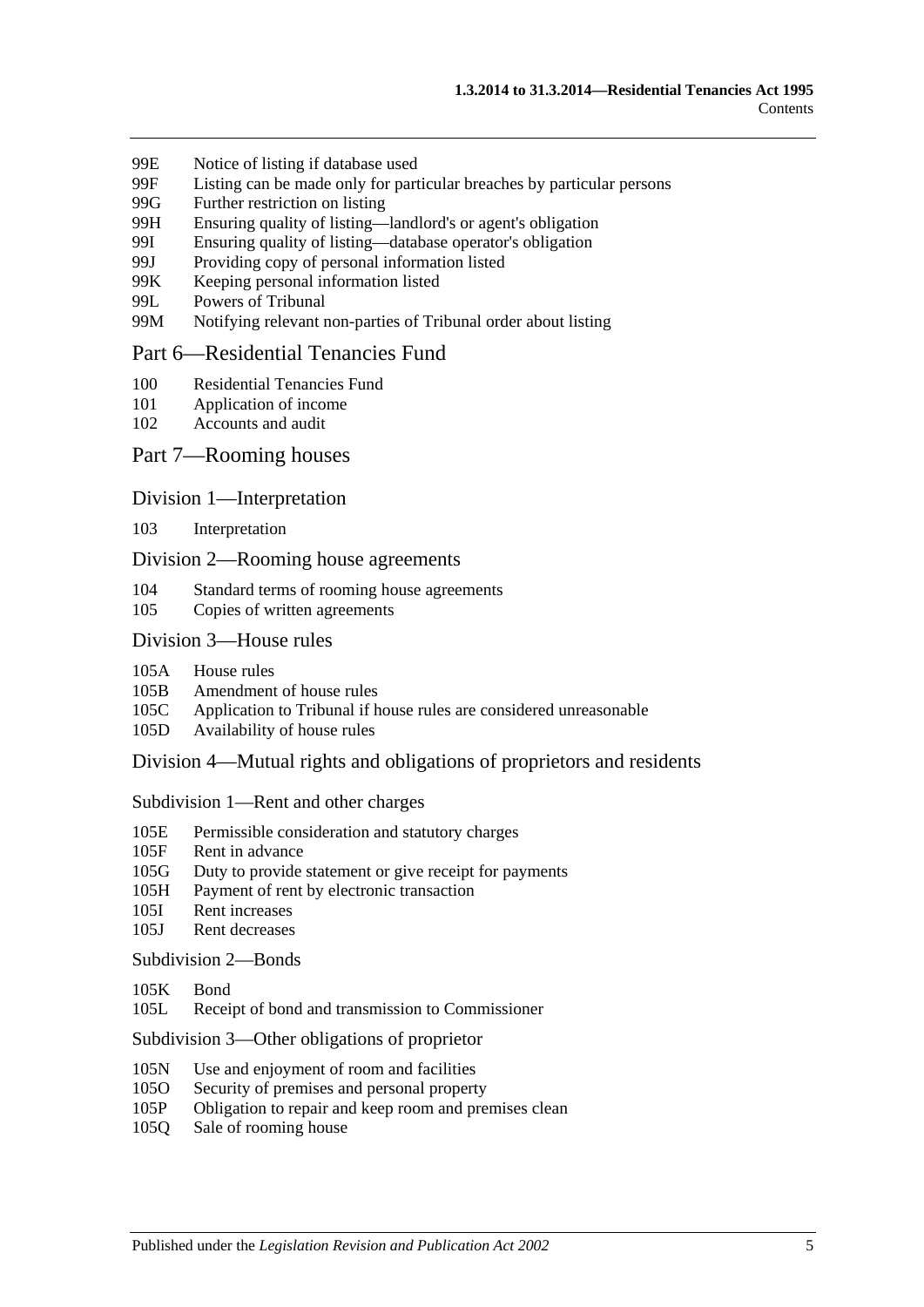Subdivision [4—Other obligations of resident](#page-68-1)

105R [General obligations of resident](#page-68-2)

Subdivision [5—Miscellaneous](#page-68-3)

105S [Accelerated rent and liquidated damages](#page-68-4)

105T [Goods not to be taken in lieu of amounts owing to proprietor](#page-69-0)

Division [5—Termination of rooming house agreement](#page-69-1)

105U [Termination of rooming house agreement](#page-69-2)

- 105V [Abandoned room](#page-70-0)
- 105W [Abandoned property](#page-70-1)

[Part 8—Dispute resolution](#page-71-0)

[Division 1—Conciliation](#page-71-1)

Subdivision [1—Definitions for this Division](#page-71-2)

106 [Definitions](#page-71-3)

Subdivision [2—Conciliation of dispute by Commissioner](#page-72-0)

107 [Conciliation by Commissioner](#page-72-1)

Subdivision [3—Conciliation of dispute by Tribunal](#page-72-2)

108 [Referral of dispute to conciliation conference](#page-72-3)

Subdivision [4—Duties and procedure](#page-73-0)

108A [Duties of conciliators](#page-73-1)

108B [Procedure](#page-73-2)

108C [Restriction on evidence](#page-73-3)

[Division 2—Intervention](#page-74-0)

109 [Power to intervene](#page-74-1)

#### [Division 3—Powers of the Tribunal](#page-74-2)

- 110 [Powers of Tribunal](#page-74-3)
- 111 [Conditional and alternative orders](#page-75-0)
- 112 [Restraining orders](#page-75-1)

#### [Division 4—Representation](#page-75-2)

- 113 [Representation in proceedings before Tribunal](#page-75-3)
- 114 [Remuneration of representative](#page-76-0)

#### [Part 9—Miscellaneous](#page-76-1)

- 115 [Contract to avoid Act](#page-76-2)
- 117 [Notice by landlord not waived by acceptance of rent](#page-76-3)
- 117A [Liability to prosecution not to derogate from civil liability](#page-76-4)
- 118 [Exemptions](#page-77-0)
- 119 [Tribunal may exempt agreement or premises from provision of Act](#page-77-1)
- 120 [Service](#page-77-2)
- 121 [Regulations](#page-77-3)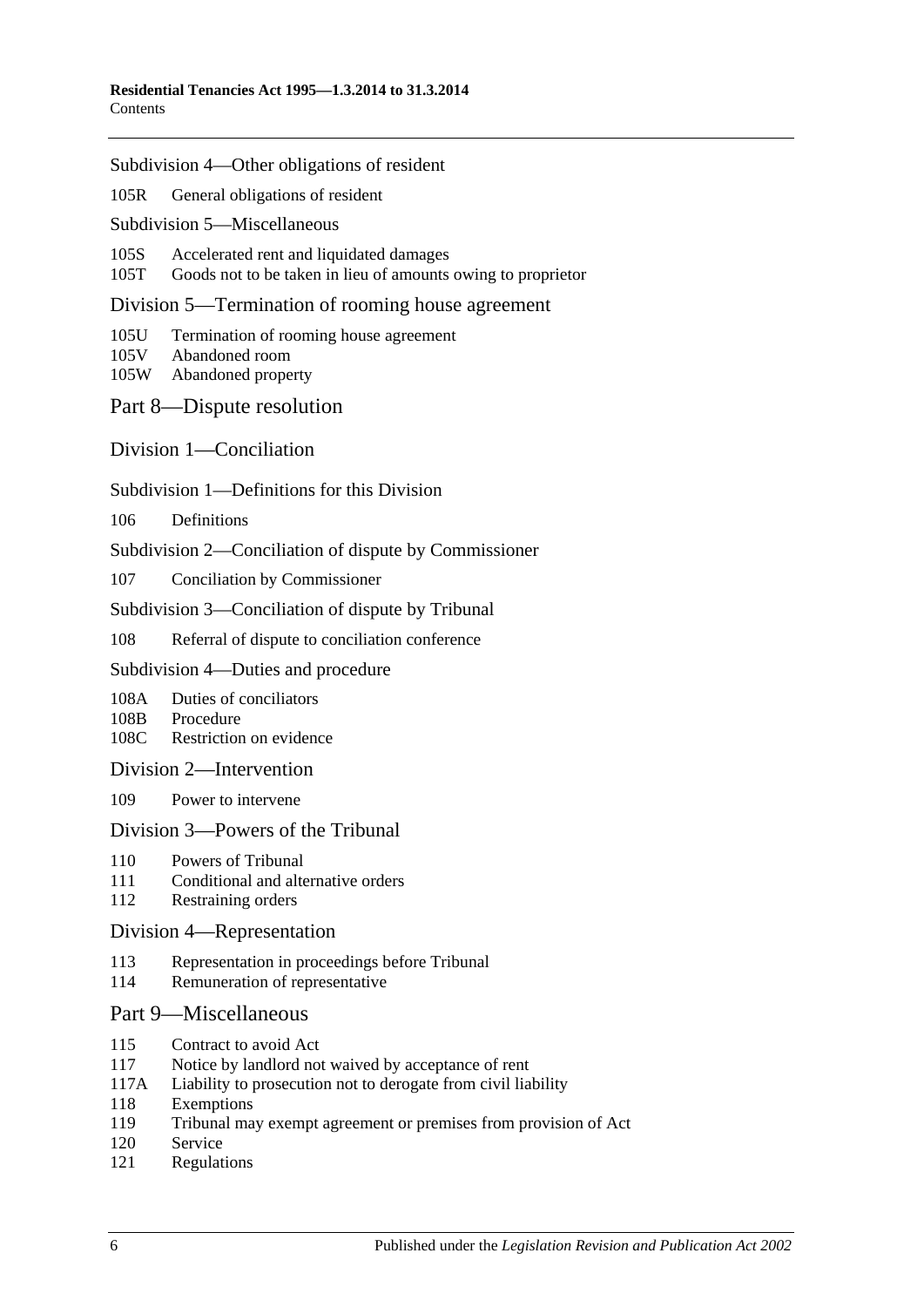Schedule 1—Transitional provisions—*[Residential Tenancies \(Miscellaneous\)](#page-78-0)  [Amendment Act](#page-78-0) 2013*

- 1 [Interpretation](#page-78-1)
- 2 [Operation of amendments](#page-78-2)
- 3 [Registrar and deputy registrars](#page-78-3)
- 4 [Jurisdiction of Tribunal](#page-78-4)
- 5 [Interest payable on repayment of bond](#page-79-0)
- 6 [Abandoned property](#page-79-1)
- 7 [Application to existing house rules](#page-79-2)
- 8 [Other provisions](#page-79-3)

[Legislative history](#page-80-0)

#### <span id="page-6-0"></span>**The Parliament of South Australia enacts as follows:**

# **Part 1—Preliminary**

#### <span id="page-6-1"></span>**1—Short title**

This Act may be cited as the *Residential Tenancies Act 1995*.

#### <span id="page-6-2"></span>**3—Interpretation**

(1) In this Act, unless the contrary intention appears—

*ancillary property* means property (not forming part of premises subject to a residential tenancy agreement) that is provided by the landlord, either under the residential tenancy agreement or independently of the agreement, for use by the tenant;

*bond* means an amount a tenant is required to pay under a residential tenancy agreement, or an agreement collateral to a residential tenancy agreement, as security for the performance of obligations under a residential tenancy agreement;

*Commissioner* means the Commissioner for Consumer Affairs;

*domestic facility requiring instructions* means an appliance or device provided by a landlord for the use of a tenant for which it would be reasonable to expect the tenant to require instructions;

*Fund* means the Residential Tenancies Fund;

*housing improvement notice* means a notice of intention to declare premises substandard, a notice declaring premises to be substandard, or a notice fixing the maximum rent payable for premises, under Part 7 of the *[Housing Improvement](http://www.legislation.sa.gov.au/index.aspx?action=legref&type=act&legtitle=Housing%20Improvement%20Act%201940)  Act [1940](http://www.legislation.sa.gov.au/index.aspx?action=legref&type=act&legtitle=Housing%20Improvement%20Act%201940)*;

*landlord* means—

- (a) the person who grants the right of occupancy under a residential tenancy agreement; or
- (b) a successor in title to the tenanted premises whose title is subject to the tenant's interest,

and includes a prospective landlord and a former landlord;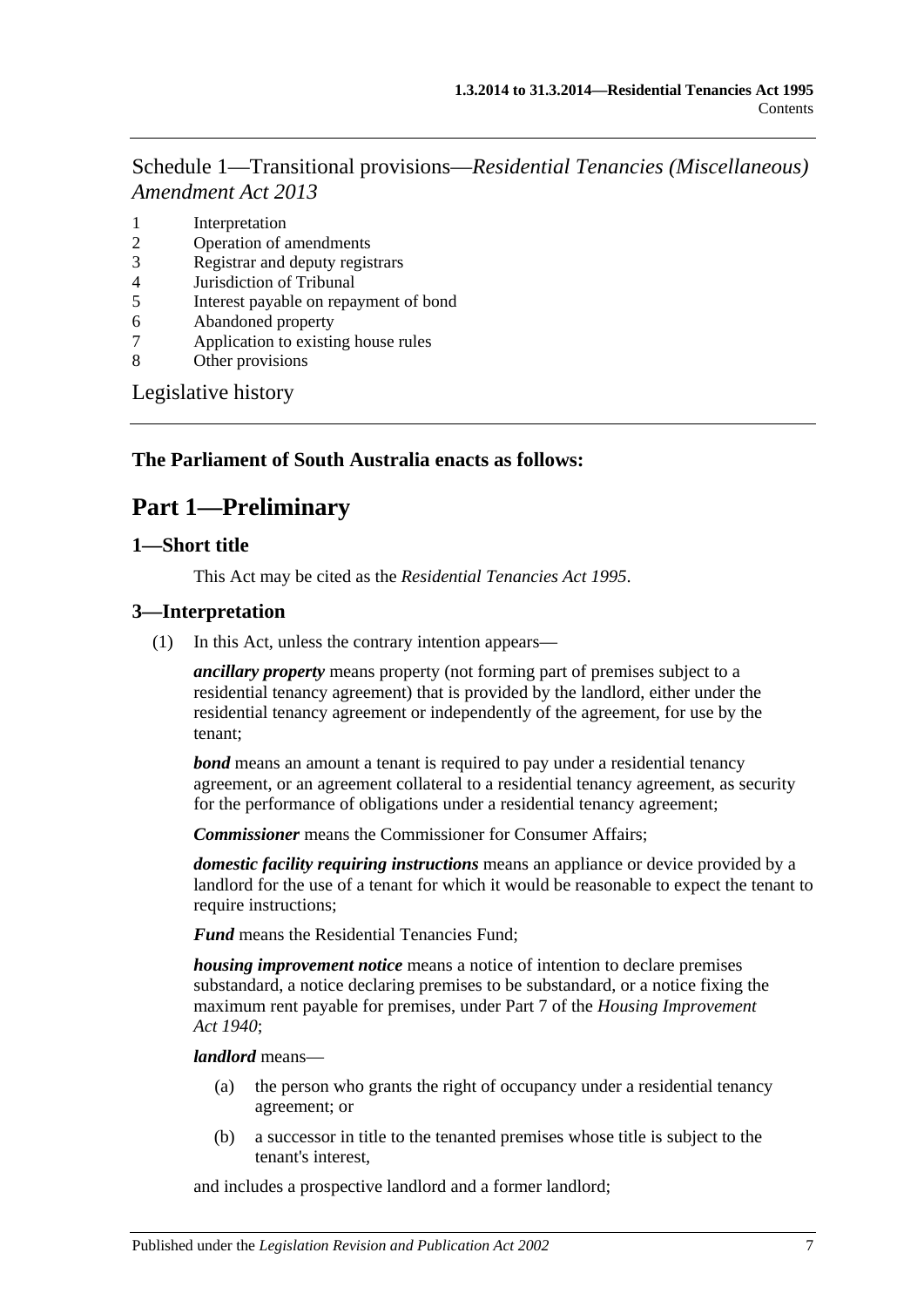*lawyer* means a person entitled to practise the profession of the law under the *[Legal](http://www.legislation.sa.gov.au/index.aspx?action=legref&type=act&legtitle=Legal%20Practitioners%20Act%201981)  [Practitioners Act](http://www.legislation.sa.gov.au/index.aspx?action=legref&type=act&legtitle=Legal%20Practitioners%20Act%201981) 1981*;

*personal documents* means official documents, photographs, correspondence or other documents that it would be reasonable to expect a person might wish to keep;

*premises* includes a part of premises;

*registered community housing organisation* means a registered housing association or a registered housing co-operative;

*registered housing association* means a housing association registered under Schedule 1 of the *[South Australian Co-operative and Community Housing Act](http://www.legislation.sa.gov.au/index.aspx?action=legref&type=act&legtitle=South%20Australian%20Co-operative%20and%20Community%20Housing%20Act%201991) 1991*;

*registered housing co-operative* means a housing co-operative registered under the *[South Australian Co-operative and Community Housing Act](http://www.legislation.sa.gov.au/index.aspx?action=legref&type=act&legtitle=South%20Australian%20Co-operative%20and%20Community%20Housing%20Act%201991) 1991*;

*rent* means an amount payable under a residential tenancy agreement for the right to occupy premises for a period of the tenancy;

*residential premises* means premises for occupation as a place of residence;

*residential tenancy agreement* means an agreement (other than a rooming house agreement) under which a person grants another person, for valuable consideration, a right (which may, but need not, be an exclusive right<sup>1</sup>) to occupy premises for the purpose of residence;

*rooming house* means residential premises in which—

- (a) rooms are available, on a commercial basis, for residential occupation; and
- (b) accommodation is available for at least three persons on a commercial basis;

*rooming house agreement* means an agreement under which accommodation is provided (with or without meals, or other facilities or services) in a rooming house;

*rooming house proprietor* means a person who carries on a business involving the provision of accommodation under rooming house agreements;

*rooming house resident* means a person who boards or lodges in a rooming house;

*Rules* means the rules of the Tribunal;

*statutory charges* means—

- (a) rates or charges imposed under the *[Local Government Act](http://www.legislation.sa.gov.au/index.aspx?action=legref&type=act&legtitle=Local%20Government%20Act%201999) 1999*; and
- (b) rates or charges imposed under the *[Water Industry Act](http://www.legislation.sa.gov.au/index.aspx?action=legref&type=act&legtitle=Water%20Industry%20Act%202012) 2012*; and
- (c) land tax under the *[Land Tax Act](http://www.legislation.sa.gov.au/index.aspx?action=legref&type=act&legtitle=Land%20Tax%20Act%201936) 1936*; and
- (d) levies under the *[Emergency Services Funding Act](http://www.legislation.sa.gov.au/index.aspx?action=legref&type=act&legtitle=Emergency%20Services%20Funding%20Act%201998) 1998*; and
- (e) levies under the *[Natural Resources Management Act](http://www.legislation.sa.gov.au/index.aspx?action=legref&type=act&legtitle=Natural%20Resources%20Management%20Act%202004) 2004*; and
- (f) any charges of a kind imposed under an Act and declared by regulation to be statutory charges;

#### *tenancy dispute* means—

(a) a claim under a residential tenancy agreement, a rooming house agreement, or an agreement collateral to a residential tenancy agreement or a rooming house agreement; or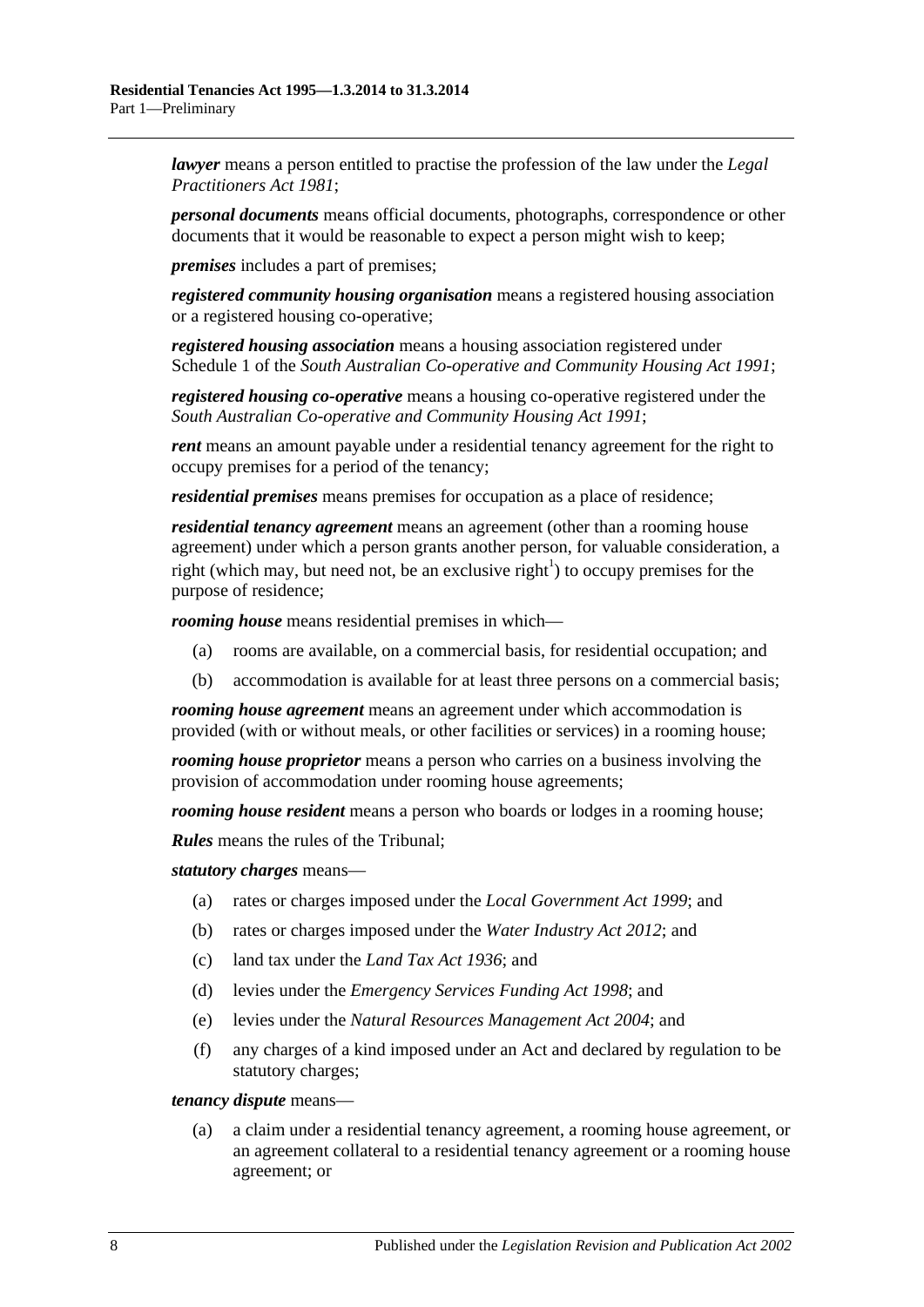- (b) a dispute between parties or former parties to a residential tenancy agreement, a rooming house agreement, or an agreement collateral to a residential tenancy agreement or a rooming house agreement, about matters arising under the agreement or this Act; or
- (c) any matter that may be the subject of an application under this Act to the Tribunal;

*tenant* means the person who is granted a right of occupancy under a residential tenancy agreement or a person to whom the right passes by assignment or operation of law and includes a prospective tenant or a former tenant;

*Tribunal* means the Residential Tenancies Tribunal.

- (2) If this Act provides for something to be done within a specified period from a particular day, the period will be taken not to include the particular day.
- (3) If this Act provides that action may be taken after the expiration of a specified period of days, the period will be taken to be a period of clear days.
- (4) For the purposes of this Act, a residential tenancy agreement includes an agreement granting a corporation the right to occupy premises that are occupied, or that are intended to be occupied, as a place of residence by a natural person.

**Note—**

1 However, it should be noted that the Act confers certain protections against intrusion on the premises by the landlord. Hence, even if the agreement does not, in its terms, confer an exclusive right to occupation, the Act will (at least in some respects) assimilate the right of occupation to the exclusive right conferred by a lease.

# <span id="page-8-0"></span>**4—Presumption of periodicity in case of short fixed terms**

- (1) If a residential tenancy agreement is entered into for a short fixed term, the agreement is taken to be an agreement for a periodic tenancy with a period equivalent to the length of the fixed term unless the landlord establishes that—
	- (a) the tenant genuinely wanted a tenancy ending at the end of the short fixed term and the term was fixed at the tenant's request; or
	- (b) before the residential tenancy agreement was entered into—
		- (i) the landlord gave the tenant a notice containing a warning in the form required by regulation; and
		- (ii) the tenant signed a statement in the form required by regulation acknowledging that the tenant did not expect to continue in possession of the premises after the end of the term stated in the agreement.
- (2) A *short fixed term* is a term of 90 days or less.

# <span id="page-8-1"></span>**5—Application of Act**

- (1) This Act does not apply to—
	- (a) an agreement giving a right of occupancy in—
		- (i) a hotel or motel; or
		- (ii) an educational institution, college, hospital or nursing home; or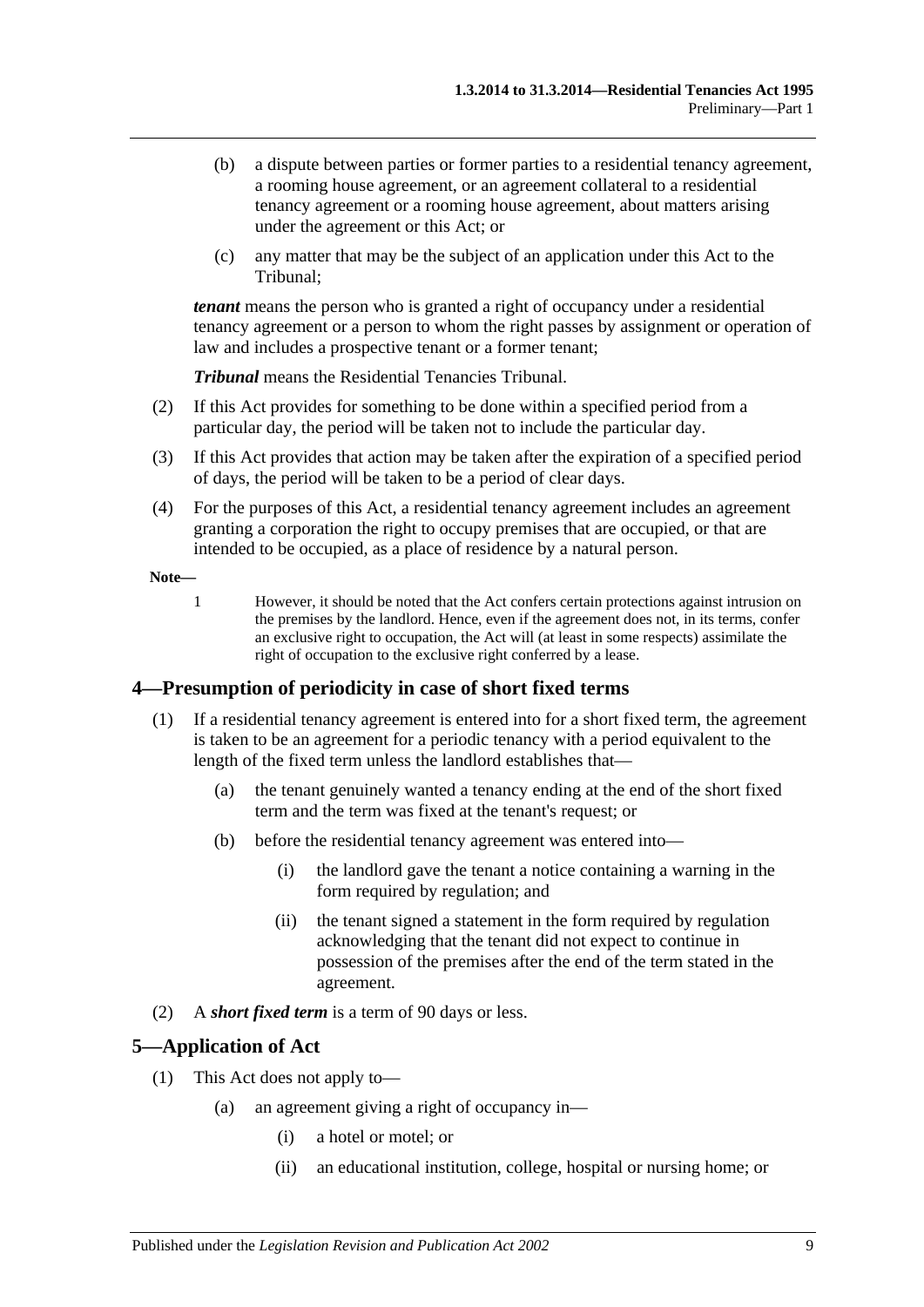#### **Example—**

<span id="page-9-1"></span>

|      |      |                                                                                                                                                                            | An agreement under which a right of occupancy is given to a student<br>in accommodation provided within an educational institution or<br>college would not be an agreement to which this Act applies (but this<br>Act would apply, subject to this Act, to an agreement under which a<br>right of occupancy is given to a student in accommodation that is not<br>within an educational institution or college). |  |
|------|------|----------------------------------------------------------------------------------------------------------------------------------------------------------------------------|------------------------------------------------------------------------------------------------------------------------------------------------------------------------------------------------------------------------------------------------------------------------------------------------------------------------------------------------------------------------------------------------------------------|--|
|      |      | (iii)                                                                                                                                                                      | club premises; or                                                                                                                                                                                                                                                                                                                                                                                                |  |
|      |      | (iv)                                                                                                                                                                       | a home for aged or disabled persons administered by an eligible<br>organisation under the Aged or Disabled Persons Care Act 1954 of<br>the Commonwealth; or                                                                                                                                                                                                                                                      |  |
|      |      | (v)                                                                                                                                                                        | a retirement village within the meaning of the Retirement Villages<br>Act 1987; or                                                                                                                                                                                                                                                                                                                               |  |
|      |      | (vi)                                                                                                                                                                       | a supported residential facility within the meaning of the Supported<br>Residential Facilities Act 1992; or                                                                                                                                                                                                                                                                                                      |  |
|      |      | (vii)                                                                                                                                                                      | prescribed premises, or premises of a prescribed class; or                                                                                                                                                                                                                                                                                                                                                       |  |
|      | (ab) | an agreement to which the <i>Residential Parks Act 2007</i> applies; or                                                                                                    |                                                                                                                                                                                                                                                                                                                                                                                                                  |  |
|      | (b)  | an agreement (other than a rooming house agreement) under which a person<br>boards or lodges with another; or                                                              |                                                                                                                                                                                                                                                                                                                                                                                                                  |  |
|      | (c)  | an agreement genuinely entered into for the purpose of conferring on a person<br>a right to occupy premises for a holiday; or                                              |                                                                                                                                                                                                                                                                                                                                                                                                                  |  |
|      | (d)  | an agreement conferring a right to occupy premises for the purpose of<br>residence but under which no rent is payable; or                                                  |                                                                                                                                                                                                                                                                                                                                                                                                                  |  |
|      |      | Example-                                                                                                                                                                   |                                                                                                                                                                                                                                                                                                                                                                                                                  |  |
|      |      |                                                                                                                                                                            | An agreement under which families exchange houses for an agreed period<br>would not be a residential tenancy agreement if no rent were payable under the<br>agreement.                                                                                                                                                                                                                                           |  |
|      | (e)  | an agreement for the sale of land that confers a right to occupy premises for a<br>period of 28 days or less on a party to the agreement; or                               |                                                                                                                                                                                                                                                                                                                                                                                                                  |  |
|      | (f)  | a mortgage; or                                                                                                                                                             |                                                                                                                                                                                                                                                                                                                                                                                                                  |  |
|      | (g)  | an agreement arising under a scheme in which-                                                                                                                              |                                                                                                                                                                                                                                                                                                                                                                                                                  |  |
|      |      | (i)                                                                                                                                                                        | a complex of adjacent premises is owned by a company; and                                                                                                                                                                                                                                                                                                                                                        |  |
|      |      | (ii)                                                                                                                                                                       | the premises are let by the company to persons who jointly have a<br>controlling interest in the company; or                                                                                                                                                                                                                                                                                                     |  |
|      | (h)  |                                                                                                                                                                            | a prescribed agreement or an agreement of a prescribed class.                                                                                                                                                                                                                                                                                                                                                    |  |
| (1a) |      | The regulations may exclude prescribed classes of agreements that relate to land<br>owned (wholly or in part) by the South Australian Housing Trust, or by a subsidiary of |                                                                                                                                                                                                                                                                                                                                                                                                                  |  |

<span id="page-9-0"></span>the South Australian Housing Trust, from the operation of [subsection](#page-9-0) (1)(e). (1b) For the purposes of this Act, an agreement conferring a right to occupy premises for a fixed term of 60 days or longer is to be taken, in the absence of proof to the contrary, not to be an agreement referred to in [subsection](#page-9-1) (1)(c).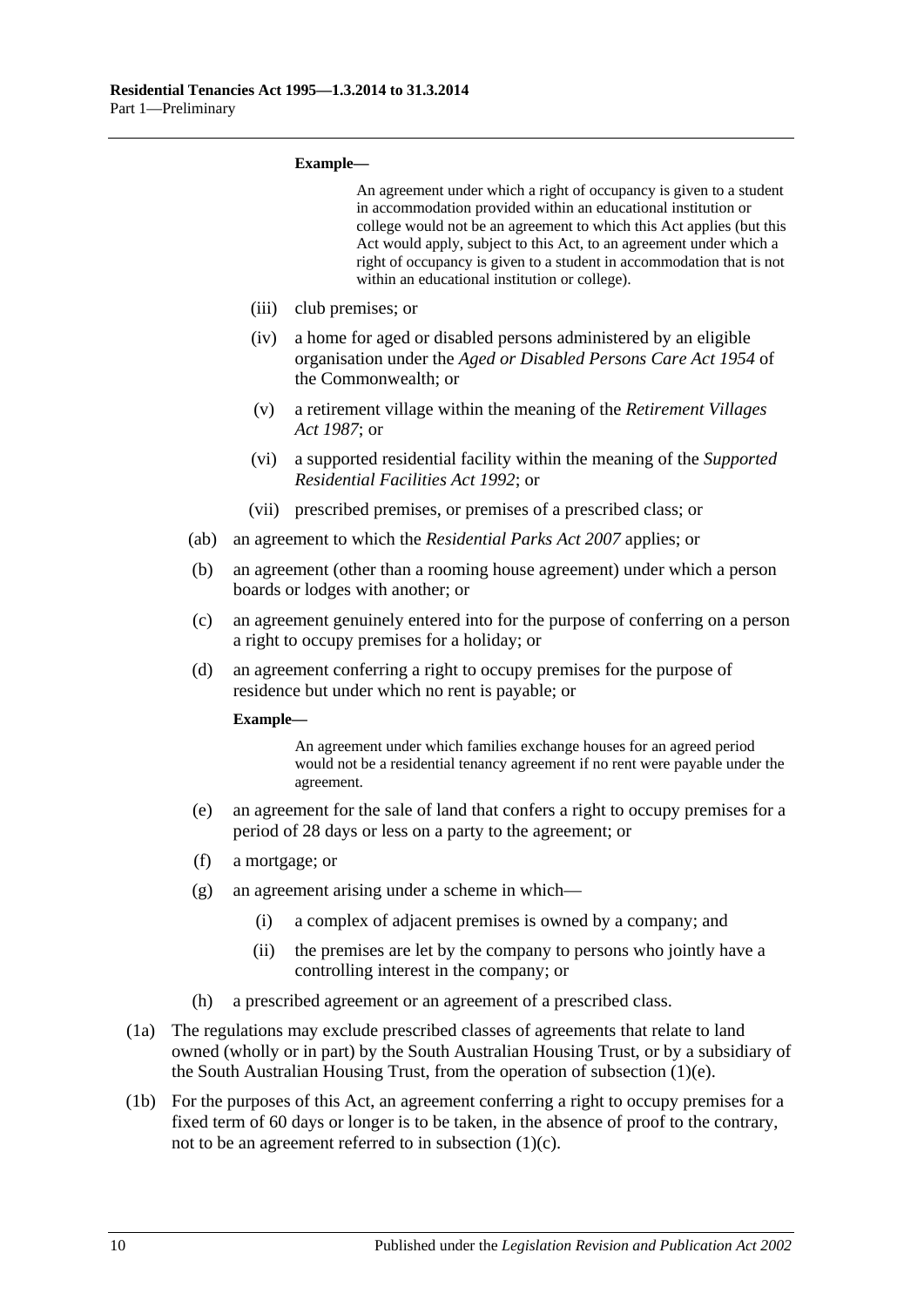- (2) The following provisions of this Act (and only those provisions) apply to residential tenancy agreements under which the South Australian Housing Trust or a subsidiary of the South Australian Housing Trust is the landlord, to residential tenancies arising under those agreements and to related disputes—
	- (a) [Part 3](#page-11-1) (*Residential Tenancies Tribunal*);
	- (ab) [Section](#page-30-2) 65 (*Quiet enjoyment*);
	- (b) [Section](#page-31-1) 66 (*Security of premises*);
	- (c) [Section](#page-34-1) 71 (*Tenant's conduct*);
	- (ca) [section](#page-45-4) 87 (*Termination on application by landlord*);
	- (d) [Section](#page-46-2) 90 (*Tribunal may terminate tenancy where tenant's conduct unacceptable*);
	- (e) [Section](#page-49-1) 93 (*Order for possession*);
	- (f) [Section](#page-52-3) 99 (*Enforcement orders for possession*);
	- (g) [Division 3](#page-74-2) of [Part 8](#page-71-0) (*Powers of the tribunal*);
	- (h) [Division 4](#page-75-2) of [Part 8](#page-71-0) (*Representation*).

# <span id="page-10-0"></span>**Part 2—Administration**

#### <span id="page-10-1"></span>**6—Administration of this Act**

The Commissioner is responsible for the administration of this Act.

#### <span id="page-10-2"></span>**7—Ministerial control of administration**

The Commissioner is, in the administration of this Act, subject to control and direction by the Minister.

#### <span id="page-10-3"></span>**8—The Commissioner's functions**

The Commissioner has the following functions:

- (a) investigating and researching matters affecting the interests of parties to residential tenancy agreements and rooming house agreements; and
- (b) publishing reports and information on subjects of interest to the parties to residential tenancy agreements and rooming house agreements; and
- (c) giving advice (to an appropriate extent) on the provisions of this Act and other subjects of interest to the parties to residential tenancy agreements and rooming house agreements; and
- (d) investigating suspected infringements of this Act and taking appropriate action to enforce the Act; and
- (e) making reports to the Minister on questions referred to the Commissioner by the Minister and other questions of importance affecting the administration of this Act; and
- (f) administering the Fund.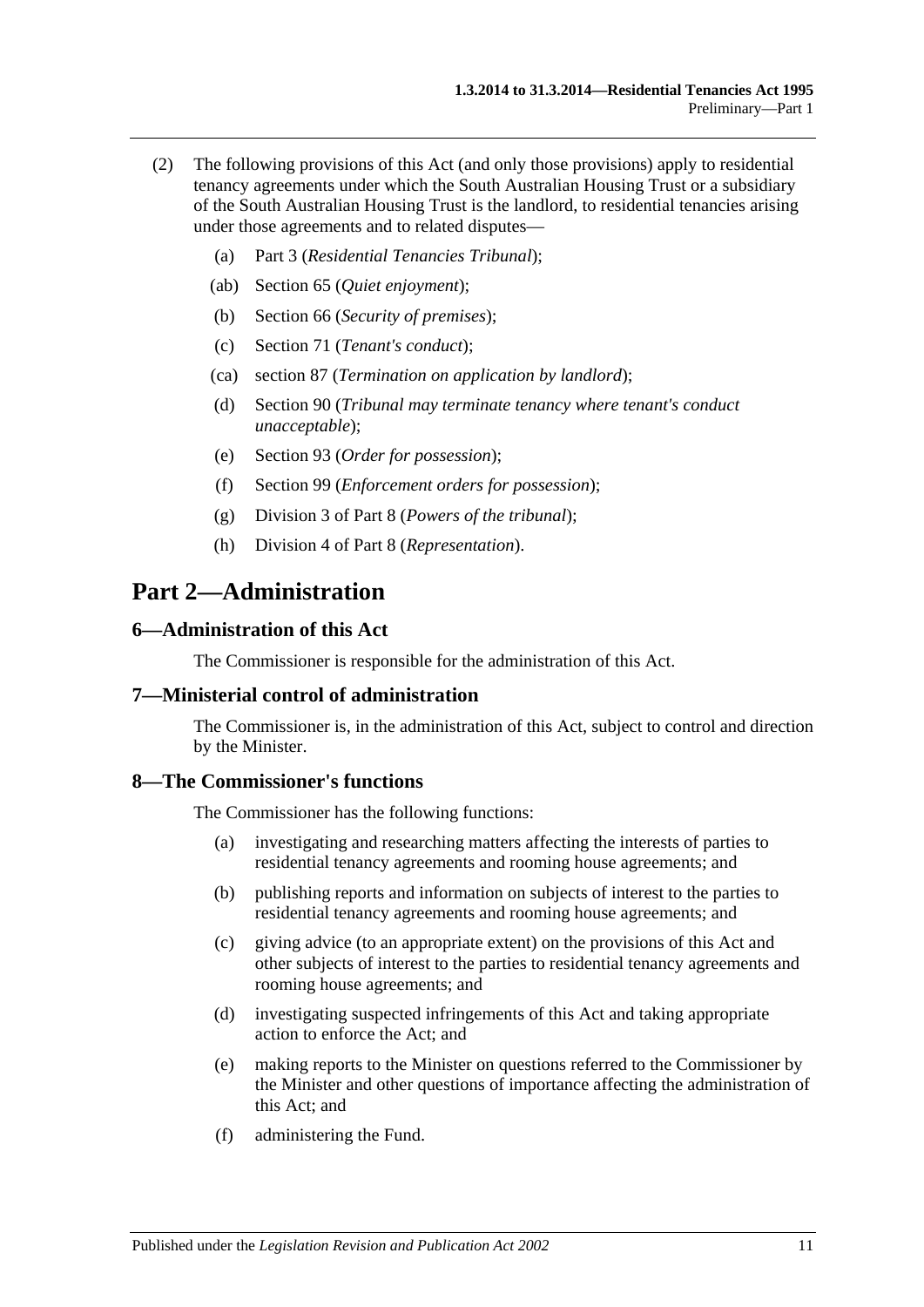# <span id="page-11-0"></span>**10—Annual report**

- (1) The Commissioner must, on or before 31 October in each year, prepare and forward to the Minister a report on the administration of this Act for the year ending on the preceding 30 June.
- (2) The report must include a report on the administration of the Fund.
- (3) The Minister must, within six sitting days after receiving a report under this section, have copies of the report laid before both Houses of Parliament.

# <span id="page-11-1"></span>**Part 3—Residential Tenancies Tribunal**

# <span id="page-11-2"></span>**Division 1—The Tribunal and its membership**

# <span id="page-11-3"></span>**11—Continuation of Tribunal**

The *Residential Tenancies Tribunal* continues in existence.

# <span id="page-11-4"></span>**12—Membership of the Tribunal**

- (1) Members of the Tribunal are appointed by the Governor.
- (2) A member of the Tribunal is appointed for a term (not exceeding five years) specified in the instrument of appointment and, at the end of a term of appointment, is eligible for reappointment.
- (3) A member of the Tribunal is appointed on conditions specified in the instrument of appointment.
- (4) The office of member of the Tribunal may be held in conjunction with an office or position in the public service of the State.
- <span id="page-11-6"></span>(5) The Governor may remove a member of the Tribunal from office for—
	- (a) breach of, or non-compliance with, a condition of appointment; or
	- (b) misconduct; or
	- (c) failure or incapacity to carry out official duties satisfactorily.
- (6) The office of a member of the Tribunal becomes vacant if the member—
	- (a) dies; or
	- (b) completes a term of office and is not reappointed; or
	- (c) resigns by written notice to the Minister; or
	- (d) is convicted of an offence punishable by imprisonment; or
	- (e) is removed from office under [subsection](#page-11-6) (5).

# <span id="page-11-5"></span>**13—Presiding and Deputy Presiding Members**

(1) The Governor may appoint a member of the Tribunal to be the Presiding Member or a Deputy Presiding Member of the Tribunal.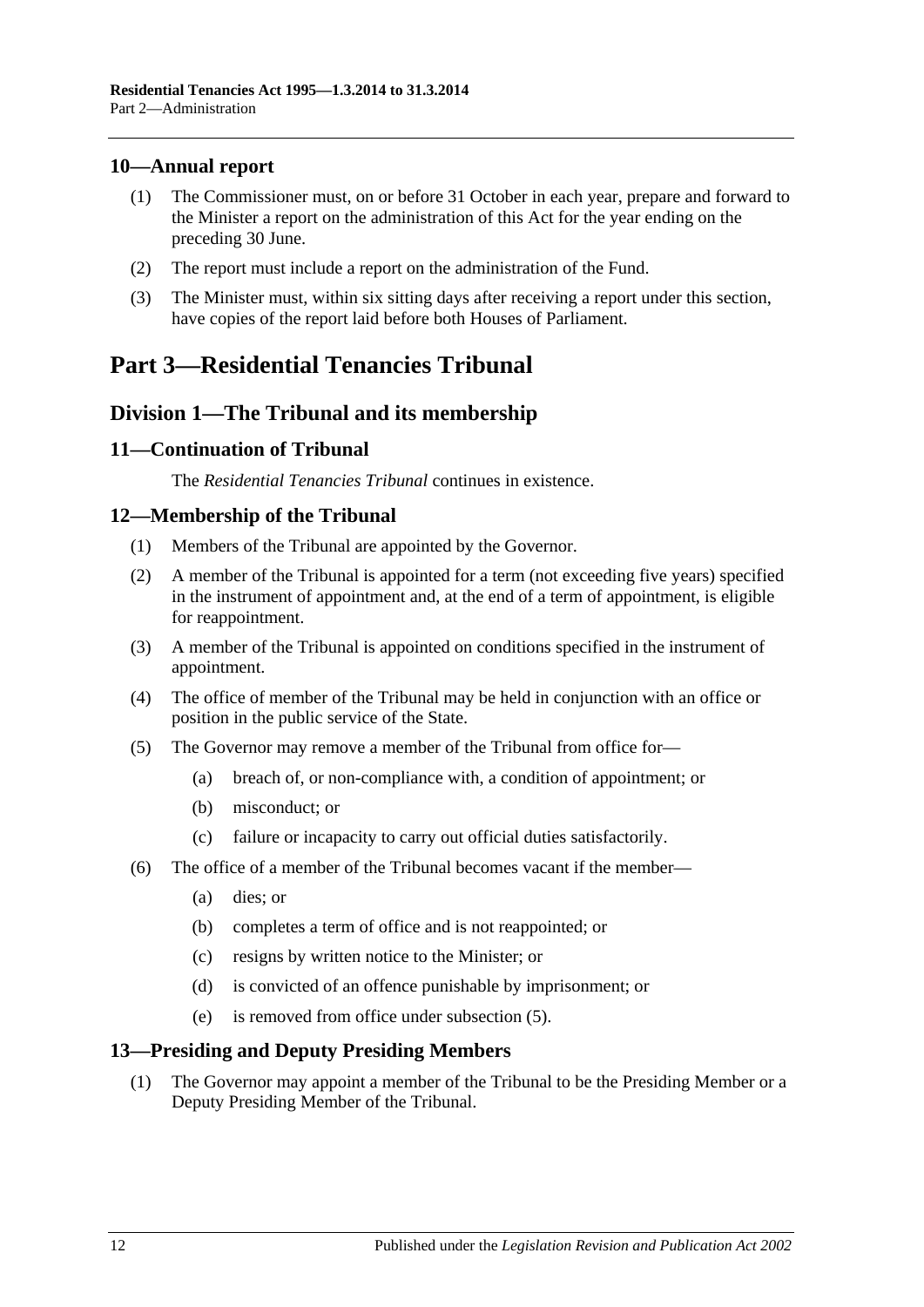- (1a) Before a member of the Tribunal is appointed (or reappointed) as the Presiding Member or a Deputy Presiding Member of the Tribunal, the Minister must consult confidentially about the proposed appointment with the Law Society of South Australia.
- (2) A person may only be appointed as the Presiding Member or a Deputy Presiding Member of the Tribunal if the person is legally qualified.
- (3) A Deputy Presiding Member may exercise powers and functions of the Presiding Member by delegation from the Presiding Member.
- (4) If the Presiding Member is absent, or there is a temporary vacancy in the office of the Presiding Member, the powers, functions and duties of the Presiding Member devolve on a Deputy Presiding Member appointed by the Governor to act in the absence of the Presiding Member or, if no such appointment has been made, on the most senior Deputy Presiding Member of the Tribunal.
- (5) A member who holds office as the Presiding Member or a Deputy Presiding Member of the Tribunal continues in that office until the term of office as member falls due for renewal and, if the member's term of office is renewed, the appointment as Presiding Member or Deputy Presiding Member may (but need not be) renewed also.

# <span id="page-12-0"></span>**14—Remuneration**

A member of the Tribunal is entitled to remuneration, allowances and expenses determined by the Governor.

#### <span id="page-12-1"></span>**15—Registrars**

- (1) There is to be a registrar and 1 or more deputy registrars of the Tribunal.
- (2) The registrar and deputy registrars are to be Public Service employees.
- (3) The registrar is the Tribunal's principal administrative officer and reports to the Commissioner.
- (4) In directing the registrar in relation to the administration of the Tribunal, the Commissioner must consult with the Presiding Member of the Tribunal.

#### <span id="page-12-2"></span>**16—Registrar may exercise jurisdiction in certain cases**

- (1) The registrar or a deputy registrar may—
	- (a) exercise the jurisdiction of the Tribunal if specifically authorised to do so by or under this Act; and
	- (b) subject to direction by the Presiding Member of the Tribunal—exercise the jurisdiction of the Tribunal in respect of classes of matters, or in circumstances, specified by the regulations.
- (2) The Registrar may make an order in relation to a tenancy dispute with the written consent of the parties to the dispute (and such an order operates as an order of the Tribunal).

#### <span id="page-12-3"></span>**17—Magistrates may exercise jurisdiction in certain cases**

- (1) A magistrate may exercise the jurisdiction of the Tribunal.
- <span id="page-12-4"></span>(2) The regulations may prescribe a scheme for the listing of matters before magistrates.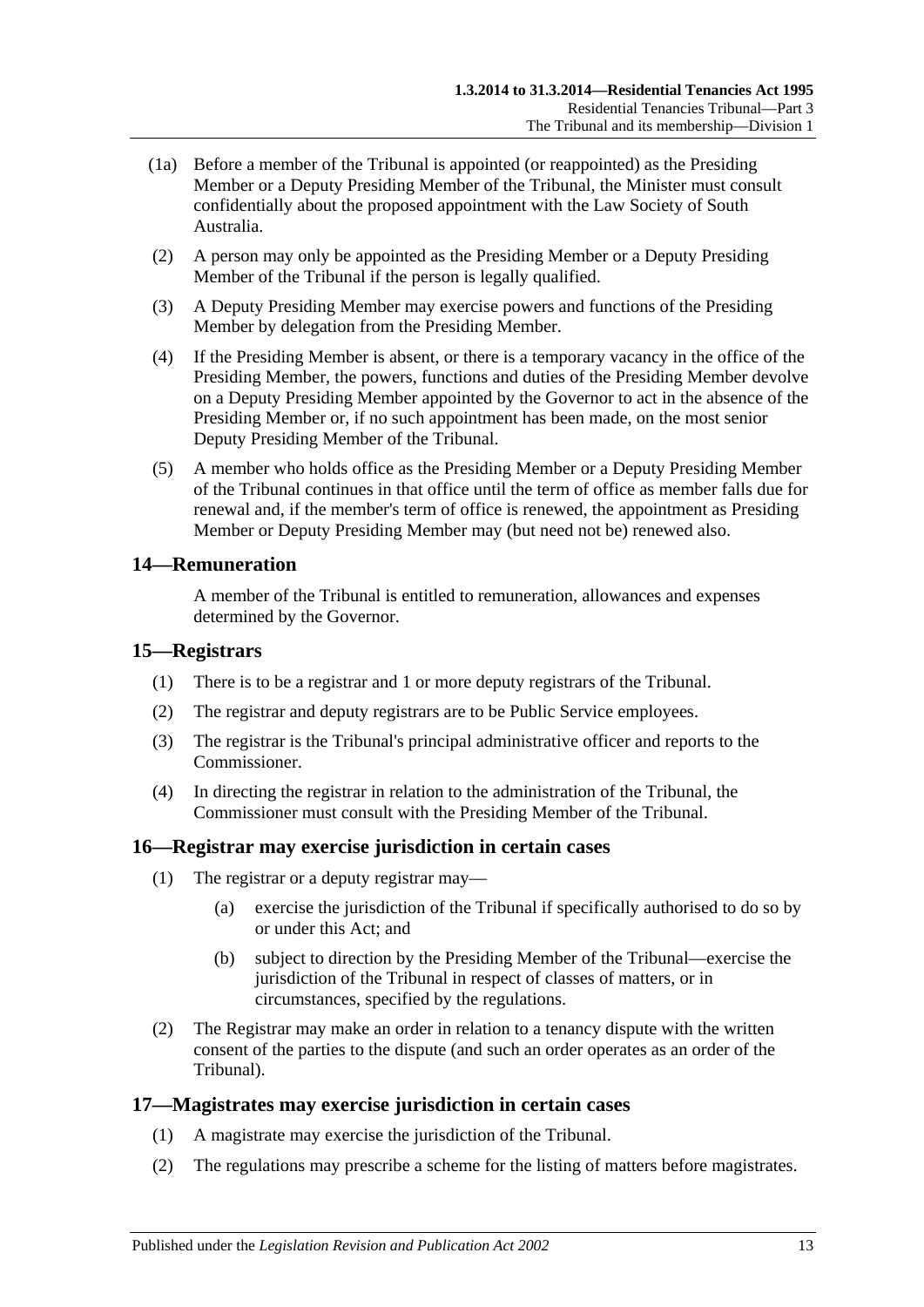- (3) A regulation cannot be made for the purposes of [subsection](#page-12-4) (2) except after the Minister has consulted with the Presiding Member of the Tribunal and the Chief Magistrate.
- (4) A magistrate exercising the jurisdiction of the Tribunal is taken to be a member of the Tribunal.

#### <span id="page-13-0"></span>**18—Immunities**

A member or officer of the Tribunal incurs no civil or criminal liability for an honest act or omission in carrying out or purportedly carrying out official functions.

# <span id="page-13-1"></span>**Division 2—Proceedings before the Tribunal**

#### <span id="page-13-2"></span>**19—Constitution**

- (1) The Tribunal is constituted for the purpose of hearing proceedings of a single member of the Tribunal.
- (2) The Tribunal may, at any one time, be separately constituted for the hearing and determination of a number of separate matters.

#### <span id="page-13-3"></span>**20—Times and places of sittings**

- (1) The Tribunal may sit at any time (including a Sunday).
- (2) The Tribunal may sit at any place.

#### <span id="page-13-4"></span>**21—Duty to act expeditiously**

The Tribunal must, where practicable, determine proceedings within 14 days after the proceedings are commenced and, if that is not practicable, as expeditiously as possible.

#### <span id="page-13-5"></span>**22—Sittings generally to be in public**

- (1) Subject to any contrary provision of an Act or regulation, the Tribunal's proceedings must be open to the public.
- (2) However, the Tribunal may, in an appropriate case, order that proceedings be held in private.

# <span id="page-13-6"></span>**23—Offices of the Tribunal**

Offices of the Tribunal will be maintained at such places as the Minister may determine.

# <span id="page-13-7"></span>**Division 3—The Tribunal's jurisdiction**

# <span id="page-13-8"></span>**24—Jurisdiction of Tribunal**

- (1) The Tribunal has—
	- (a) exclusive jurisdiction to hear and determine a tenancy dispute;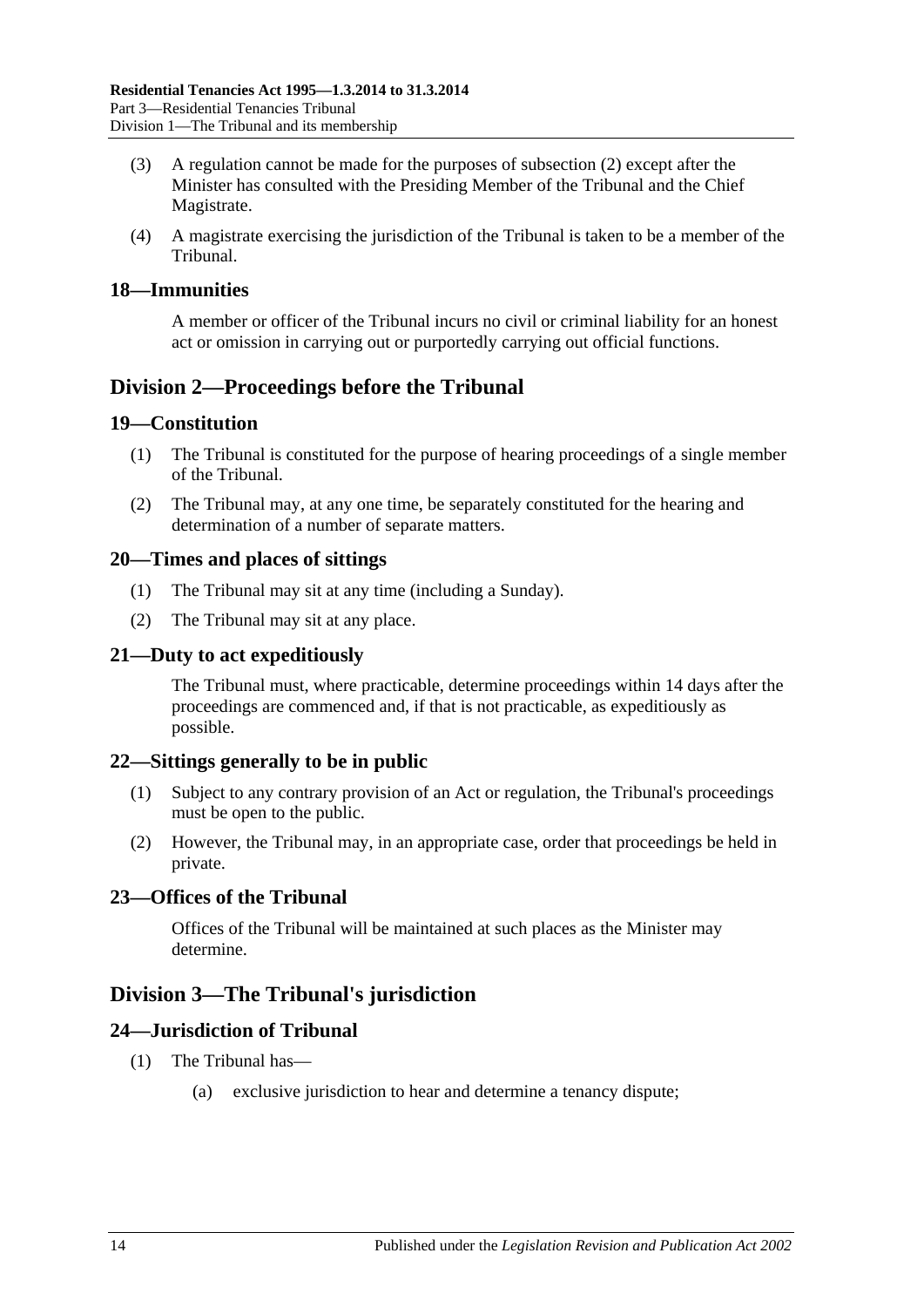- (b) subject to the regulations—jurisdiction to hear and determine claims or disputes arising from tenancies granted for residential purposes by the South Australian Housing Trust or a subsidiary of the South Australian Housing Trust, or arising under agreements collateral to such tenancies (including such agreements that may involve a third party);
- (c) the other jurisdictions conferred on the Tribunal by statute.
- (2) However, the Tribunal does not have jurisdiction to hear and determine a monetary claim if the amount claimed exceeds \$40 000 unless the parties to the proceedings consent in writing to the claim being heard and determined by the Tribunal (and if consent is given, it is irrevocable).
- <span id="page-14-3"></span>(3) If a monetary claim is above the Tribunal's jurisdictional limit, the claim and any other claims related to the same tenancy may be brought in a court competent to hear and determine a claim founded on contract for the amount of the claim.
- (4) A court in which proceedings are brought under [subsection](#page-14-3) (3) may exercise the powers of the Tribunal under this Act.
- (5) If the plaintiff in proceedings brought in a court under this section recovers less than \$40,000, the plaintiff is not entitled to costs unless the court is satisfied that there were reasonable grounds for the plaintiff to believe that the plaintiff was entitled to \$40 000 or more.

#### <span id="page-14-0"></span>**25—Application to Tribunal**

- (1) An application under this Act to the Tribunal must—
	- (a) be made in writing; and
	- (b) contain the prescribed particulars.
- <span id="page-14-4"></span>(2) Before the Tribunal proceeds to hear an application it must—
	- (a) give the applicant notice in writing setting out the time and place at which it will hear the application; and
	- (b) give to any other party—
		- (i) notice in writing setting out the time and place at which it will hear the application; and
		- (ii) notice of the nature of the application as it thinks fit.
- (3) A notice under [subsection](#page-14-4) (2) directed to an occupier or subtenant of premises need not address the occupier or subtenant by name.

# <span id="page-14-1"></span>**Division 5—Evidentiary and procedural powers**

### <span id="page-14-5"></span><span id="page-14-2"></span>**31—Tribunal's powers to gather evidence**

- (1) For the purpose of proceedings, the Tribunal may—
	- (a) by summons signed by a member, registrar or deputy registrar of the Tribunal, require a person to attend before the Tribunal;
	- (b) by summons signed by a member, registrar or deputy registrar of the Tribunal, require the production of books, papers or documents;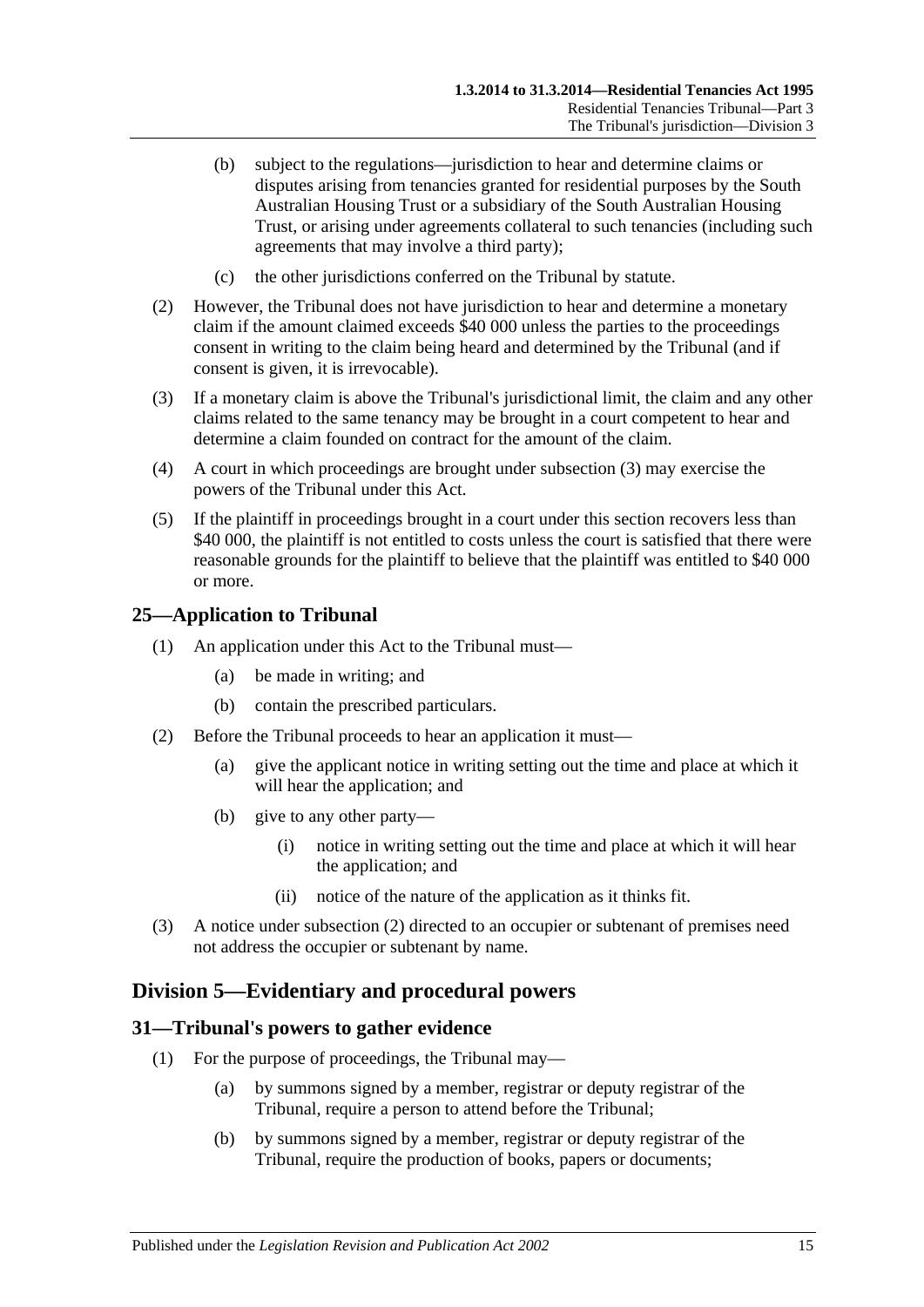- (c) inspect books, papers or documents produced before it, retain them for a reasonable period, and make copies of them, or of their contents;
- (d) require a person appearing before the Tribunal to make an oath or affirmation that the person will truly answer relevant questions put by the Tribunal or a person appearing before the Tribunal;
- (e) require a person appearing before the Tribunal (whether summoned to appear or not) to answer any relevant questions put by the Tribunal or a person appearing before the Tribunal.
- (2) If a person—
	- (a) fails without reasonable excuse to comply with a summons under [subsection](#page-14-5) (1); or
	- (b) refuses or fails to comply with a requirement of the Tribunal under [subsection](#page-14-5) (1); or
	- (c) misbehaves before the Tribunal, wilfully insults the Tribunal or interrupts the proceedings of the Tribunal,

the person is guilty of an offence.

Maximum penalty: \$2 500.

(3) Evidence before the Tribunal cannot be used in criminal proceedings except proceedings for an offence against this Act or for perjury.

# <span id="page-15-0"></span>**32—Procedural powers of Tribunal**

- (1) In proceedings the Tribunal may—
	- (a) hear an application in the way the Tribunal considers most appropriate;
	- (b) decline to entertain an application, or adjourn a hearing, until the fulfilment of conditions fixed by the Tribunal with a view to promoting the settlement of matters in dispute between the parties;
	- (c) decline to entertain an application if it considers that the application is vexatious or frivolous or involves a trivial matter or amount;
	- (d) proceed to determine an application in the absence of a party;
	- (e) extend a period prescribed by or under this Act within which an application or other step in respect of proceedings must be made or taken (even if the period had expired);
	- (f) vary or set aside an order if the Tribunal considers there are proper grounds for doing so;
	- (g) adjourn a hearing to a time or place or to a time and place to be fixed;
	- (h) allow the amendment of an application;
	- (i) hear an application jointly with another application;
	- (j) receive in evidence a transcript of evidence in proceedings before a court and draw conclusions of fact from that evidence;
	- (k) adopt, as in its discretion it considers proper, the findings, decision or judgment of a court that may be relevant to the proceedings;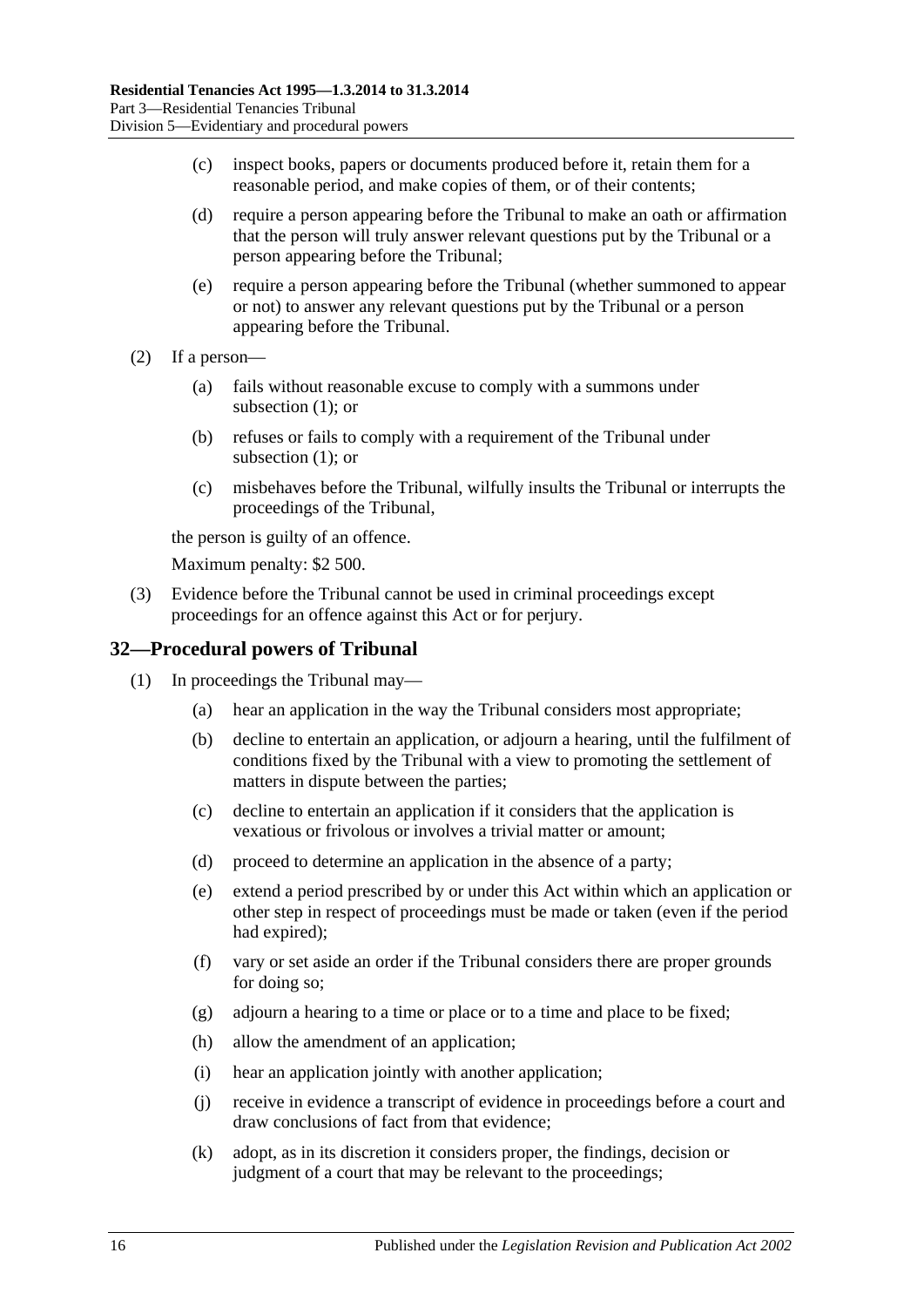- (l) generally give directions and do all things that it thinks necessary or expedient in the proceedings.
- (1a) The Tribunal may determine an application without proceeding to a hearing if the Tribunal is satisfied that the issues for determination can be adequately determined in the absence of the parties by consideration of the application and other documents or materials lodged with or produced before the Tribunal.
- (2) The Tribunal's proceedings must be conducted with the minimum of formality, and in the exercise of its jurisdiction the Tribunal—
	- (a) is not bound by evidentiary rules but may inform itself as it thinks appropriate; and
	- (b) must act according to equity, good conscience and the substantial merits of the case without regard to technicalities and legal forms.
- (3) The Tribunal may, on the application of the South Australian Co-operative Housing Authority, allow the Authority to intervene in proceedings before the Tribunal.
- (4) The Authority may only be allowed to intervene if the Tribunal is satisfied that it is fair and reasonable that the Authority participate in the proceedings.
- (5) If the Authority is allowed to intervene in proceedings, it may intervene in the manner and to the extent directed by the Tribunal, and on other conditions determined by the Tribunal.

# <span id="page-16-0"></span>**33—General powers of the Tribunal to cure irregularities**

- (1) The Tribunal may, if satisfied that it would be just and equitable to do so, excuse a failure to comply with a provision of this Act on terms and conditions the Tribunal considers appropriate.
- (2) The Tribunal may amend proceedings if satisfied that the amendment will contribute to the expeditious and just resolution of the questions in issue between the parties.

# <span id="page-16-1"></span>**Division 7—Judgments and orders**

# <span id="page-16-3"></span><span id="page-16-2"></span>**35—Special powers to make orders and give relief**

- (1) The Tribunal may make an order in the nature of an injunction (including an interim injunction) or an order for specific performance.
- (2) However, a member of the Tribunal who is not legally qualified cannot make an order under [subsection](#page-16-3) (1) without the approval of the Presiding Member of the Tribunal.
- (3) Although a particular form of relief is sought by a party to proceedings before the Tribunal, the Tribunal may grant any other form of relief that it considers more appropriate to the circumstances of the case.
- (4) The Tribunal may make interlocutory orders on matters within its jurisdiction.
- (5) The Tribunal may, on matters within its jurisdiction, make binding declarations of right whether or not any consequential relief is or could be claimed.
- (6) The Tribunal may, in the exercise of its jurisdiction, make ancillary or incidental orders.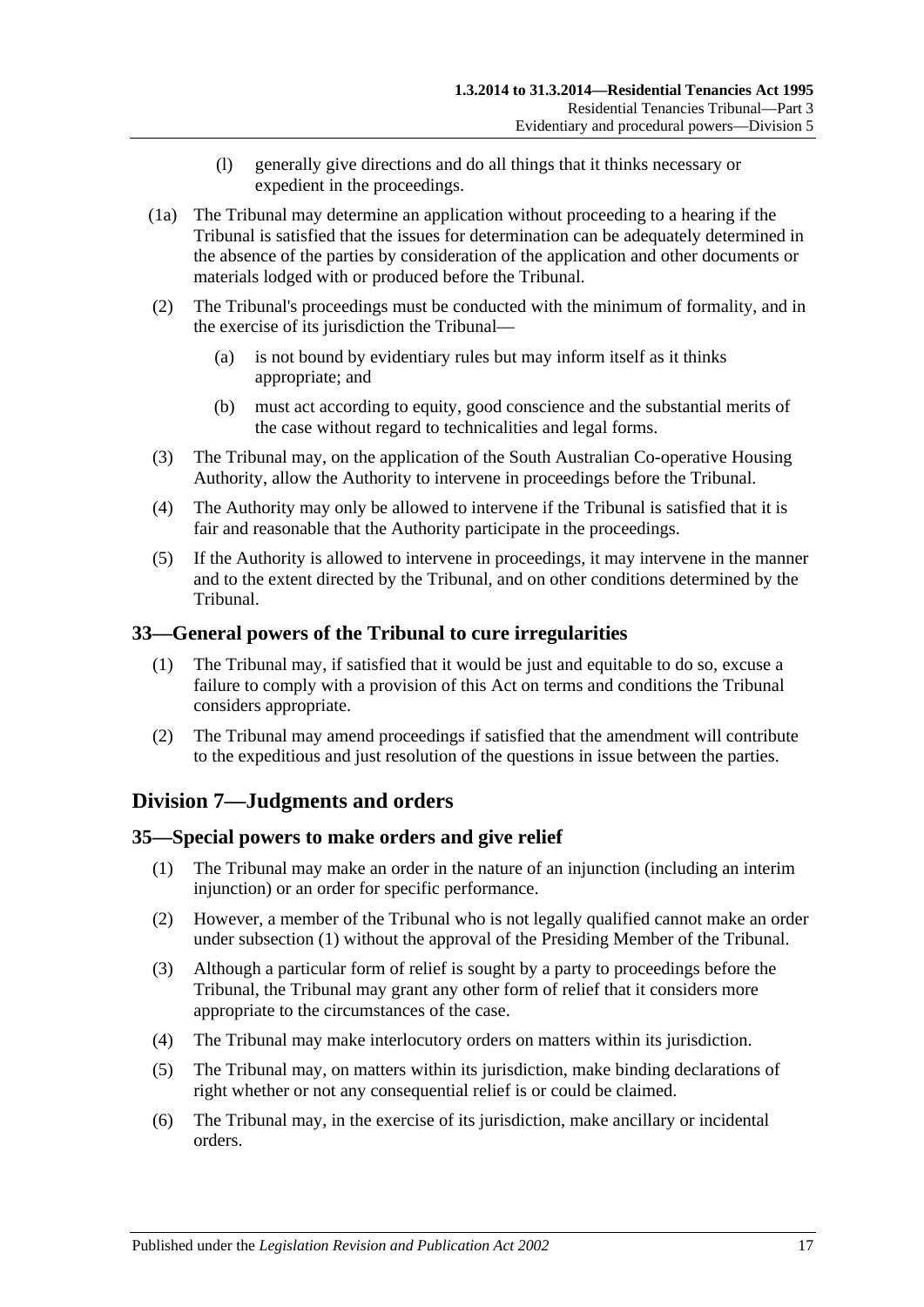#### <span id="page-17-0"></span>**36—Enforcement of orders**

- (1) An order of the Tribunal may be registered in the appropriate court and enforced as an order of that court.
- (2) A person who contravenes an order of the Tribunal (other than an order for the payment of money) is guilty of an offence.

Maximum penalty: \$10 000.

(3) In this section—

#### *appropriate court* means—

- (a) if the order of the Tribunal is for a monetary amount above the jurisdictional limit of the Magistrates Court for a monetary claim founded on contract—the District Court;
- (b) in any other case—the Magistrates Court.

#### <span id="page-17-1"></span>**37—Application to vary or set aside order**

- (1) A party to proceedings before the Tribunal may apply to the Tribunal for an order varying or setting aside an order made in the proceedings.
- (2) An application to vary or set aside an order must be made within 1 month of the making of the order (unless the Tribunal allows an extension of time).
- (3) If the reasons of the Tribunal are not given in writing at the time of making an order and the applicant for an order varying or setting aside the order then requests the Tribunal to state its reasons in writing, the time for making the application runs from the time when the applicant receives the written statement of the reasons.

#### <span id="page-17-2"></span>**38—Costs**

The Governor may, by regulation, provide that in proceedings of a prescribed class the Tribunal will not award costs unless—

- (a) all parties to the proceedings were represented by legal practitioners; or
- (b) the Tribunal is of the opinion that there are special circumstances justifying an award of costs.

# <span id="page-17-3"></span>**Division 8—Obligation to give reasons for decisions**

#### <span id="page-17-4"></span>**39—Reasons for decisions**

The Tribunal must, if asked by a person affected by a decision or order, state in writing the reasons for its decision or order.

# <span id="page-17-5"></span>**Division 9—Reservation of questions of law and appeals**

#### <span id="page-17-6"></span>**40—Reservation of questions of law**

- (1) The Tribunal may reserve a question of law for determination by the Supreme Court.
- (2) If a question of law is reserved, the Supreme Court may decide the question and make consequential orders and directions appropriate to the circumstances of the case.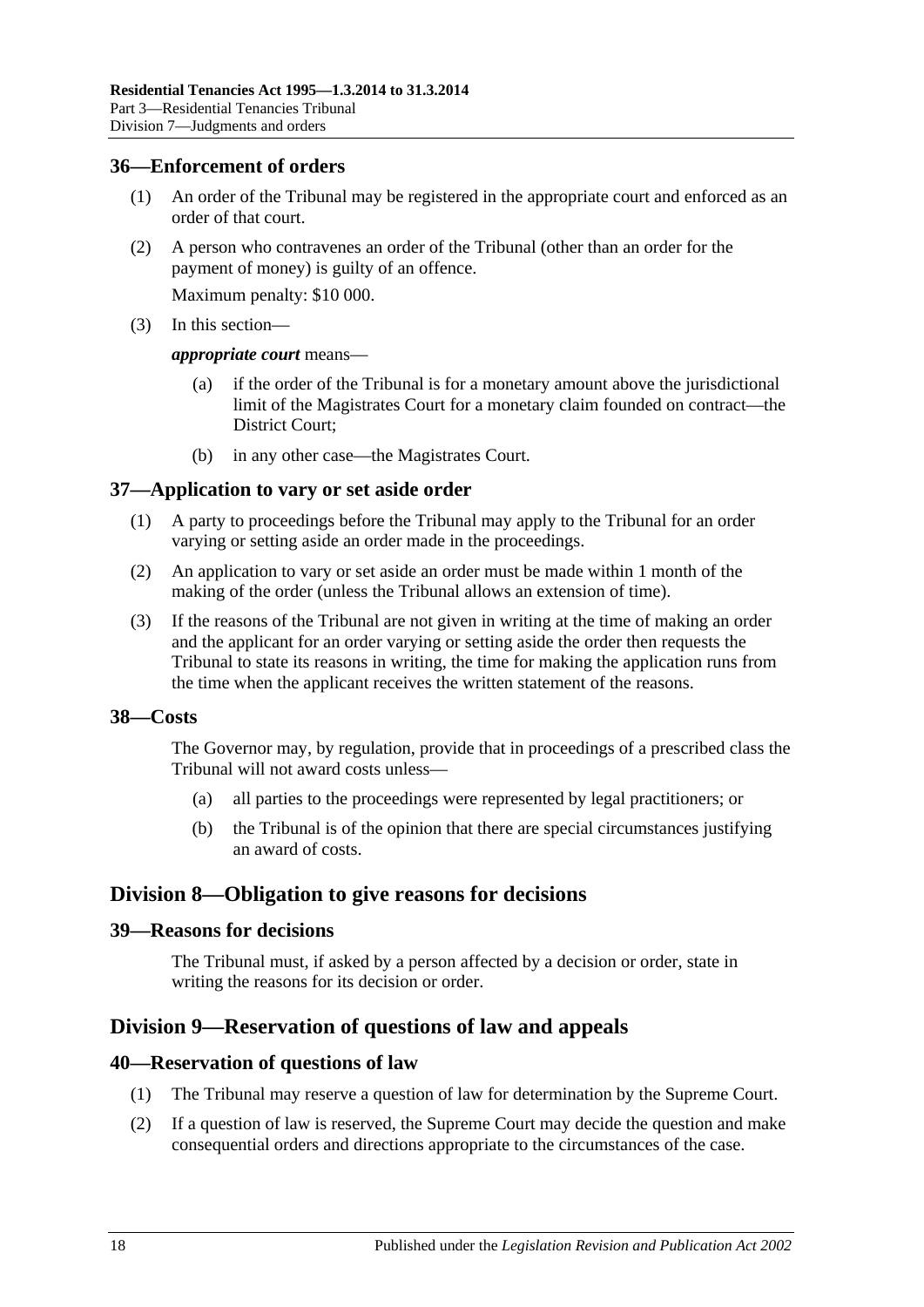# <span id="page-18-0"></span>**41—Appeals**

- (1) An appeal lies to the Administrative and Disciplinary Division of the District Court from a decision or order of the Tribunal made in the exercise (or purported exercise) of its powers under this Act.
- (3) The appeal must be commenced within one month of the decision or order appealed against unless the District Court allows an extension of time.
- (4) If the reasons of the Tribunal are not given in writing at the time of making a decision or order and the appellant then requests the Tribunal to state its reasons in writing, the time for commencing the appeal runs from the time when the appellant receives the written statement of the reasons.

# <span id="page-18-1"></span>**Division 10—Miscellaneous**

# <span id="page-18-2"></span>**43—Entry and inspection of property**

- (1) The Tribunal may enter land or a building and carry out an inspection the Tribunal considers relevant to a proceeding before the Tribunal.
- (2) The Tribunal may authorise a person to enter land or a building and carry out an inspection the Tribunal considers relevant to a proceeding before the Tribunal.
- (3) A person who obstructs the Tribunal, or a person authorised by the Tribunal, in exercising a power of entry or inspection under this section commits a contempt of the Tribunal.

# <span id="page-18-3"></span>**44—Contempt of the Tribunal**

A person who—

- (a) interrupts the proceedings of the Tribunal or misbehaves before the Tribunal; or
- (b) insults the Tribunal or an officer of the Tribunal acting in the exercise of official functions; or
- (c) refuses, in the face of the Tribunal, to obey a lawful direction of the Tribunal,

is guilty of a contempt of the Tribunal.

# <span id="page-18-4"></span>**45—Punishment of contempts**

- (1) The Tribunal may punish a contempt as follows:
	- (a) it may impose a fine not exceeding \$5 000; or
	- (ab) it may suspend the right of a person under [section](#page-75-3) 113 to represent parties to tenancy disputes for a specified period or until further order; or
	- (b) it may commit to prison until the contempt is purged subject to a limit (not exceeding 1 year) to be fixed by the Tribunal at the time of making the order for commitment.
- (2) The powers conferred by this section may only be exercised by a member of the Tribunal who is legally qualified.
- (3) An order for commitment made under this section may be executed as if it were an order for commitment made by the Magistrates Court.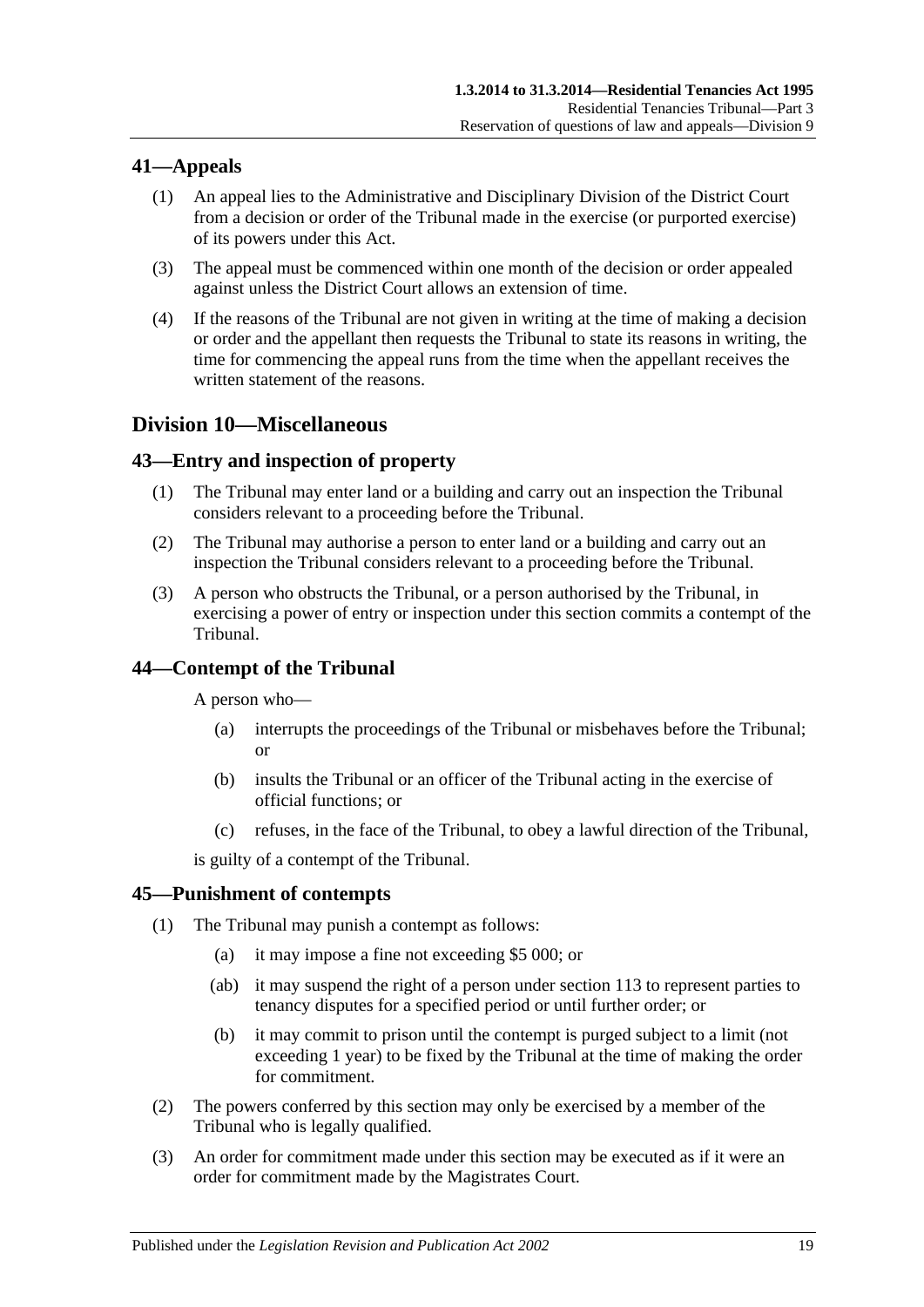#### <span id="page-19-0"></span>**46—Fees**

- (1) The Governor may, by regulation, prescribe and provide for the payment of fees in relation to proceedings in the Tribunal.
- (2) The registrar may remit or reduce a fee if the party by whom the fee is payable is suffering financial hardship, or for any other proper reason.
- (3) A fee paid by a party is not recoverable, including in connection with an award of costs or an order to pay compensation.

# <span id="page-19-1"></span>**47—Procedural rules**

- (1) The Governor may, by regulation—
	- (a) prescribe matters relevant to the practice and procedures of the Tribunal; and
	- (b) provide for the service of any process, notice or other document relevant to proceedings before the Tribunal (including circumstances where substituted service in accordance with the regulations or an order of the Tribunal will constitute due service); and
	- (c) deal with other matters necessary for the effective and efficient operation of the Tribunal.
- (2) The Presiding Member of the Tribunal may make Rules of the Tribunal relevant to the practice and procedure of the Tribunal, or to assist in the effective and efficient operation of the Tribunal, insofar as those matters are not dealt with by the regulations.
- (3) The Rules take effect as from the date of publication in the Gazette or a later date specified in the rules.
- (4) The *[Subordinate Legislation Act](http://www.legislation.sa.gov.au/index.aspx?action=legref&type=act&legtitle=Subordinate%20Legislation%20Act%201978) 1978* does not apply to Rules of the Tribunal.

# <span id="page-19-3"></span><span id="page-19-2"></span>**Part 4—Mutual rights and obligations of landlord and tenant**

# **Division A1—Before entering into residential tenancy agreement**

# <span id="page-19-4"></span>**47A—Prospective tenant to be notified of sale of premises**

A landlord must ensure that a prospective tenant is advised, before entering into a residential tenancy agreement, if the landlord has advertised, or intends to advertise, the residential premises for sale and of any existing sales agency agreement for the sale of the residential premises.

# <span id="page-19-5"></span>**Division 1—Entering into residential tenancy agreement**

# <span id="page-19-6"></span>**48—Information to be provided by landlords to tenants**

- (1) A landlord must ensure that a tenant is given, before or at the time the landlord and tenant enter into a residential tenancy agreement, a written notice setting out—
	- (a) if an agent is acting for the landlord—the agent's name, telephone number and address for service of documents; and
	- (b) the landlord's full name and address for service of documents (which must not be the agent's address for service); and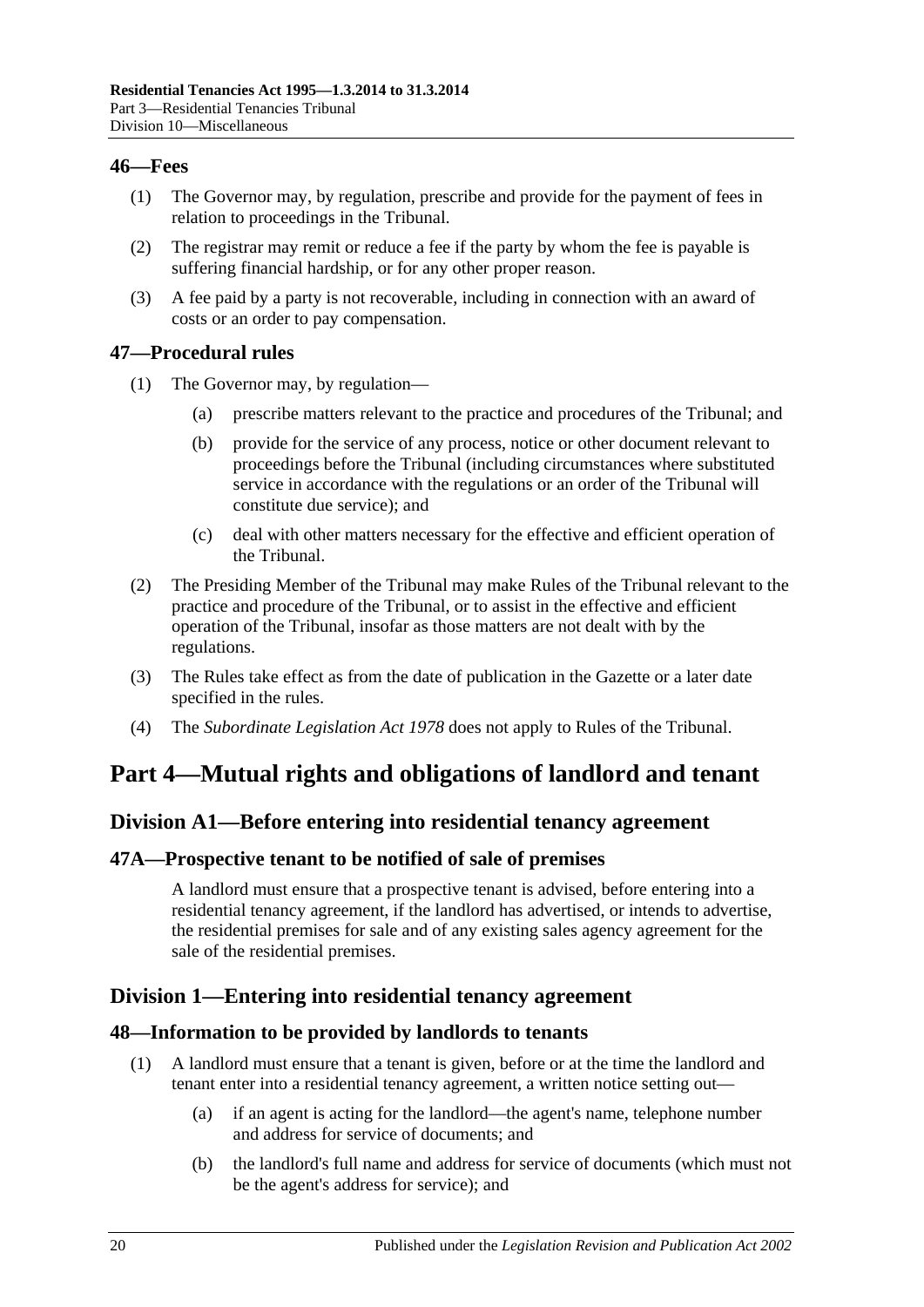- (c) if no agent is acting for the landlord—the landlord's telephone number; and
- (d) the full name and address of any person with superior title to the landlord; and
- (e) if the landlord is a company—the address of the registered office of the company; and
- (f) any other information required by the Commissioner.

Maximum penalty: \$1 250.

Expiation fee: \$210.

<span id="page-20-2"></span>(2) A landlord must take reasonable steps to ensure that a tenant is given, before or at the time the tenant commences occupation of the premises under a residential tenancy agreement, manufacturers' manuals, or written or oral instructions, about the operation of any domestic facilities requiring instructions.

**Note—**

Domestic facilities requiring instructions should also be listed in the tenancy agreement—see [section](#page-33-3) 69(3a).

- (3) If a person succeeds another as the landlord, the new landlord must, within 14 days, ensure that the tenant is given a written notice setting out—
	- (a) if an agent is acting for the new landlord—the agent's name, telephone number and address for service of documents; and
	- (b) the new landlord's full name and address for service of documents (which must not be the agent's address for service); and
	- (c) if no agent is acting for the new landlord—the new landlord's telephone number; and
	- (d) if the new landlord is a company—the address of the registered office of the company; and
	- (e) any other information required by the Commissioner.

Maximum penalty: \$1 250.

Expiation fee: \$210.

(4) If a name, address or telephone number of which the landlord is required to notify the tenant under this section changes, the landlord must, within 14 days of becoming aware of the change, notify the tenant in writing of the change.

Maximum penalty: \$1 250.

Expiation fee: \$210.

#### <span id="page-20-1"></span><span id="page-20-0"></span>**49—Residential tenancy agreements**

- (1) A written residential tenancy agreement entered into after the commencement of this section must—
	- (a) state clearly in a prominent position at the beginning of the agreement that—
		- (i) the agreement is a residential tenancy agreement; and
		- (ii) the parties to the agreement should consider obtaining legal advice about their rights and obligations under the agreement; and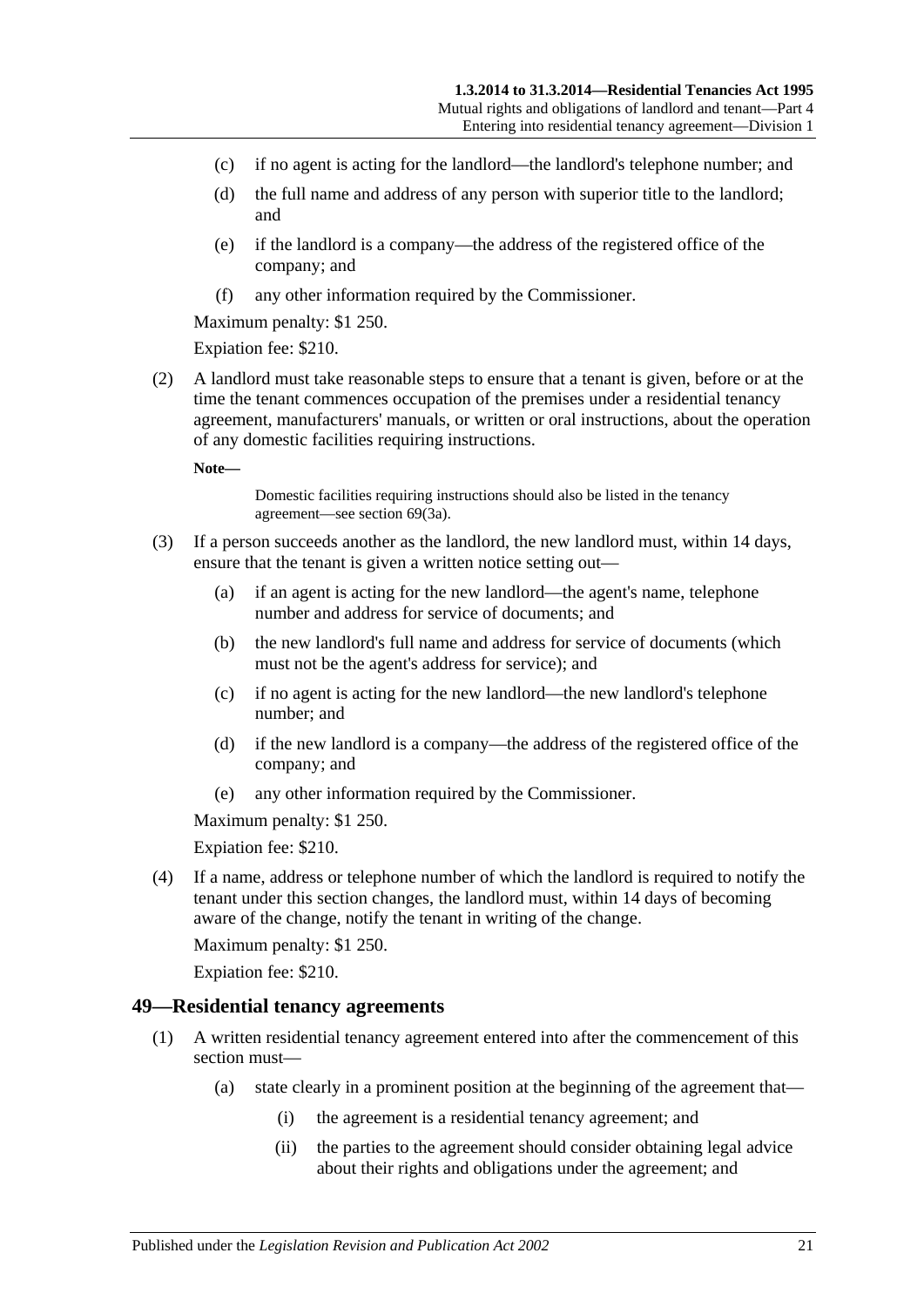- (b) set out—
	- (i) if an agent is acting for the landlord—the agent's name, address and telephone number, and, if the agent is registered as an agent under the *[Land Agents Act](http://www.legislation.sa.gov.au/index.aspx?action=legref&type=act&legtitle=Land%20Agents%20Act%201994) 1994*, his or her registration number under that Act; and
	- (ii) the landlord's full name and address for service of documents (which must not be the agent's address for service); and
	- (iii) if no agent is acting for the landlord—the landlord's telephone number; and
	- (iv) the tenant's name; and
	- (v) the address of the residential premises; and
	- (vi) the terms of the agreement, including—
		- (A) the amount of rent payable; and
		- (B) the interval between rental payment times; and
		- (C) the method by which rent is to be paid; and
		- (D) the amount of the bond; and
		- (E) any agreement reached as to responsibility for rates and charges for water supply; and
		- (F) responsibility for insurance of the premises and the contents of the premises; and
		- (G) any other terms of the agreement (including, for example, terms in relation to pets or responsibility for repairs); and
- (c) be dated and signed by the parties to the agreement; and
- (d) comply with any other requirements prescribed by the regulations.
- <span id="page-21-0"></span>(2) A provision of a residential tenancy agreement that does not comply with [subsection](#page-20-1) (1) that requires the tenant to pay a bond is unenforceable.
- (3) A landlord must not enter into a residential tenancy agreement unless the landlord or an agent acting for the landlord has first given the tenant a written guide that explains the tenant's rights and obligations under such an agreement and is in the form approved by the Commissioner for the purposes of this section.

Maximum penalty: \$2 500.

Expiation fee: \$210.

- (4) The matters specified or agreed in a written residential tenancy agreement entered into after the commencement of this section may not be varied unless the variation is in writing and dated and signed by the landlord and tenant.
- (5) A landlord under a written residential tenancy agreement must keep a copy of the agreement, and any variation of the agreement, whether in paper or electronic form, for at least 2 years following termination of the agreement.

Maximum penalty: \$2 500.

Expiation fee: \$210.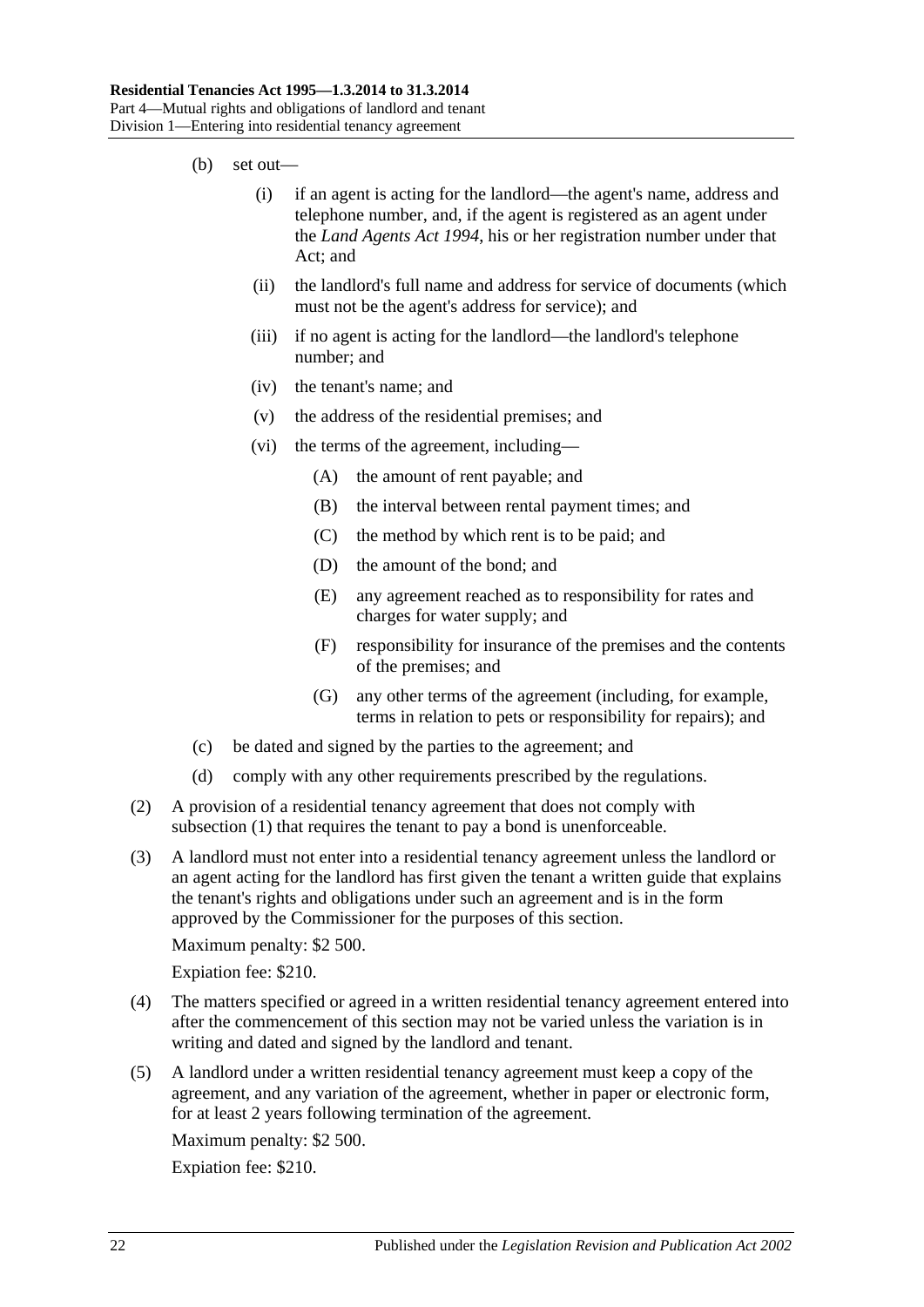- (6) If a landlord (or an agent acting for a landlord) invites or requires a tenant or prospective tenant to sign a written residential tenancy agreement, the landlord must ensure that—
	- (a) the tenant receives a copy of the residential tenancy agreement when the tenant signs it; and
	- (b) if the agreement has not then been signed by the landlord, a copy of the agreement, as executed by all parties, is delivered to the tenant within 21 days after the tenant gives the agreement back to the landlord or the landlord's agent to complete its execution.

Maximum penalty: \$5 000.

Expiation fee: \$315.

(7) Subject to [subsection](#page-21-0) (2), a failure to comply with this section does not make the residential tenancy agreement illegal, invalid or unenforceable.

#### <span id="page-22-0"></span>**50—Cost of preparing agreement**

The cost of preparing a written residential tenancy agreement must be borne by the landlord.

#### **Note—**

Residential tenancy agreements are exempt from stamp duty.

#### <span id="page-22-1"></span>**51—False information from tenant**

A tenant must not give a landlord false information about the tenant's identity or place of occupation.

Maximum penalty: \$1 250.

# <span id="page-22-2"></span>**Division 2—Discrimination against tenants with children**

#### <span id="page-22-3"></span>**52—Discrimination against tenants with children**

(1) A person must not refuse to grant a tenancy to another on the ground that it is intended that a child should live on the premises.

Maximum penalty: \$2 500.

- (2) A person must not—
	- (a) instruct a person not to grant; or
	- (b) state an intention (by advertisement or in any other way) not to grant,

a tenancy on the ground that it is intended that a child should live on the premises. Maximum penalty: \$2 500.

(3) However, this section does not apply if the landlord, or an agent appointed by the landlord to manage the premises, resides in the premises to which the tenancy relates.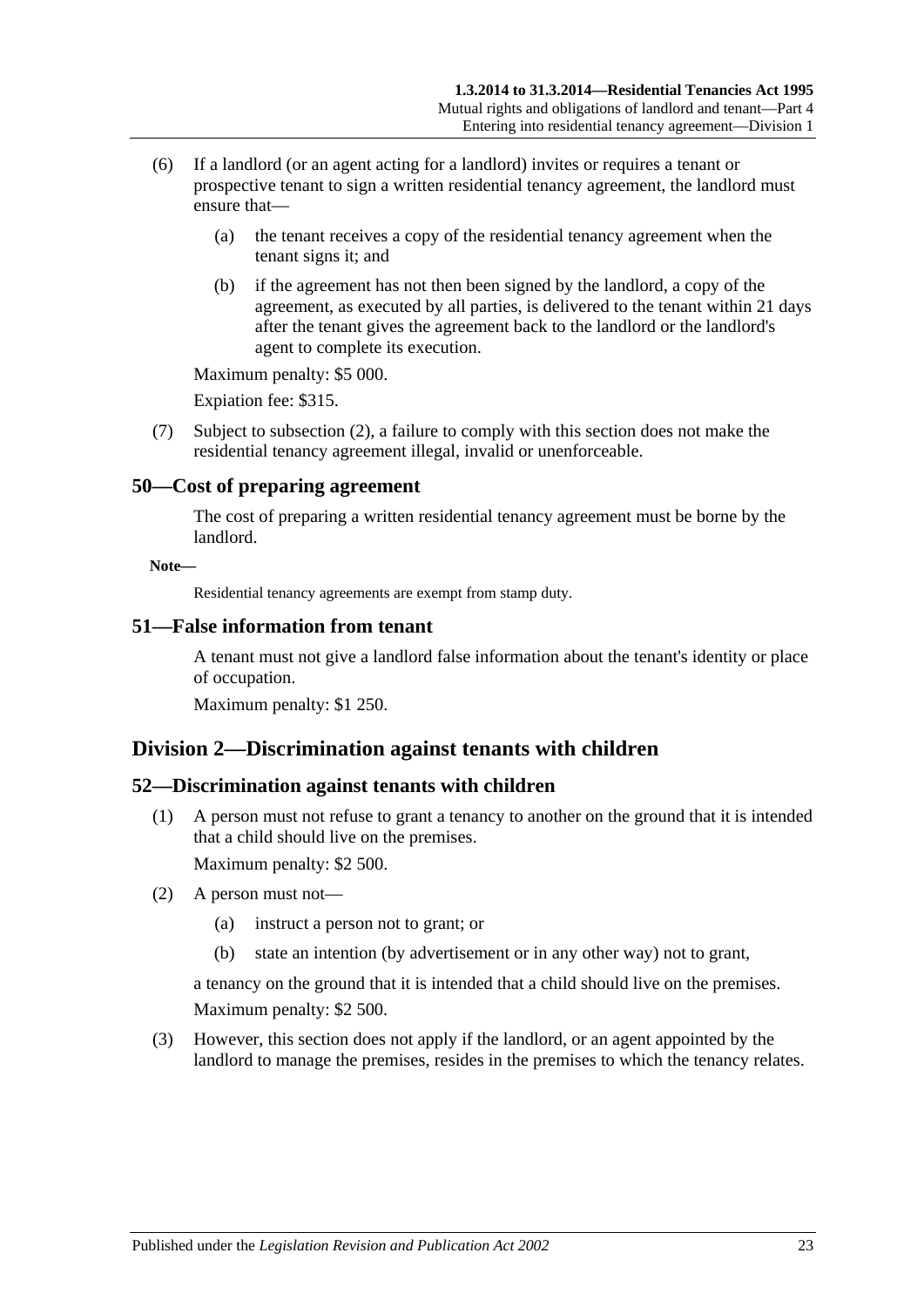# <span id="page-23-0"></span>**Division 3—Rent**

# <span id="page-23-1"></span>**53—Permissible consideration for residential tenancy**

(1) A person must not require or receive from a tenant or prospective tenant a payment, other than rent or a bond (or both), for a residential tenancy or the renewal or extension of a residential tenancy.

Maximum penalty: \$2 500.

- (2) However—
	- (a) the landlord may lawfully require or receive consideration for an option to enter into a residential tenancy agreement but, in that case, the following condition applies:
		- (i) if the prospective tenant enters into the residential tenancy agreement, the landlord must apply the consideration towards rent payable under the agreement;
		- (ii) if the prospective tenant does not exercise the option to enter into the residential tenancy agreement, the landlord may retain the consideration; and
	- (b) the landlord may require the tenant to reimburse the landlord for rates and charges for water supply that are to be borne by the tenant under the residential tenancy agreement or a collateral agreement; and
	- (c) the landlord may lawfully require or receive a payment of a class the landlord is authorised to require or receive by another provision of this Act or under the regulations.

# <span id="page-23-2"></span>**54—Rent in advance**

(1) A person must not require<sup>1</sup> the payment of more than two weeks' rent under a residential tenancy agreement before the end of the first two weeks of the tenancy.

Maximum penalty: \$2 500.

Expiation fee: \$210.

(2) If rent has been paid under a residential tenancy agreement, a person must not require a further payment of rent until the end of the last period for which rent has been paid. Maximum penalty: \$2 500.

Expiation fee: \$210.

(3) A person must not require another to give a post-dated cheque or other post-dated negotiable instrument in payment of rent under a residential tenancy agreement.

Maximum penalty: \$2 500.

Expiation fee: \$210.

**Note—**

1 The prohibition is against *requiring* payment of rent for more than two weeks in advance. Hence, if a tenant voluntarily elects to pay rent for more than two weeks in advance, the landlord (or the landlord's agent) may lawfully accept the payment.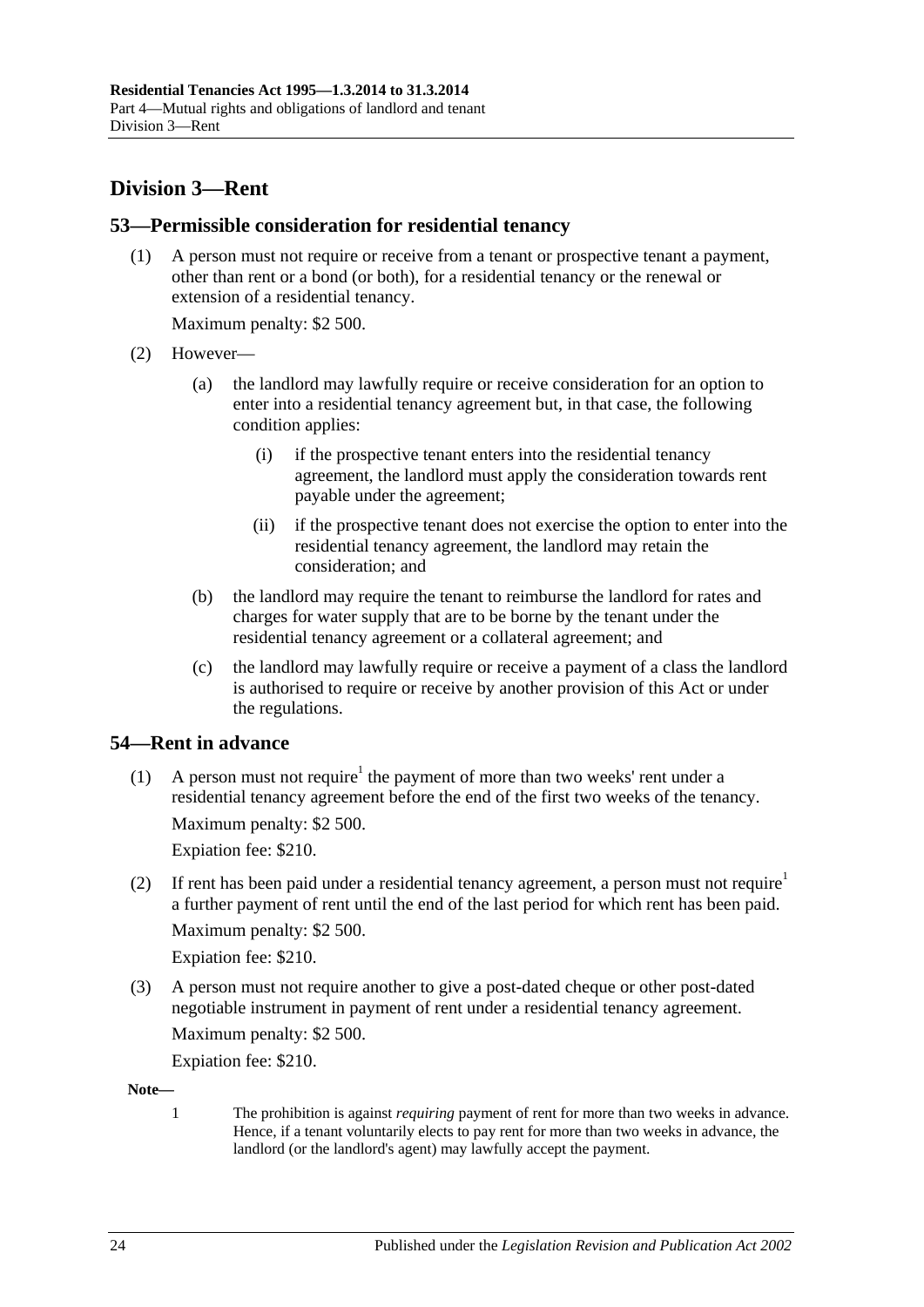# <span id="page-24-1"></span><span id="page-24-0"></span>**55—Variation of rent**

- (1) The landlord may increase the rent payable under a residential tenancy agreement by giving written notice to the tenant specifying the date as from which the increase takes effect.
- (2) However—
	- (a) the right to increase the rent may be excluded or limited by the terms of the residential tenancy agreement; and
	- (b) if the tenancy is for a fixed term, the residential tenancy agreement is taken to exclude an increase in rent during the term unless it specifically allows for an increase in rent; and
	- (c) the date fixed for an increase of rent must be at least 12 months after the date of the agreement or, if there has been a previous increase of rent under this section, the last increase and at least 60 days after the notice is given but—
		- (i) if the maximum rent for the premises has been fixed by a housing improvement notice, and the notice is revoked, the landlord may, by notice given under this section within 60 days after revocation of the housing improvement notice, increase the rent for the premises from a date falling at least 14 days after the notice is given; and
		- (ii) if the landlord is a registered community housing organisation, and the residential tenancy agreement provides for variation of rent in accordance with the tenant's income, the landlord may increase the rent on the ground of a variation in the tenant's income from a date falling at least 14 days after the notice of the increased rent is given; and
		- (iii) if the landlord is a registered community housing organisation under a residential tenancy agreement that allows the landlord to change the basis of calculating the rent payable under the agreement, and the landlord gives the tenant written notice that there is to be a change in the basis of calculating rent as from a specified date (which must be at least 60 days after the notice is given and at least 12 months from the date of the agreement, or if there has been a previous change in the basis of rent calculation, at least 12 months from the date of the last such change), the rent may be increased to accord with the new basis of rent calculation as from the specified date without further notice under this section.
- <span id="page-24-2"></span>(2a) Despite [subsections](#page-24-1) (1) and [\(2\),](#page-25-1) the rent payable under a residential tenancy agreement may be increased at any time by mutual agreement between the landlord and the tenant.
- (3) The rent payable under a residential tenancy agreement may be reduced by mutual agreement between the landlord and the tenant.
- (4) A reduction of rent may be made on a temporary basis so that the rent reverts to the level that would have been otherwise applicable at the end of a specified period.
- (5) If the rent payable under a residential tenancy agreement is increased or reduced under this section, the terms of the agreement are varied accordingly.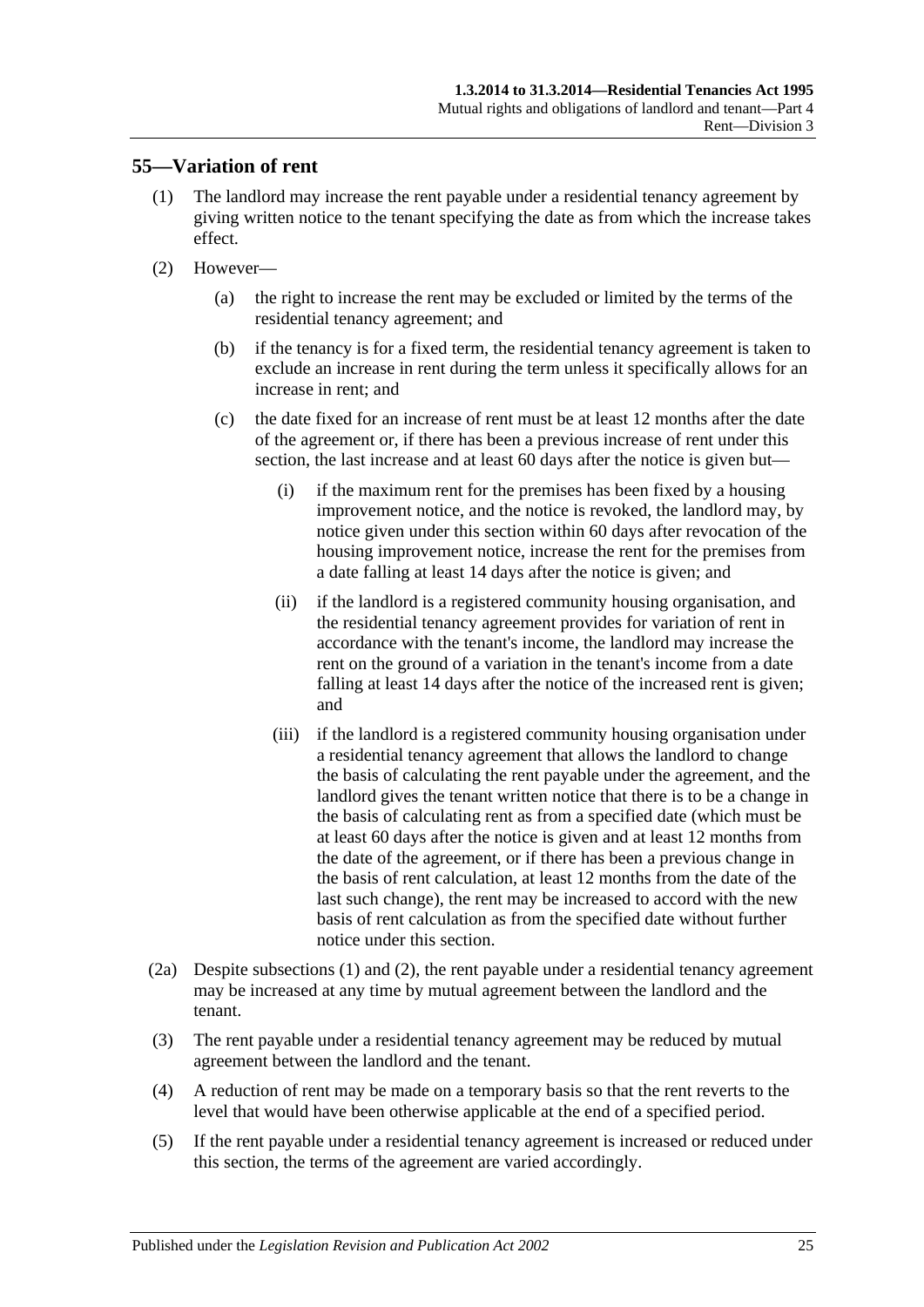- (6) This section does not affect the operation of a provision of a residential tenancy agreement under which the rent payable under the agreement changes automatically at stated intervals on a basis set out in the agreement.
- (7) For the purposes of this section, a series of residential tenancy agreements between the same parties and relating to the same premises is treated as a single residential tenancy agreement unless at least 12 months have elapsed since rent for the premises was fixed or last increased.

# <span id="page-25-0"></span>**56—Excessive rent**

- (1) The Tribunal may, on application by a tenant, declare that the rent payable under a residential tenancy agreement is excessive.
- <span id="page-25-1"></span>(2) In deciding whether the rent payable under a residential tenancy agreement is excessive, the Tribunal must have regard to—
	- (a) the general level of rents for comparable premises in the same or similar localities; and
	- (b) the estimated capital value of the premises at the date of the application; and
	- (c) the outgoings for which the landlord is liable under the agreement; and
	- (d) the estimated cost of services provided by the landlord and the tenant under the agreement; and
	- (e) the nature and value of furniture, equipment and other personal property provided by the landlord for the tenant's use; and
	- (f) the state of repair and general condition of the premises; and
	- (fb) if the rent was purportedly increased under [section](#page-24-2) 55(2a)—whether the tenant was put under undue pressure to agree to the increase; and
	- (g) other relevant matters.
- (3) If the Tribunal finds, on an application under this section, that the rent payable under a residential tenancy agreement is excessive, the Tribunal may, by order—
	- (a) fix the rent payable for the premises and vary the agreement by reducing the rent payable under the agreement accordingly; and
	- (b) fix a date (which cannot be before the date of the application) from which the variation takes effect; and
	- (c) fix a period (which cannot exceed one year) for which the order is to remain in force.
- (4) The Tribunal may, on application by the landlord, vary or revoke an order under this section if satisfied that it is just to do so.
- (5) If, while an order remains in force under this section, a landlord asks for or receives rent for the premises to which the order relates exceeding the amount fixed by the order, the landlord is guilty of an offence. Maximum penalty: \$2 500.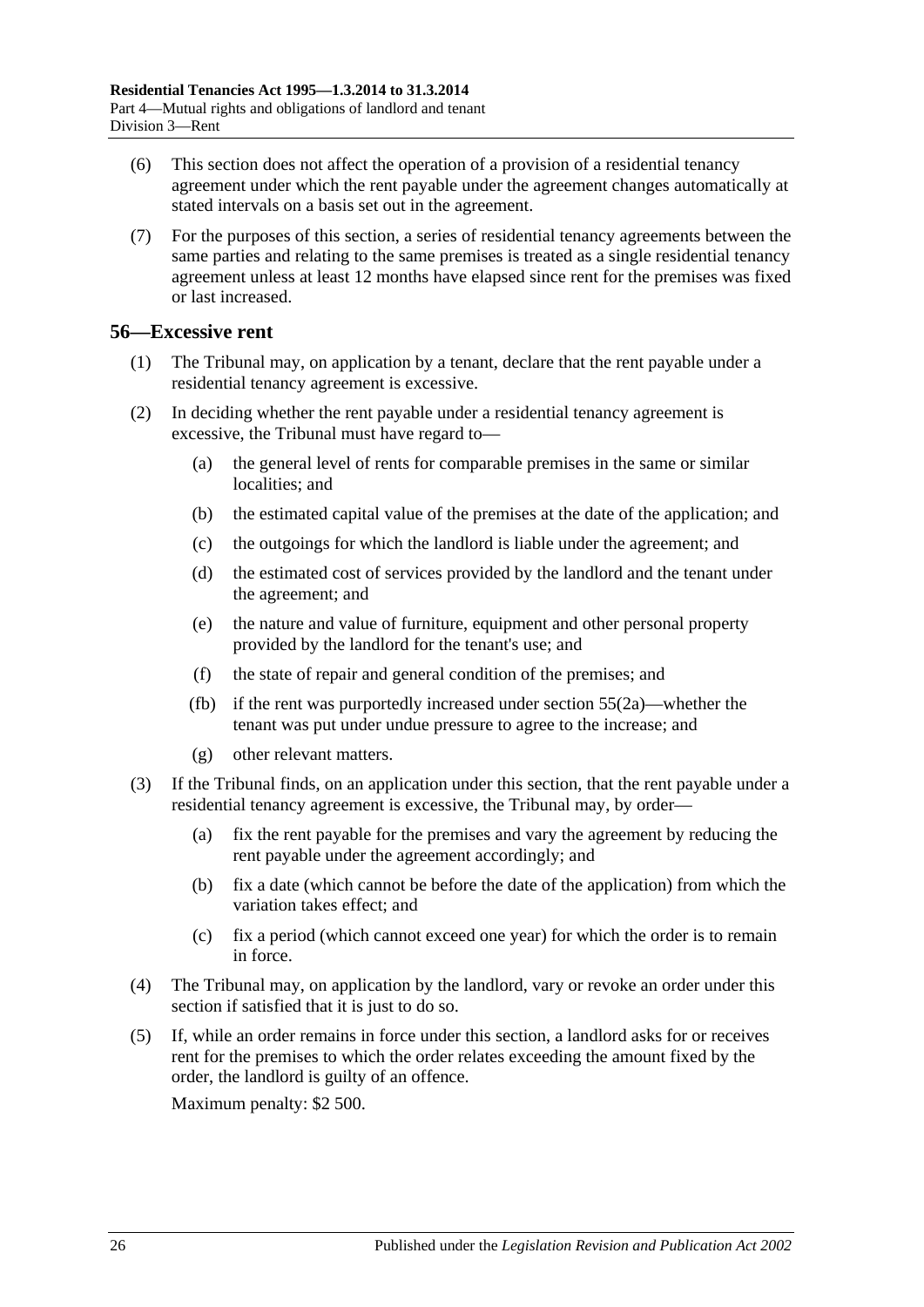### <span id="page-26-0"></span>**56A—Manner of payment of rent**

A landlord under a residential tenancy agreement must permit a tenant to pay rent under the agreement by at least 1 means that does not involve the payment of cash by the tenant or the collection of rent from the tenant by a third party who charges a fee, payable by the tenant, for the collection service.

Maximum penalty: \$5 000.

Expiation fee: \$315.

#### <span id="page-26-3"></span><span id="page-26-1"></span>**57—Landlord's duty to keep proper records of rent and other payments**

- (1) A landlord under a residential tenancy agreement must ensure that the following information is recorded in respect of payments received under the agreement:
	- (a) the date on which the payment was received;
	- (b) the name of the person making the payment;
	- (c) the amount paid;
	- (d) the address of the premises to which the payment relates;
	- (e) if the payment is for rent—the period of the tenancy to which the payment relates;
	- (f) if the payment is a bond—a statement of that fact;
	- (g) if the payment is not for rent or a bond—a description of the purpose of the payment, including, if applicable, the period of time to which the payment relates.

Maximum penalty: \$1 250.

Expiation fee: \$210.

- (2) A person must not—
	- (a) make a false entry in a record of a payment received under a residential tenancy agreement; or
	- (b) falsify the record in any other way.

Maximum penalty: \$2 500.

#### <span id="page-26-2"></span>**58—Duty to provide statement or give receipt for rent**

(1) A landlord under a residential tenancy agreement must, at the written request of the tenant, give the tenant a statement of the information recorded by the landlord under [section](#page-26-3) 57(1) in respect of the rent received during the period specified in the request (and such statement must be given to the tenant within 7 days of the making of the request).

Maximum penalty: \$2 500.

Expiation fee: \$210.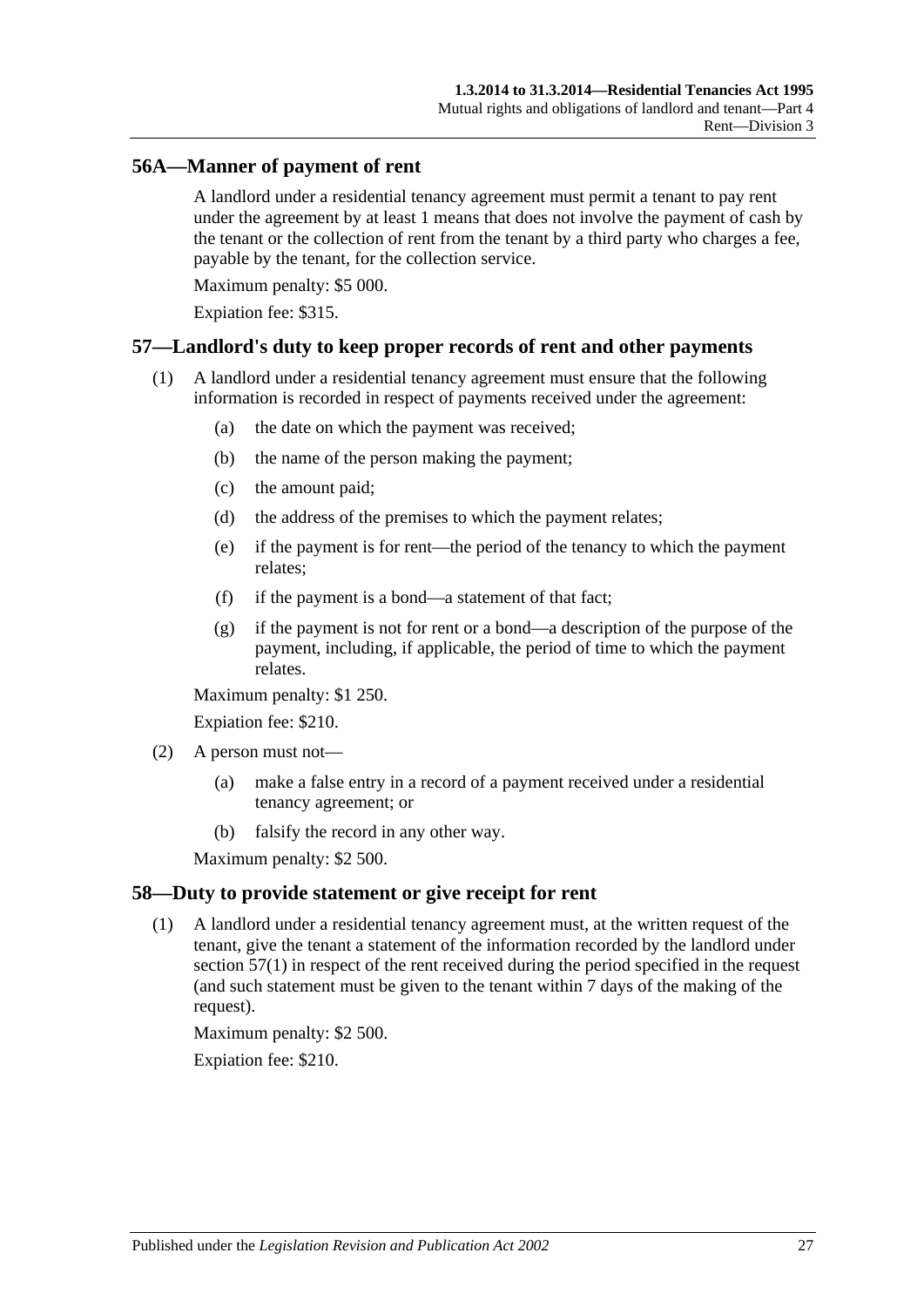(2) If a tenant pays rent other than into an ADI account, the person who receives the rent must, within 48 hours after receiving the rent, give the tenant a receipt setting out the information required to be recorded by the landlord under [section](#page-26-3) 57(1) in respect of the rent received.

Maximum penalty: \$2 500.

Expiation fee: \$210.

### <span id="page-27-0"></span>**58A—Payment of rent by electronic transaction**

If a tenant pays rent into an ADI account kept by the landlord or the landlord's agent, the payment will be taken to have been made when it is credited to the ADI account.

#### <span id="page-27-1"></span>**59—Accrual and apportionment of rent**

- (1) The rent payable under a residential tenancy agreement accrues from day to day.
- (2) If rent is paid in advance, and the tenancy ends before the end of the period for which rent has been paid, the landlord must refund the appropriate proportion of the amount paid to the tenant or apply it towards other liabilities of the tenant to the landlord.

#### <span id="page-27-2"></span>**60—Abolition of distress for rent**

A landlord is not entitled to distrain goods of a tenant for non-payment of the rent payable under a residential tenancy agreement.

# <span id="page-27-3"></span>**Division 4—Bonds**

#### <span id="page-27-4"></span>**61—Bond**

- (1) A person must not—
	- (a) require more than one bond for the same residential tenancy agreement; or
	- (b) require the payment of a bond exceeding the relevant limit.

Maximum penalty: \$5 000.

- <span id="page-27-5"></span>(2) If at least two years have elapsed since a bond was given or last increased, the landlord may by written notice to the tenant require the tenant to increase the bond by a specified additional amount, within a specified period (which must be at least 60 days from the date of the notice), but not so that the total amount of the bond exceeds the relevant limit.
- (2a) A requirement under [subsection](#page-27-5) (2) has effect as if it were a term of the residential tenancy agreement.
- (3) The *relevant limit* is—
	- (a) if the rent payable under the agreement does not exceed an amount (which must be at least \$250 per week) prescribed by regulation for the purposes of this paragraph—four weeks rent under the agreement;
	- (b) if the rent payable under the agreement exceeds an amount prescribed by regulation for the purposes of this paragraph—six weeks rent under the agreement.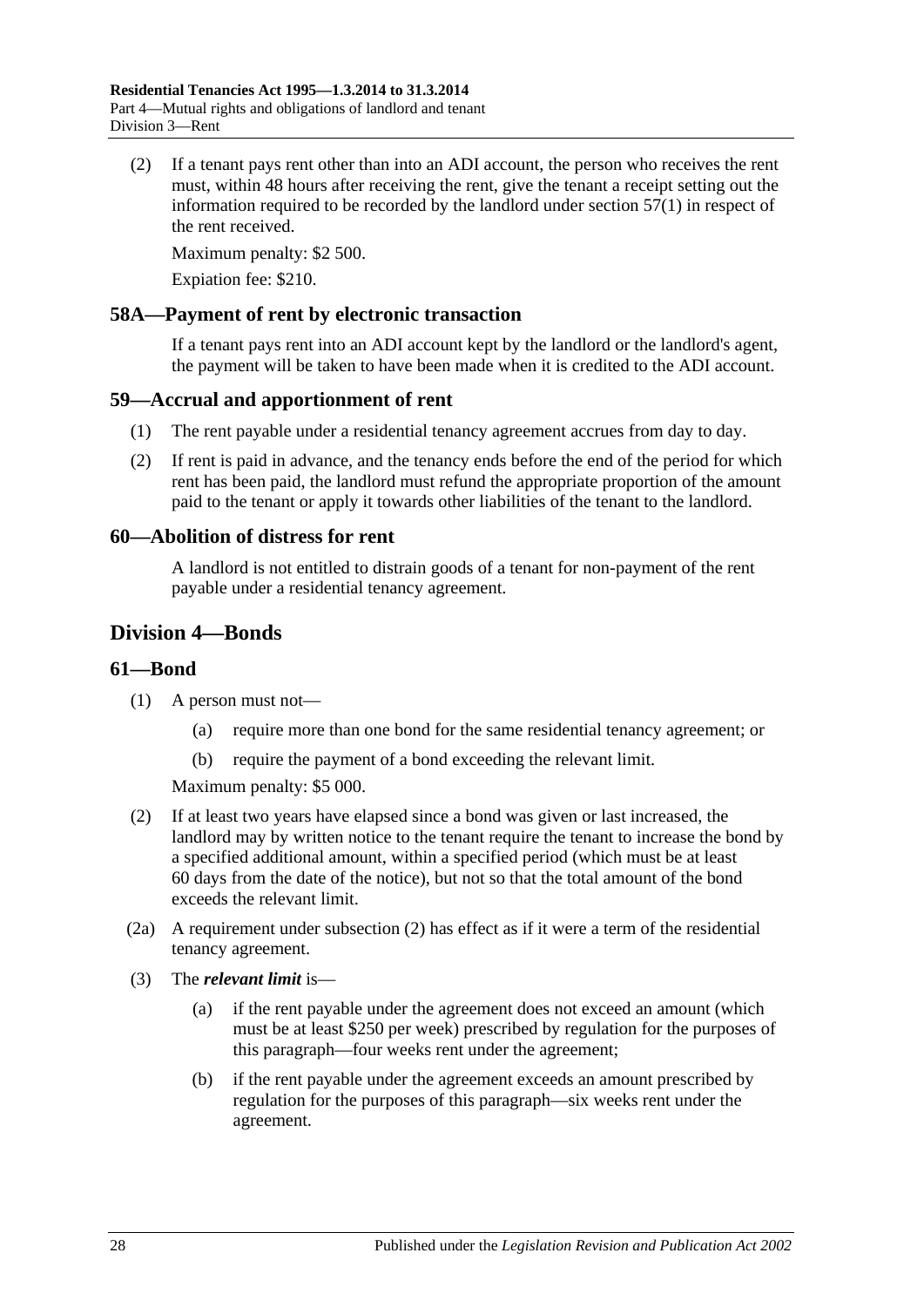(4) The relevant limit is, in the first instance, calculated by reference to the rent—or if the rent varies, the lowest rent—payable during the first six months of the tenancy (expressed as a weekly rent) and if there is to be an increase in the amount of the bond, the relevant limit is calculated by reference to the rent (expressed as a weekly rent) payable when the notice of increase is given.

# <span id="page-28-0"></span>**62—Receipt of bond and transmission to Commissioner**

(1) A person must, within 48 hours after receiving an amount paid by way of a bond, give the person who paid a receipt stating the date payment was received, the name of the person from whom the payment was received, the amount paid, and the address of the premises to which the payment relates.

Maximum penalty: \$2 500.

Expiation fee: \$210.

(2) A person who receives an amount by way of a bond must pay the amount of the bond to the Commissioner within the period allowed by regulation.

Maximum penalty: \$5 000.

Expiation fee: \$315.

#### <span id="page-28-1"></span>**63—Repayment of bond**

- (1) An application may be made to the Commissioner for—
	- (a) payment of the whole amount of the bond either to the landlord or the tenant; or
	- (b) payment of a specified amount of the bond to the landlord and the balance to the tenant.
- (2) The application—
	- (a) must be in a form approved by the Commissioner; and
	- (b) may be made jointly by the landlord and the tenant or by either the landlord or the tenant.
- (3) If the application is undisputed, the Commissioner must pay out the amount of the bond as specified in the application.
- <span id="page-28-2"></span>(4) If an application is liable to be disputed, the Commissioner must give the respondent written notice of the application (in a form the Commissioner considers appropriate) and inform the respondent that, if the respondent wants to dispute the application, a written notice of dispute must be lodged with the Commissioner within ten days after the date the notice is given to the respondent.
- (5) If the respondent does not give the Commissioner written notice of dispute within 10 days after the day on which the Commissioner's notice under [subsection](#page-28-2) (4) is given to the respondent, the Commissioner may pay out the amount of the bond as proposed in the application.
- (6) If the Commissioner receives a written notice of dispute before the amount of the bond is paid out under subsection (5), the Commissioner must refer the dispute to the Tribunal for determination.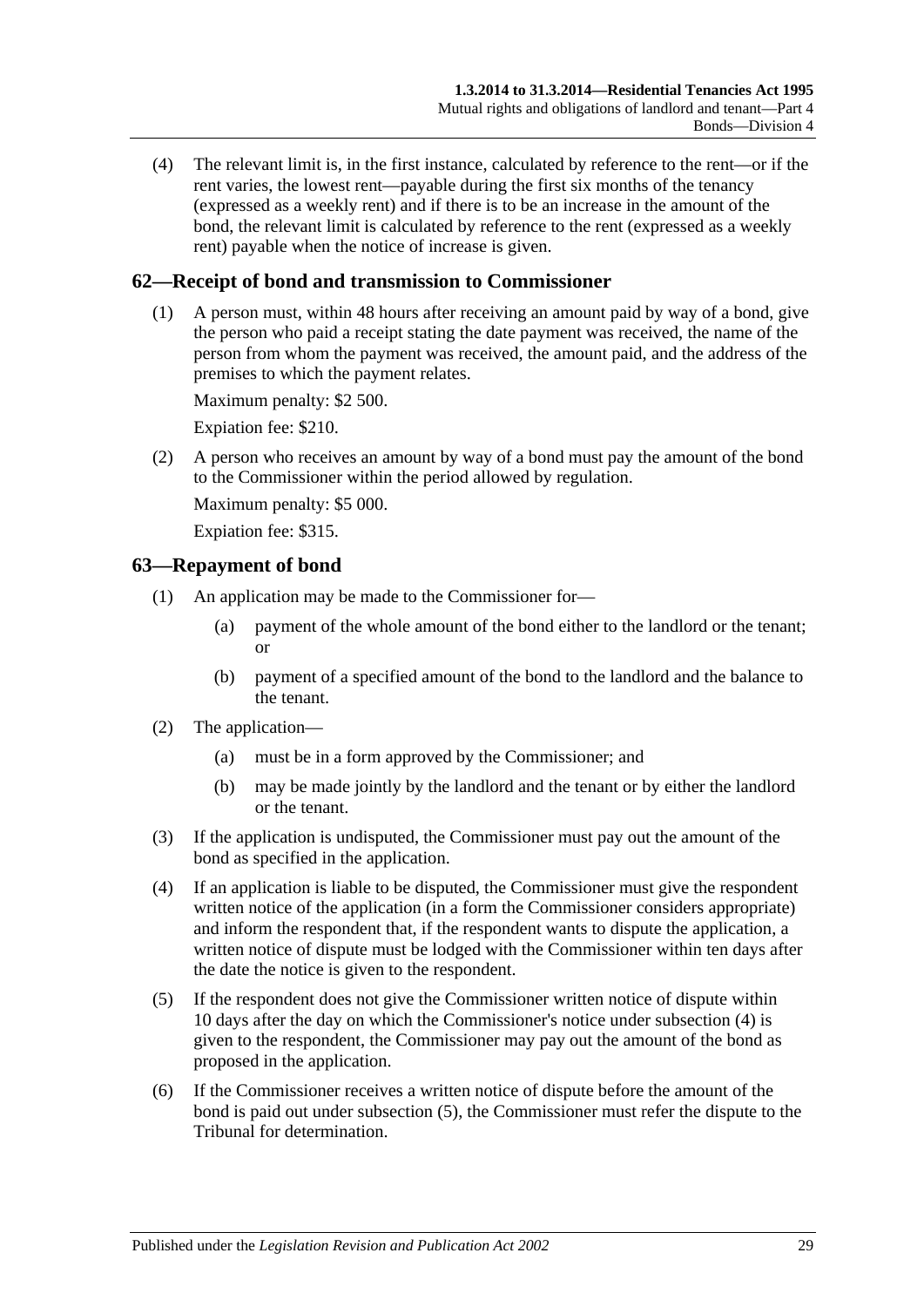- <span id="page-29-0"></span>(7) Despite a preceding subsection, if
	- the bond has been provided or paid on behalf of the tenant by a third party prescribed by the regulations, or in circumstances prescribed by the regulations; and
	- (b) the Commissioner is given notice of the third party's interest in accordance with the regulations,

then—

- (c) the third party is entitled to make application to the Commissioner for the payment of the whole, or a specified part, of the bond; and
- $(d)$
- (i) if the application is made with the consent of the landlord—the Commissioner must pay out the amount of the bond as specified in the application;
- (ii) in any other case—the Commissioner must give the landlord and, if the tenant is still in possession of the premises, the tenant, written notice of the application (in a form the Commissioner considers appropriate) and—
	- (A) if the Commissioner does not receive a written notice of dispute from the party or parties to whom the notice of the application was given within ten days after the date on which the original notice is given—the Commissioner may pay out the amount of the bond as proposed in the application;
	- (B) in any other case—the Commissioner must refer the matter to the Tribunal for determination.
- (8) If a payment is made under [subsection](#page-29-0) (7) and the tenant is still in possession of the premises, the landlord may require the tenant to provide a new bond in accordance with [section](#page-27-4) 61.
- <span id="page-29-1"></span> $(9)$  If—
	- (a) a bond is provided on behalf of the tenant by a third party prescribed by the regulations in circumstances prescribed by the regulations; and
	- (b) the landlord makes application to the Commissioner for the payment of the whole, or a specified part, of the amount payable under the bond,

then—

- (c) if the application is made with the consent of the third party—the Commissioner must pay out the amount as specified in the application;
- (d) in any other case—the Commissioner must give the third party and, if the tenant is still in possession of the premises, the tenant, written notice of the application (in a form the Commissioner considers appropriate) and—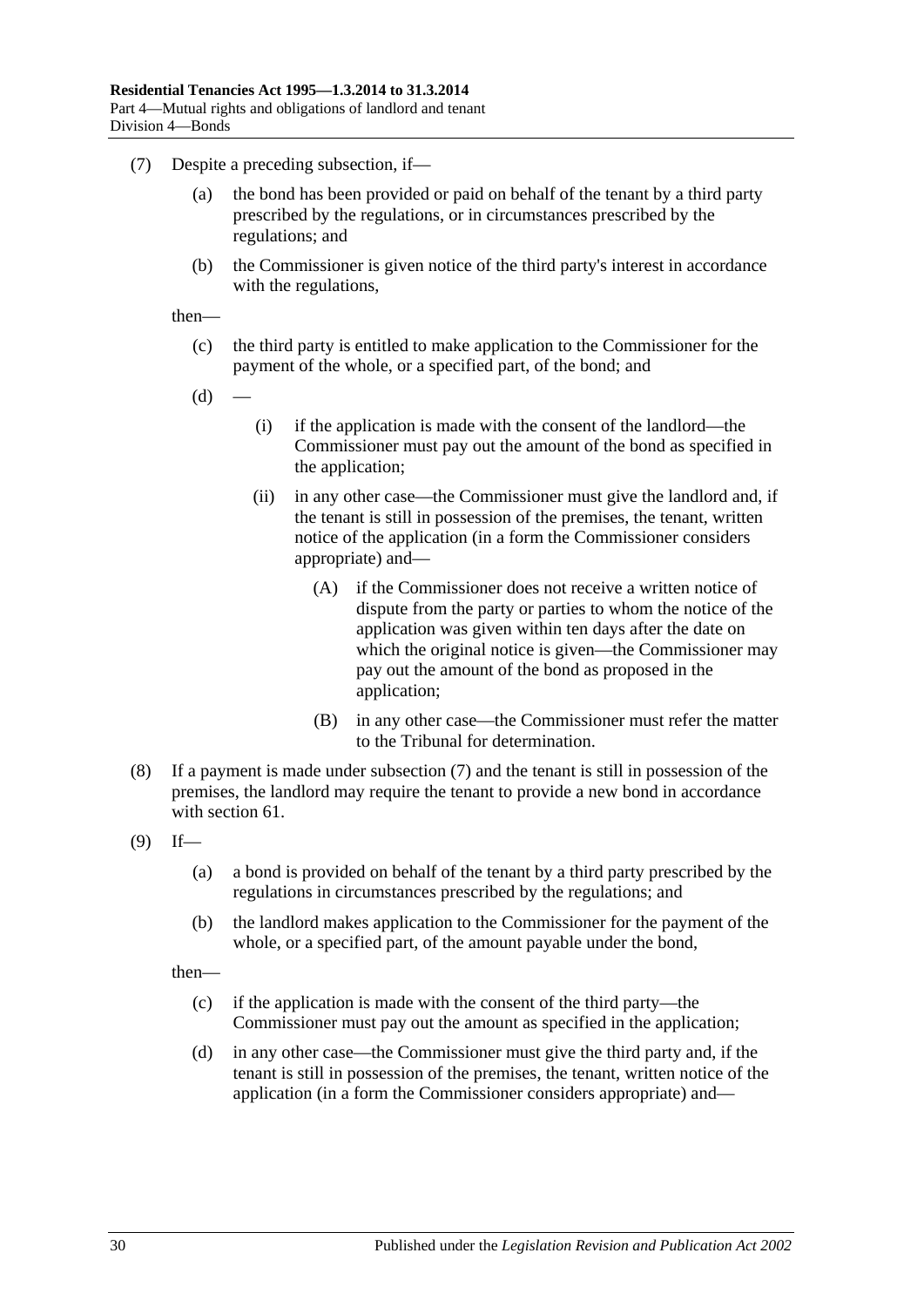- (i) if the Commissioner does not receive a written notice of dispute from the party or parties to whom the notice of the application was given within ten days after the date on which the original notice is given—the Commissioner may pay out the amount as proposed in the application;
- (ii) in any other case—the Commissioner must refer the matter to the Tribunal for determination.
- (10) If a payment is made under [subsection](#page-29-1) (9), the third party must reimburse the Fund to the extent of the payment.
- (11) A payment under this section will be made from the Fund and, in the case of a payment to a tenant, must include interest.
- (12) The interest will be calculated on the amount of the payment to the tenant under this section, and will be taken to have accrued from the day on which the security was paid to the Commissioner to the day of payment to the tenant at a rate fixed by the Minister for the purposes of this section.
- (13) For the purposes of this section—
	- (a) an application is undisputed if it is a joint application by the landlord and the tenant; or an application by the landlord that the whole of the amount of the bond be paid to the tenant; or an application by the tenant that the whole of the amount of the bond be paid to the landlord;
	- (b) an application that does not fall into any of those categories is liable to be disputed;
	- (c) if the application was made by the landlord, the tenant is the respondent; if the application was made by the tenant, the landlord is the respondent.

# <span id="page-30-0"></span>**Division 5—Tenant's entitlement to possession and quiet enjoyment**

#### <span id="page-30-1"></span>**64—Vacant possession etc**

- (1) It is a term of a residential tenancy agreement that the tenant is entitled to vacant possession of the premises (except for a part of the premises in respect of which a right to exclusive possession is not given by the agreement) from the day the tenancy begins.
- (2) It is a term of a residential tenancy agreement that there is no legal impediment of which the landlord has, or ought to have knowledge, to the tenant's occupation of the premises for the period of the tenancy as a place of residence.

# <span id="page-30-2"></span>**65—Quiet enjoyment**

- (1) It is a term of a residential tenancy agreement that—
	- (a) the tenant is entitled to quiet enjoyment of the premises without interruption by the landlord or a person claiming under the landlord or with superior title to the landlord's title; and
	- (b) the landlord will not cause or permit an interference with the reasonable peace, comfort or privacy of the tenant in the tenant's use of the premises; and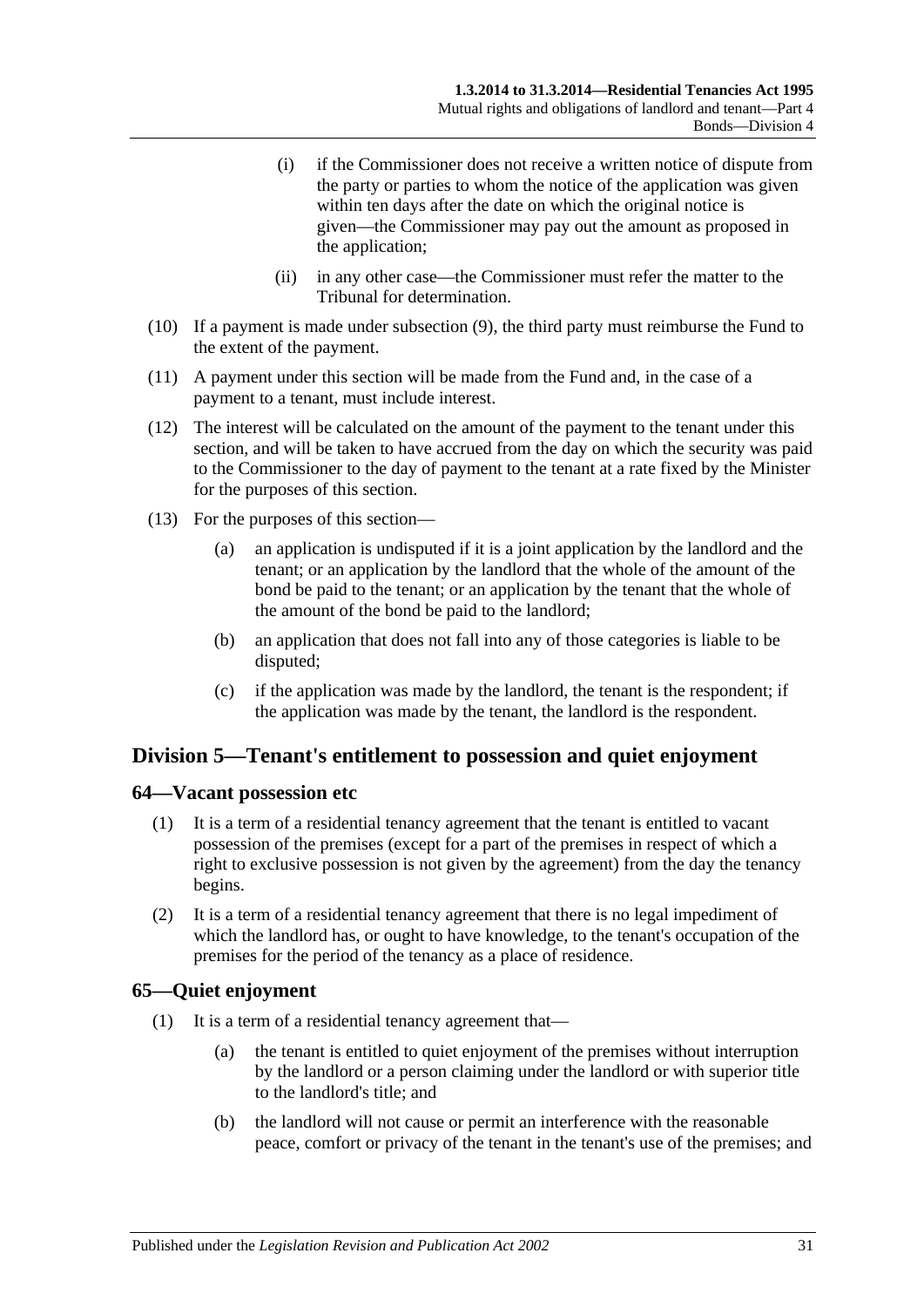- (c) the landlord will take reasonable steps to prevent other tenants of the landlord in occupation of adjacent premises from causing or permitting interference with the reasonable peace, comfort or privacy of the tenant in the tenant's use of the premises.
- (2) If the landlord causes or permits interference with the reasonable peace, comfort or privacy of the tenant in the tenant's use of the premises in circumstances that amount to harassment of the tenant, the landlord is guilty of an offence.

Maximum penalty: \$5 000.

# <span id="page-31-0"></span>**Division 6—Security of premises**

#### <span id="page-31-1"></span>**66—Security of premises**

- <span id="page-31-5"></span>(1) It is a term of a residential tenancy agreement that
	- the landlord will take reasonable steps to provide and maintain the locks and other devices that are necessary to ensure the premises are reasonably secure; and
	- (b) neither the landlord nor the tenant will alter or remove a lock or security device or add a lock or security device without the consent of the other; and
	- (c) neither the landlord nor the tenant will unreasonably withhold his or her consent to the alteration, removal or addition of a lock or security device by, and at the expense of, the other.
- (2) A landlord or tenant who, without reasonable excuse, contravenes the term of the agreement arising under [subsection](#page-31-5) (1)(b) is guilty of an offence.

Maximum penalty: \$5 000.

(3) If the landlord's agent, without reasonable excuse, alters or removes a lock or security device, or adds a lock or security device, without the tenant's consent, the agent is guilty of an offence.

Maximum penalty: \$5 000.

# <span id="page-31-2"></span>**Division 7—Landlord's obligation in regard to condition of the premises**

### <span id="page-31-3"></span>**67—Cleanliness**

It is a term of a residential tenancy agreement that the landlord will ensure that the premises, and ancillary property, are in a reasonable state of cleanliness when the tenant goes into occupation of the premises.

# <span id="page-31-6"></span><span id="page-31-4"></span>**68—Landlord's obligation to repair**

- (1) It is a term of a residential tenancy agreement that the landlord—
	- (a) will ensure that the premises, and ancillary property, are in a reasonable state of repair at the beginning of the tenancy and will keep them in a reasonable state of repair having regard to their age, character and prospective life; and
	- (b) will comply with statutory requirements affecting the premises.
- (1a) The obligation to repair applies even though the tenant had notice of the state of disrepair before entering into occupation.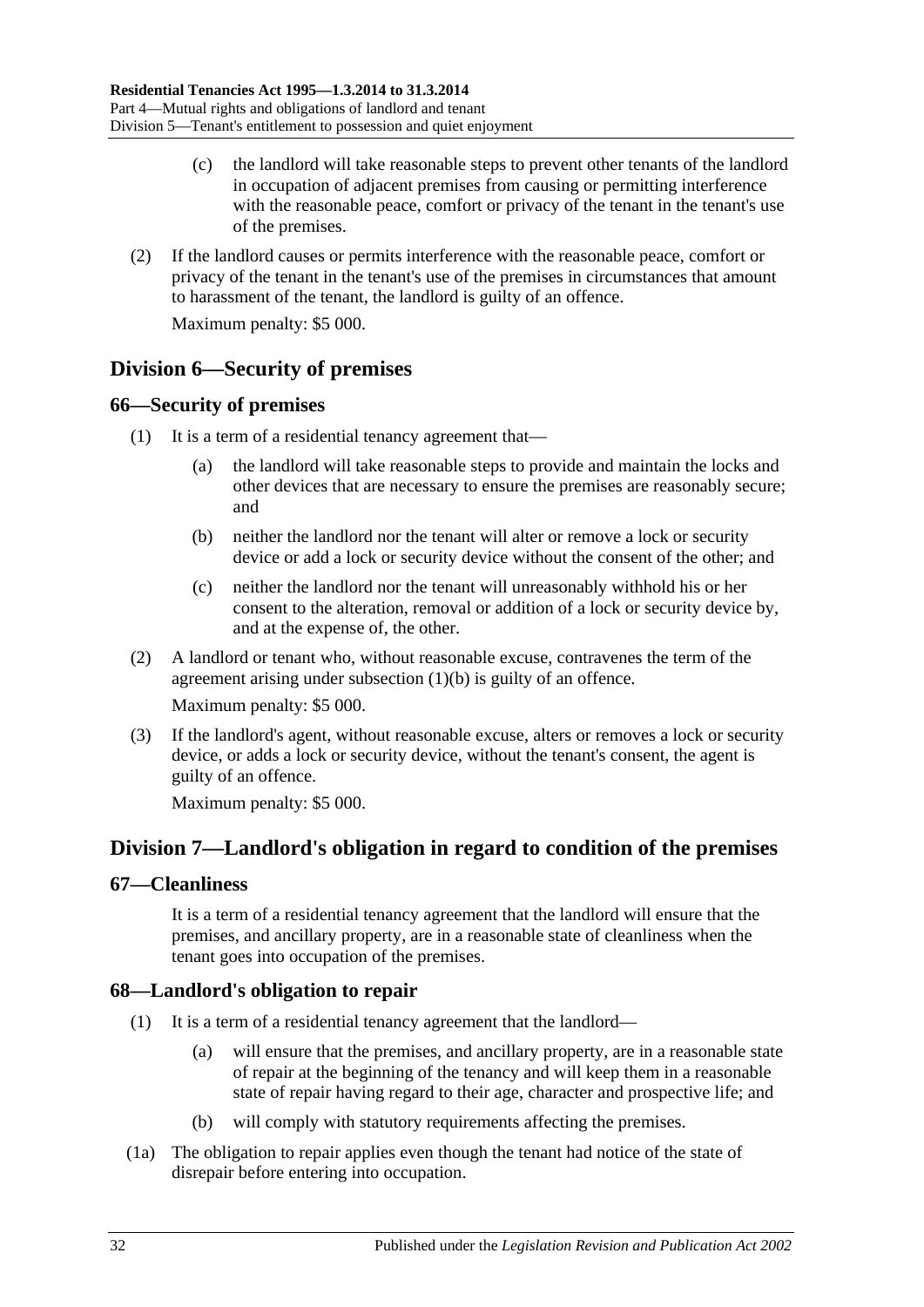- (2) However—
	- (a) the landlord will not be regarded as being in breach of the obligation to repair unless—
		- (i) the landlord has notice of the defect requiring repair; and
		- (ii) the landlord fails to act with reasonable diligence to have the defect repaired; and
	- (b) if the landlord is a registered community housing organisation, the regulations may limit the extent of the obligation imposed by [subsection](#page-31-6) (1); and
	- (c) if the premises are subject to a housing improvement notice fixing the maximum rent for the premises, the landlord's obligation under [subsection](#page-31-6) (1) to repair the premises does not apply.
- $(3)$  If—
	- (a) premises or ancillary property are in a state of disrepair that does not arise from a contravention of the residential tenancy agreement by the tenant; and
	- (b) the state of disrepair is, unless remedied, likely to result in personal injury or damage to property or undue inconvenience; and
	- (c) the landlord—
		- (i) has been notified of the state of disrepair by the tenant but has failed to take reasonable action to remedy the state of disrepair; or
		- (ii) has not been notified of the state of disrepair despite the tenant's reasonable attempts to do so,

then the tenant is entitled—

- (d) to reasonable compensation from the landlord in respect of any damage to property resulting from the state of disrepair after the tenant has notified, or made a reasonable attempt to notify, the landlord of the state of disrepair (however, the tenant must take reasonable steps to mitigate any loss and is not entitled to compensation for damage that could have been avoided by those steps); and
- (e) to recover from the landlord reasonable costs incurred by the tenant in having the state of disrepair remedied, but only if the repairs are carried out by a person who is licensed to carry out the necessary work and the person provides the landlord with a report on the work carried out and the apparent cause of the state of disrepair.
- (4) However, the tenant is not entitled to recover the cost of repairing the premises or to compensation under this section if the premises are subject to a housing improvement notice fixing the maximum rent payable for premises.
- (5) The Tribunal may, on application by the tenant, order the landlord to pay to the tenant compensation to which the tenant is entitled under this section.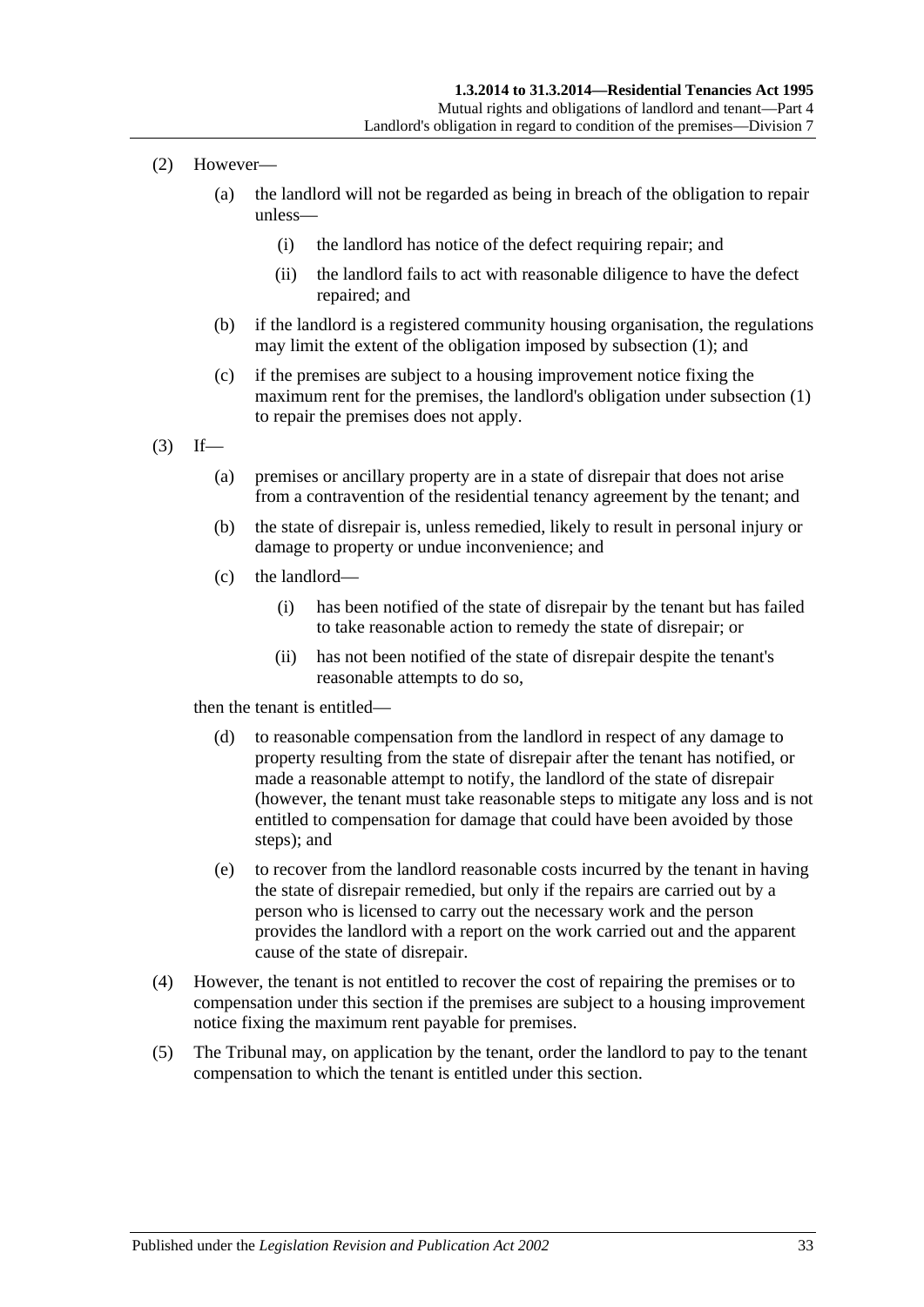# <span id="page-33-0"></span>**Division 8—Tenant's obligations in relation to the premises and ancillary property**

### <span id="page-33-1"></span>**69—Tenant's responsibility for cleanliness, damage and loss**

- (1) It is a term of a residential tenancy agreement that the tenant—
	- (a) must keep the premises and ancillary property in a reasonable state of cleanliness; and
	- (ab) must replace, or compensate the landlord for the reasonable cost of replacing, any ancillary property lost or destroyed while in the care of the tenant; and
	- (b) must notify the landlord of damage to the premises or ancillary property; and
	- (c) must not intentionally or negligently cause or permit damage to the premises or ancillary property.
- (2) A tenant who intentionally causes serious damage to the premises or ancillary property is guilty of an offence.

Maximum penalty: \$2 500.

- (3) It is a term of a residential tenancy agreement that, at the end of the tenancy, the tenant must give the premises and ancillary property back to the landlord in reasonable condition and in a reasonable state of cleanliness.
- <span id="page-33-3"></span>(3a) If a tenant unintentionally causes damage to the premises or ancillary property as a result of the use of a domestic facility requiring instruction, the landlord is not entitled to compensation for the damage unless—
	- (a) the domestic facility is listed in the residential tenancy agreement as a domestic facility requiring instruction; and
	- (b) the landlord complied with [section](#page-20-2) 48(2) in relation to the domestic facility.
- (4) In deciding whether premises or other property is in reasonable condition, its condition when the tenant took possession of it, and the probable effect of reasonable wear and tear since that time, must be taken into account.

# <span id="page-33-2"></span>**70—Alteration of premises**

- (1) It is a term of a residential tenancy agreement that a tenant must not, without the landlord's written consent, make an alteration or addition to the premises.
- (1a) It is a term of a residential tenancy agreement that a landlord will not unreasonably withhold his or her consent to an alteration or addition to the premises that is necessary to ensure the provision of infrastructure or a service of a prescribed kind.
- (2) A tenant may remove a fixture affixed to the premises by the tenant unless its removal would cause damage to the premises.
- (3) If a tenant causes damage to the premises by making an alteration or addition to the premises or by removing a fixture, the tenant must notify the landlord and, at the option of the landlord, repair the damage or compensate the landlord for the reasonable cost of repairing the damage.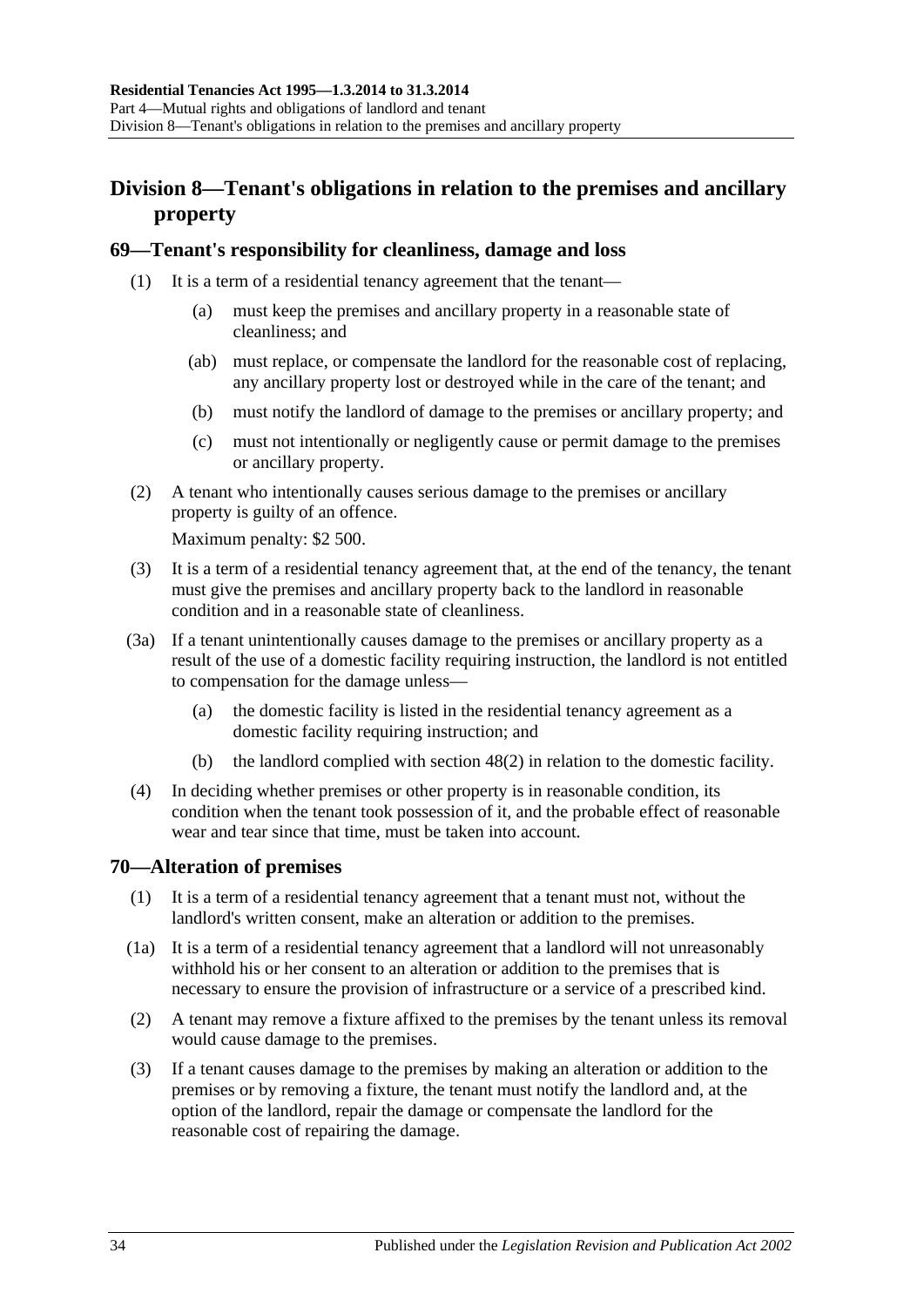# <span id="page-34-0"></span>**Division 9—Tenant's conduct on the premises**

### <span id="page-34-1"></span>**71—Tenant's conduct**

It is a term of a residential tenancy agreement that—

- (a) the tenant must not use the premises, or cause or permit the premises to be used, for an illegal purpose; and
- (b) the tenant must not cause or permit a nuisance; and
- (c) the tenant must not cause or permit an interference with the reasonable peace, comfort or privacy of another person who resides in the immediate vicinity of the premises.

# <span id="page-34-2"></span>**Division 9A—Landlord's obligation to advise of sale of premises**

# <span id="page-34-3"></span>**71A—Sale of residential premises**

- (1) It is a term of a residential tenancy agreement that—
	- (a) the landlord will give the tenant written notice of the landlord's intention to sell the residential premises not later than 14 days after the landlord enters into a sales agency agreement for the sale of the premises or determines to make the premises available for inspection by prospective purchasers; and
	- (b) the residential premises will not be advertised for sale or made available for inspection by prospective purchasers before the day falling 14 days after the tenant is given notice of the landlord's intention to sell the premises.
- (2) It is a term of a residential tenancy agreement that, if a contract is entered into for the sale of the residential premises, the landlord must, not less than 14 days before the day of settlement under the contract or, if the day of settlement is less than 14 days after the day on which the contract is entered into, as soon as possible after the contract is entered into, give the tenant written notice of the name of the purchaser under the contract and the date from which rent is to be paid to him or her.

# <span id="page-34-4"></span>**Division 10—Landlord's right of entry**

# <span id="page-34-5"></span>**72—Right of entry**

- (1) It is a term of a residential tenancy agreement that the landlord (or an agent of the landlord) may enter the premises—
	- (a) in an emergency; or
	- (b) to collect rent (if a reasonable alternative method of payment of rent not involving attendance at the premises has been offered to, but not accepted by, the tenant)—
		- (i) not more than once each week; and
		- (ii) only at a time previously arranged with the tenant (which may only be outside normal hours if the arrangement has been made no more than 7 days before the day of entry); or
	- (c) to inspect the premises—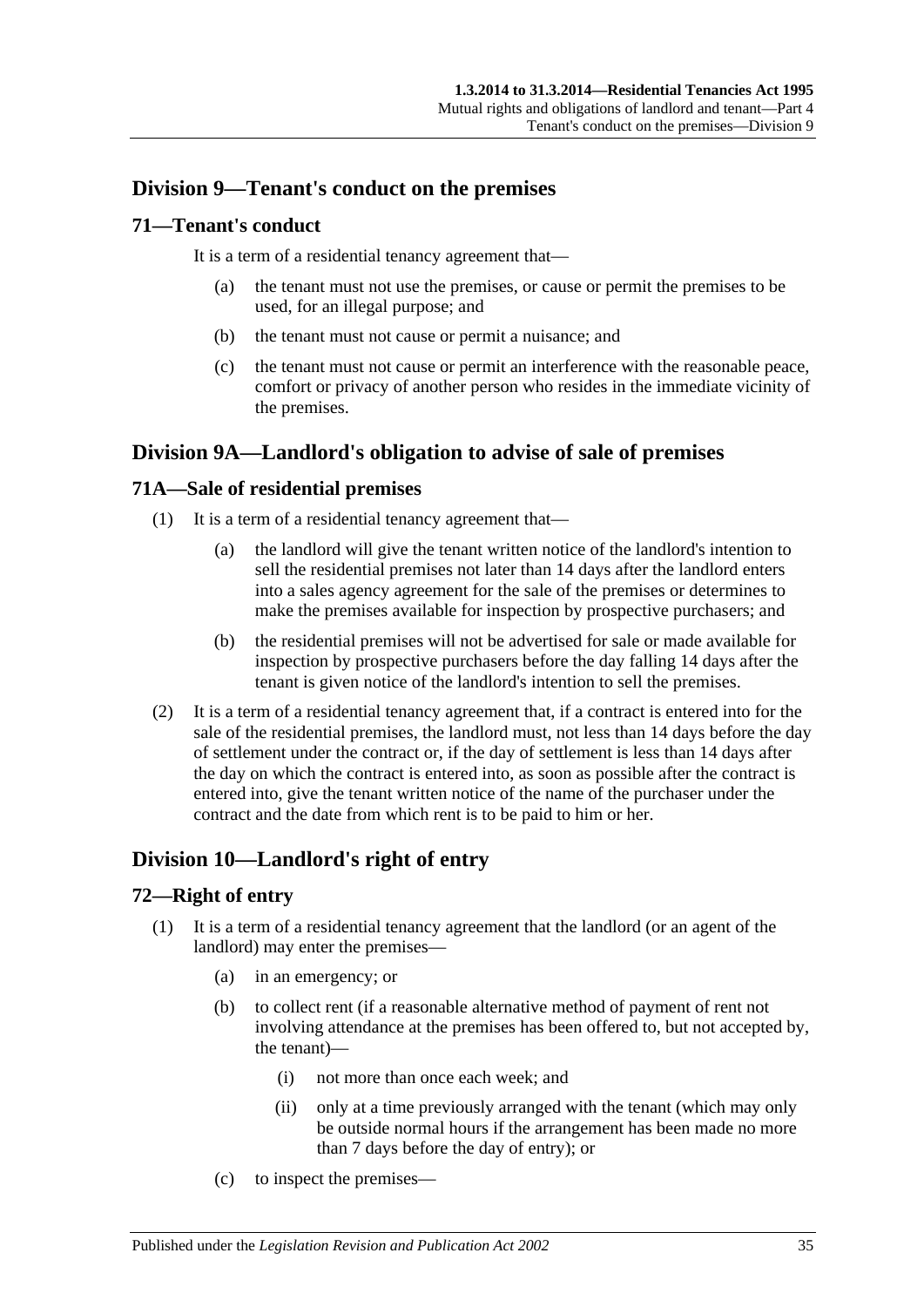- (i) not more than once each 4 weeks; and
- (ii) only in accordance with a written notice given to the tenant no less than 7 and no more than 14 days before the day of entry—
	- (A) stating the purpose of the proposed entry and the date of the proposed entry; and
	- (B) specifying a period of up to 2 hours (which must be within normal hours) within which the proposed entry will occur,

(however, if the premises are in a remote location or it is necessary for the landlord or agent to be accompanied by a person for the purposes of the inspection, the notice need not specify a 2 hour period within which the proposed entry is to occur, but the entry must occur within normal hours);

- (d) to carry out garden maintenance, but only—
	- (i) at a time previously arranged with the tenant no more than 7 days before the day of entry; or
	- (ii) in accordance with a written notice given to the tenant no less than 7 and no more than 14 days before the day of entry stating the purpose of the proposed entry and the date and time (which must be within normal hours) of the proposed entry; or
- (e) to carry out necessary maintenance (other than garden maintenance) or repairs (other than in an emergency), but only at a time within normal hours of which the tenant has been given at least 48 hours notice; or
- (f) to show the premises to prospective tenants during the period of 28 days preceding the termination of the tenancy agreement, but only on a reasonable number of occasions and only at a time within normal hours of which the tenant has been given reasonable notice; or
- $(g)$  to show the premises to prospective purchasers, on not more than 2 occasions in any 7 day period (unless the tenant has agreed otherwise), but only—
	- (i) at a time previously arranged with the agreement of the tenant (who must not unreasonably refuse to agree to times when the premises are to be available for inspection by prospective purchasers); or
	- (ii) if agreement cannot be reached with the tenant—at a time within normal hours of which the tenant has been given reasonable notice; or
- (h) if the landlord has given the tenant notice of a breach of the residential tenancy agreement under [section](#page-40-5) 80—to determine whether the breach has been remedied, but only in accordance with a written notice in the prescribed form given to the tenant no less than 7 and no more than 14 days before the day of entry stating the purpose of the proposed entry and the date and time (which must be within normal hours) of the proposed entry; or
- (i) for some other genuine purpose, but only—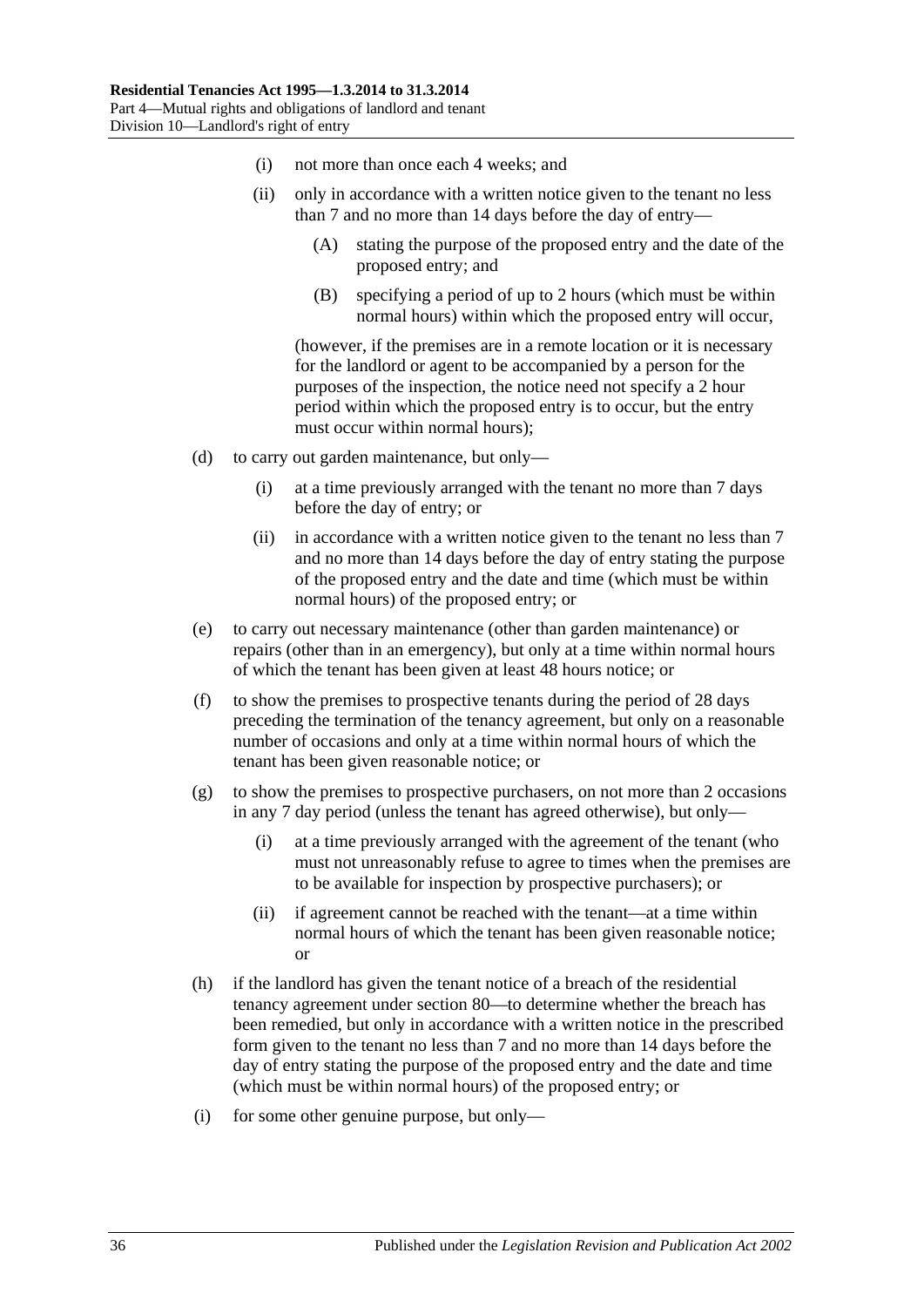- (i) in accordance with a written notice given to the tenant no less than 7 and no more than 14 days before the day of entry and stating the purpose of the proposed entry and the date and time (which must be within normal hours) of the proposed entry; or
- (ii) with the consent of the tenant; or
- (j) if the landlord believes on reasonable grounds that the tenant has abandoned the premises.
- <span id="page-36-1"></span><span id="page-36-0"></span>(2) It is a term of a residential tenancy agreement that if the tenant has indicated to the landlord that he or she wishes to be present during the period when the landlord or landlord's agent is at the premises, the landlord (or an agent of the landlord) may not enter the premises unless a reasonable effort has been made to arrange for the visit to occur at a time when it is convenient for the tenant to be present (having regard to the work and other commitments of both the tenant and the persons entering the premises).
- (3) [Subsection](#page-36-0) (2) does not apply to entry under [subsection](#page-34-0)  $(1)(a)$ ,  $(h)$  or  $(i)$ .
- (4) It is a term of a residential tenancy agreement that neither the landlord nor an agent of the landlord may enter the premises otherwise than in accordance with the preceding subsections.
- (5) This section does not apply to a part of the premises that the tenant uses in common with the landlord or another tenant of the landlord.
- (6) In this section—

*normal hours* means the hours between 8am and 8pm on any day other than a Sunday or public holiday.

## **Division 11—Statutory charges**

#### **73—Statutory charges**

- (1) It is a term of a residential tenancy agreement that the landlord must bear all statutory charges imposed in respect of the premises.
- <span id="page-36-3"></span><span id="page-36-2"></span>(2) However, the following provisions apply subject to subsections (3) and [\(4\):](#page-37-0)
	- (a) rates and charges for water supply are to be borne as agreed between the landlord and tenant;
	- (b) in the absence of an agreement—
		- (i) if the supply of water to the premises is separately metered—rates and charges for water supply are to be borne by the tenant; and
		- (ii) in any other case—rates and charges for water supply are to be borne by the landlord.
- (3) A tenant is not required to pay rates and charges for water supply if—
	- (a) the landlord fails to request payment from the tenant within 3 months of the issue of the bill for those rates and charges by the water supply authority; or
	- (b) the tenant has requested from the landlord a copy of the account for the rates and charges and the landlord has failed to provide the copy to the tenant within 30 days of the request and at no cost.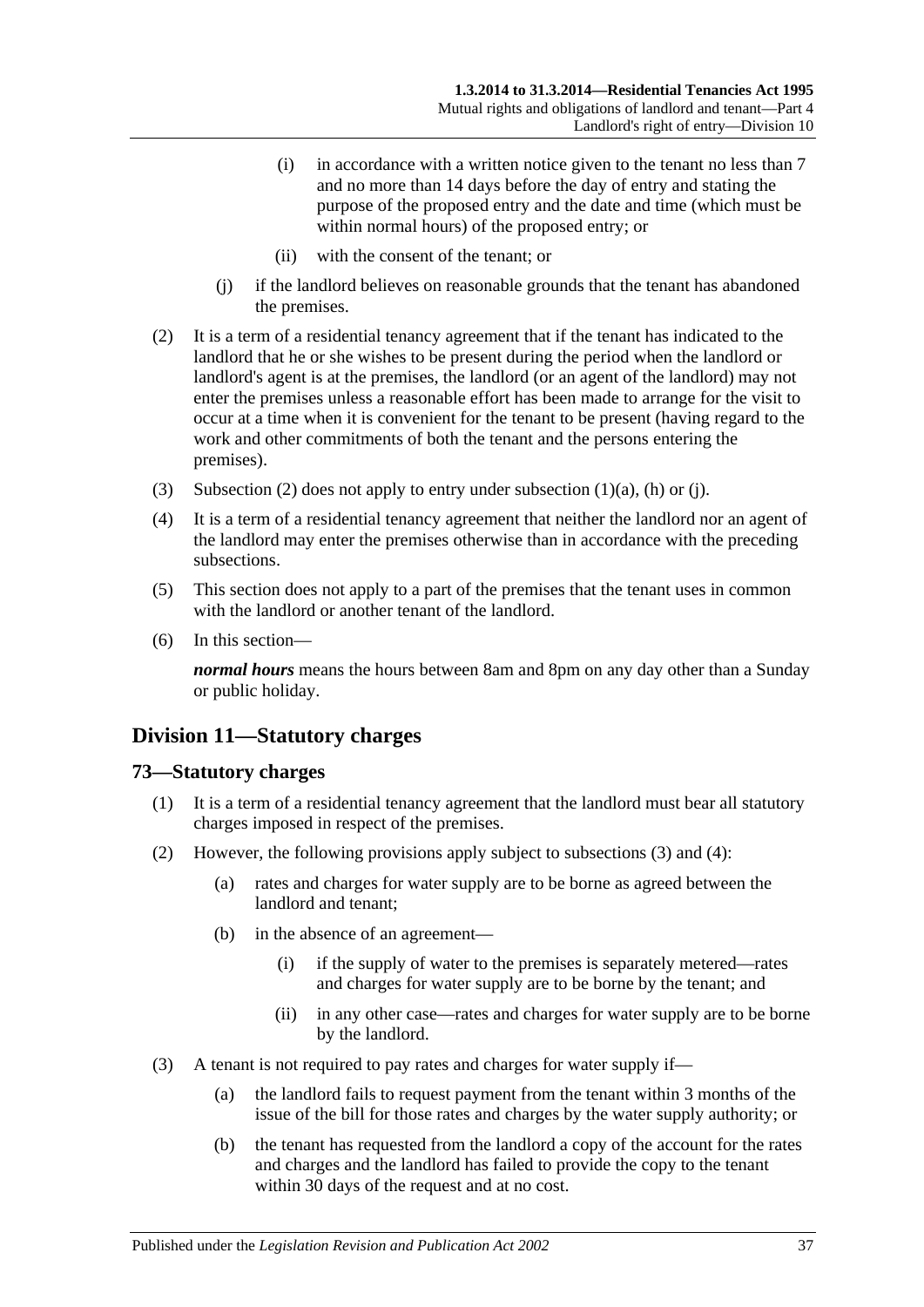- <span id="page-37-0"></span>(4) A landlord must ensure that an amount borne by a tenant under an agreement under [subsection](#page-36-2) (2)(a) or under [subsection](#page-36-3) (2)(b)(i) is reduced by—
	- (a) in the case of a tenant on land held as a single title consisting of a single place of residence—the water security rebate amount; or
	- (b) in the case of a tenant on land held as a single title consisting of more than 1 place of residence—the proportionate water security rebate amount,

(and if the reduction under this subsection results in a negative amount, 0 is to be substituted for that amount).

- (5) If, during the billing period in which a landlord obtained the benefit of the water security rebate amount, the premises to which the rebate relates were subject to more than 1 residential tenancy agreement, the landlord must ensure that a reduction under [subsection](#page-37-0) (4) is applied to the amount borne by a tenant under each tenancy agreement on a pro rata basis according to the number of days in the billing period in which each tenancy agreement respectively applied at the premises.
- (6) In this section—

*proportionate water security rebate amount*, in relation to a tenant on land held as a single title consisting of more than 1 place of residence, is the amount that results from dividing the water security rebate amount for that title by the number of places of residence at the land to which the title relates;

*water security rebate amount*, in relation to rates and charges for water supply to residential premises, means the amount specified in an account for those rates and charges (whether before or after the commencement of this definition) as representing the rebate for water security purposes.

## **Division 12—Assignment**

#### **74—Assignment of tenant's rights under residential tenancy agreement**

- (1) A tenant under a residential tenancy agreement may, by written or oral agreement with another—
	- (a) assign the tenant's interest in the agreement to the other; or
	- (b) sub-let the premises to which the residential tenancy agreement relates to the other.
- (2) However, it is a term of a residential tenancy agreement that—
	- (a) the tenant must not assign the tenant's interest, or sub-let the premises, without the written consent of the landlord; but
	- (b) the landlord—
		- (i) must not unreasonably withhold consent (unless the landlord is a registered community housing organisation, in which case the landlord has an absolute discretion to withhold consent to an assignment); and
		- (ii) must not make a charge for giving consent or considering an application for consent exceeding the landlord's reasonable expenses.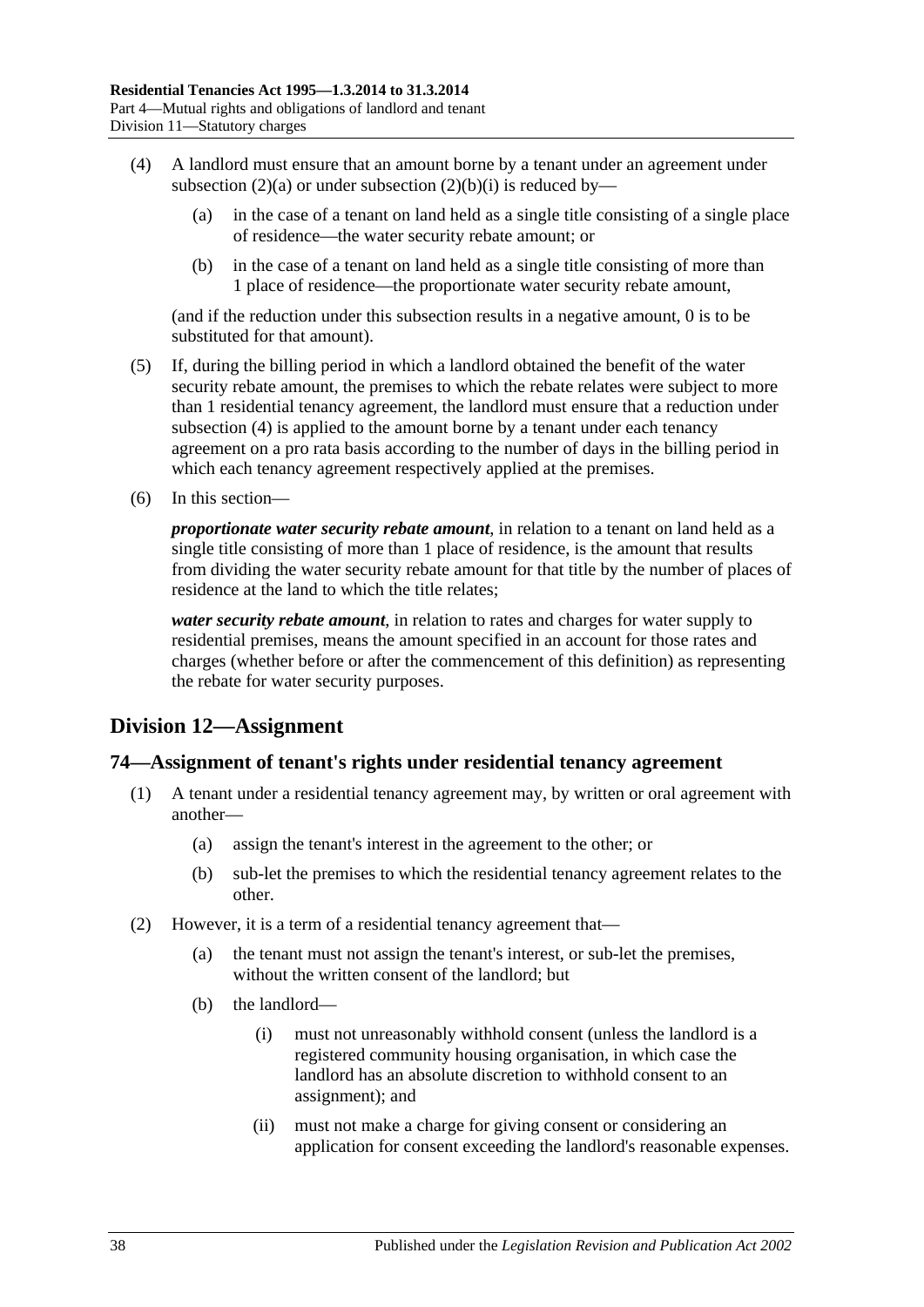- (2a) The absence of consent does not invalidate an assignment or sublease unless the landlord is a registered community housing organisation.
- (2ab) However, if the landlord's consent to an assignment is not obtained—
	- (a) the tenant who assigns the interest remains liable to the landlord under the residential tenancy agreement (together with the new tenant, who is jointly and severally liable) unless the landlord has unreasonably withheld consent; but
	- (b) this continuing liability of the assignor does not apply, in the case of a periodic tenancy, to a liability accruing more than 21 days after the landlord became aware or ought reasonably to have become aware of the assignment (whichever is the earlier).
- (2b) If the landlord's consent to an assignment is not obtained and the landlord had, before the assignment, served a notice of termination on the assignor, the landlord may enforce the notice against the assignee.
- (2c) The landlord may terminate a residential tenancy agreement on the ground that the tenant has assigned the tenant's interest, or has granted a sub-tenancy, without the landlord's consent, but only if the landlord has not unreasonably withheld consent and serves the notice of termination within 21 days after the time the landlord became aware or ought reasonably to have become aware of the assignment or sub-tenancy (whichever is the earlier).
- (3) The effect of an assignment under this section is that the assignee is substituted for the assignor as tenant under the residential tenancy agreement (but the assignor remains responsible for liabilities that accrued before the date of the assignment)<sup>1</sup>.
- (4) An assignee is liable to indemnify the assignor for liabilities incurred by the assignor to the landlord because of a breach of the residential tenancy agreement by the assignee.
- (5) If the tenant assigns the tenant's interest, an amount paid by the tenant and held by way of a bond will (unless the parties agree to the contrary) continue to be held as a bond for the proper performance by the assignee of obligations under the residential tenancy agreement.

**Note—**

1 If the assignment is made without the landlord's consent, the tenant may also remain liable under the agreement for liabilities that accrue later—see above.

## **Division 13—Tenant's vicarious liability**

## **75—Vicarious liability**

It is a term of a residential tenancy agreement that, if a person is on the premises at the invitation or with the consent of the tenant, the tenant is vicariously responsible for an act or omission by the person that would, if it had been an act or omission of the tenant, have constituted a breach of the agreement.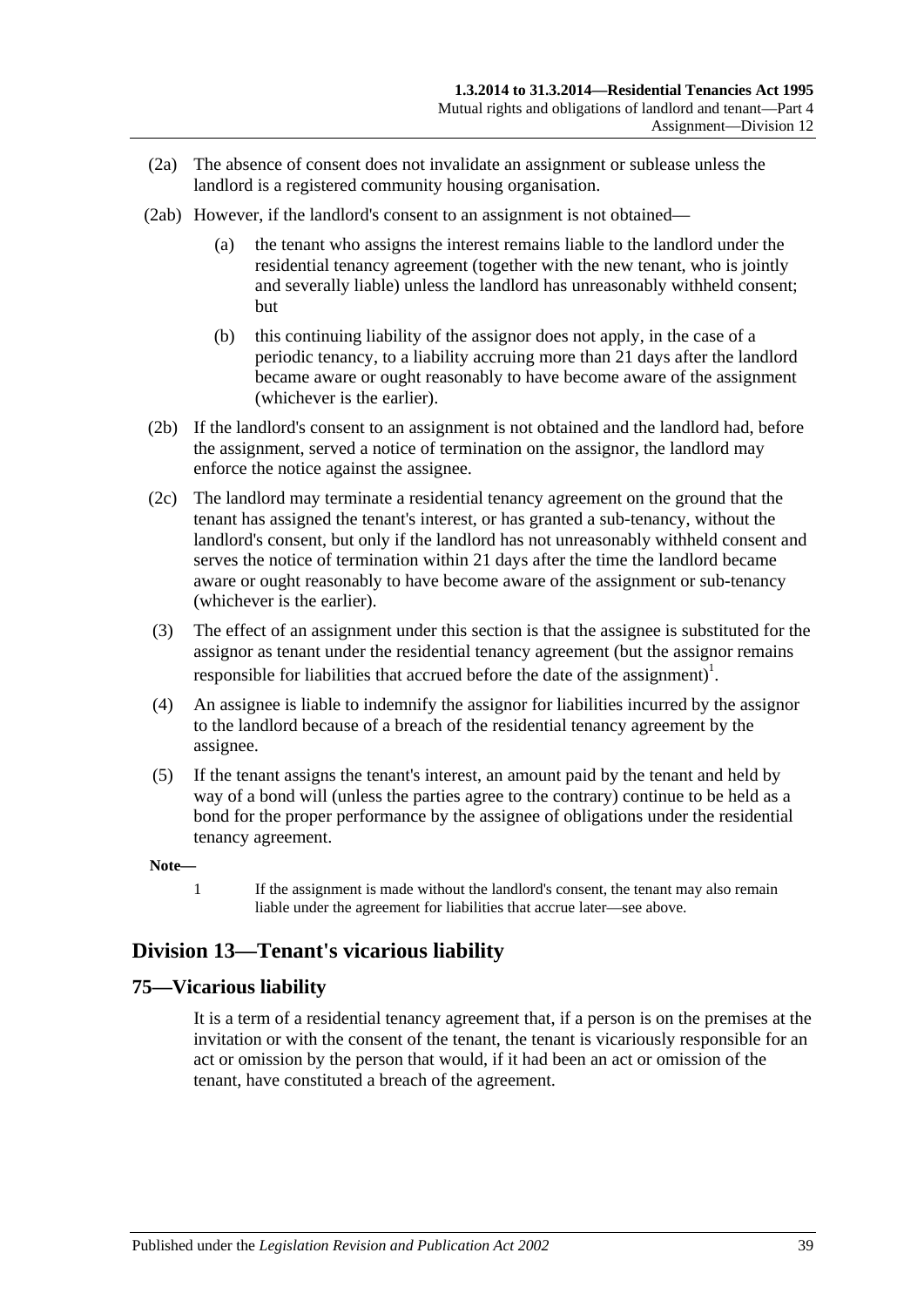## **Division 14—Harsh or unconscionable terms**

#### <span id="page-39-0"></span>**76—Harsh or unconscionable terms**

- (1) The Tribunal may, on application by a tenant, make an order rescinding or varying a term of a residential tenancy agreement if satisfied that the term is harsh or unconscionable.
- (2) On making an order under [subsection](#page-39-0) (1), the Tribunal may make consequential changes to the residential tenancy agreement or another related document.

## **Division 15—Miscellaneous**

## **77—Accelerated rent and liquidated damages**

- (1) If a residential tenancy agreement provides that, upon breach by the tenant of a term about rent or other term of the agreement, the tenant is liable to pay—
	- (a) all or any part of the rent remaining payable under the agreement; or
	- (b) rent of an increased amount; or
	- (c) an amount by way of penalty; or
	- (d) an amount by way of liquidated damages,

the provision is void.

- (2) If a residential tenancy agreement provides that, on early or punctual payment of rent, the rent will or may be decreased or the tenant will or may be granted or paid a rebate, refund or other benefit, the tenant is entitled to the reduction, rebate, refund or other benefit in any event.
- (3) If a residential tenancy agreement contains a provision to which this section applies, the landlord is guilty of an offence.

Maximum penalty: \$5 000.

Expiation fee: \$315.

## **78—Duty of mitigation**

The rules of the law of contract about mitigation of loss or damage on breach of a contract apply to a breach of a residential tenancy agreement.

#### **78A—Compensation for expenses**

(1) If, as a direct consequence of a tenant being at fault, a landlord reasonably incurs costs or expenses in connection with the residential tenancy agreement, the landlord is entitled to compensation for the costs or expenses.

**Note—**

Examples of faults that may give rise to compensation for costs or expenses under this section:

- the dishonouring of a cheque provided by the tenant;
- the failure of a transaction for the transfer of funds from the tenant to the landlord;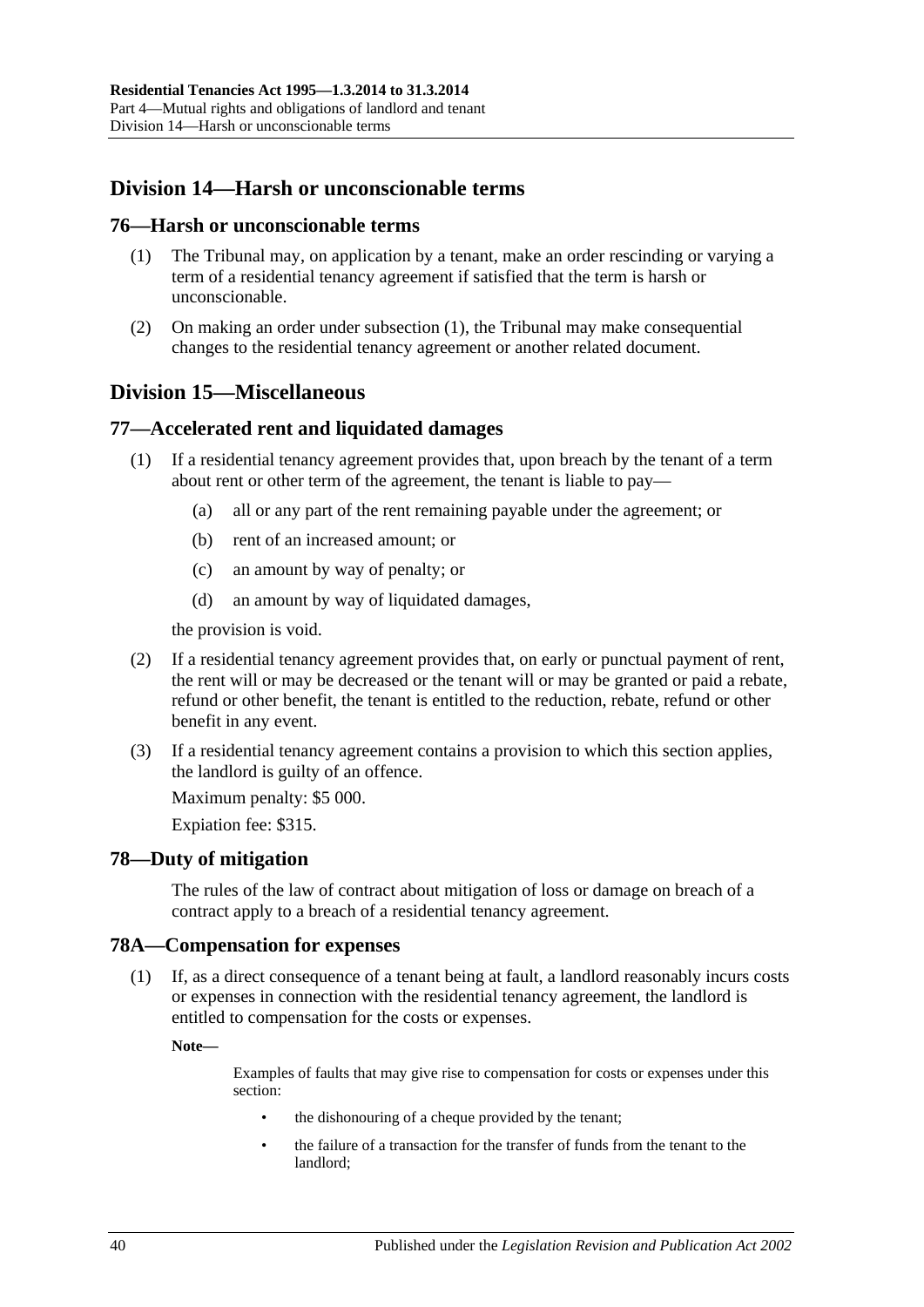- the loss by the tenant of a record or document.
- (2) The Tribunal may, on application by the landlord, order the tenant to pay to the landlord compensation to which the landlord is entitled under this section.

# **Part 5—Termination of residential tenancy agreements**

## **Division 1—Termination generally**

## **79—Termination of residential tenancy**

A residential tenancy terminates if—

- (b) the landlord or the tenant terminates the tenancy by notice of termination given to the other (as required under this Act); or
- (c) the Tribunal terminates the tenancy; or
- (d) a person having title superior to the landlord's title becomes entitled to possession of the premises under the order of the Tribunal or a court<sup>1</sup>; or
- (e) a mortgagee takes possession of the premises under a mortgage; or
- (f) the tenant abandons the premises; or
- (g) the tenant dies without leaving dependants in occupation of the premises; or
- (h) the tenant gives up possession of the premises with the landlord's consent; or
- (i) the interest of the tenant merges with another estate or interest in the land; or
- (j) disclaimer of the tenancy occurs.

**Note—**

1 See [section](#page-50-0) 96.

## **79A—Agreement for fixed term continues if not terminated**

- (1) If a residential tenancy agreement for a fixed term has not terminated before the end of the fixed term or at the end of the fixed term by notice of termination under [section](#page-43-0) 83A or [86A,](#page-45-0) the agreement continues—
	- (a) as a residential tenancy agreement for a periodic tenancy with a tenancy period equivalent to the interval between rental payment times under the agreement; and
	- (b) with terms of agreement that in other respects are the same as those applying under the agreement immediately before the end of the fixed term.
- (2) This section does not apply in relation to a residential tenancy agreement to which [section](#page-8-0) 4 applies.

## **Division 2—Termination by the landlord**

#### <span id="page-40-0"></span>**80—Notice of termination by landlord on ground of breach of agreement**

- (1) If the tenant breaches a residential tenancy agreement, the landlord may give the tenant a written notice in the form required by regulation—
	- (a) specifying the breach; and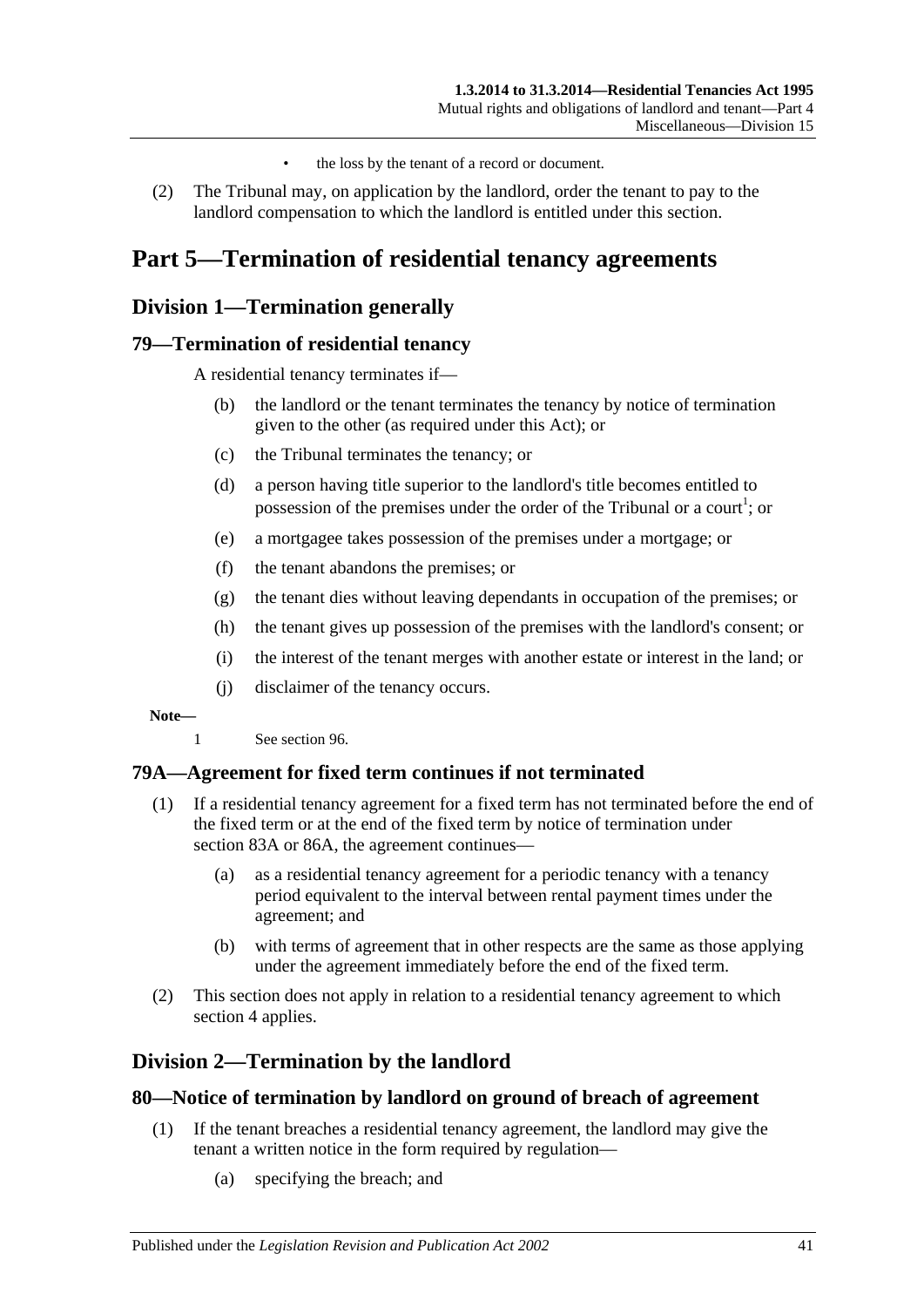- (b) informing the tenant that if the breach is not remedied within a specified period (which must be a period of at least seven days) from the date the notice is given then—
	- (i) the tenancy is terminated by force of the notice; and
	- (ii) the tenant must give up possession of the premises on or before a day specified in the notice (which, subject to [subsection](#page-41-0)  $(2)(c)$ , must be at least seven days after the end of the period allowed for the tenant to remedy the breach).
- <span id="page-41-1"></span><span id="page-41-0"></span>(2) If notice is given under this section on the ground of a failure to pay rent—
	- (a) the notice is ineffectual unless the rent (or any part of the rent) has remained unpaid in breach of the agreement for not less than 14 days before the notice was given; and
	- (b) the notice is not rendered ineffectual by failure by the landlord to make a prior formal demand for payment of the rent; and
	- (c) the day specified in the notice for the tenant to give up possession of the premises if the rent is not paid in accordance with the terms of the notice can be any day after the day on which the tenancy is terminated under the notice<sup>1</sup>; and
	- (d) if the tenant gives up possession of the premises—
		- (i) the landlord is entitled to compensation for any loss (including loss of rent) caused by the termination of the tenancy (but the landlord must take reasonable steps to mitigate any loss and is not entitled to compensation for loss that could have been avoided by those steps); and
		- (ii) the Tribunal may, on application by the landlord, order the tenant to pay to the landlord compensation to which the landlord is entitled under this paragraph.
- (3) If notice is given under this section in respect of a residential tenancy agreement that creates a tenancy for a fixed term, the notice is not ineffectual because the day specified as the day on which the tenant is to give up possession of the premises is earlier than the last day of that term.
- (4) The tenant may at any time after receiving a notice under this section and before giving vacant possession to the landlord, apply to the Tribunal for an order—
	- (a) declaring that the tenant is not in breach of the residential tenancy agreement, or has remedied the breach of the agreement, and that the tenancy is not liable to be terminated under this section; or
	- (b) reinstating the tenancy.
- (5) If the Tribunal is satisfied that a tenancy has been validly terminated under this section, but that it is just and equitable to reinstate the tenancy (or would be just and equitable to reinstate the tenancy if the conditions of the order were complied with), the Tribunal may make an order reinstating the tenancy.
- (6) An order reinstating the tenancy under this section may be made on conditions that the Tribunal considers appropriate.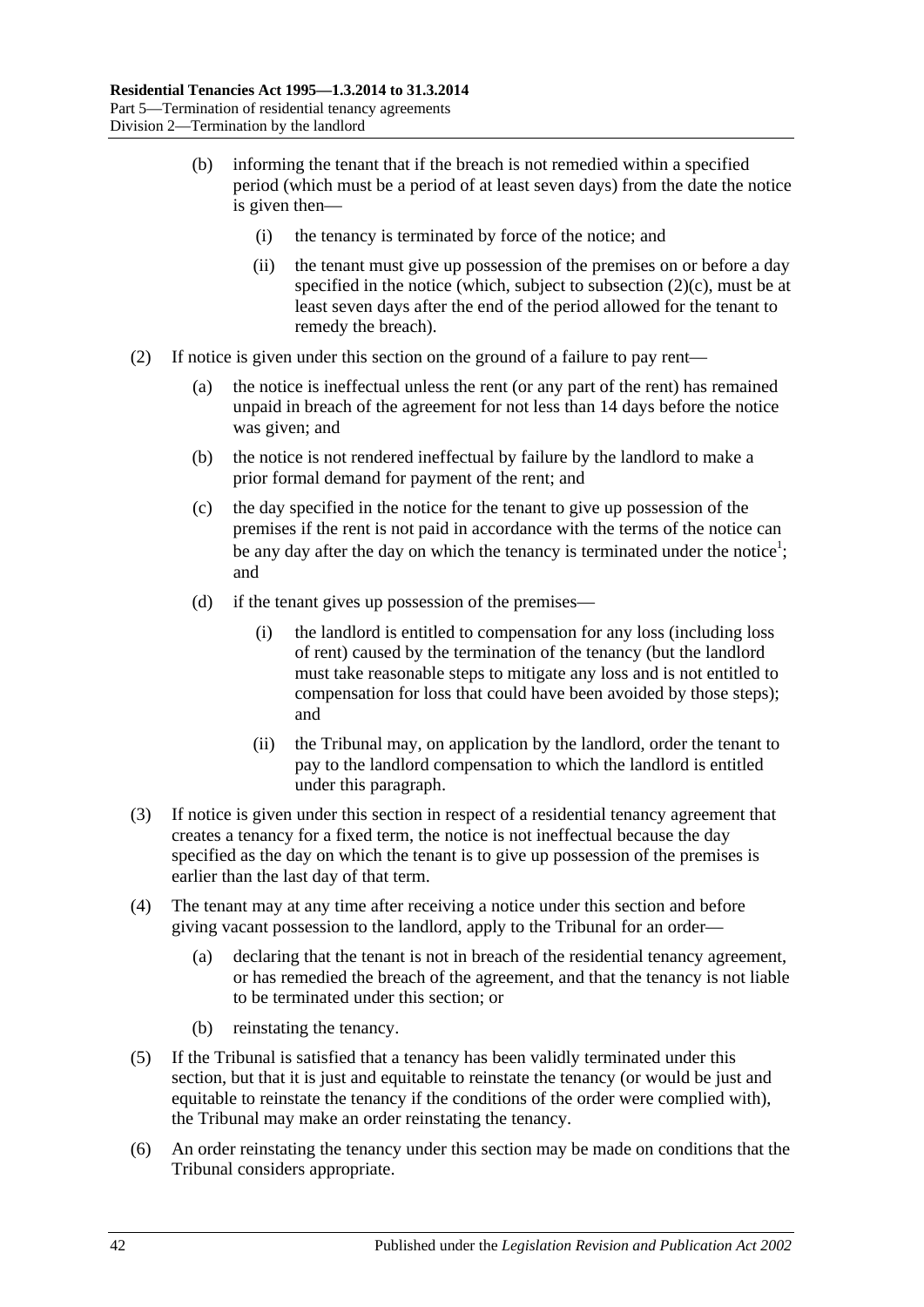(7) On an application for an order reinstating the tenancy, the Tribunal may make alternative orders providing for reinstatement of the tenancy if specified conditions are complied with but, if not, ordering the tenant to give up possession of the premises to the landlord.

**Note—**

1 Ie the requirement to give the tenant at least seven days to give up possession of the premises if the tenant remains in default does not apply.

## **81—Termination because possession is required by landlord for certain purposes**

- (1) A landlord may, by notice of termination given to the tenant, terminate a periodic residential tenancy on the ground that—
	- (a) the landlord requires possession of the premises for demolition; or
	- (b) the landlord requires possession of the premises for repairs or renovations that cannot be carried out conveniently while the tenant remains in possession of the premises; or
	- (c) the landlord requires possession of the premises for—
		- (i) the landlord's own occupation; or
		- (ii) occupation by the landlord's spouse, child or parent; or
		- (iii) occupation by the spouse of the landlord's child or parent; or
	- (d) the landlord has entered into a contract for the sale of the premises under which the landlord is required to give vacant possession of the premises; or
	- (e) the landlord requires possession of the premises for a purpose prescribed by regulation.
- (2) The period of notice given under this section must be at least 60 days or a period equivalent to a single period of the tenancy (whichever is the longer).
- (3) A person must not falsely state the ground of termination in a notice of termination given, or purportedly given, under this section.

Maximum penalty: \$2 500.

(4) A landlord who recovers possession of premises under this section must not, without the consent of the Tribunal, grant a fresh tenancy over the premises within six months after recovering possession.

Maximum penalty: \$2 500.

## **82—Termination of residential tenancy by housing co-operative**

- (1) A registered housing co-operative that is landlord under a residential tenancy agreement may, by notice of termination given to the tenant, terminate a residential tenancy on the ground that—
	- (a) the tenant has ceased to be a member of the co-operative; or
	- (b) the tenant no longer satisfies conditions specified by the agreement as essential to the continuation of the tenancy.
- (2) The period of notice under this section must be at least 28 days.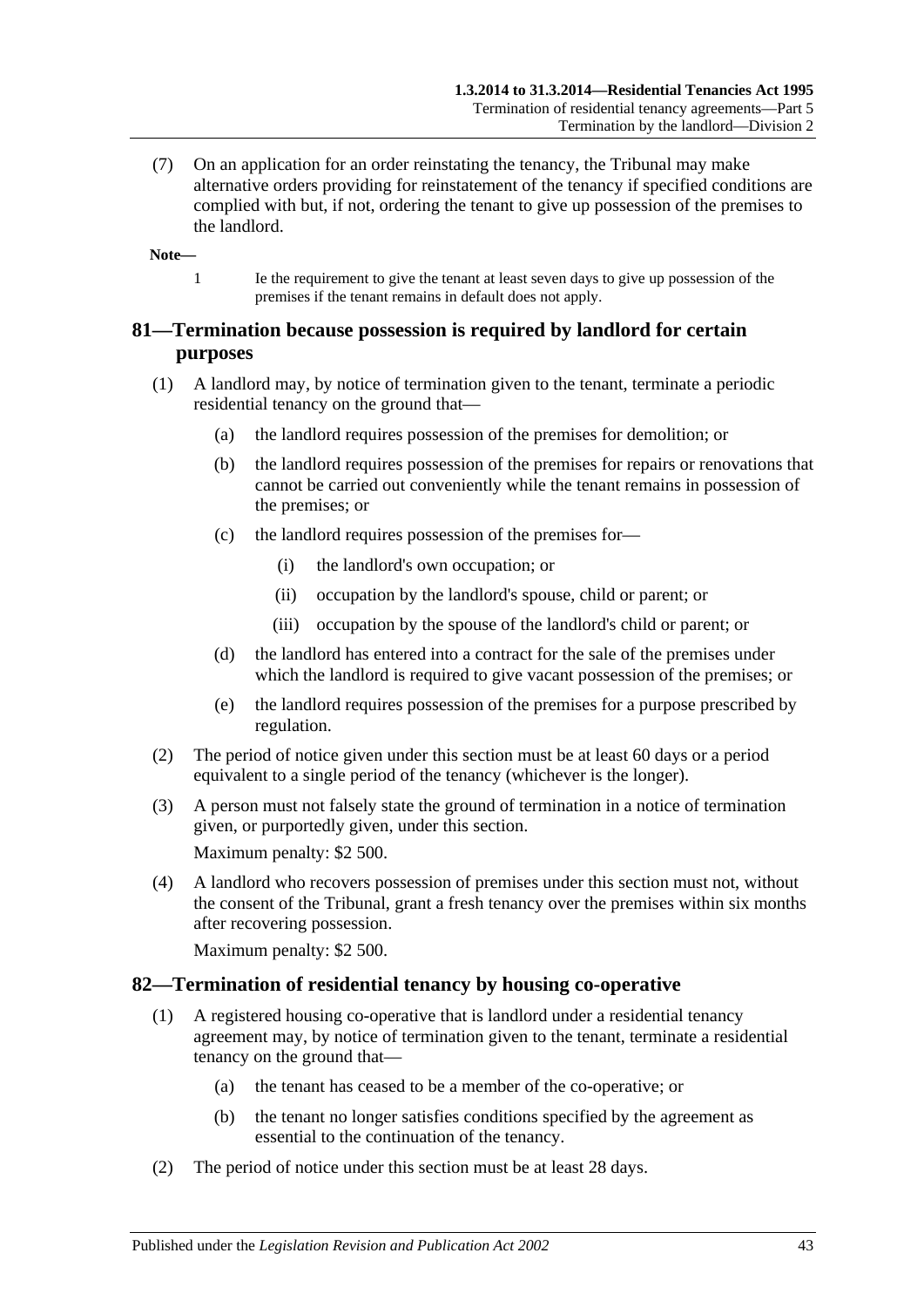## **83—Termination by landlord without specifying a ground of termination**

- (1) A landlord may, by notice of termination given to the tenant, terminate the tenancy without specifying a ground of termination.
- (2) However—
	- (a) a tenancy cannot be terminated under this section if—
		- (i) it is for a fixed term; or
		- (ii) the premises are subject to a housing improvement notice; or
		- (iii) an order is in force under [section](#page-25-0) 56 (Excessive rent) in respect of the premises or proceedings for such an order have been commenced; and
	- (b) a registered housing co-operative cannot terminate a tenancy with a member of the co-operative.
- (3) The period of notice under this section must be at least 90 days.

#### <span id="page-43-0"></span>**83A—Notice to be given at end of fixed term**

- (1) A landlord may, by notice of termination given to the tenant, terminate a residential tenancy agreement for a fixed term at the end of the fixed term without specifying a ground of termination.
- (2) The period of notice under this section must be at least 28 days.

#### **83B—Termination where agreement frustrated**

- <span id="page-43-1"></span>(1) A landlord may, by notice of termination given to the tenant, terminate a residential tenancy agreement on the ground that, otherwise than as a result of a breach of the agreement, the premises or a substantial portion of the premises—
	- (a) have been destroyed or rendered uninhabitable; or
	- (b) have ceased to be lawfully usable for residential purposes; or
	- (c) have been acquired by compulsory process.
- <span id="page-43-3"></span><span id="page-43-2"></span>(2) A notice given under [subsection](#page-43-1) (1)(a) or [\(b\)](#page-43-2) may terminate the agreement immediately.
- (3) A notice given under [subsection](#page-43-3) (1)(c) must provide for a period of notice of at least 60 days.

#### **84—Limitation of right to terminate**

- $(1)$  If—
	- (a) premises to which a residential tenancy agreement applies are subject to a housing improvement notice; or
	- (b) an order is in force under [section](#page-25-0) 56 (Excessive rent) in respect of the premises or proceedings for such an order have been commenced,

the landlord may only terminate the tenancy by notice of termination under this Part if—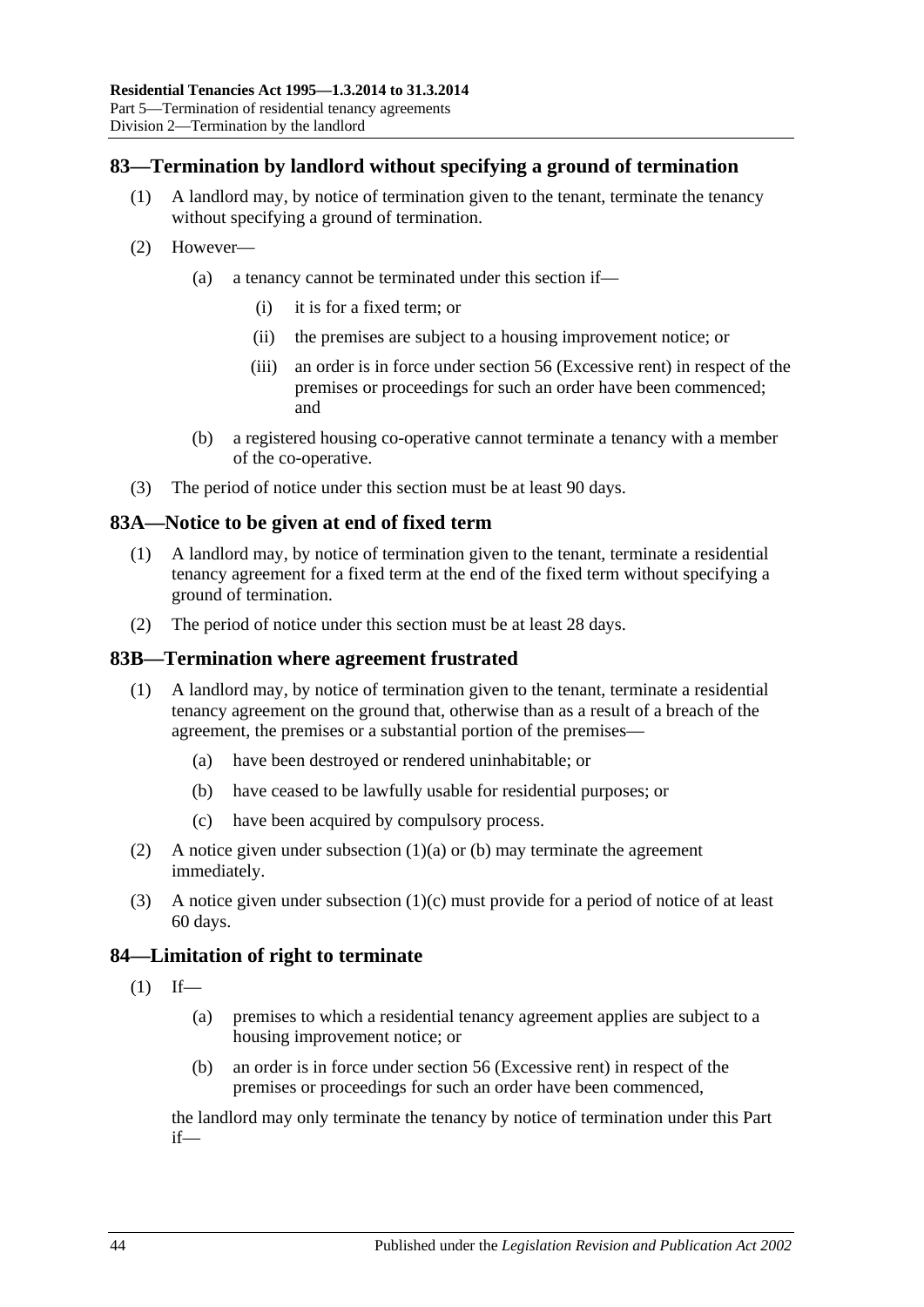- (c) the notice of termination is given on 1 or more grounds prescribed by regulation for the purposes of this subsection; and
- (d) the Tribunal authorises the notice of termination.
- (2) The Tribunal may authorise a notice of termination under this section if satisfied of the genuineness of the proposed ground on which the notice is to be given.
- (3) This section does not apply to a notice of termination given by the landlord—
	- (a) to terminate a residential tenancy agreement for a fixed term at the end of the fixed term; or
	- (b) for a failure to pay rent.

## **Division 3—Termination by tenant**

#### <span id="page-44-0"></span>**85—Notice of termination by tenant on ground of breach of the agreement**

- (1) If the landlord breaches a residential tenancy agreement, the tenant may give the landlord a written notice, in the form required by regulation—
	- (a) specifying the breach; and
	- (b) informing the landlord that if the breach is not remedied within a specified period (which must be a period of at least seven days) from the date the notice is given the tenancy is terminated by force of the notice from a date that is also specified in the notice (which must be at least seven days after the end of the period allowed for the landlord to remedy the breach).
- (2) The landlord may, before the time fixed in the tenant's notice for termination of the tenancy or the tenant gives up possession of the premises (whichever is the later), apply to the Tribunal for an order—
	- (a) declaring that the landlord is not in breach of the residential tenancy agreement, or has remedied the breach of the agreement, and that the tenancy is not liable to be terminated under this section; or
	- (b) reinstating the tenancy.
- (3) If the Tribunal is satisfied that a tenancy has been validly terminated under this section, but that it is just and equitable to reinstate the tenancy (or would be just and equitable to reinstate the tenancy if the conditions of the order were complied with). the Tribunal may make an order reinstating the tenancy.
- (3a) An order reinstating the tenancy under this section may be made on conditions that the Tribunal considers appropriate.

#### **85A—Termination by tenant if residential premises for sale**

The tenant under a residential tenancy agreement may, by notice of termination given to the landlord, terminate the tenancy if—

- (a) within 2 months after the start of the agreement, the landlord enters into a contract for the sale of the residential premises; and
- (b) the landlord did not, before the residential tenancy agreement was entered into, advise the tenant as required under [section](#page-19-0) 47A.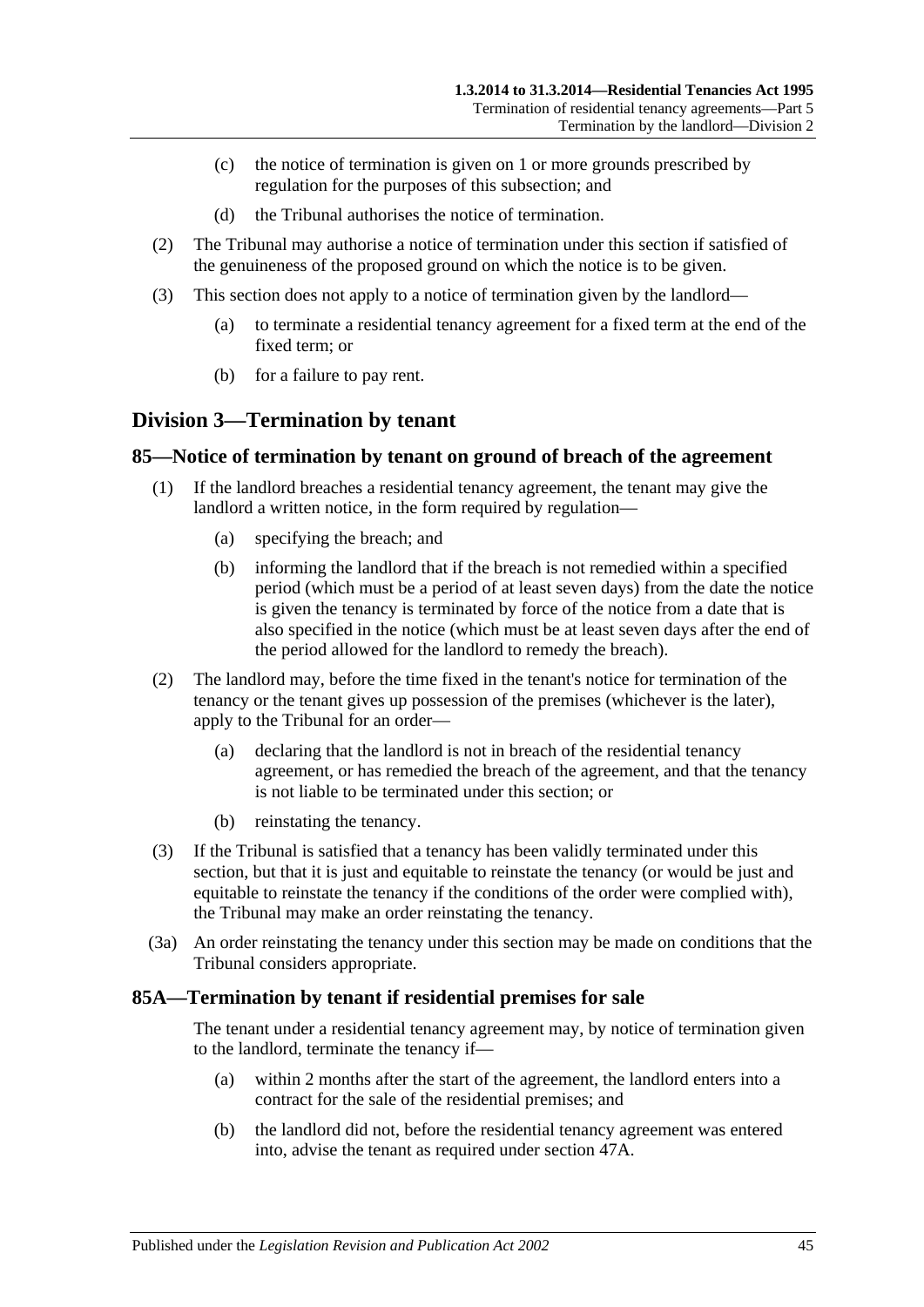## **86—Termination by tenant without specifying a ground of termination**

- (1) The tenant under a residential tenancy agreement for a periodic tenancy may, by notice of termination given to the landlord, terminate the tenancy without specifying a ground of termination.
- (2) The minimum period of notice under this section is 21 days or a period equivalent to a single period of the tenancy (whichever is longer).

## <span id="page-45-0"></span>**86A—Notice to be given at end of fixed term**

- (1) The tenant under a residential tenancy agreement for a fixed term may, by notice of termination given to the landlord, terminate the tenancy at the end of the fixed term without specifying a ground of termination.
- (2) The period of notice under this section must be at least 28 days.

## <span id="page-45-1"></span>**86B—Termination where agreement frustrated**

- (1) A tenant may, by notice of termination given to the landlord, terminate a residential tenancy agreement on the ground that, otherwise than as a result of a breach of the agreement, the premises or a substantial portion of the premises—
	- (a) have been destroyed or rendered uninhabitable; or
	- (b) have ceased to be lawfully usable for residential purposes; or
	- (c) have been acquired by compulsory process.
- (2) A notice given under [subsection](#page-45-1) (1) may terminate the agreement immediately.

## **Division 4—Termination by the Tribunal**

## **87—Termination on application by landlord**

- (1) The Tribunal may, on application by a landlord, terminate a residential tenancy and make an order for possession of the premises if satisfied that—
	- (a) the tenant has committed a breach of the residential tenancy agreement; and
	- (b) the breach is sufficiently serious to justify termination of the tenancy<sup>1</sup>.
- (1a) The Tribunal may, on application by a landlord, terminate a residential tenancy and make an order for possession of the premises if satisfied that—
	- (a) the tenant has failed to pay rent in breach of the residential tenancy agreement; and
	- (b) on at least 2 occasions in the 12 month period preceding the breach—
		- (i) the tenant was given a notice under section 80 of a breach of the agreement on the ground of a failure to pay rent; and
		- (ii) the notice was not ineffectual within the meaning of [section](#page-41-1) 80(2).
- (1b) On an application under subsection (1a), the Tribunal may make alternative orders providing for the tenant to comply with specified conditions in relation to the payment of rent under the agreement.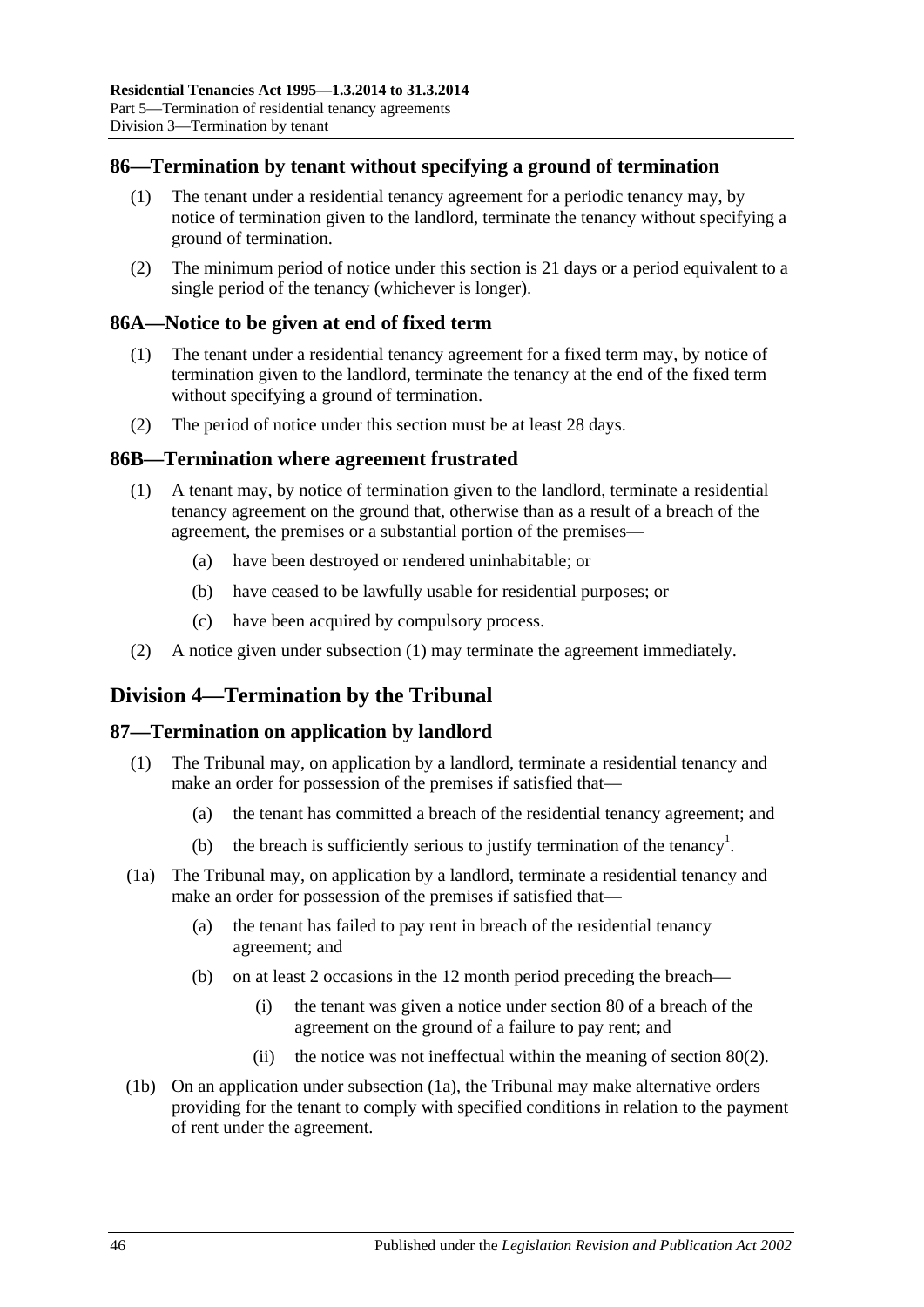- (2) The Tribunal may, on application by a landlord, terminate a residential tenancy and make an order for immediate possession of the premises if the tenant or a person permitted on the premises with the consent of the tenant has, intentionally or recklessly, caused or permitted, or is likely to cause or permit—
	- (a) serious damage to the premises; or
	- (b) personal injury to—
		- (i) the landlord or the landlord's agent; or
		- (ii) a person in the vicinity of the premises.

#### **Note—**

1 A tenancy may be terminated by a notice under [section](#page-40-0) 80 if the tenant fails to remedy a breach after being required to do so by the landlord. This alternative procedure may be appropriate if (for example) the breach is not capable of remedy.

### **88—Termination on application by tenant**

The Tribunal may, on application by a tenant, terminate a residential tenancy and make an order for possession of the premises if satisfied that—

- (a) the landlord has committed a breach of the residential tenancy agreement; and
- (b) the breach is sufficiently serious to justify termination of the tenancy<sup>1</sup>.

#### **Note—**

1 A tenancy may be terminated by a notice under [section](#page-44-0) 85 if the landlord fails to remedy a breach after being required to do so by the tenant. This alternative procedure may be appropriate if (for example) the breach is not capable of remedy.

## **89—Termination based on hardship**

- (1) If the continuation of a residential tenancy would result in undue hardship to the landlord or the tenant, the Tribunal may, on application by the landlord or the tenant, terminate the agreement from a date specified in the Tribunal's order and make an order for possession of the premises as from that day.
- (2) The Tribunal may also make an order compensating a landlord or tenant for loss and inconvenience resulting, or likely to result, from the early termination of the tenancy.

## **90—Tribunal may terminate tenancy if tenant's conduct unacceptable**

- (1) The Tribunal may, on application by an interested person, terminate a residential tenancy and make an order for possession of the premises if it is satisfied that the tenant has—
	- (a) used the premises, or caused or permitted the premises to be used, for an illegal purpose; or
	- (b) caused or permitted a nuisance; or
	- (c) caused or permitted an interference with the reasonable peace, comfort or privacy of another person who resides in the immediate vicinity of the premises.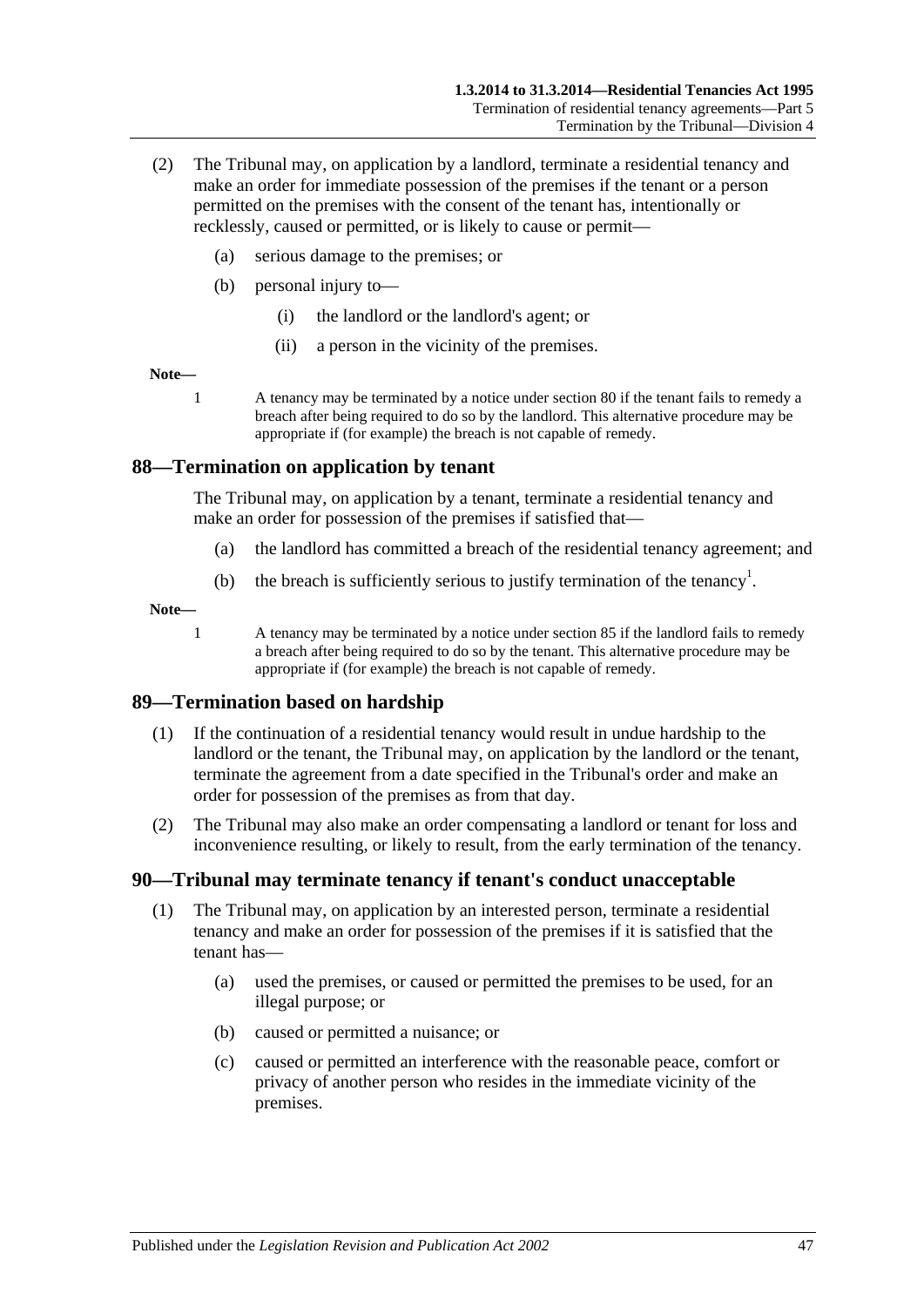- (2) If the Tribunal terminates a tenancy and makes an order for possession under this section—
	- (a) the Tribunal must specify the day as from which the order will operate, being not more than 28 days after the day on which the orders are made; and
	- (b) the Tribunal may order the landlord—
		- (i) to take such action as is specified in the order for the purpose of taking possession of the premises; and
		- (ii) not to permit the tenant to occupy the premises (whether as a tenant or otherwise) for a specified period or until further order (and any agreement entered into in contravention of such an order is void).
- (2a) However—
	- (a) the Tribunal must not make an order under this section unless the landlord has been given a reasonable opportunity to be heard in relation to the matter; and
	- (b) if the landlord objects to the making of an order under this section, the Tribunal must not make an order unless the Tribunal is satisfied that exceptional circumstances exist justifying the making of the order in any event.
- (3) In this section—

#### *interested person* means—

- (a) the landlord; or
- (b) a person who has been adversely affected by the conduct of the tenant on which the application is based; or
- (c) a strata corporation or community corporation representing the interests of persons who have been adversely affected by the conduct of the tenant on which the application is based; or
- (d) a police officer; or
- (e) an authorised officer within the meaning of the *[Fair Trading Act](http://www.legislation.sa.gov.au/index.aspx?action=legref&type=act&legtitle=Fair%20Trading%20Act%201987) 1987*.
- (4) If an application relating to a tenant is, or is to be, made under this section by an authorised officer within the meaning of the *[Fair Trading Act](http://www.legislation.sa.gov.au/index.aspx?action=legref&type=act&legtitle=Fair%20Trading%20Act%201987) 1987*, the authorised officer may refer the application to the Commissioner of Police.
- (5) As soon as reasonably practicable following referral of an application under subsection (4), the Commissioner of Police must make available to the authorised officer information to which the Commissioner of Police has access relevant to the application (unless the Commissioner of Police considers there is good reason for withholding the information).

## **Division 5—Notices of termination**

#### **91—Form of notice of termination**

- (1) A notice of termination given by a landlord to a tenant must—
	- (a) be in writing and in the form prescribed by regulation<sup>1</sup>; and
	- (b) be signed by the landlord or the landlord's agent; and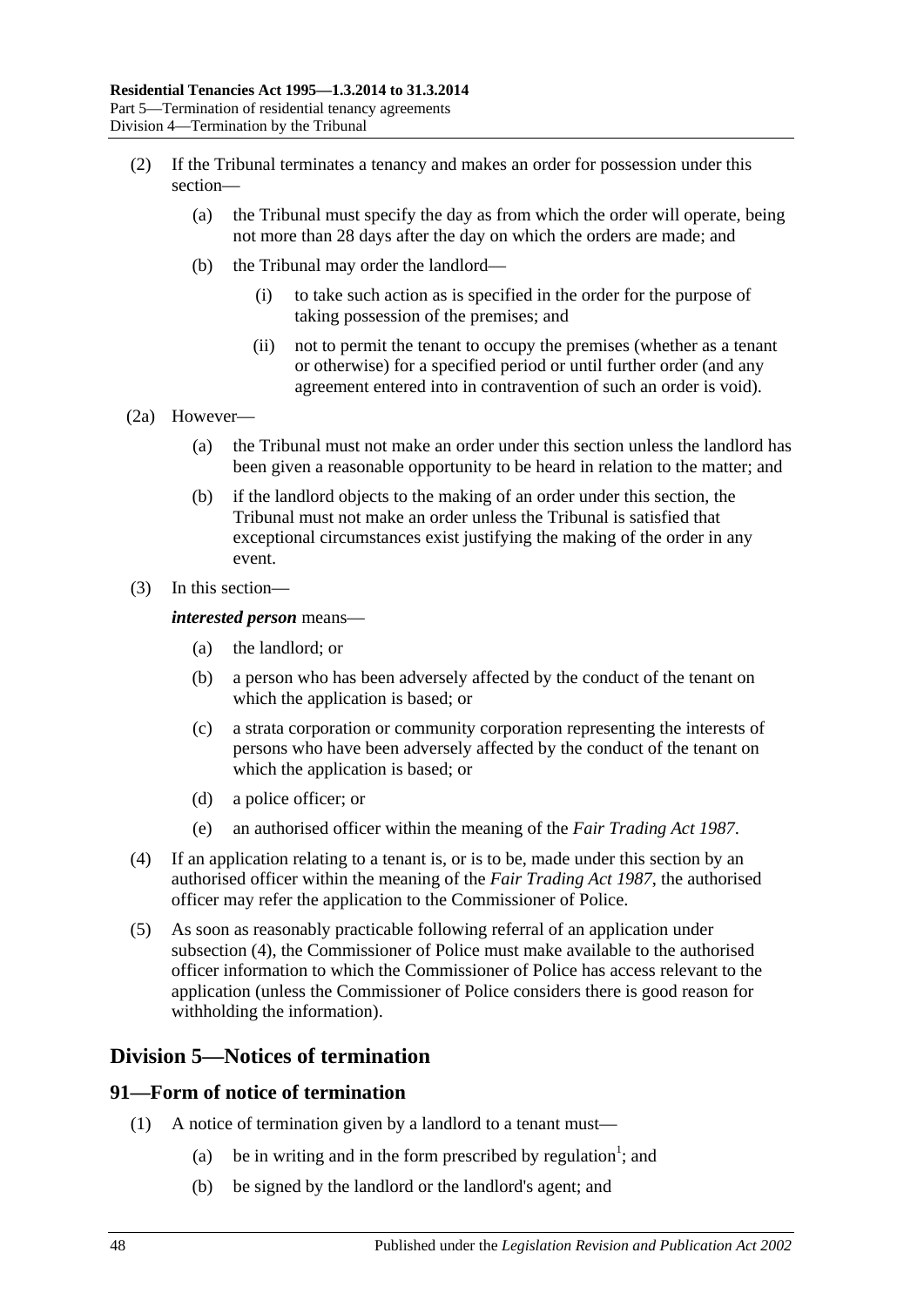- (c) state the address of the premises subject to the tenancy; and
- (d) state the day on which the tenant is required to give up vacant possession of the premises to the landlord; and
- (e) if the tenancy is to be terminated on a particular ground—specify and give reasonable particulars of the ground of termination; and
- (f) include any further information required by regulation.
- (2) A notice of termination given by a tenant to a landlord must—
	- (a) be in writing and in the form required by regulation<sup>1</sup>; and
	- (b) be signed by the tenant or an agent of the tenant; and
	- (c) state the address of the premises subject to the tenancy; and
	- (d) state the day on which the tenant is to give up vacant possession of the premises to the landlord; and
	- (e) if the tenancy is to be terminated on a particular ground—specify and give reasonable particulars of the ground of termination; and
	- (f) include any further information required by regulation.

#### **Note—**

1 The *[Acts Interpretation Act](http://www.legislation.sa.gov.au/index.aspx?action=legref&type=act&legtitle=Acts%20Interpretation%20Act%201915) 1915* allows some divergence from the prescribed form providing that the form actually used is to the same effect.

#### **92—Termination of periodic tenancy**

A notice terminating a periodic tenancy under this Act is not ineffectual because—

- (a) the period of notice is less than would, apart from this Act, have been required at law; or
- (b) the day on which the tenancy is to end is not the last day of a period of the tenancy.

#### <span id="page-48-0"></span>**92A—Notice of termination void if no action taken**

 $If$ <sub>—</sub>

- (a) a notice of termination is given to a landlord or tenant; and
- (b) the tenant has not given up vacant possession of the residential premises to the landlord within 1 month after the day on which he or she is to do so in accordance with the notice; and
- (c) the landlord has not, within that period, applied to the Tribunal for an order for possession of the premises,

the notice of termination is ineffectual and the residential tenancy will be taken not to have been terminated.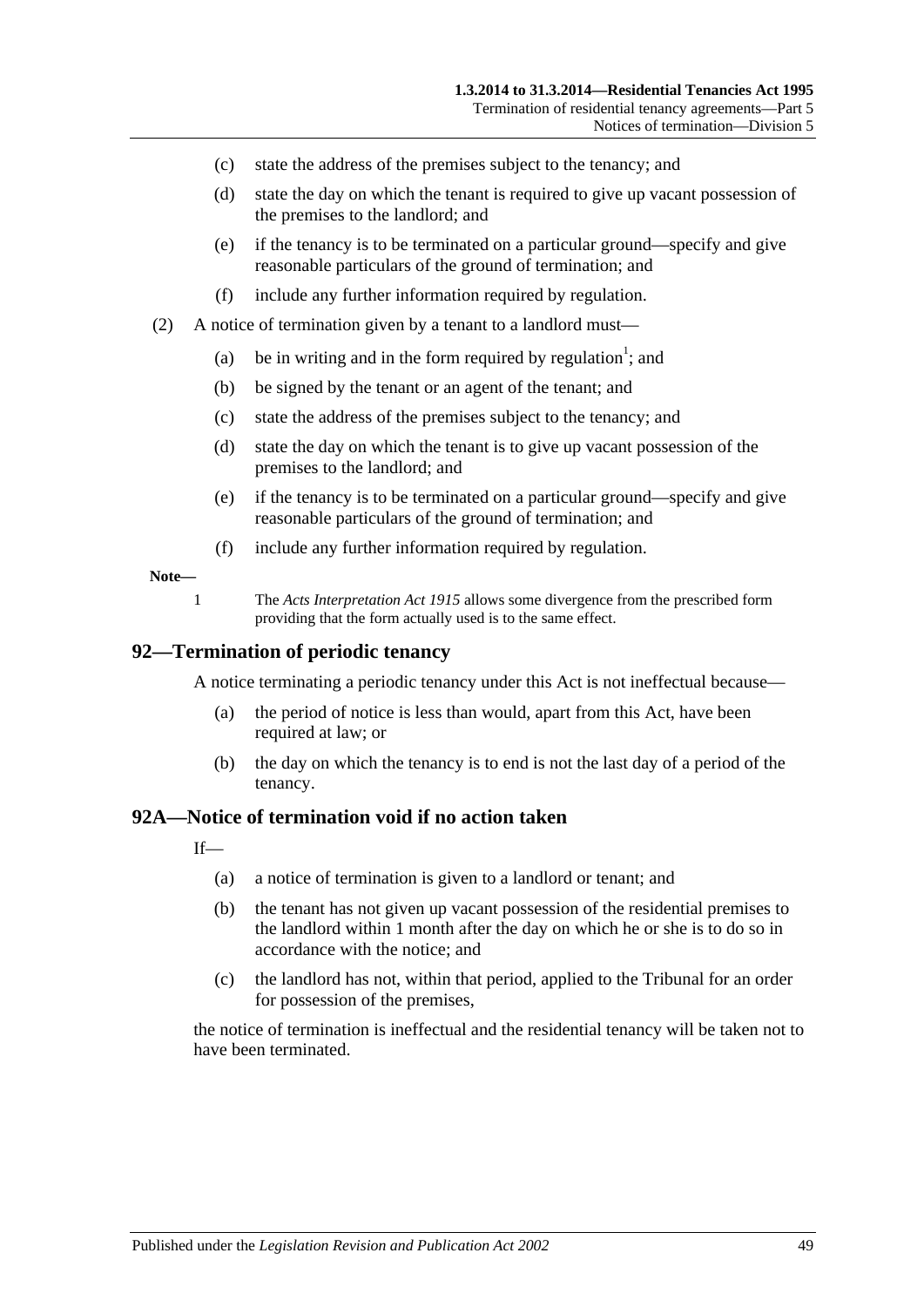## **Division 6—Repossession of premises**

## **93—Order for possession**

(1) If a residential tenancy is terminated by notice of termination under this Act or, in the case of a tenancy under which the South Australian Housing Trust is landlord, under the residential tenancy agreement, the landlord may apply to the Tribunal for an order for possession of the premises.

**Note—**

The landlord may not make the application if the notice of termination is ineffectual unde[r section](#page-48-0) 92A.

- (2) If the Tribunal is satisfied that the tenancy has been terminated, the Tribunal may make an order for possession of the premises.
- (3) The order for possession will take effect on a date specified by the Tribunal in the order, being a date not more than seven days after the date of the order unless the operation of the order for possession is suspended<sup>1</sup>.
- <span id="page-49-1"></span>(4) However, if the Tribunal, although satisfied that the landlord is entitled to an order for possession of the premises, is satisfied by the tenant that the grant of an order for immediate possession of the premises would cause severe hardship to the tenant, the Tribunal may—
	- (a) suspend the operation of the order for possession for up to 90 days; and
	- (b) extend the operation of the residential tenancy agreement until the landlord obtains vacant possession of the premises from the tenant.
- (4a) In extending the operation of the residential tenancy agreement, the Tribunal may make modifications to the agreement that it considers appropriate (but the modifications cannot reduce the tenant's financial obligations under the agreement).
- <span id="page-49-0"></span>(5) If the tenant fails to comply with an order for possession, the landlord is entitled to compensation for any loss caused by that failure.
- (6) The Tribunal may, on application by the landlord, order the tenant to pay to the landlord compensation to which the landlord is entitled under [subsection](#page-49-0) (5).

**Note—**

1 See [subsection](#page-49-1) (4).

## **94—Abandoned premises**

- (1) The Tribunal may, on application by a landlord—
	- (a) declare that a tenant abandoned premises on a day stated in the declaration; and
	- (b) make an order for immediate possession of the premises.
- (1a) In determining whether a tenant has abandoned premises, the Tribunal may have regard to—
	- (a) any failure by the tenant to pay rent or to carry out obligations under the residential tenancy agreement; and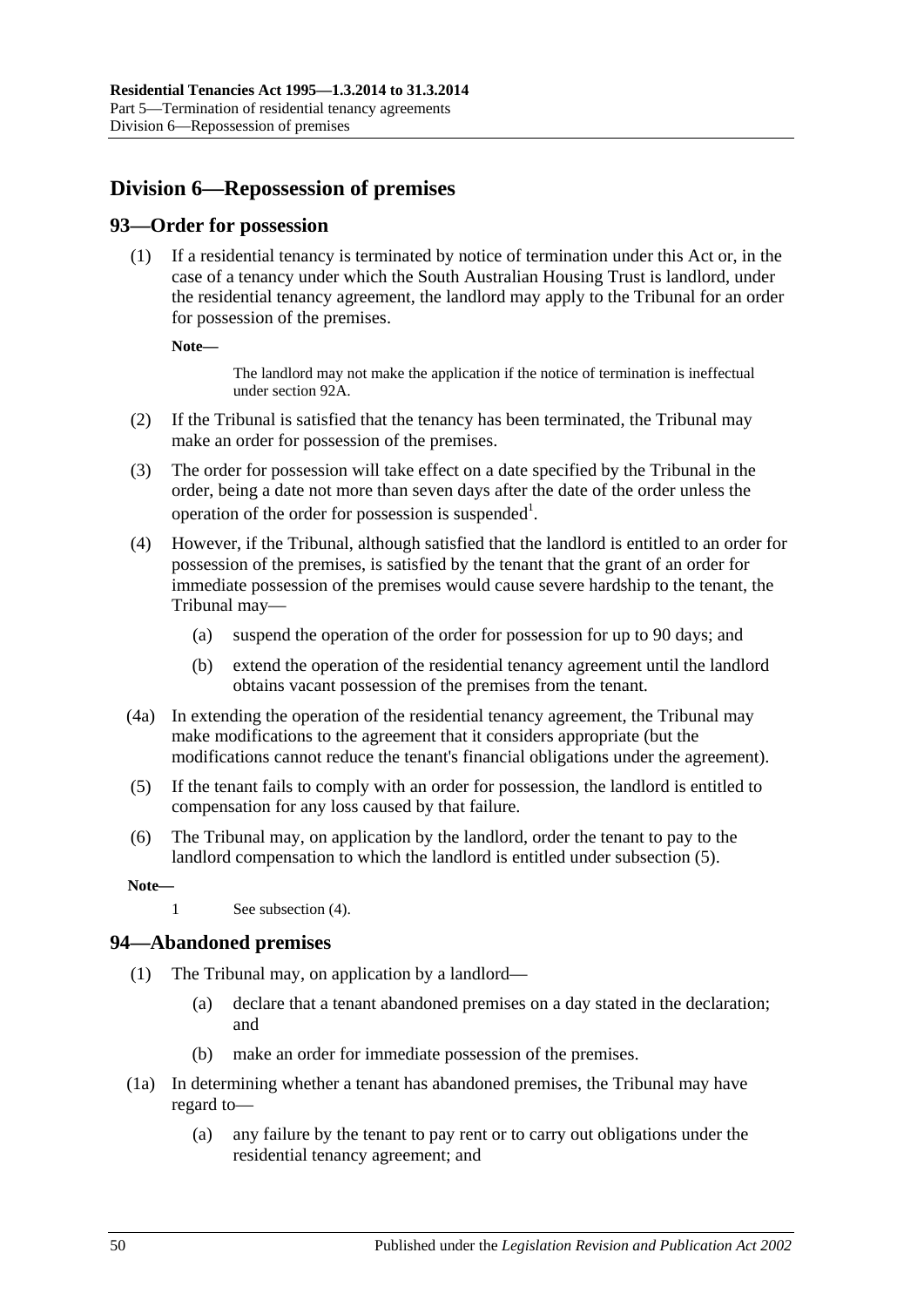- (b) any evidence suggesting that the tenant no longer occupies the premises as a place of residence; and
- (c) any other matter the Tribunal thinks fit.
- (2) A tenant is taken to have abandoned the premises on the day stated in a declaration under this section.
- (3) If a tenant has abandoned premises, the landlord is entitled to compensation for any loss (including loss of rent) caused by the abandonment.
- (4) However, the landlord must take reasonable steps to mitigate any loss and is not entitled to compensation for loss that could have been avoided by those steps.
- (5) The Tribunal may, on application by the landlord, order the tenant to pay to the landlord compensation to which the landlord is entitled under this section.

#### **95—Repossession of premises**

A person must not enter premises for the purpose of taking possession of the premises before, or after, the end of a residential tenancy unless—

- (a) the tenant abandons, or voluntarily gives up possession of, the premises; or
- (b) the person is authorised to take possession of the premises under the order of a court or the Tribunal.

Maximum penalty: \$5 000.

## <span id="page-50-0"></span>**96—Forfeiture of head tenancy not to result automatically in destruction of right to possession under residential tenancy agreement**

- <span id="page-50-1"></span>(1) A person cannot take possession of residential premises subject to a residential tenancy agreement so as to defeat the tenant's right to possession under the residential tenancy agreement unless an order for possession of the premises is made by a court or the Tribunal.
- (1a) An order under [subsection](#page-50-1) (1) must be served on the tenant and takes effect—
	- (a) in the case of an order made in favour of a mortgagee—30 days after the day on which it is served or at such later time as is specified by the court or the Tribunal; and
	- (b) in any other case—at such time as is specified by the court or the Tribunal.
- (1b) If an order of a kind referred to in subsection  $(1a)(a)$  is made, the tenant—
	- (a) is not required to pay any rent, fee or other charge in respect of his or her occupation of the residential premises in the period following service of the order; and
	- (b) is entitled to compensation for any rent paid in respect of that period.
- (1c) The Tribunal may, on application by the tenant, order a person to whom rent has been paid to pay to the tenant compensation to which the tenant is entitled under subsection (1b).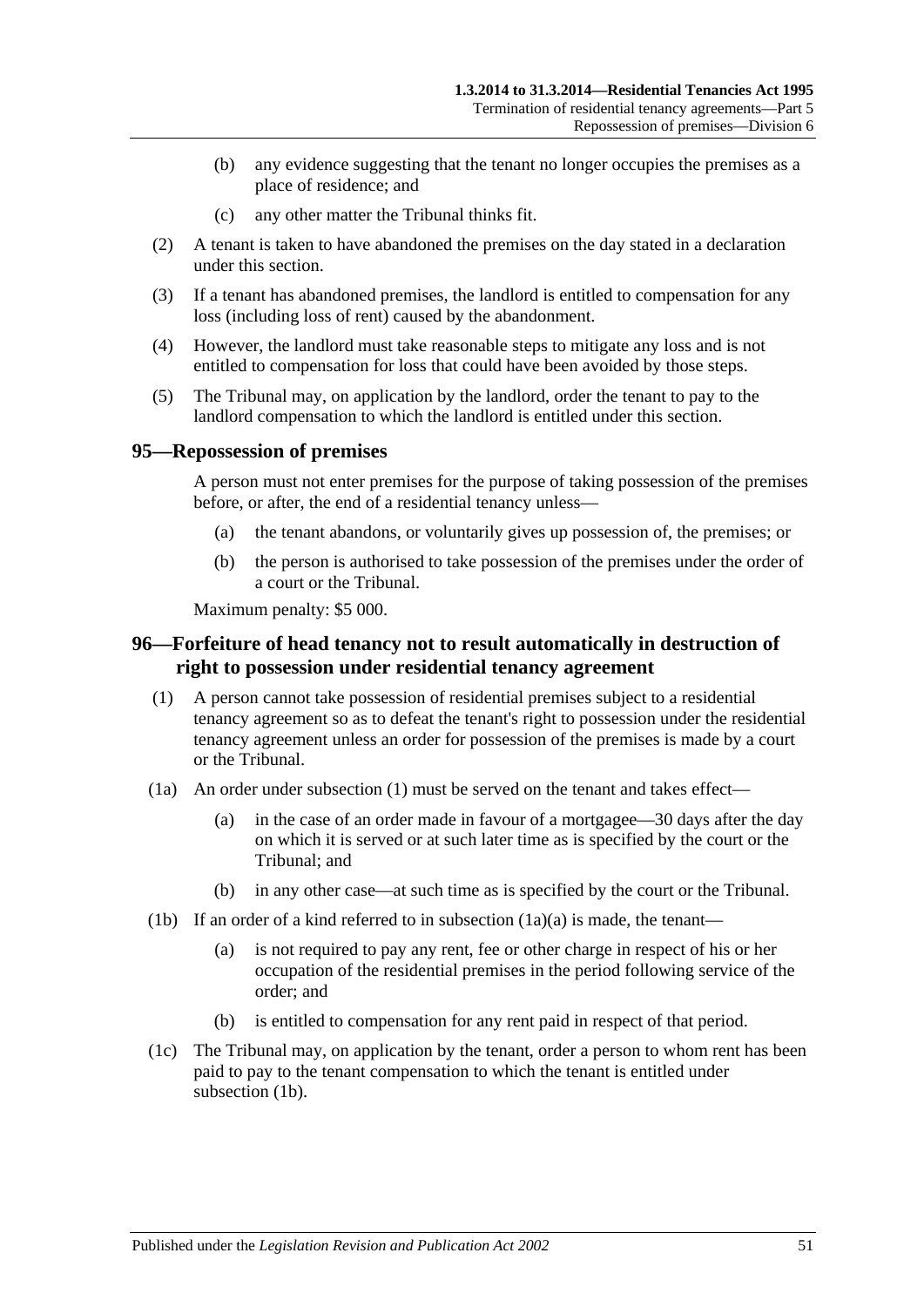- <span id="page-51-0"></span>(2) If a person is entitled to possession of residential premises as against a person who granted a residential tenancy, a court before which proceedings for possession of the premises are brought, or the Tribunal, may, on application by an interested person, vest the residential tenancy agreement in the person who would, but for the agreement, be entitled to possession of the premises so that the tenant holds the premises directly from that person as landlord.
- (3) An order may be made under [subsection](#page-51-0) (2) on terms and conditions the court or Tribunal considers just.

## **Division 7—Abandoned property**

## **97—Abandoned property**

- (1) This Division applies to property (*abandoned property*) that is left on residential premises by a tenant after termination of a residential tenancy agreement.
- (2) Nothing in this Division affects any obligation a landlord may have in relation to property left on the premises under another Act or law.

## **97A—Offence to deal with abandoned property in unauthorised way**

A landlord must not deal with abandoned property otherwise than in accordance with this Division.

Maximum penalty: \$2 500.

## **97B—Action to deal with abandoned property other than personal documents**

- (1) This section applies to abandoned property other than personal documents.
- <span id="page-51-1"></span>(2) The landlord may, at any time after recovering possession of the premises, remove from the premises and destroy or dispose of abandoned property consisting of perishable goods.
- <span id="page-51-2"></span>(3) The landlord may, when at least 2 days have passed after recovering possession of the premises, remove from the premises and destroy or dispose of abandoned property, other than perishable goods, if the value of the property is less than a fair estimate of the cost of removal, storage and sale of the property.
- (4) If there is abandoned property (other than personal documents) on the premises that may not be dealt with under [subsection](#page-51-1) (2) or [\(3\)](#page-51-2) (*valuable abandoned property*), the landlord must—
	- (a) as soon as practicable, make reasonable attempts to notify the tenant that such property has been found on the premises; and
	- (b) take reasonable steps to keep the property safe until at least 28 days after possession of the premises is recovered.
- <span id="page-51-3"></span>(5) A person who is entitled to possession of valuable abandoned property may reclaim the property by paying to the landlord the reasonable costs incurred by the landlord in dealing with the property in accordance with this Division and any other reasonable costs incurred by the landlord as a result of the property being left on the premises.
- (6) If valuable abandoned property is not reclaimed within the period of 28 days referred to in [subsection](#page-51-3) (4)(b), the landlord may, subject to the regulations, sell or otherwise lawfully dispose of the property (as if the landlord were the owner of the property).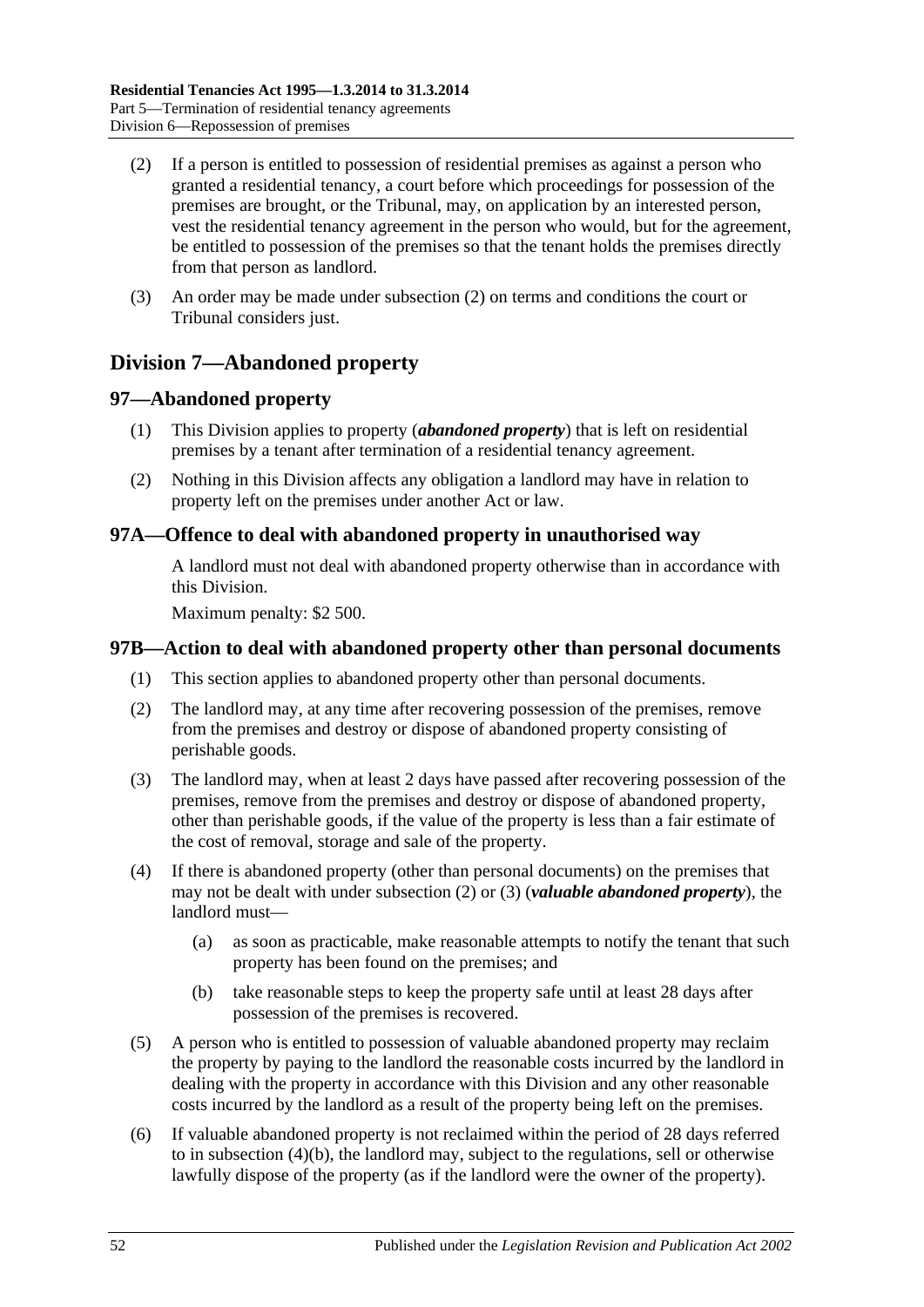- (7) If valuable abandoned property is sold in accordance with this section, the landlord—
	- (a) may retain out of the proceeds of sale—
		- (i) the reasonable costs incurred by the landlord in dealing with the property in accordance with this Division and any other reasonable costs incurred by the landlord as a result of the property being left on the premises; and
		- (ii) any amounts owed to the landlord under the residential tenancy agreement; and
	- (b) must pay the balance (if any) to the owner of the property, or if the identity and address of the owner are not known to, or reasonably ascertainable by, the landlord, to the Commissioner for the credit of the Fund.
- (8) If a dispute arises between a landlord and tenant about the exercise of powers conferred by this section, the Tribunal may, on application by either party to the dispute, make orders resolving the matters in dispute.

## **97C—Action to deal with abandoned personal documents**

- (1) This section applies to abandoned property consisting of personal documents.
- (2) The landlord must—
	- (a) as soon as practicable, make reasonable attempts to notify the tenant that the documents have been found on the premises; and
	- (b) take reasonable steps to keep the documents safe until at least 28 days after possession of the premises is recovered.
- <span id="page-52-1"></span><span id="page-52-0"></span>(3) If the personal documents are not reclaimed by the tenant within the 28 day period referred to in [subsection](#page-52-0) (2)(b), the landlord may destroy or dispose of the documents.
- (4) [Subsection](#page-52-1) (3) applies subject to any Act relating to the preservation of records.

## **Division 8—Miscellaneous**

#### **98—Bailiffs**

- (1) The Governor may appoint a person to be a bailiff of the Tribunal.
- (2) The office of bailiff may be held in conjunction with another office in the public service of the State.
- (3) A bailiff is entitled to remuneration and expenses determined by the Minister.

#### **99—Enforcement of orders for possession**

- (1) If an order for possession of premises is made by the Tribunal and the person in whose favour the order was made advises the Tribunal, within 14 days of the day on which the order takes effect or such longer period as the Tribunal may allow, that the order has not been complied with—
	- (a) the order is enforceable by a bailiff of the Tribunal (and, subject to subsection (3), only by a bailiff of the Tribunal); and
	- (b) the bailiff must enforce the order as soon as is practicable after the Tribunal is advised that it has not been complied with.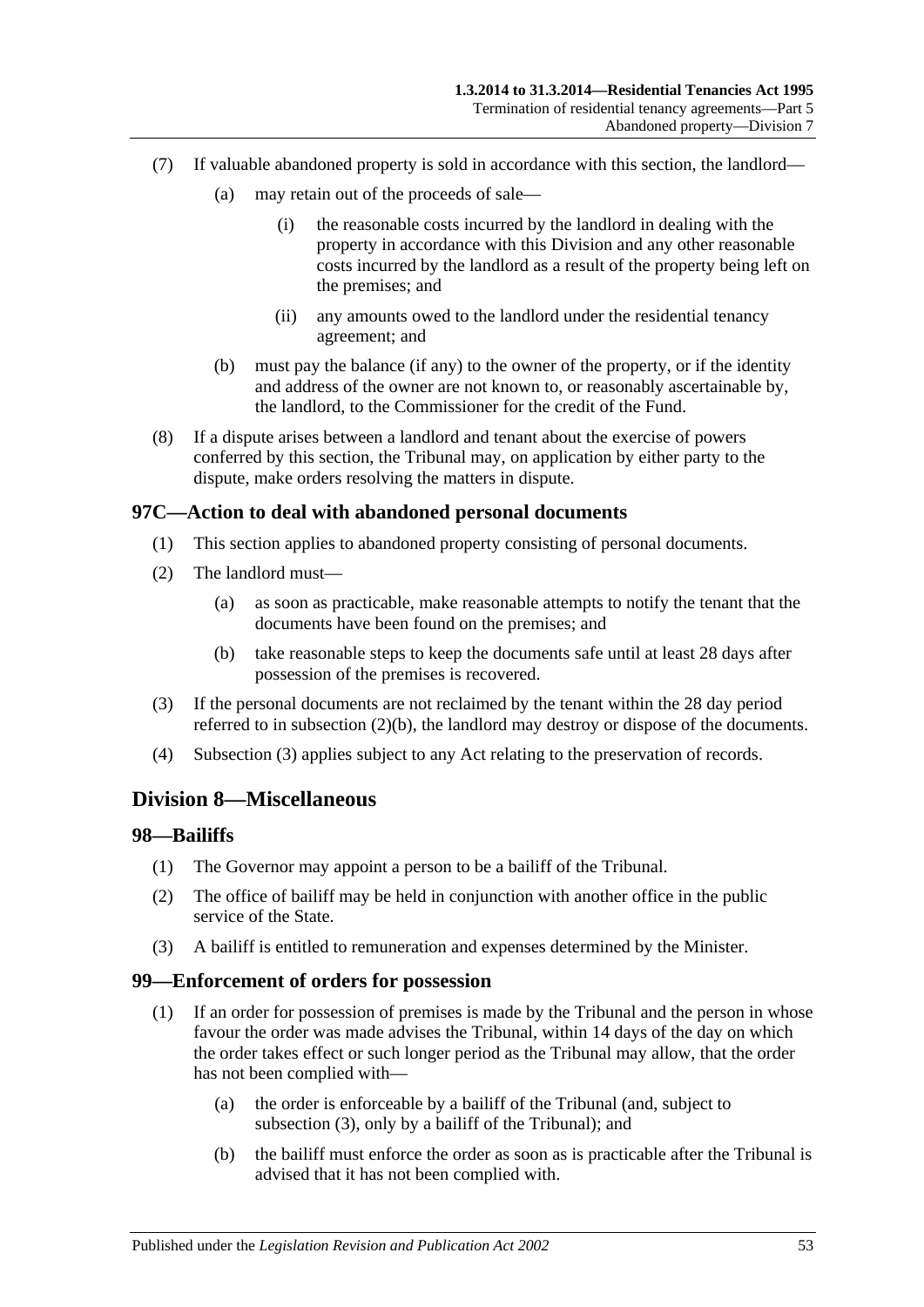- (2) A bailiff enforcing an order for possession of premises may enter the premises, ask questions and take all steps as are reasonably necessary for the purpose of enforcing the order.
- (3) A police officer must, if requested by a bailiff, assist the bailiff in enforcing an order for possession.
- (4) In the exercise of the powers conferred by this section a bailiff may use the force that is reasonable and necessary in the circumstances.
- (5) A person must not hinder or obstruct a bailiff in the exercise of the powers conferred by this section.

Maximum penalty: \$2 500.

- (6) A person questioned pursuant to this section must not refuse or fail to answer the question to the best of his or her knowledge, information and belief. Maximum penalty: \$2 500.
- (7) However, a person is not obliged to answer a question under this section if to do so might tend to incriminate the person or to make the person liable to a penalty, or would require the disclosure of information that is privileged under the principles of legal professional privilege.
- (8) A bailiff or a police officer assisting a bailiff incurs no civil or criminal liability for an honest act or omission in carrying out or purportedly carrying out official functions under this section.

# **Part 5A—Residential tenancy databases**

## **99A—Definitions**

In this Division—

*agent* of a landlord means a person employed, or otherwise authorised, by the landlord to act as the landlord's agent;

*database* means a system, device or other thing used for storing information, whether electronically or in some other form;

*database operator* means an entity that operates a residential tenancy database;

*inaccurate*, in relation to personal information in a residential tenancy database, includes information that is inaccurate because—

- (a) the information indicates that the person owes a landlord an amount that is more than the bond for a residential tenancy agreement; and
- (b) the amount owed was paid to the landlord more than 3 months after the amount became due;

**Note—**

If the amount is paid to the landlord within 3 months after the amount became due, the information would be out of date. See definition of *out of date*, [paragraph](#page-54-0) (a).

*list* personal information in a residential tenancy database means—

(a) enter the personal information into the database; or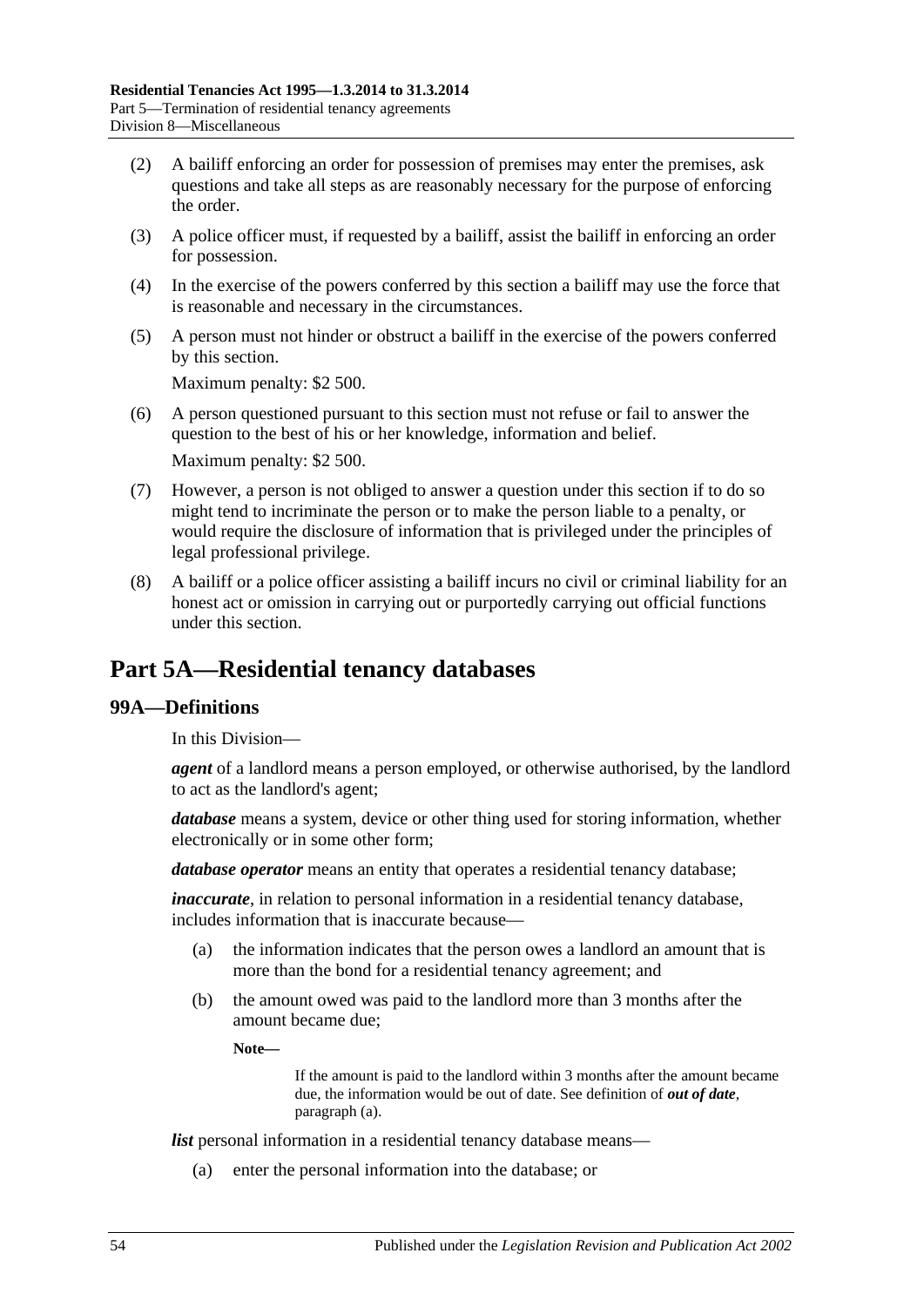(b) give the personal information to a database operator or someone else for entry into the database,

and includes amend personal information about a person in the database to include additional personal information about the person;

<span id="page-54-0"></span>*out of date*, in relation to personal information in a residential tenancy database, means the information is no longer accurate because—

- (a) for a listing made on the basis the person owes a landlord an amount that is more than the bond for a residential tenancy agreement—the amount owed was paid to the landlord within 3 months after the amount became due; or
- (b) for a listing made on the basis the Tribunal has made an order terminating the residential tenancy agreement—the order has been set aside, varied or quashed on review or appeal;

*personal information* means information (including an individual's name) or an opinion, whether true or not, about an individual whose identity is apparent, or can reasonably be ascertained, from the information or opinion;

*residential tenancy database* means a database—

- (a) containing personal information—
	- (i) relating to, or arising from, the occupation of residential premises under a residential tenancy agreement; or
	- (ii) entered into the database for reasons relating to, or arising from, the occupation of residential premises under a residential tenancy agreement; and
- (b) with an intended purpose of use by landlords or agents of landlords for checking a person's tenancy history for deciding whether a residential tenancy agreement should be entered into with the person.

#### **Note—**

For statutory provisions relating to reports provided otherwise than through the use of a residential tenancy database see Part 4 of the *[Fair Trading Act](http://www.legislation.sa.gov.au/index.aspx?action=legref&type=act&legtitle=Fair%20Trading%20Act%201987) 1987*.

#### **99B—Application**

This Division does not apply to a residential tenancy database kept by an entity (including a department of the government of a State or Territory) for use only by that entity or its officers, employees or agents.

#### **99C—Extra-territorial operation of Part**

- (1) This section applies if—
	- (a) a person does an act, or makes an omission, outside the State in relation to personal information—
		- (i) about a person who resides in the State; or
		- (ii) relating to, or arising from, the occupation of residential premises in the State; or
		- (iii) entered into a residential tenancy database for reasons relating to, or arising from, the occupation of residential premises in the State; and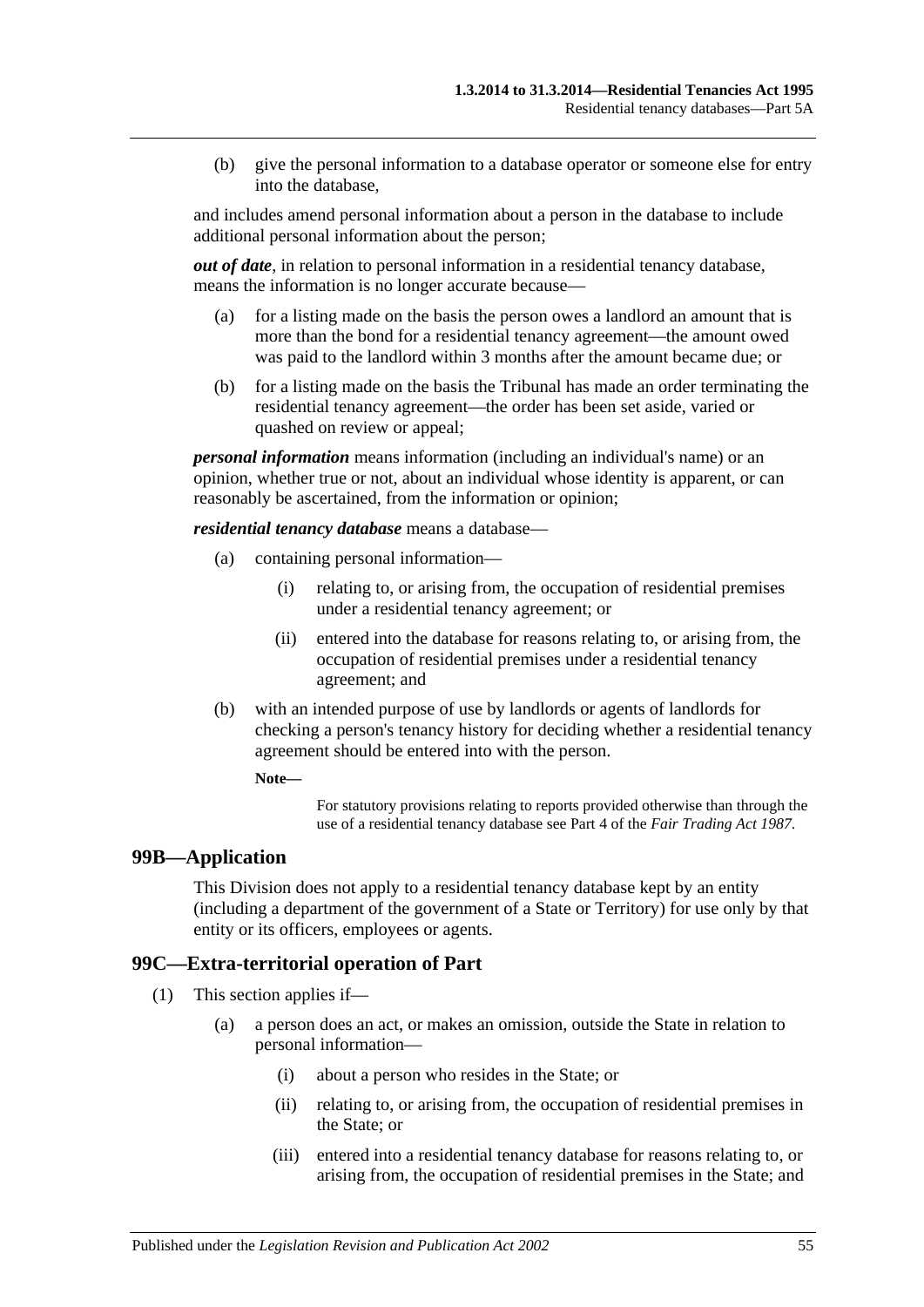- (b) the act or omission would constitute an offence against a provision of this Part if it were done or made by the person within the State.
- <span id="page-55-0"></span>(2) The person commits an offence of the same kind as that mentioned in [subsection](#page-55-0) (1)(b) and may be charged with and convicted of the offence.

## **99D—Notice of usual use of database**

- (1) This section applies if—
	- (a) a person (the *applicant*) applies to a landlord, whether or not through the landlord's agent, to enter into a residential tenancy agreement; and
	- (b) the landlord or, if the application is made through the landlord's agent, the landlord or agent usually uses 1 or more residential tenancy databases for deciding whether a residential tenancy agreement should be entered into with a person.
- <span id="page-55-2"></span><span id="page-55-1"></span>(2) The landlord or agent must, when the application is made, give the applicant written notice stating the following:
	- (a) the name of each residential tenancy database the landlord or agent usually uses, or may use, for deciding whether a residential tenancy agreement should be entered into with a person;
	- (b) that the reason the landlord or agent uses a residential tenancy database mentioned in [paragraph](#page-55-1) (a) is for checking an applicant's tenancy history;
	- (c) for each residential tenancy database mentioned in [paragraph](#page-55-1) (a), how persons may contact the database operator who operates the database and obtain information from the operator.

Maximum penalty: \$5 000.

Expiation fee: \$315.

- (3) [Subsection](#page-55-2) (2) applies in relation to a residential tenancy database whether or not the landlord or agent intends to use the database for deciding whether a residential tenancy agreement should be entered into with the applicant.
- (4) However, the landlord or agent is not required to give the written notice mentioned in [subsection](#page-55-2) (2) if a written notice stating the matters mentioned in the subsection was given to the applicant not more than 7 days before the application was made.

#### **Example—**

The landlord or agent gave a written notice stating the matters mentioned in [subsection](#page-55-2) (2) to the applicant when the applicant obtained the application form and that happened less than 7 days before the applicant made the application.

## **99E—Notice of listing if database used**

- (1) This section applies if—
	- (a) a person (the *applicant*) applies to a landlord, whether or not through the landlord's agent, to enter into a residential tenancy agreement; and
	- (b) the landlord or, if the application is made through the landlord's agent, the landlord or agent uses a residential tenancy database for checking whether personal information about the applicant is in the database; and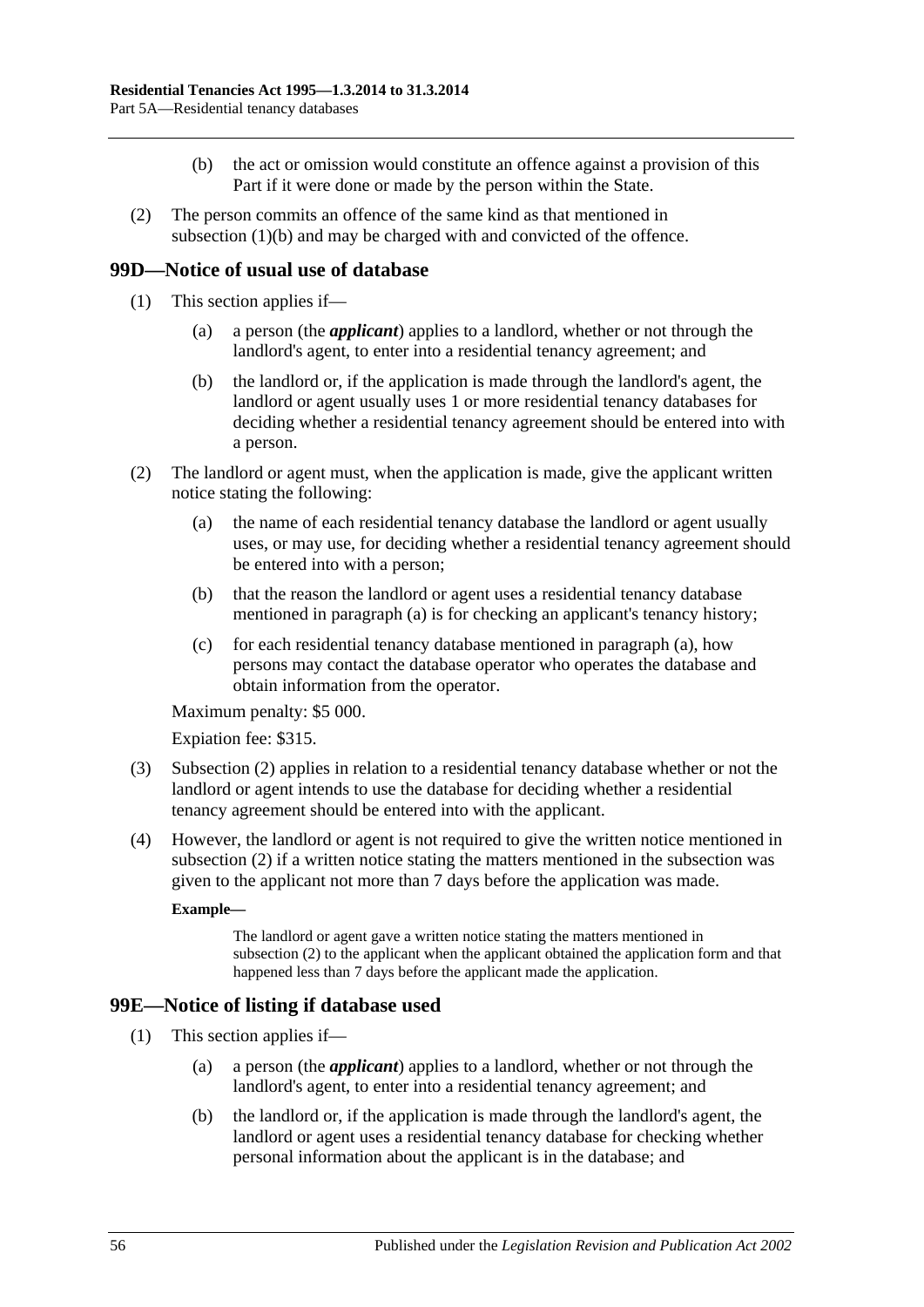- (c) personal information about the applicant is in the database.
- <span id="page-56-0"></span>(2) The landlord or agent must, as soon as possible but within 7 days after using the database, give the applicant a written notice stating—
	- (a) the name of the database; and
	- (b) that personal information about the applicant is in the database; and
	- (c) the name of each person who listed the personal information in the database; and
	- (d) how and in what circumstances the applicant can have the personal information removed or amended under this Division.

Maximum penalty: \$5 000.

Expiation fee: \$315.

(3) However, [subsection](#page-56-0) (2)(c) requires the written notice to state the name of a person only if the person is identified in the residential tenancy database as the person who listed the personal information in the database.

#### **99F—Listing can be made only for particular breaches by particular persons**

- (1) A landlord, landlord's agent or database operator must not list personal information about a person in a residential tenancy database unless—
	- (a) the person was named as a tenant in a residential tenancy agreement that has ended; and
	- (b) the person has breached the agreement; and
	- (c) because of the breach, either—
		- (i) the person owes the landlord an amount that is more than the bond for the agreement; or
		- (ii) the Tribunal has made an order terminating the residential tenancy agreement; and
	- (d) the personal information—
		- (i) relates only to the breach; and
		- (ii) is accurate, complete and unambiguous.

Maximum penalty: \$5 000.

<span id="page-56-1"></span>(2) Without limiting [subsection](#page-56-1)  $(1)(d)(ii)$ , the personal information must indicate the nature of the breach.

#### **Examples of how personal information can indicate nature of breach—**

- including the words "rent arrears" in personal information about a person who has breached a residential tenancy agreement by failing to pay rent;
- including the words "damage to premises" in the personal information about a person who has breached a residential tenancy agreement by damaging premises.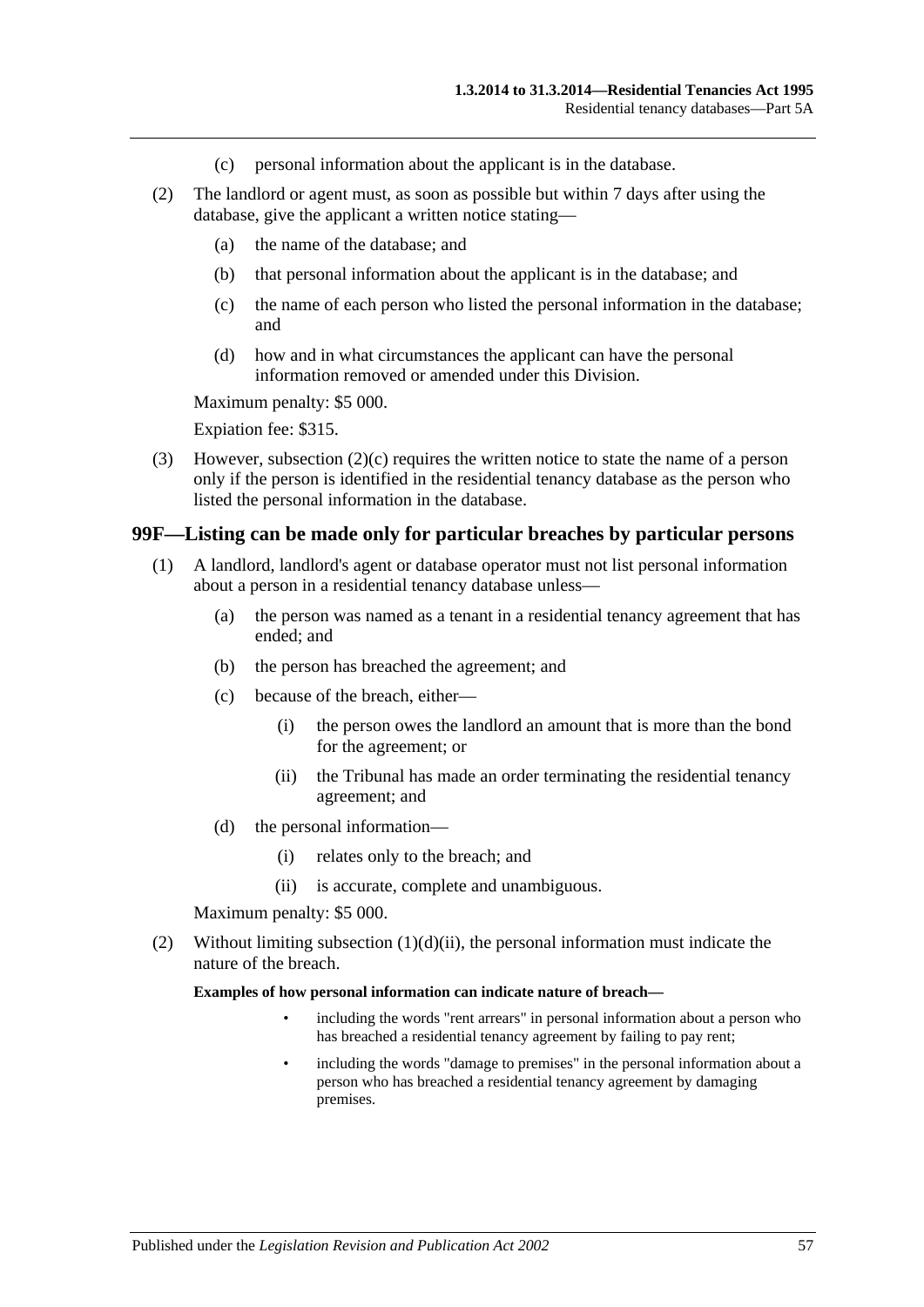## <span id="page-57-0"></span>**99G—Further restriction on listing**

- (1) A landlord, landlord's agent or database operator must not list personal information about a person in a residential tenancy database unless the landlord, agent or operator—
	- (a) has, without charging a fee—
		- (i) given the person a copy of the personal information; or
		- (ii) taken other reasonable steps to disclose the personal information to the person; and
	- (b) has given the person at least 14 days to review the personal information and make submissions—
		- (i) objecting to its entry into the database; or
		- (ii) about its accuracy, completeness and clarity; and
	- (c) has considered any submissions made.

<span id="page-57-1"></span>Maximum penalty: \$5 000.

- <span id="page-57-2"></span>(2) [Subsection](#page-57-0) (1) does not apply if the landlord, landlord's agent or database operator cannot locate the person after making reasonable enquiries.
- (3) [Subsection](#page-57-1) (1)(b) and [\(c\)](#page-57-2) do not apply—
	- (a) to information that, at the time of the listing, is contained in publicly available court or Tribunal records; or
	- (b) to a listing involving only an amendment of personal information about a person under [section](#page-57-3) 99H.

#### <span id="page-57-3"></span>**99H—Ensuring quality of listing—landlord's or agent's obligation**

- (1) This section applies if a landlord or landlord's agent who lists personal information in a residential tenancy database becomes aware that the information is inaccurate, incomplete, ambiguous or out of date.
- <span id="page-57-4"></span>(2) The landlord or agent must, within 7 days, give written notice of the following to the database operator who keeps the database:
	- (a) if the information is inaccurate, incomplete, or ambiguous—
		- (i) that the information is inaccurate, incomplete or ambiguous; and
		- (ii) how the information must be amended so that it is no longer inaccurate, incomplete or ambiguous;

#### **Example—**

A landlord lists, in a residential tenancy database, personal information about a tenant who owes the landlord an amount that is more than the bond for a residential tenancy agreement. The tenant pays the amount owed to the landlord more than 3 months after the amount became due. The landlord must, within 7 days after the landlord becomes aware of the payment, give the database operator who keeps the database written notice of—

(a) the personal information being inaccurate; and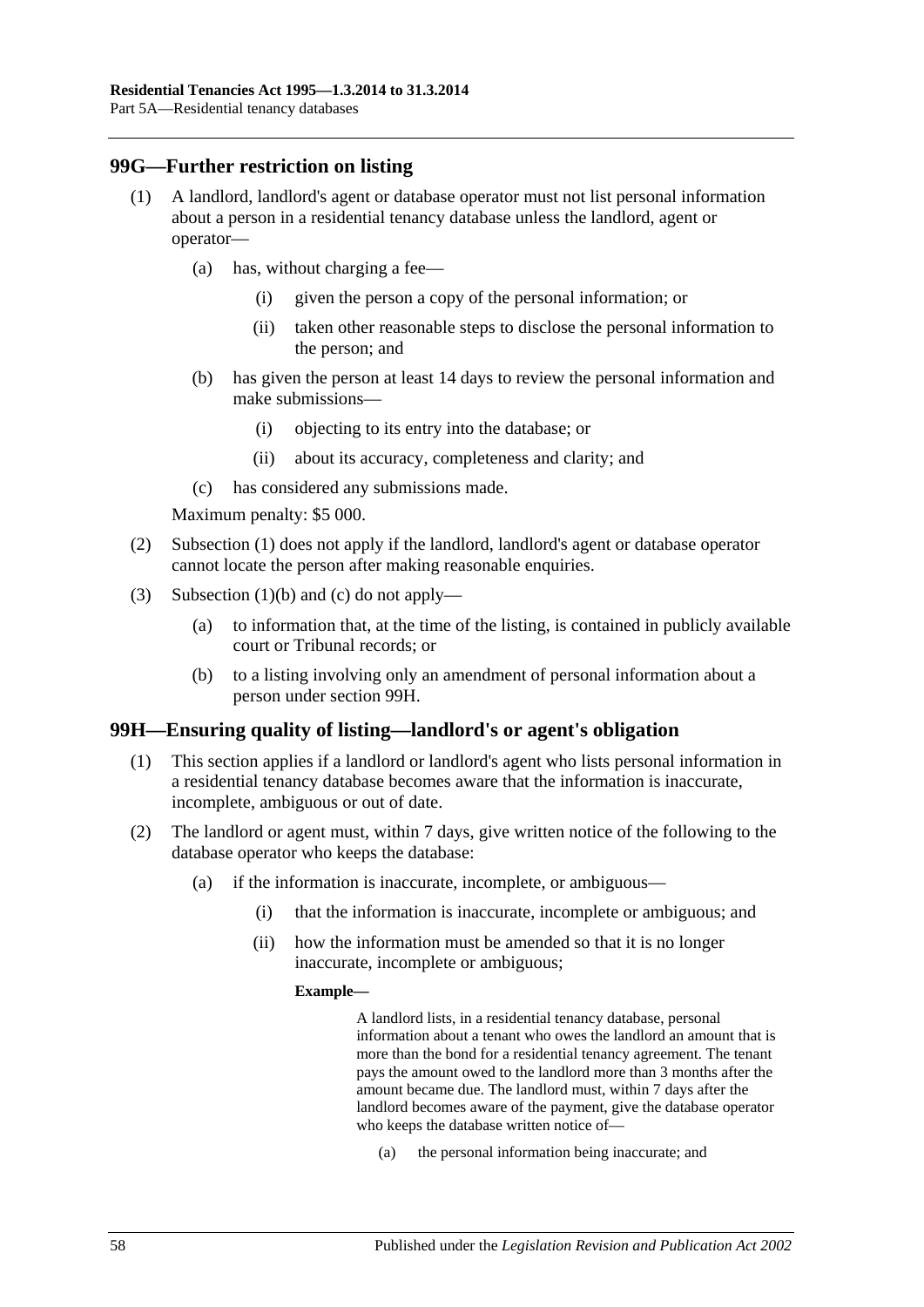- (b) the details of the payment to be included in the personal information so that it is no longer inaccurate.
- (b) if the information is out of date—that the information is out of date and must be removed.

Maximum penalty: \$5 000.

(3) The landlord or agent must keep a copy of the written notice for 1 year after it was given under [subsection](#page-57-4) (2).

Maximum penalty: \$5 000.

#### **99I—Ensuring quality of listing—database operator's obligation**

- (1) This section applies if a landlord or landlord's agent who has listed personal information in a tenancy database gives the database operator who operates the database a written notice stating that the personal information must be—
	- (a) amended in a stated way to make it accurate, complete and unambiguous; or
	- (b) removed.
- (2) The database operator must amend the personal information in the stated way, or remove the personal information, within 14 days after the operator is given the written notice.

Maximum penalty: \$5 000.

#### <span id="page-58-0"></span>**99J—Providing copy of personal information listed**

(1) A landlord or landlord's agent who lists personal information about a person in a residential tenancy database must, if asked in writing by the person, give the person a copy of the information within 14 days after the request is made.

Maximum penalty: \$5 000.

<span id="page-58-1"></span>(2) A database operator must, if asked in writing by a person whose personal information is in the residential tenancy database kept by the operator, give the person a copy of the information within 14 days after the request is made.

Maximum penalty: \$5 000.

- (3) If a landlord or landlord's agent charges a fee for giving personal information under [subsection](#page-58-0) (1), or a database operator charges a fee for giving personal information under [subsection](#page-58-1) (2), the subsection applies only if the fee has been paid.
- (4) A fee charged by a landlord or landlord's agent for giving personal information under [subsection](#page-58-0) (1), or by a database operator for giving personal information under [subsection](#page-58-1) (2)—
	- (a) must not be excessive; and
	- (b) must not apply to lodging a request for the information.

#### <span id="page-58-3"></span>**99K—Keeping personal information listed**

- <span id="page-58-2"></span>(1) A database operator must not keep personal information about a particular person in the operator's residential tenancy database for longer than—
	- (a) 3 years; or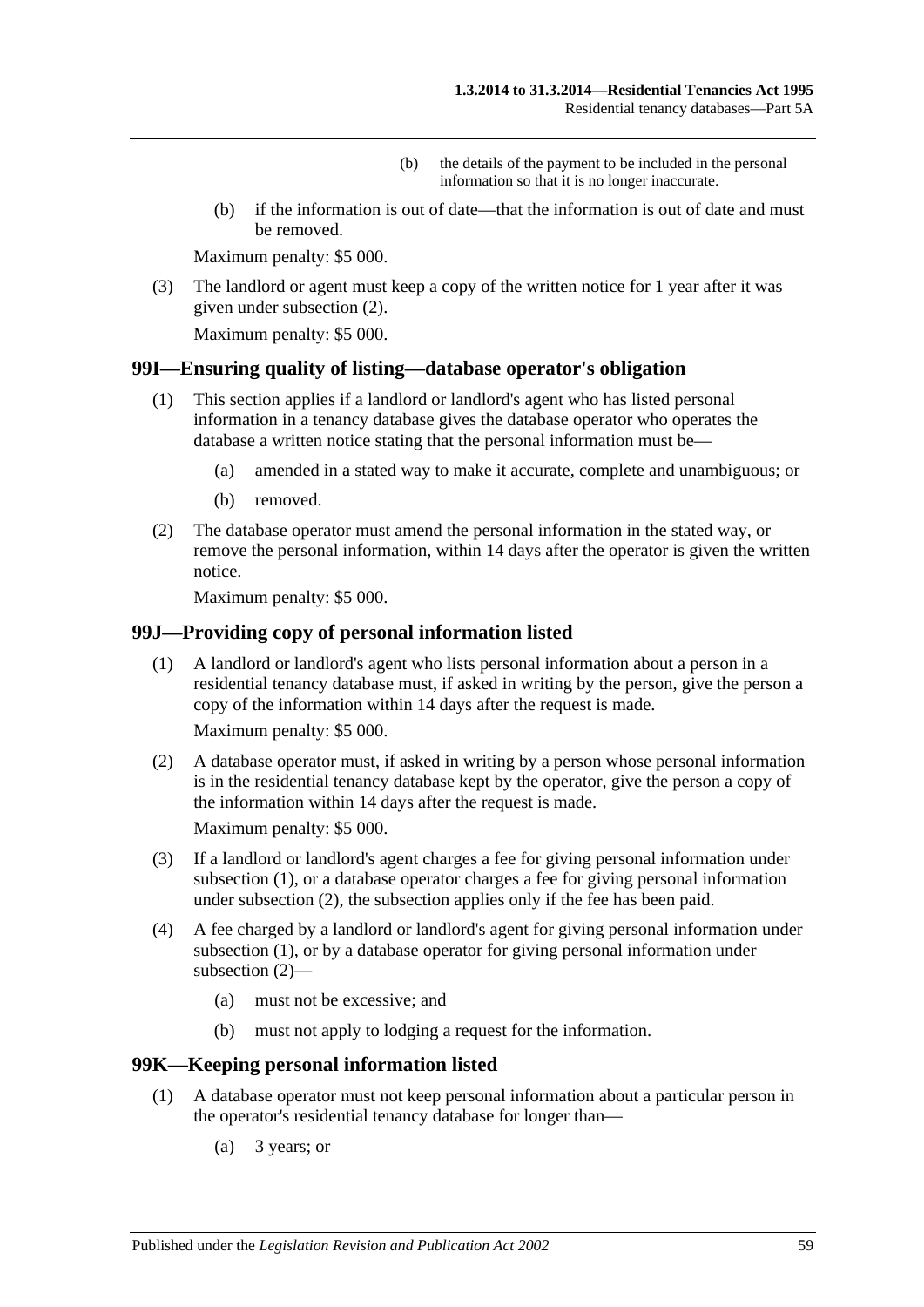<span id="page-59-0"></span>(b) if, under the national privacy principles, the operator of the database is required to remove the personal information before the end of the 3 year period mentioned in [paragraph](#page-58-2) (a)—the period ending when the information must be removed under the national privacy principles.

Maximum penalty: \$5 000.

Expiation fee: \$315.

- (2) However, a database operator may keep the person's name in the operator's residential tenancy database for longer than the period stated in [subsection](#page-58-2)  $(1)(a)$  or  $(b)$  if—
	- (a) other personal information about the person in the database is attached to the name; and
	- (b) the other personal information is not required to be removed under [subsection](#page-58-3) (1) or another law.
- (3) This section does not limit the operation of another provision of this Part or any other law that requires the removal of the personal information.
- (4) In this section—

*national privacy principles* means the principles stated in Schedule 3 of the *Privacy Act 1988* of the Commonwealth.

#### <span id="page-59-1"></span>**99L—Powers of Tribunal**

- (1) The Tribunal may, on the application of the Commissioner or a person whose personal information is in a residential tenancy database, make such orders against a landlord, landlord's agent or database operator as may be necessary or expedient in the opinion of the Tribunal to ensure compliance with this Part or any provision of this Part.
- <span id="page-59-2"></span>(2) If a database operator commits an offence against this Part, the Tribunal may, on the application of the Commissioner, make an order requiring the database operator to comply with conditions specified in the order in relation to a residential tenancy database operated by the operator.
- (3) An order under [subsection](#page-59-1) (1) or [\(2\)](#page-59-2) is effective for such period as may be specified in the order or until further order of the Tribunal.

## **99M—Notifying relevant non-parties of Tribunal order about listing**

- (1) This section applies if—
	- (a) the Tribunal makes an order that a person must, in relation to a residential tenancy database—
		- (i) amend personal information in a stated way; or
		- (ii) remove all or particular personal information about a person; and
	- (b) the person against whom the order is made (the *relevant person*) is not a party to the proceedings before the Tribunal.
- (2) The Tribunal must ensure that a copy of the order is given to the relevant person.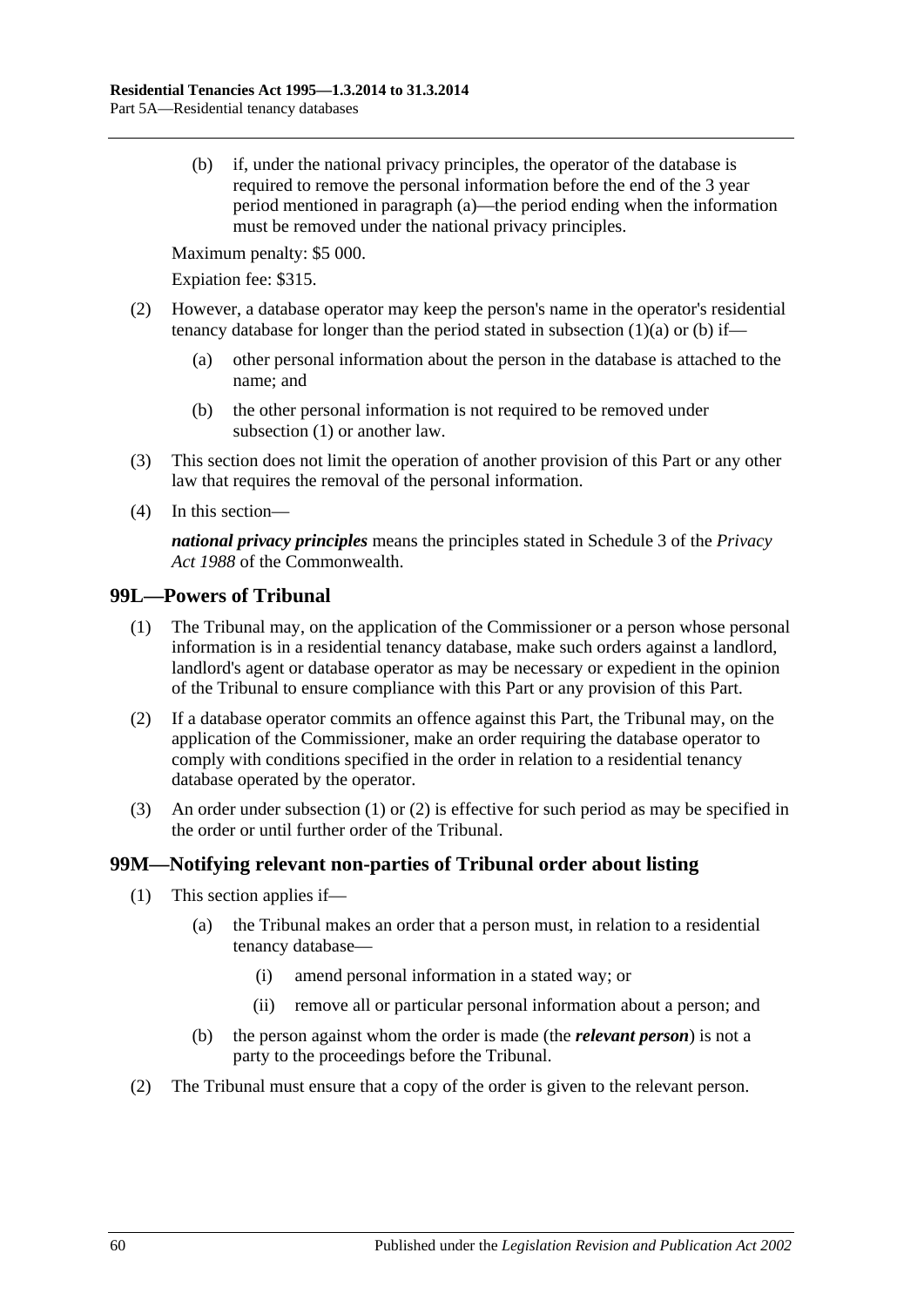# **Part 6—Residential Tenancies Fund**

## **100—Residential Tenancies Fund**

- (1) The fund entitled the *Residential Tenancies Fund* continues in existence.
- (2) The Fund is to be kept and administered by the Commissioner.
- (3) The Fund consists of the amounts received by the Commissioner by way of bonds, and other amounts paid into the Fund under this Act.
- (4) The Fund may be invested as approved by the Minister.
- (5) The Commissioner will make repayments in respect of bonds from the Fund.

## **101—Application of income**

- (1) The income derived from investment of the Fund may be applied—
	- (a) towards the costs of administering and enforcing this Act (including the operating costs of the Tribunal) and the *[Residential Parks Act](http://www.legislation.sa.gov.au/index.aspx?action=legref&type=act&legtitle=Residential%20Parks%20Act%202007) 2007*; and
	- (b) for the education of landlords, tenants, rooming house proprietors, rooming house residents and park owners and residents of residential parks about their statutory and contractual rights and obligations, and for other educational purposes approved by the Commissioner; and
	- (c) towards the costs of projects directed at providing accommodation, or assistance related to accommodation, for the homeless or other disadvantaged sections of the community; and
	- (d) on research, approved by the Commissioner, into—
		- (i) the availability of rental accommodation within the community; and
		- (ii) areas of social need related to the availability (or non-availability) of rental accommodation or particular kinds of rental accommodation; and
		- (iii) other matters connected with, or arising under, this Act or the *[Residential Parks Act](http://www.legislation.sa.gov.au/index.aspx?action=legref&type=act&legtitle=Residential%20Parks%20Act%202007) 2007*; and
	- (e) for the benefit of landlords, tenants, rooming house proprietors, rooming house residents and park owners and residents of residential parks in other ways approved by the Commissioner; and
	- (f) for any other purposes connected with, or arising under, this Act or the *[Residential Parks Act](http://www.legislation.sa.gov.au/index.aspx?action=legref&type=act&legtitle=Residential%20Parks%20Act%202007) 2007* approved by the Commissioner.
- (2) In this section, *residential park*, *park owner* and *resident* of a residential park have the same respective meanings as in the *[Residential Parks Act](http://www.legislation.sa.gov.au/index.aspx?action=legref&type=act&legtitle=Residential%20Parks%20Act%202007) 2007*.

## **102—Accounts and audit**

- (1) The Commissioner must keep proper accounts of the receipts and payments from the Fund.
- (2) The Auditor-General may at any time, and must at least once in each year, audit the accounts of the Fund.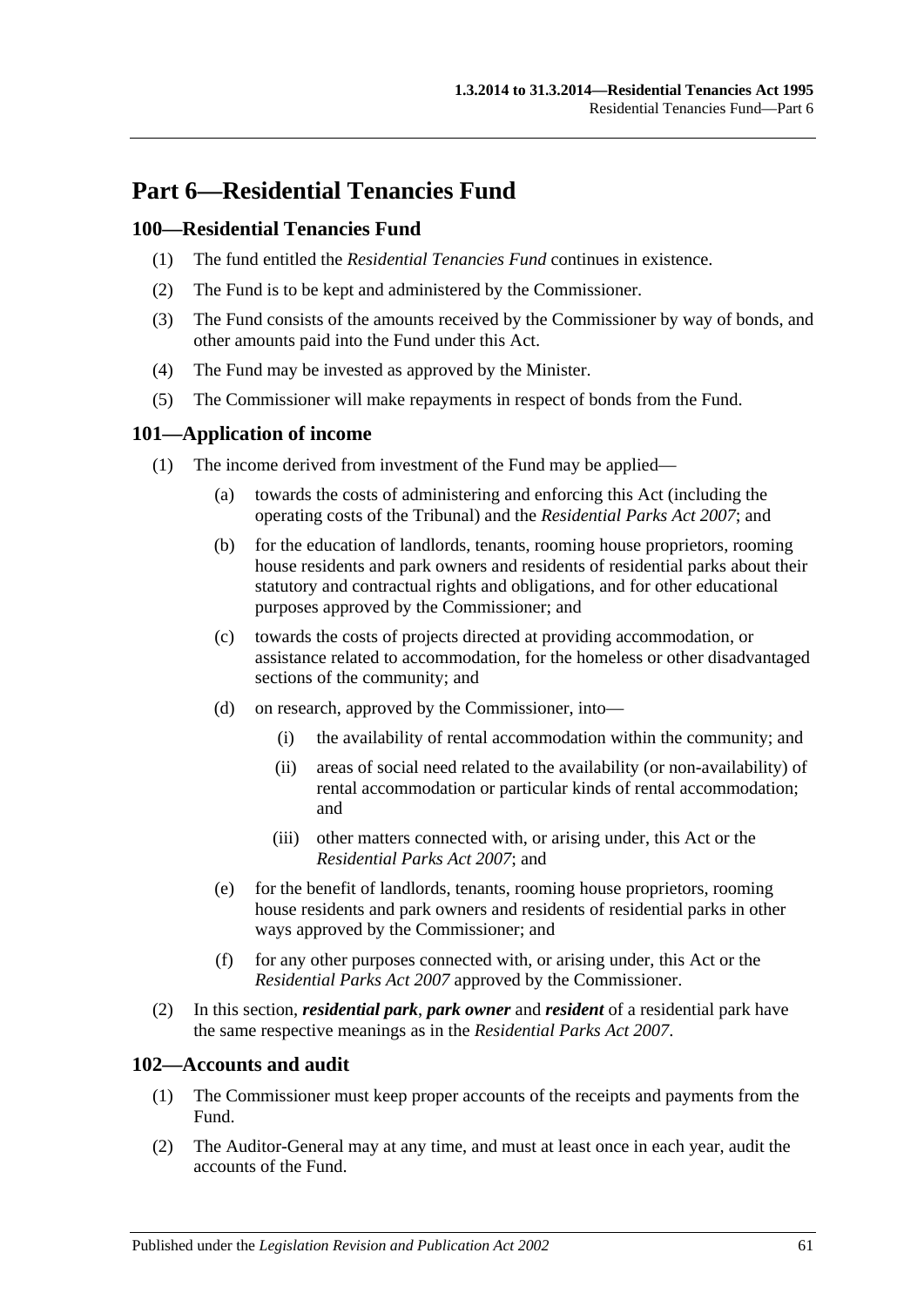# **Part 7—Rooming houses**

## **Division 1—Interpretation**

## **103—Interpretation**

In this Part—

*bond* means an amount a resident is required to pay under a rooming house agreement, or an agreement collateral to a rooming house agreement, as security for the performance of obligations under a rooming house agreement;

*house rules*—see [section](#page-61-0) 105A;

*proprietor* means rooming house proprietor;

*rent* means an amount payable under a rooming house agreement for accommodation at the rooming house;

*resident* means a rooming house resident.

## **Division 2—Rooming house agreements**

## **104—Standard terms of rooming house agreements**

A rooming house agreement will be taken to include terms prescribed by regulation as standard terms for rooming house agreements.

## **105—Copies of written agreements**

- (1) If a proprietor invites or requires a resident to sign a written rooming house agreement, or a document recording its terms, the proprietor must ensure that—
	- (a) the resident receives a copy of the agreement or other document (for the resident to keep), when the resident signs it; and
	- (b) if the agreement or other document has not been signed by the proprietor, a copy of the agreement or other document, as executed by all parties, is delivered to the resident within 14 days after the resident gives the agreement or other document back to the proprietor to complete its execution.

Maximum penalty: \$2 500.

Expiation fee: \$210.

(2) A rooming house agreement is not rendered void or unenforceable by non-compliance with a requirement of this section.

## **Division 3—House rules**

## <span id="page-61-0"></span>**105A—House rules**

(1) A proprietor of a rooming house may make written rules about conduct or behaviour of the residents.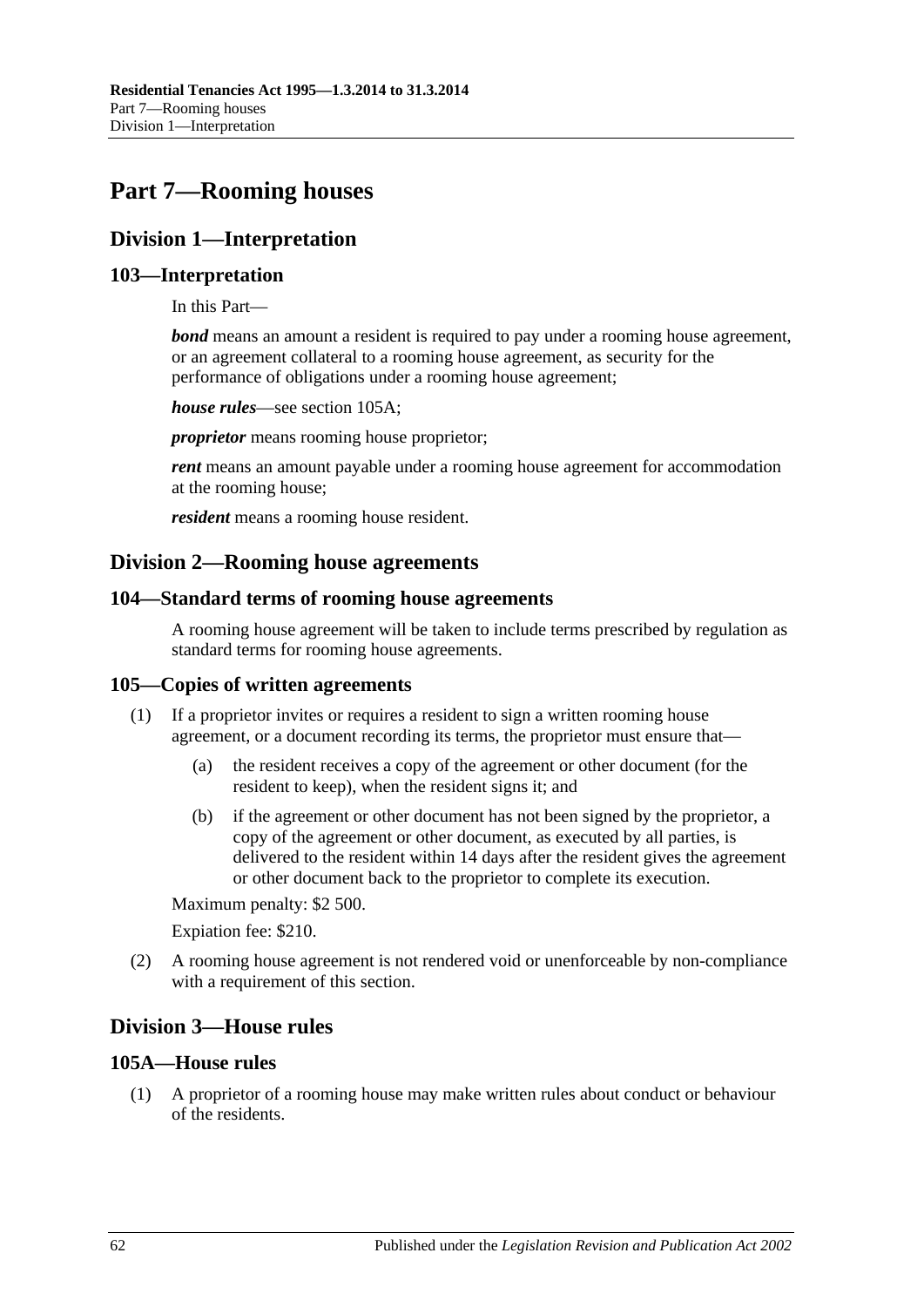- (2) A house rule will be void to the extent that—
	- (a) it is made for a purpose other than enhancing the health or safety of persons or the safety of property; or
	- (b) it is inconsistent with this Act or any other Act or law.
- (3) The house rules for a rooming house (as from time to time in force under this section) are to be taken to constitute terms of every rooming house agreement relating to the rooming house.
- (4) The *[Subordinate Legislation Act](http://www.legislation.sa.gov.au/index.aspx?action=legref&type=act&legtitle=Subordinate%20Legislation%20Act%201978) 1978* does not apply to house rules.

#### **105B—Amendment of house rules**

- (1) A proprietor may make written amendments to house rules for a rooming house.
- (2) An amendment does not have effect unless each resident of the rooming house has been given 7 days written notice of the amendment.
- (3) In this section—

*amendment* to house rules includes—

- (a) a variation of a house rule; or
- (b) the addition to the house rules of a new rule; or
- (c) the revocation of an existing house rule.

### **105C—Application to Tribunal if house rules are considered unreasonable**

- (1) An application may be made to the Tribunal by a resident of a rooming house for a declaration that a house rule for the rooming house is unreasonable.
- (2) On an application under this section, the Tribunal may, by order—
	- (a) declare the rule or proposed rule to be reasonable; or
	- (b) declare the rule or proposed rule to be unreasonable and, if the Tribunal considers it appropriate, require the proprietor to amend the rule in a specified manner.
- (3) A house rule is void if the Tribunal makes an order that the rule or proposed rule is unreasonable.
- (4) If a proprietor does not amend a house rule as required by order of the Tribunal, the proprietor is guilty of an offence.

Maximum penalty: \$2 500.

#### **105D—Availability of house rules**

- (1) A rooming house proprietor must—
	- (a) ensure that the house rules (as in force from time to time) are displayed in a prominent place at the rooming house; and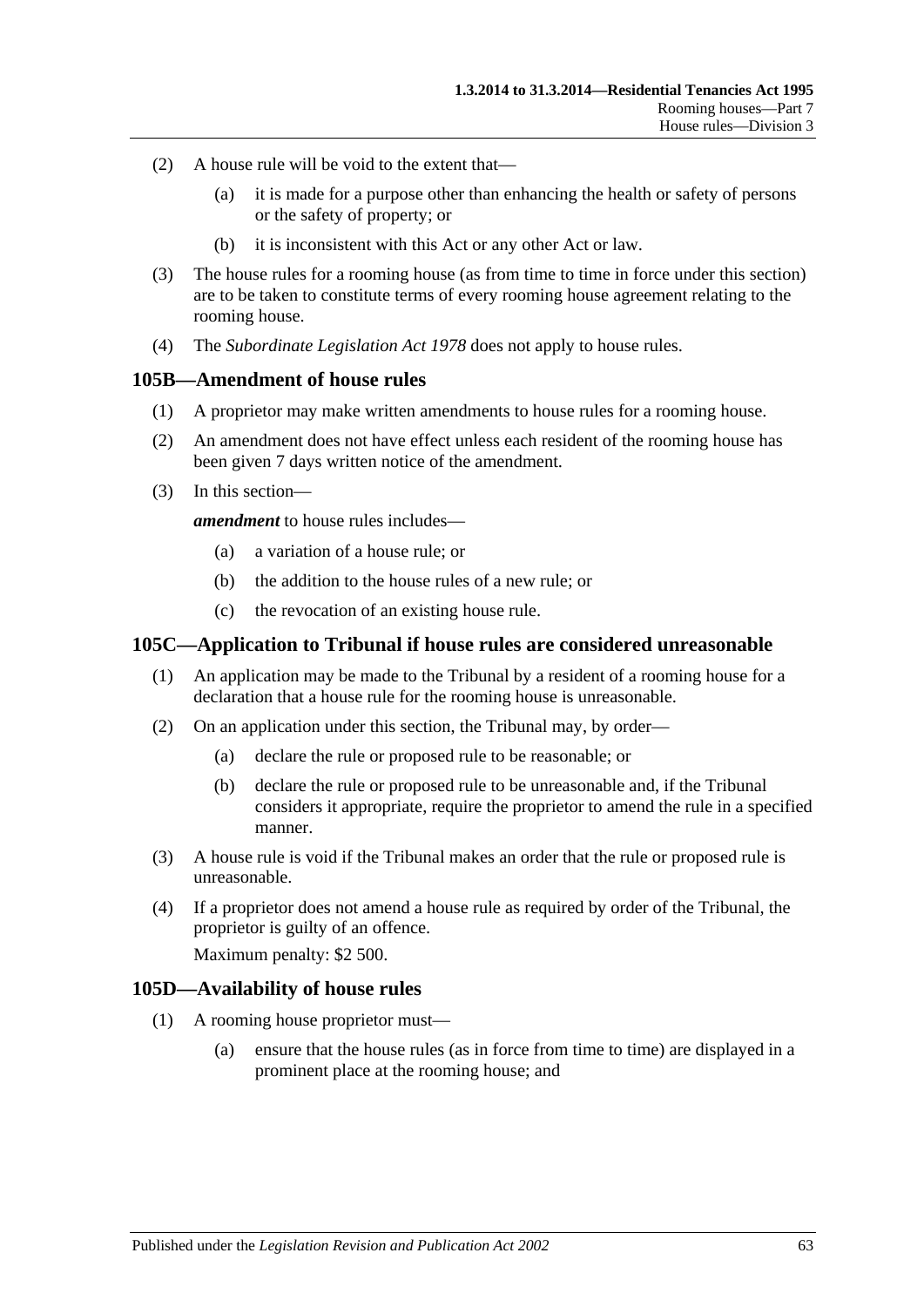(b) at the request of a resident or prospective resident of the rooming house, provide a copy of the house rules (as in force from time to time) to the resident or prospective resident.

Maximum penalty: \$2 500.

Expiation fee: \$210.

(2) However, if the rooming house proprietor has, within the previous 2 months, provided a copy of the house rules to a person, the proprietor need not provide a further copy but, in that case, must make a copy available for inspection by the person.

## **Division 4—Mutual rights and obligations of proprietors and residents**

## **Subdivision 1—Rent and other charges**

## **105E—Permissible consideration and statutory charges**

- (1) A proprietor must not require or receive from a resident or prospective resident a payment, other than rent or a bond (or both), under a rooming house agreement, or as a condition to entering into, renewing or extending a rooming house agreement. Maximum penalty: \$2 500.
- (2) It is a term of a rooming house agreement that the proprietor must bear all statutory charges imposed in respect of the accommodation.
- (3) However, the proprietor may require a resident to make a payment—
	- (a) for rates and charges for water supply; or
	- (b) for the provision of electricity, gas or telephone services at the premises; or
	- (c) for meals or other facilities or services (such as meals, cleaning and laundry of linen) provided by the proprietor,

if the proprietor has, before the facilities or services were made available or provided to the resident, informed the resident in writing of the basis on which charges for those facilities or services would be made.

(4) A proprietor must, before requiring a resident to make a payment for facilities or services, give the resident an itemised account setting out the resident's proportional use of the facilities or services.

Maximum penalty: \$1 250.

## **105F—Rent in advance**

(1) A person must not demand or require another person to pay more than 1 weeks rent under a rooming house agreement before the end of the first week of the period of accommodation under the agreement.

Maximum penalty: \$2 500.

Expiation fee: \$210.

(2) If rent has been paid under a rooming house agreement, a person must not require a further payment of rent until the end of the last period for which rent has been paid. Maximum penalty: \$2 500.

Expiation fee: \$210.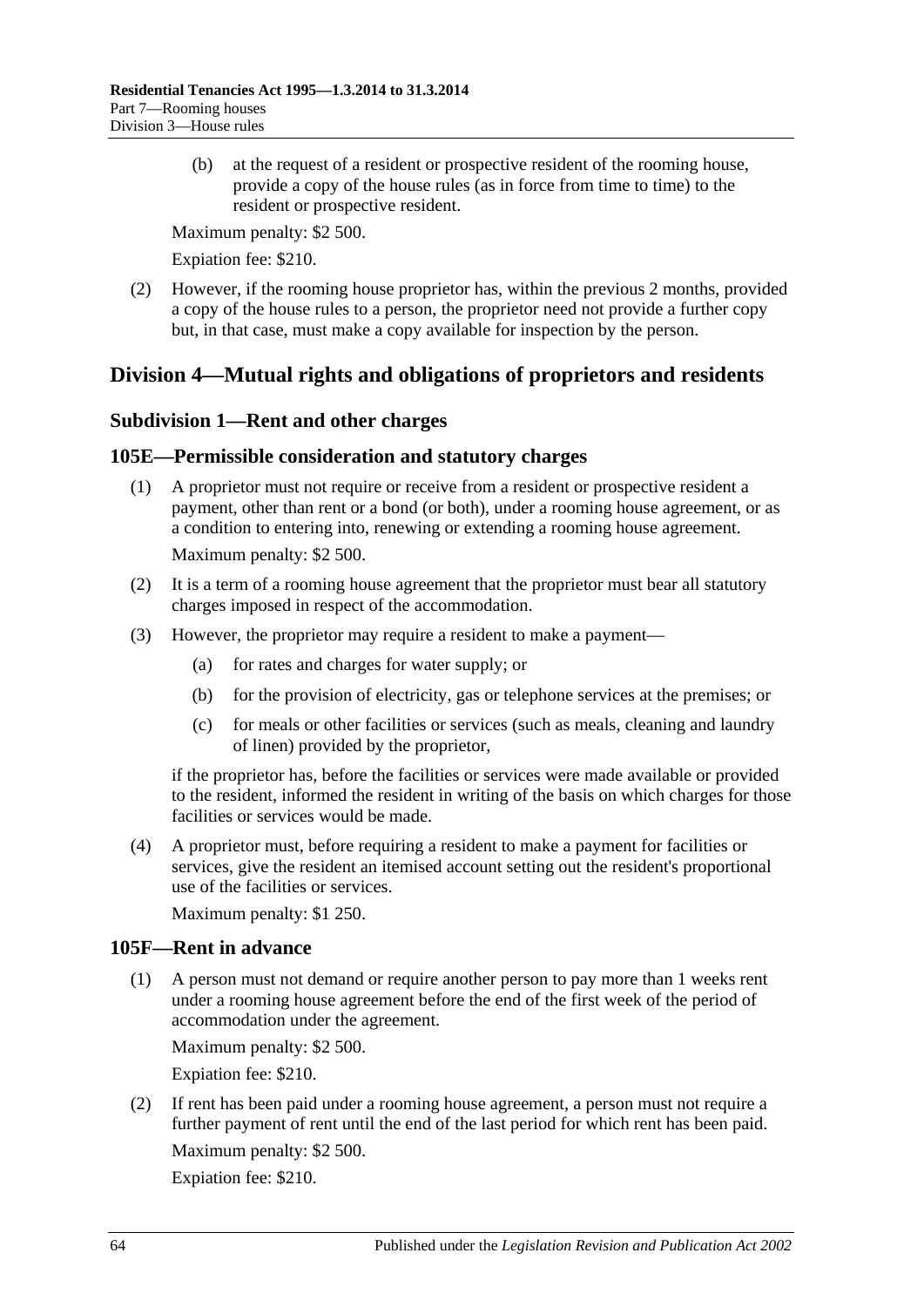(3) A person must not require another person to give a post-dated cheque or other post-dated negotiable instrument in payment of rent under a rooming house agreement.

Maximum penalty: \$2 500.

Expiation fee: \$210.

## **105G—Duty to provide statement or give receipt for payments**

(1) If a resident makes a payment under a rooming house agreement or an agreement collateral to a rooming house agreement, the proprietor must, at the reasonable request of the resident, give the resident a statement of the relevant information for each payment made during the period specified in the request (and such statement must be given to the resident within 7 days of the making of the request).

Maximum penalty: \$2 500.

Expiation fee: \$210.

(2) If a resident makes a payment under a rooming house agreement or an agreement collateral to a rooming house agreement other than into an ADI account, the person who receives the payment must, within 48 hours after receiving the payment, give the resident a receipt setting out the relevant information in respect of the payment.

Maximum penalty: \$2 500.

Expiation fee: \$210.

(3) In this section—

*relevant information* in respect of a payment means—

- (a) the date on which the payment was received; and
- (b) the name of the person making the payment; and
- (c) the amount paid; and
- (d) the address of the premises to which the payment relates; and
- (e) if the payment is for rent—the period of accommodation to which the payment relates; and
- (f) if the payment is a bond—a statement of that fact; and
- (g) if the payment is for facilities or services (other than accommodation)—a description of the facilities or services and the period to which the payment relates.

## **105H—Payment of rent by electronic transaction**

If a resident pays rent into an ADI account kept by the proprietor or the proprietor's agent, the payment will be taken to have been made when it is credited to the ADI account.

## **105I—Rent increases**

(1) A proprietor may increase the rent payable under a rooming house agreement by giving written notice to the resident specifying the date as from which the increase takes effect.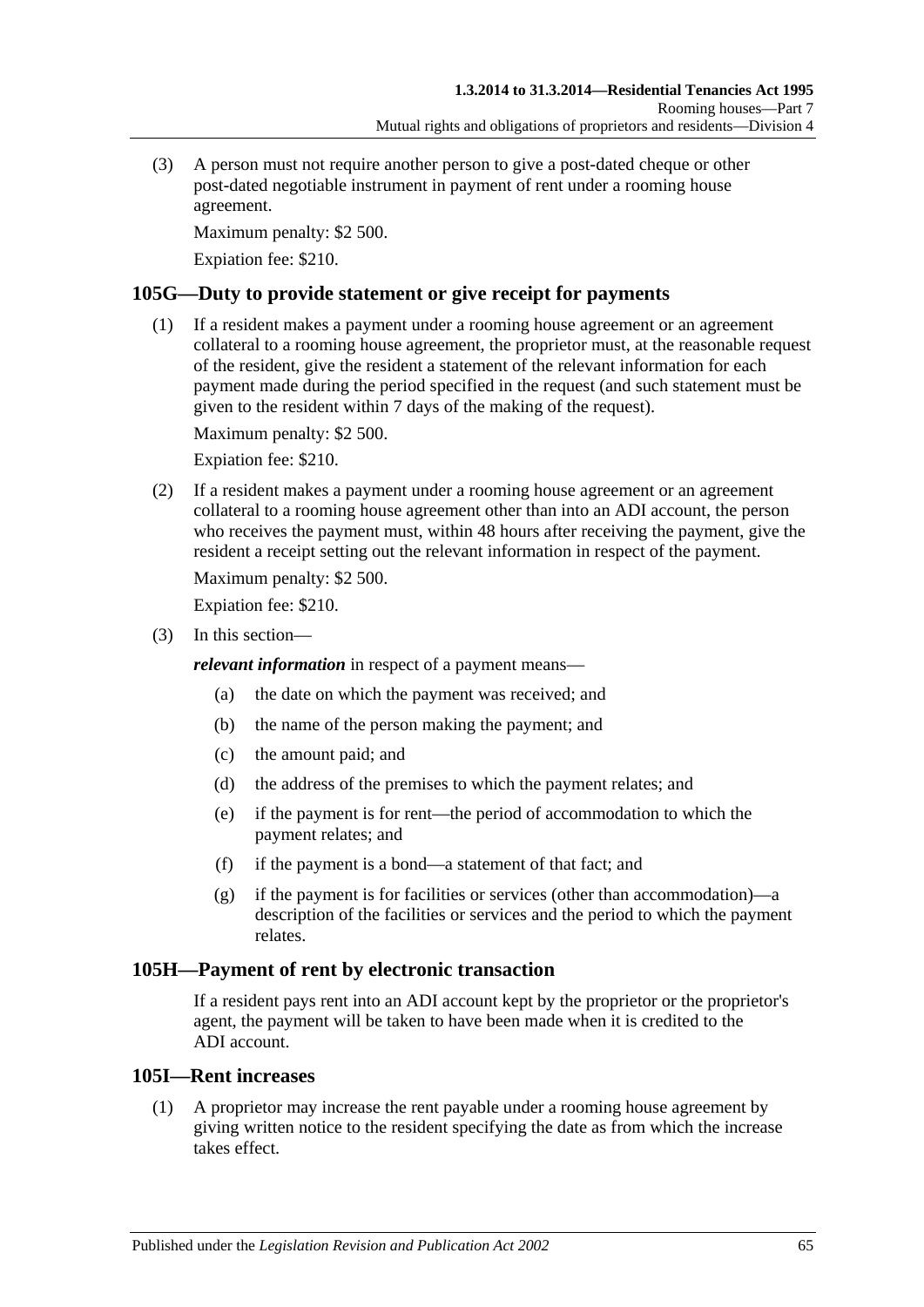- (2) However—
	- (a) the right to increase the rent may be excluded or limited by the terms of the rooming house agreement; and
	- (b) if accommodation at the rooming house is to be provided for a fixed term, the rooming house agreement is taken to exclude an increase in rent during the term unless it specifically allows for an increase in rent; and
	- (c) the date fixed for an increase of rent must be at least 6 months after the date of the agreement or, if there has been a previous increase of rent under this section, the last increase and, subject to [subsection](#page-65-0) (3), at least 4 weeks after the notice is given.
- <span id="page-65-0"></span>(3) If the maximum rent for accommodation at the rooming house has been fixed by a housing improvement notice, and the notice is revoked, the proprietor may, by notice given under this section within 4 weeks after revocation of the housing improvement notice, increase the rent for accommodation at the rooming house from a date falling at least 14 days after the notice is given.
- (4) If the rent payable under a rooming house agreement is increased under this section, the terms of the agreement are varied accordingly.
- (5) This section does not affect the operation of a provision of a rooming house agreement under which the rent payable under the agreement changes automatically on a basis set out in the agreement.
- (6) For the purposes of this section, a series of rooming house agreements between the same parties and relating to accommodation at the same rooming house is treated as a single rooming house agreement unless at least 6 months have elapsed since rent for accommodation at the rooming house was fixed or last increased.

#### **105J—Rent decreases**

- (1) The rent payable under a rooming house agreement may be reduced by mutual agreement between the proprietor and the resident.
- (2) The Tribunal may, on application by a resident, make an order for the reduction of rent payable under the rooming house agreement if satisfied that services or facilities ordinarily provided to the resident under the agreement will not be provided by the proprietor for a period of time.
- (3) A reduction of rent may be made on a temporary basis so that the rent reverts to the level that would have been otherwise applicable at the end of a specified period.
- (4) If the rent payable under a rooming house agreement is reduced under this section, the terms of the agreement are varied accordingly.
- (5) This section does not affect the operation of a provision of a rooming house agreement under which the rent payable under the agreement changes automatically on a basis set out in the agreement.
- (6) For the purposes of this section, a series of rooming house agreements between the same parties and relating to accommodation at the same rooming house is treated as a single rooming house agreement unless at least 6 months have elapsed since rent for accommodation at the rooming house was fixed or last increased.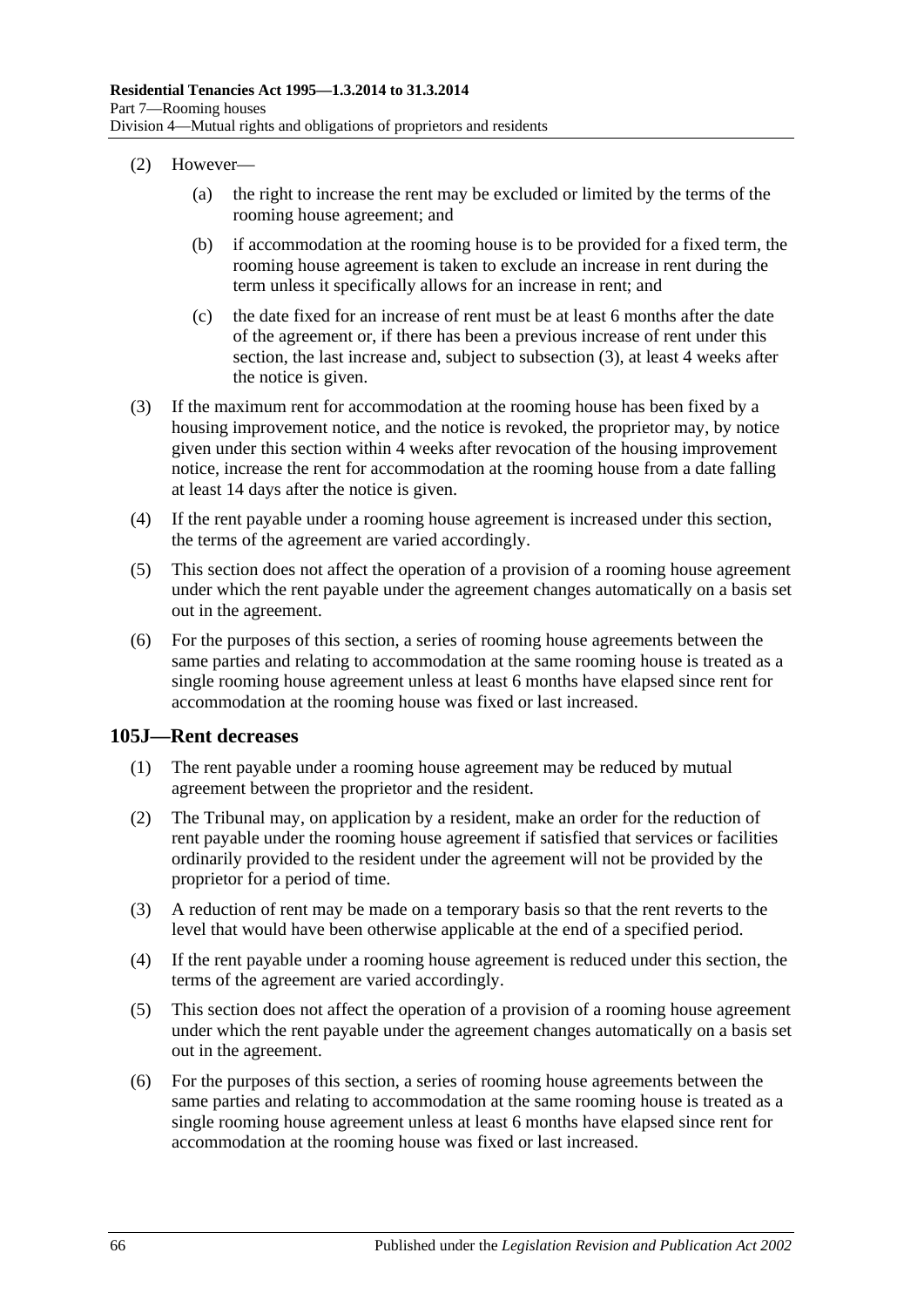## **Subdivision 2—Bonds**

### **105K—Bond**

A person must not—

- (a) require more than 1 bond for the same rooming house agreement; or
- (b) require the payment of a bond exceeding 2 weeks rent under a rooming house agreement.

Maximum penalty: \$2 500.

### **105L—Receipt of bond and transmission to Commissioner**

(1) A person must, within 48 hours after receiving an amount paid by way of a bond, give the person who paid a receipt stating the date payment was received, the name of the person from whom the payment was received, the amount paid, and the address of the rooming house to which the payment relates.

Maximum penalty: \$2 500.

Expiation fee: \$210.

### **Subdivision 3—Other obligations of proprietor**

### <span id="page-66-0"></span>**105N—Use and enjoyment of room and facilities**

- (1) It is a term of a rooming house agreement that the proprietor—
	- (a) will not unreasonably restrict, or interfere with—
		- (i) the quiet enjoyment of a room or facilities at the rooming house by the resident; or
		- (ii) the reasonable peace, comfort or privacy of the resident in the resident's use of a room or facilities at the rooming house; and
	- (b) will ensure that the resident has reasonable access (at all times) to the resident's room, and to the toilet and bathroom facilities; and
	- (c) will exercise his or her right of access to the resident's room in a reasonable manner and will not stay in the room longer than is necessary to achieve the purpose of entry without the resident's consent.
- (2) A proprietor who, without reasonable excuse, contravenes a term of an agreement arising under [subsection](#page-66-0) (1) is guilty of an offence.

Maximum penalty: \$2 500.

#### <span id="page-66-1"></span>**105O—Security of premises and personal property**

- (1) It is a term of a rooming house agreement that—
	- (a) the proprietor will take reasonable steps to provide and maintain the locks and other devices that are necessary to ensure each resident of the rooming house may make his or her room reasonably secure; and
	- (b) neither the proprietor nor the resident will alter or remove a lock or security device or add a lock or security device without the consent of the other; and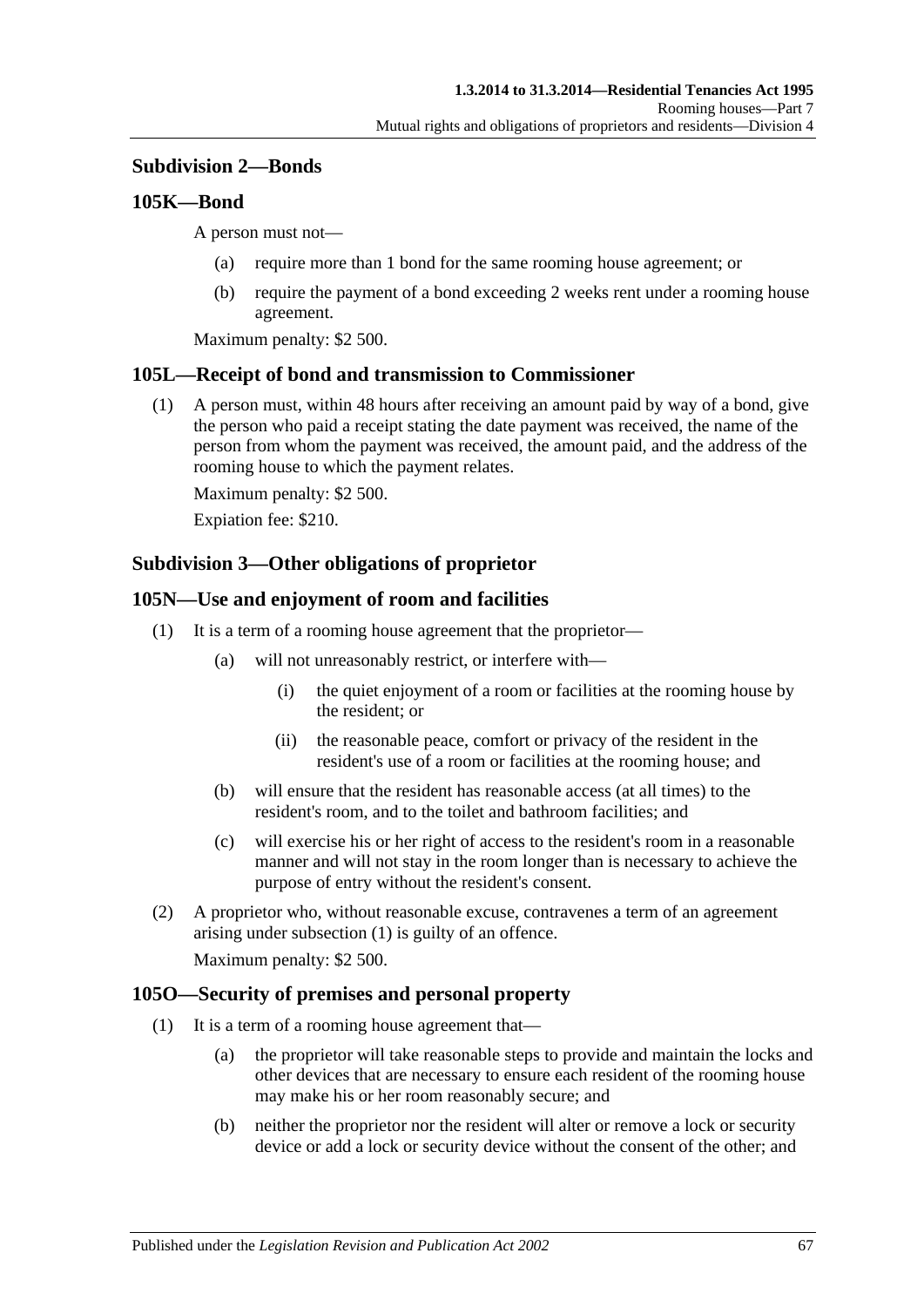- (c) neither the proprietor nor the resident will unreasonably withhold his or her consent to the alteration or removal of a lock or security device by the other; and
- (d) the proprietor will take reasonable steps to ensure the security of personal property of each resident of the rooming house and, for that purpose, will provide each resident with a cupboard, or other similar facility, capable of being locked so as to enable the resident to keep personal property secure within his or her room.
- (2) A proprietor or resident who, without reasonable excuse, contravenes a term of an agreement arising under [subsection](#page-66-1) (1) is guilty of an offence.

Maximum penalty: \$2 500.

## <span id="page-67-0"></span>**105P—Obligation to repair and keep room and premises clean**

- (1) It is a term of a rooming house agreement that the proprietor—
	- (a) must ensure that the resident's room and any facilities shared with other residents of the rooming house are in a reasonable state of repair when the resident enters into occupation of the room and must keep them in a reasonable state of repair having regard to their age, character and prospective life; and
	- (b) must ensure that any facilities shared with other residents of the rooming house are kept in a reasonable state of cleanliness; and
	- (c) must comply with statutory requirements affecting the rooming house; and
	- (d) must give the resident not less than 14 days notice of renovations to be carried on at the rooming house; and
	- (e) must, if required to carry out repairs to shared bathroom, toilet or laundry facilities, minimise inconvenience or disruption to the resident and, if necessary, provide temporary substitute facilities.
- (2) The obligation to repair applies even though the resident had notice of the state of disrepair before entering into occupation.
- (3) However—
	- (a) the proprietor will not be regarded as being in breach of the obligation to repair unless—
		- (i) the proprietor has notice of the defect requiring repair; and
		- (ii) the proprietor fails to act with reasonable diligence to have the defect repaired; and
	- (b) if the rooming house is subject to a housing improvement notice fixing the maximum rent for the rooming house, the proprietor's obligation under [subsection](#page-67-0) (1) to repair the rooming house does not apply.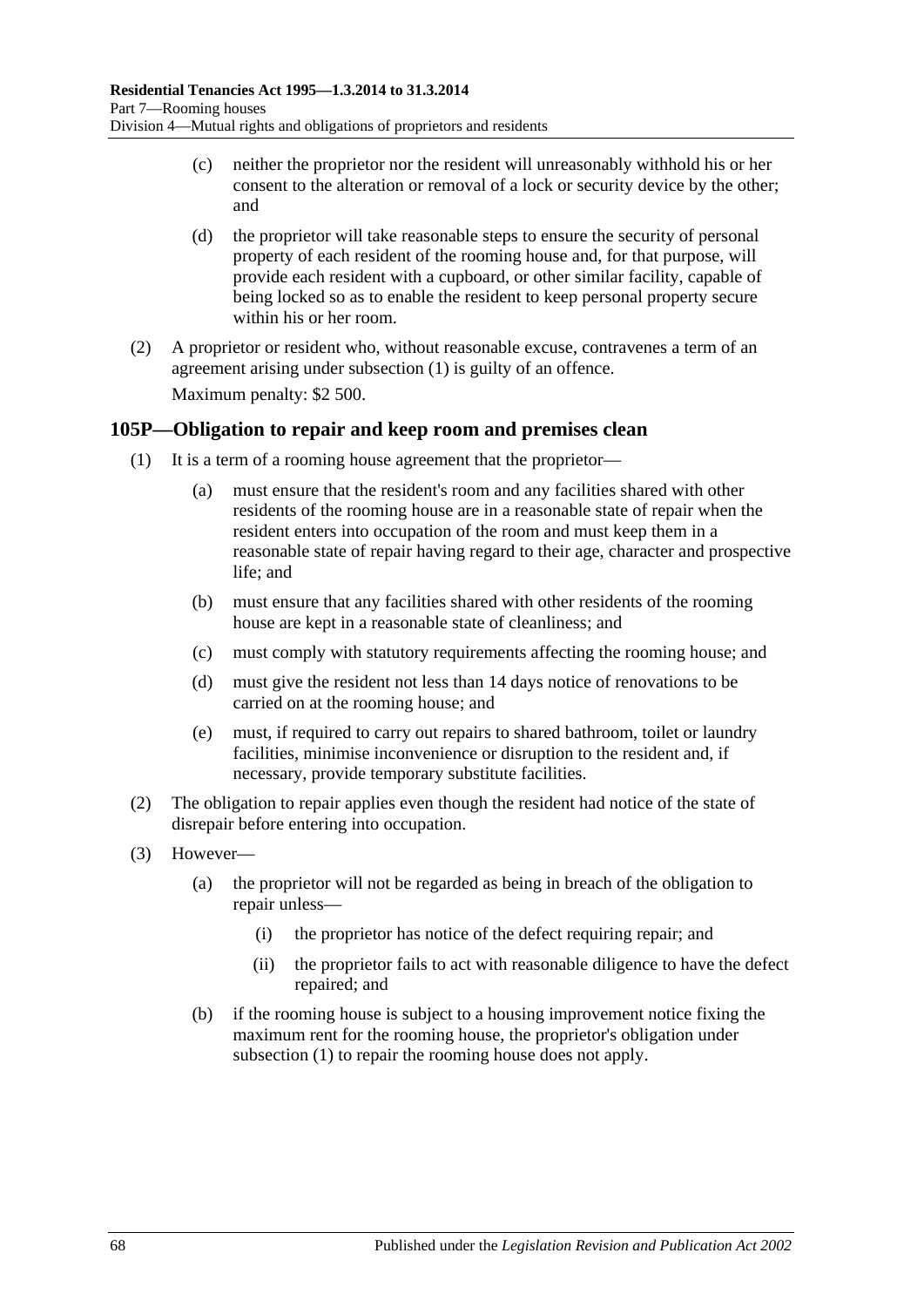## **105Q—Sale of rooming house**

- (1) It is a term of a rooming house agreement that—
	- (a) the proprietor will give the resident written notice of the proprietor's intention to sell the rooming house not later than 14 days after the proprietor enters into a sales agency agreement for the sale of the premises; and
	- (b) the rooming house will not be advertised for sale or made available for inspection by prospective purchasers before the day falling 14 days after the resident is notified of the proprietor's intention to sell the rooming house.
- (2) It is a term of a rooming house agreement that, if the rooming house is sold, the proprietor will give the resident written notice of the name of the purchaser and the date from which rent is to be paid to him or her.

## **Subdivision 4—Other obligations of resident**

### **105R—General obligations of resident**

- (1) It is a term of a rooming house agreement that the resident—
	- (a) must not use the rooming house, or cause or permit the rooming house to be used, for an illegal purpose; and
	- (b) must not keep an animal on the rooming house premises without the proprietor's consent; and
	- (c) must keep the resident's room in a condition that does not give rise to a fire or health hazard; and
	- (d) must notify the proprietor of damage to the rooming house or to property provided by the proprietor for use by the resident; and
	- (e) must allow the proprietor reasonable access to the resident's room.
- (2) A resident who intentionally causes serious damage to the rooming house is guilty of an offence.

Maximum penalty: \$2 500.

#### **Subdivision 5—Miscellaneous**

## **105S—Accelerated rent and liquidated damages**

- (1) If a rooming house agreement provides that, on breach by the resident of a term about rent or other term of the agreement, the resident is liable to pay—
	- (a) all or any part of the rent remaining payable under the agreement; or
	- (b) rent of an increased amount; or
	- (c) an amount by way of penalty; or
	- (d) an amount by way of liquidated damages,

the provision is void.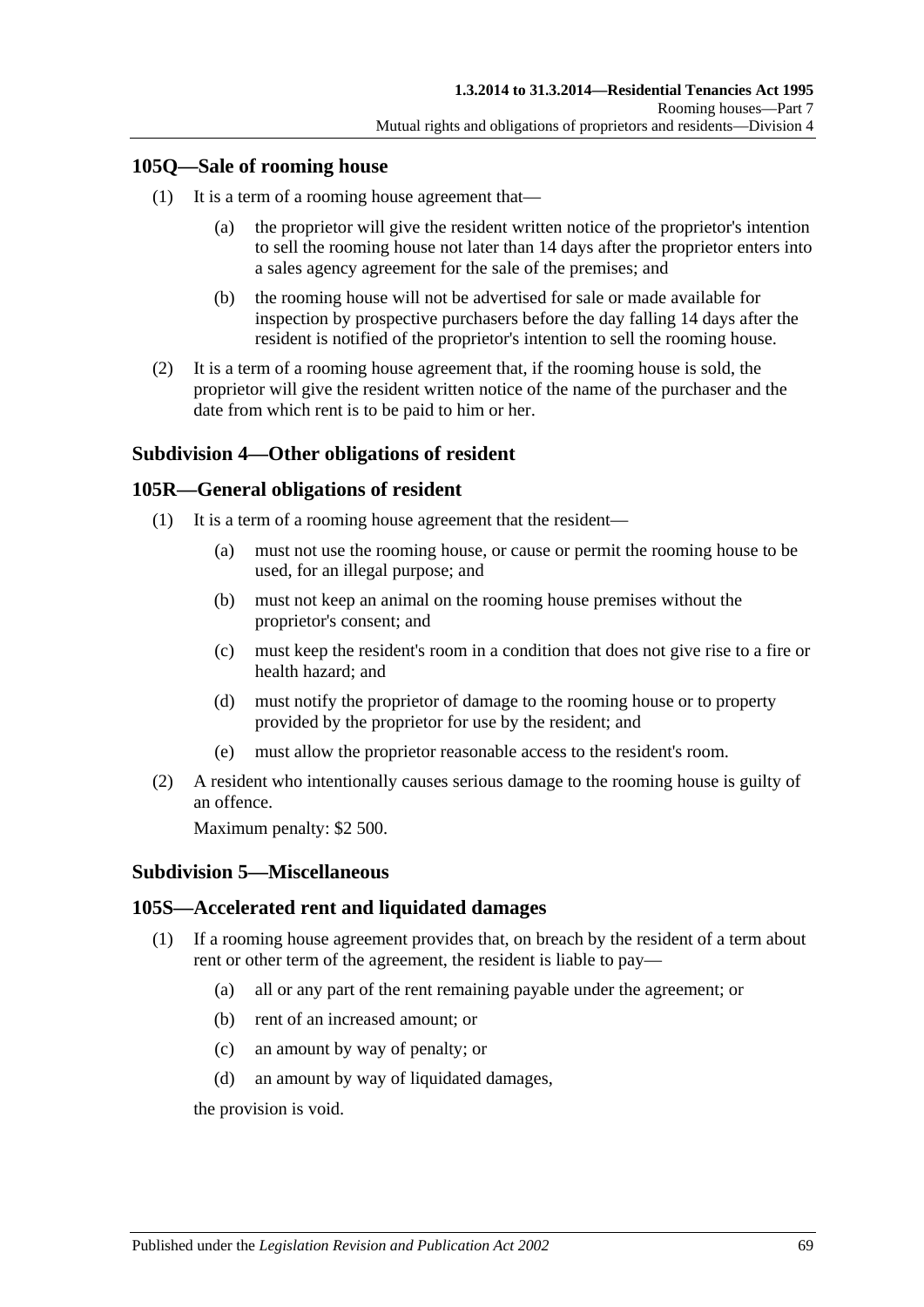- (2) If a rooming house agreement provides that, on early or punctual payment of rent, the rent will or may be decreased or the resident will or may be granted or paid a rebate, refund or other benefit, the resident is entitled to the reduction, rebate, refund or other benefit in any event.
- (3) If a rooming house agreement contains a provision to which this section applies, the proprietor is guilty of an offence.

Maximum penalty: \$5 000.

Expiation fee: \$315.

## **105T—Goods not to be taken in lieu of amounts owing to proprietor**

A proprietor must not take or dispose of a resident's goods on account of any rent or other amount owing to the proprietor by the resident under the rooming house agreement.

Maximum penalty: \$5 000.

## **Division 5—Termination of rooming house agreement**

### **105U—Termination of rooming house agreement**

- (1) If a resident under a rooming house agreement has abandoned the resident's room, the rooming house agreement is terminated.
- (2) A resident will be taken to have abandoned the resident's room if—
	- (a) the Tribunal has made a declaration under [section](#page-70-0) 105V that the resident abandoned the room; or
	- $(b)$
- (i) the rent payable under the agreement has remained unpaid in breach of the agreement for not less than 7 days; and
- (ii) the proprietor—
	- (A) has made reasonable efforts to contact the resident without success; or
	- (B) has been advised by the resident that the room is abandoned.
- (3) If rent remains outstanding for at least 2 rental periods or 2 weeks (whichever is the lesser), the proprietor may give the resident a written notice informing the resident that if the amount owing is not paid within a specified period (which must be a period of at least 2 clear days) from the date the notice is given then—
	- (a) the rooming house agreement is terminated at the end of the specified period by force of the notice; and
	- (b) the resident must vacate the premises at the end of the specified period.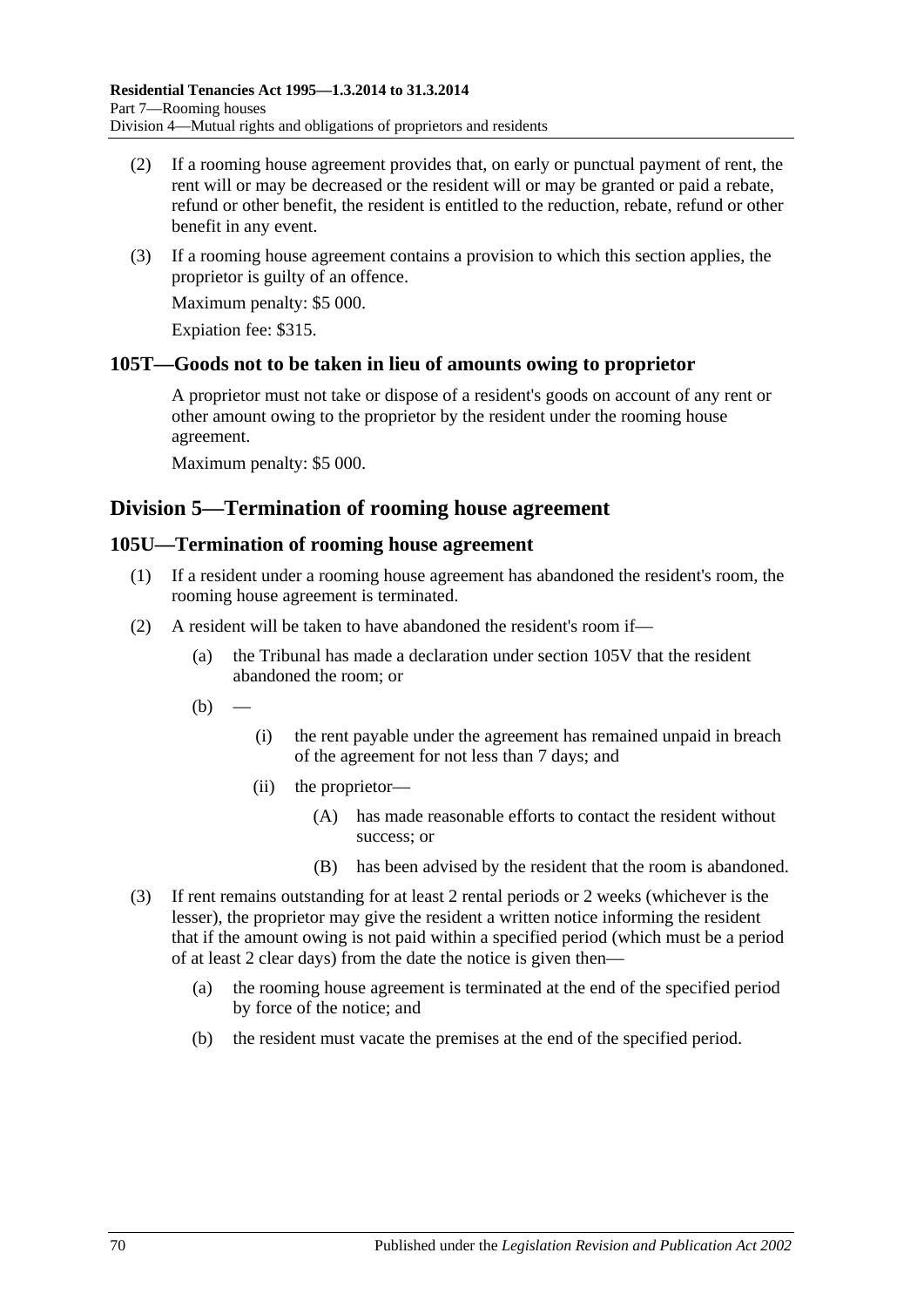- (4) If a resident, or a person who has entered the rooming house at the resident's invitation, causes serious damage to the rooming house, creates a danger to a person or property in the rooming house, or seriously interrupts the privacy, peace, comfort or quiet enjoyment of another resident, the proprietor may give the resident a written notice informing the resident that—
	- (a) the rooming house agreement is terminated by force of the notice immediately or on a specified day; and
	- (b) the resident must vacate the premises immediately or on or before the specified day (as the case requires).
- (5) If a resident breaches a term of the rooming house agreement (otherwise than as referred to in a preceding subsection), the proprietor may give the resident a written notice informing the resident that—
	- (a) the rooming house agreement is terminated by force of the notice on a specified day (which must be at least 7 clear days after the day the notice is given); and
	- (b) the resident must vacate the premises on or before the specified day.
- (6) A proprietor may terminate a rooming house agreement providing for accommodation on a periodic basis without specifying a ground for termination by giving the resident at least 4 weeks written notice of termination.
- (7) A resident under a rooming house agreement providing for accommodation on a periodic basis may terminate the agreement without specifying a ground for termination by giving the proprietor at least 1 days notice of termination.
- (8) A notice under this section must be in the form approved by the Commissioner.

## <span id="page-70-0"></span>**105V—Abandoned room**

- (1) The Tribunal may, on application by a proprietor, declare that a resident abandoned the resident's room on a day stated in the declaration.
- (2) The resident is taken to have abandoned the room on the day stated in a declaration under this section.
- (3) If a resident under a rooming house agreement for the provision of accommodation for a period of 6 months or more has abandoned the resident's room, the proprietor is entitled to compensation for any loss (including loss of rent) caused by the abandonment.
- (4) However, the proprietor must take reasonable steps to mitigate any loss and is not entitled to compensation for loss that could have been avoided by those steps.
- (5) The Tribunal may, on application by the proprietor, order the resident to pay to the proprietor compensation to which the proprietor is entitled under this section.

## **105W—Abandoned property**

- (1) If property is left on the premises by a resident after the resident vacates the resident's room—
	- (a) the proprietor may, at any time after recovering possession of the room, remove from the premises and destroy or dispose of property consisting of perishable goods; and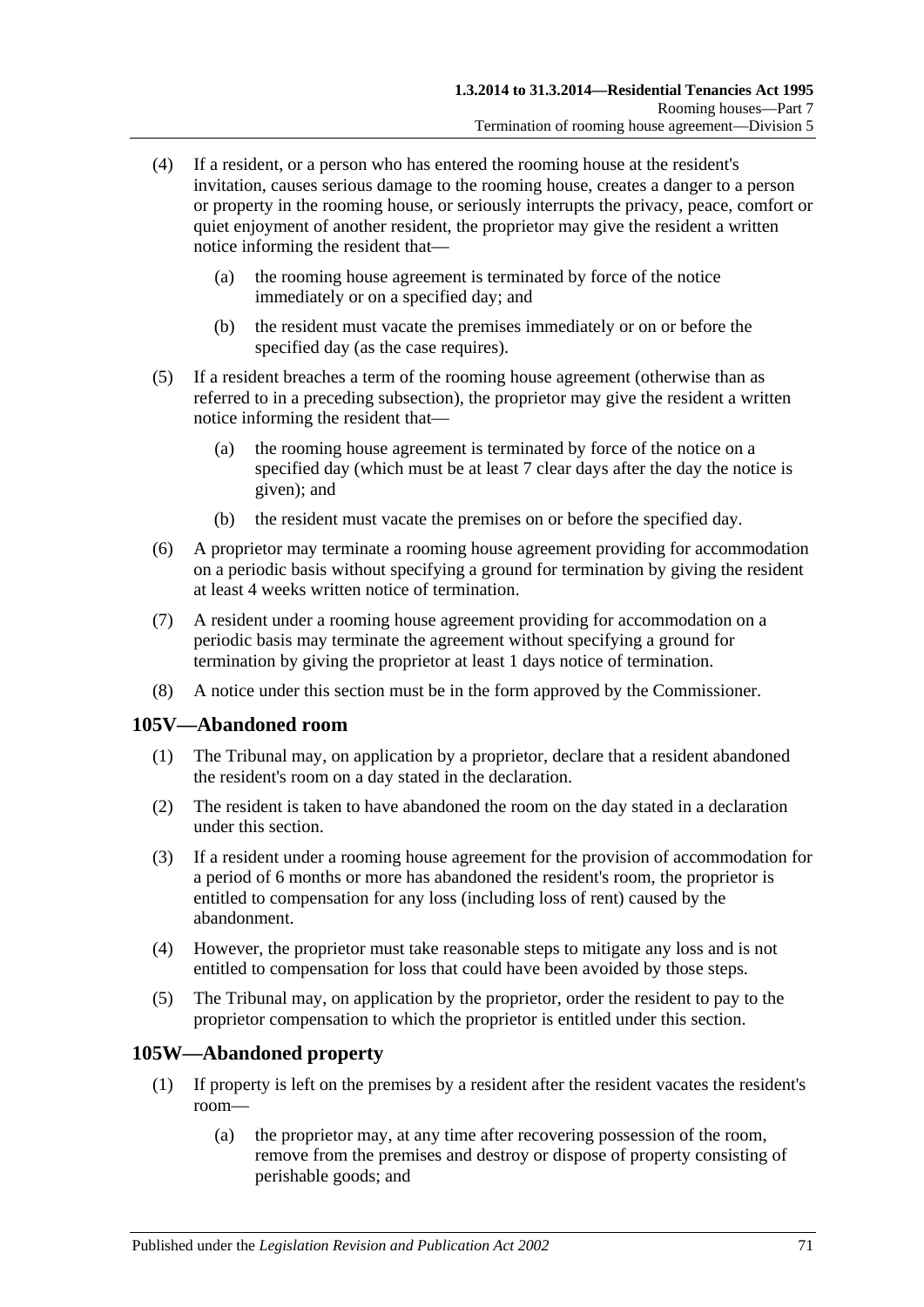- (b) in the case of any other property (other than personal documents), the proprietor—
	- (i) must, as soon as practicable, make reasonable attempts to notify the resident that the property has been found on the premises; and
	- (ii) must take reasonable steps to keep the property safe for at least 14 days after possession of the room is recovered; and
	- (iii) may destroy or dispose of the property after taking steps to keep it safe for the period referred to in [subparagraph](#page-71-0) (ii).
- <span id="page-71-1"></span><span id="page-71-0"></span>(2) If personal documents are left on the premises by a resident after the resident vacates the resident's room, the proprietor—
	- (a) must, as soon as practicable, make reasonable attempts to notify the resident that the documents have been found on the premises; and
	- (b) must take reasonable steps to keep the documents safe for at least 14 days after possession of the room is recovered; and
	- (c) may destroy or dispose of the documents if they are not reclaimed by the resident within the 14 day period referred to in [paragraph](#page-71-1) (b).
- (3) For the purposes of this section, a person who is entitled to possession of the property may reclaim it by paying to the proprietor the reasonable costs incurred by the proprietor as a result of the property being left on the premises.
- (4) A proprietor may not deal with property left on premises by a resident after termination of a rooming house agreement otherwise than in accordance with this section.

Maximum penalty: \$2 500.

(5) Nothing in this section affects any obligation a proprietor may have in relation to property left on the premises under another Act or law.

# **Part 8—Dispute resolution**

## **Division 1—Conciliation**

## **Subdivision 1—Definitions for this Division**

## **106—Definitions**

In this Division—

*conciliation* of a dispute includes preliminary assistance in dispute resolution such as the giving of advice to ensure that—

- (a) the parties to the dispute are fully aware of their rights and obligations; and
- (b) there is full and open communication between the parties about the dispute;

*conciliation conference* means—

- (a) a conference called by the Commissioner under [section](#page-72-0) 107(4); or
- (b) a conference to which a tenancy dispute is referred by the Tribunal under section [108\(2\).](#page-72-1)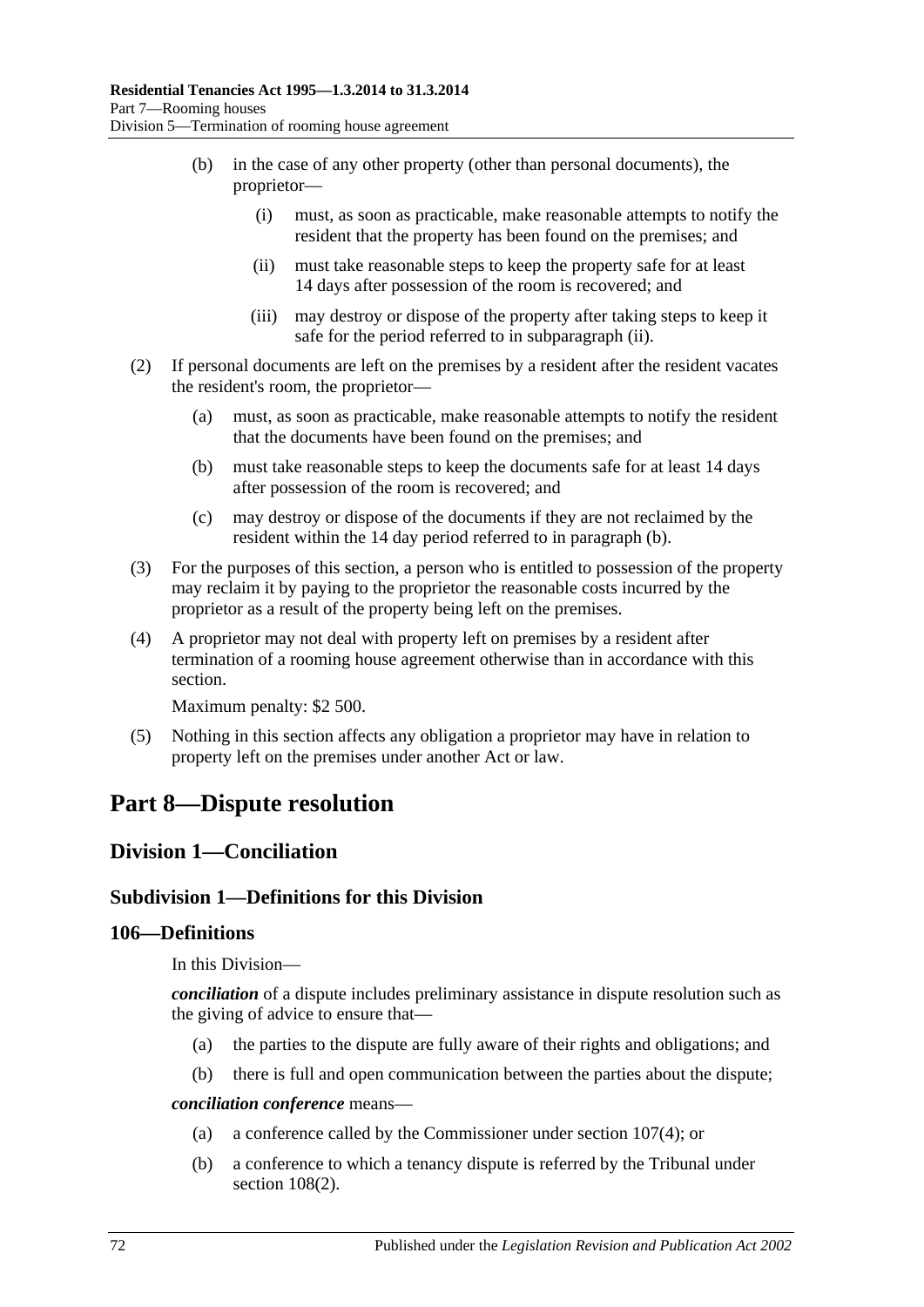# **Subdivision 2—Conciliation of dispute by Commissioner**

#### <span id="page-72-0"></span>**107—Conciliation by Commissioner**

- (1) If a party to a tenancy dispute applies to the Commissioner for conciliation of the dispute, the Commissioner may conciliate the dispute.
- (2) A fee prescribed by regulation is payable on an application under [subsection](#page-72-0) (1).
- (3) The registrar or deputy registrar may refer an application made to the Tribunal to the Commissioner for conciliation.
- (4) The Commissioner may call a conference of the parties to the dispute for the purpose of attempting to resolve the dispute by agreement.
- (5) The Commissioner must notify the parties of the time and place fixed for the conference.
- (6) If conciliation of a dispute is terminated because it appears to the Commissioner that it is unlikely that an agreed settlement can be reached within a reasonable time or for any other reason, the Commissioner must refer the matter to the registrar or deputy registrar for the listing of the matter before the Tribunal.

# **Subdivision 3—Conciliation of dispute by Tribunal**

#### <span id="page-72-1"></span>**108—Referral of dispute to conciliation conference**

- (1) Before making an order to determine a tenancy dispute, it is the duty of the Tribunal to use its best endeavours to bring the parties to the dispute to a settlement that is acceptable to the parties.
- (2) In addition to, or in the course of, any action taken under [subsection](#page-72-1) (1), the Tribunal may, before the hearing of proceedings concerning a tenancy dispute—
	- (a) refer the dispute to a conference of the parties to the dispute to explore the possibilities of resolving the matters at issue by agreement; and
	- (b) require each party to the dispute (or a representative of a party who has authority to settle the proceedings on behalf of the party) to attend the conference.
- (3) If a tenancy dispute is referred to a conciliation conference under this section—
	- (a) the registrar must notify the parties of the time and place fixed for the conference in a manner prescribed by the Rules; and
	- (b) a member of the Tribunal, the registrar or another officer of the Tribunal authorised by the Presiding Member will preside at the conference.
- (4) If a party to a tenancy dispute fails to attend a properly convened conciliation conference—
	- (a) the conference may proceed at the appointed time in the party's absence; and
	- (b) the Tribunal may determine the proceeding adversely to the absent party and make any appropriate orders.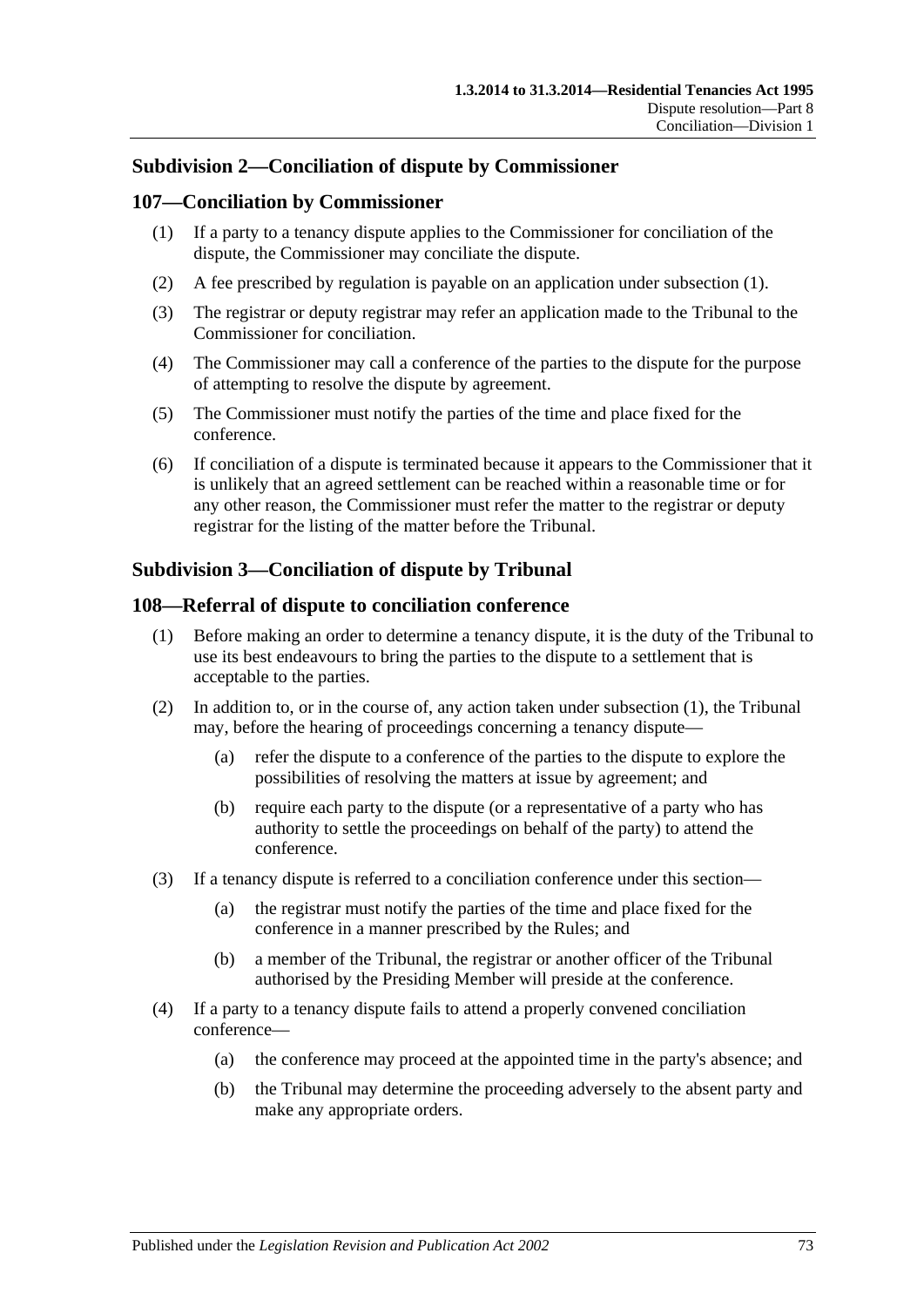# **Subdivision 4—Duties and procedure**

### **108A—Duties of conciliators**

Conciliators have the following functions in the conciliation of a tenancy dispute:

- (a) to seek to identify the issues in dispute and to narrow the range of the dispute;
- (b) to encourage the settlement of the dispute by facilitating, and helping to conduct, negotiations between the parties to the dispute;
- (c) to promote the open exchange of information relevant to the dispute by the parties;
- (d) to provide to the parties information about the operation of this Act relevant to a settlement of the dispute;
- (e) to help in the settlement of the dispute in any other appropriate way.

#### **108B—Procedure**

- (1) A conciliation conference may, at the discretion of the conciliator, be adjourned from time to time.
- (2) Unless the conciliator decides otherwise, the conference will be held in private and the conciliator may exclude from the conference any person apart from the parties and their representatives.
- (3) The conciliator (if not legally qualified) may refer a question of law arising at the conference to a member of the Tribunal who is legally qualified for determination.
- (4) A party must, if required by the conciliator, disclose to the other party details of the party's case and of the evidence available to the party in support of that case.
- (5) The conciliator or a party may terminate a conciliation at any time.
- (6) A settlement to which a party or representative of a party agrees at a conciliation conference is binding on the party provided that it is not inconsistent with this Act.
- (7) The settlement must be put into writing and signed by or for the parties (and if the conciliation conference was conducted by the Commissioner or a delegate of the Commissioner, a copy of the signed settlement must be provided to the Tribunal).
- (8) The Tribunal may make a determination or order to give effect to the settlement.
- (9) A member of the Tribunal who conducts a conciliation conference in relation to a tenancy dispute is not entitled to hear and determine proceedings concerning the dispute unless the parties otherwise agree.
- (10) A conciliator has the same protection and immunity as a member of the Tribunal.

# **108C—Restriction on evidence**

Evidence of anything said or done in the course of conciliation of a tenancy dispute under this Division is inadmissible in proceedings before the Tribunal except by consent of all parties to the proceedings.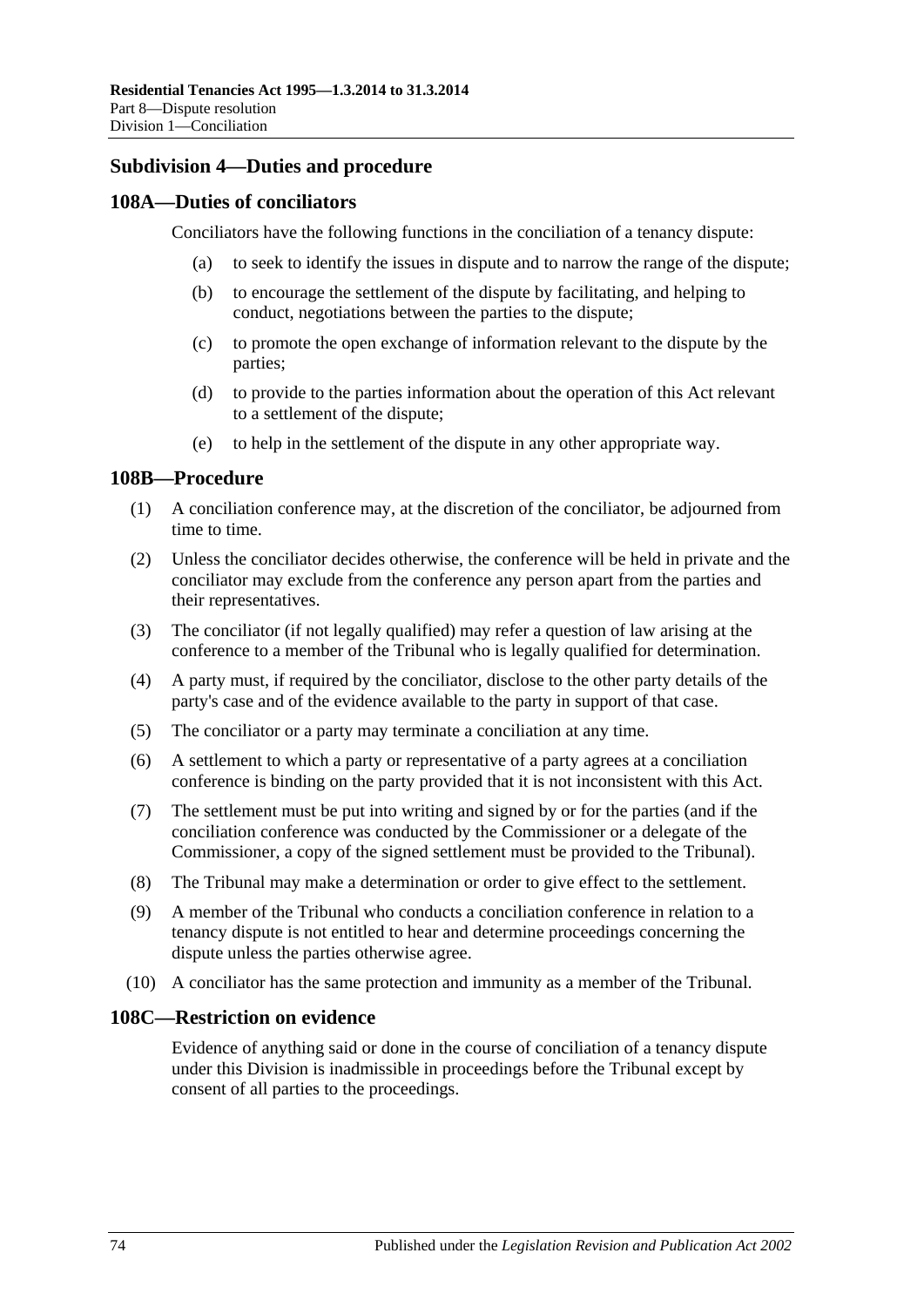# **Division 2—Intervention**

#### **109—Power to intervene**

- (1) The Commissioner may intervene in proceedings before the Tribunal or a court concerning a tenancy dispute.
- (2) If the Commissioner intervenes in proceedings the Commissioner becomes a party to the proceedings and has all the rights (including rights of appeal) of a party to the proceedings.

# **Division 3—Powers of the Tribunal**

# **110—Powers of Tribunal**

- (1) The Tribunal may, on application by a party to a tenancy dispute—
	- (a) restrain an action in breach of this Act, a residential tenancy agreement, a rooming house agreement, or an agreement collateral to a residential tenancy agreement or a rooming house agreement; or
	- (b) require a person to comply with an obligation under this Act, a residential tenancy agreement, a rooming house agreement or an agreement collateral to a residential tenancy agreement or a rooming house agreement; or
	- (c) order a person to make a payment (which may include compensation) under this Act, a residential tenancy agreement, a rooming house agreement or a collateral agreement or for breach of this Act, a residential tenancy agreement, a rooming house agreement, or a collateral agreement; or
	- (d) relieve a party to a residential tenancy agreement, a rooming house agreement or a collateral agreement from the obligation to comply with a provision of the agreement; or
	- (e) terminate a residential tenancy or rooming house agreement or declare that a residential tenancy or rooming house agreement has, or has not, been validly terminated; or
	- (f) reinstate rights under a residential tenancy agreement or rooming house agreement that have been forfeited or have otherwise terminated; or
	- (g) require payment of rent into the Fund until conditions stipulated by the Tribunal have been complied with; or
	- (h) require that rent paid into the Fund be paid out and applied as directed by the Tribunal; or
	- (i) require that a bond (including a bond under Part 7) paid into the Fund be paid out and applied as directed by the Tribunal; or
	- (j) require a tenant or a rooming house resident to give up the possession of premises to the landlord or rooming house proprietor; or
	- (k) make orders to give effect to rights and liabilities arising from the assignment of a residential tenancy agreement; or
	- (l) exercise any other power conferred on the Tribunal under this Act; or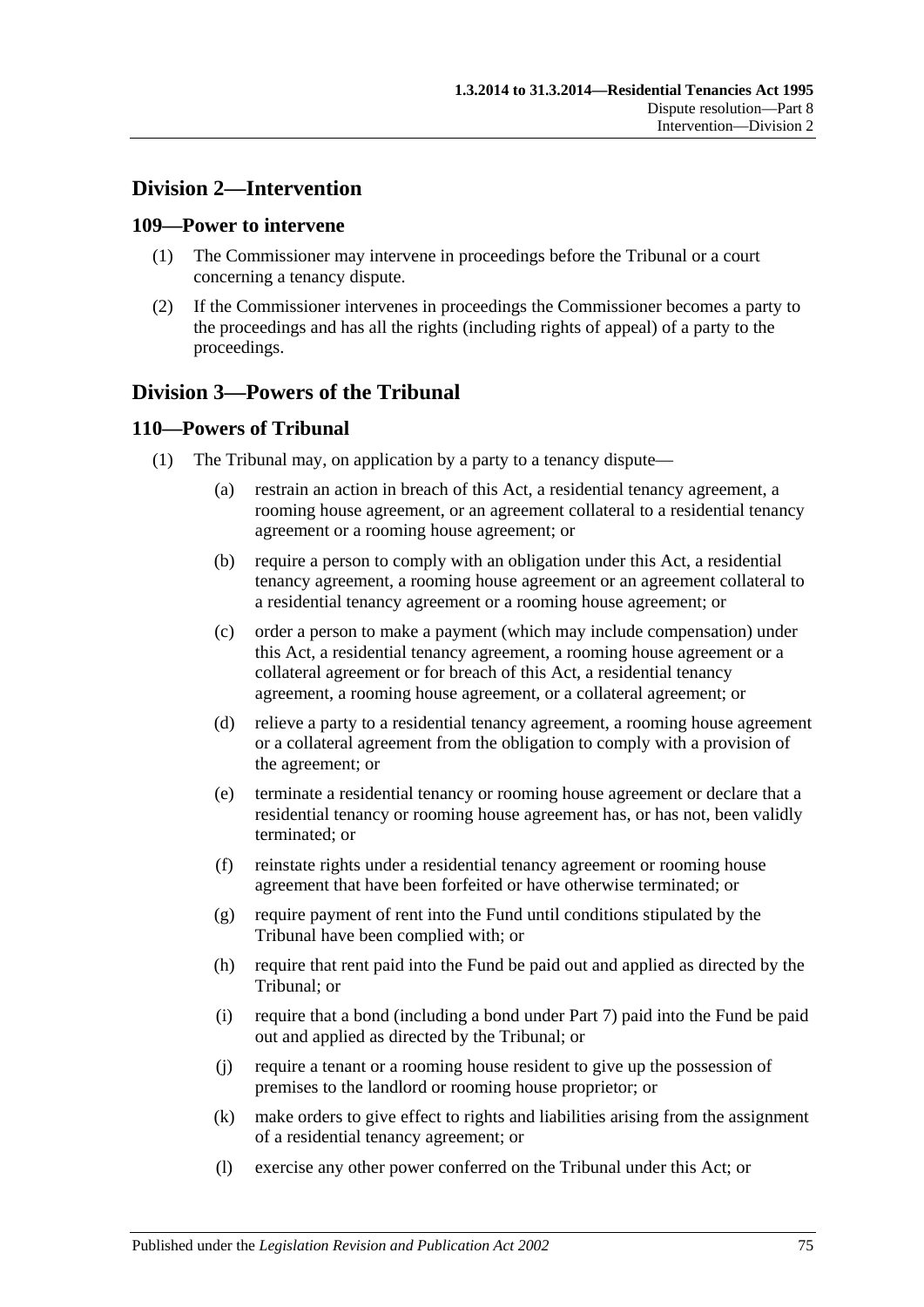- (m) do anything else necessary or desirable to resolve a tenancy dispute.
- (2) The Tribunal does not have jurisdiction to award compensation for damages arising from personal injury.

# **111—Conditional and alternative orders**

- (1) The Tribunal may make orders on conditions the Tribunal considers appropriate.
- (2) The Tribunal may make orders in the alternative so that a particular order takes effect, or does not take effect, according to whether stipulated conditions are complied with.

#### **112—Restraining orders**

- (1) If the Tribunal is satisfied, on application by a landlord, that there is a risk that the tenant or a person permitted on the premises by the tenant may cause serious damage to property or personal injury, the Tribunal may make an order (a *restraining order*) restraining the tenant and other persons on the premises from engaging in conduct of a kind described in the order.
- (2) An application for a restraining order may be made without notice to the persons against whom the order is sought but, if the order is made without giving them a reasonable opportunity to respond to the allegations against them, the Tribunal must allow them a reasonable opportunity to satisfy it that the order should not continue in operation.
- (3) A person must not contravene a restraining order.

Maximum penalty: Imprisonment for 1 year.

# **Division 4—Representation**

# **113—Representation in proceedings before Tribunal**

- (1) A party to a tenancy dispute may only be represented in proceedings before the Tribunal or at a conciliation conference under this Act as allowed by this section.
- (2) A party to a tenancy dispute may be represented by a lawyer if—
	- (a) all parties to the proceedings agree to the representation and the Tribunal is satisfied that it will not unfairly disadvantage a party who does not have a professional representative; or
	- (b) the Tribunal is satisfied that the party is unable to present the party's case properly without assistance; or
	- (c) another party to the dispute is a lawyer, or is represented by a professional representative; or
	- (d) the Commissioner has intervened in, or is a party to, the proceedings.
- (3) A party to a tenancy dispute may be represented by a person who is not a lawyer if—
	- (a) the party is a body corporate and the representative is an officer or employee of the body corporate; or
	- (b) the party is a landlord or rooming house proprietor and the representative is an agent, or an officer or employee of an agent, appointed by the landlord or rooming house proprietor to manage the premises on the party's behalf; or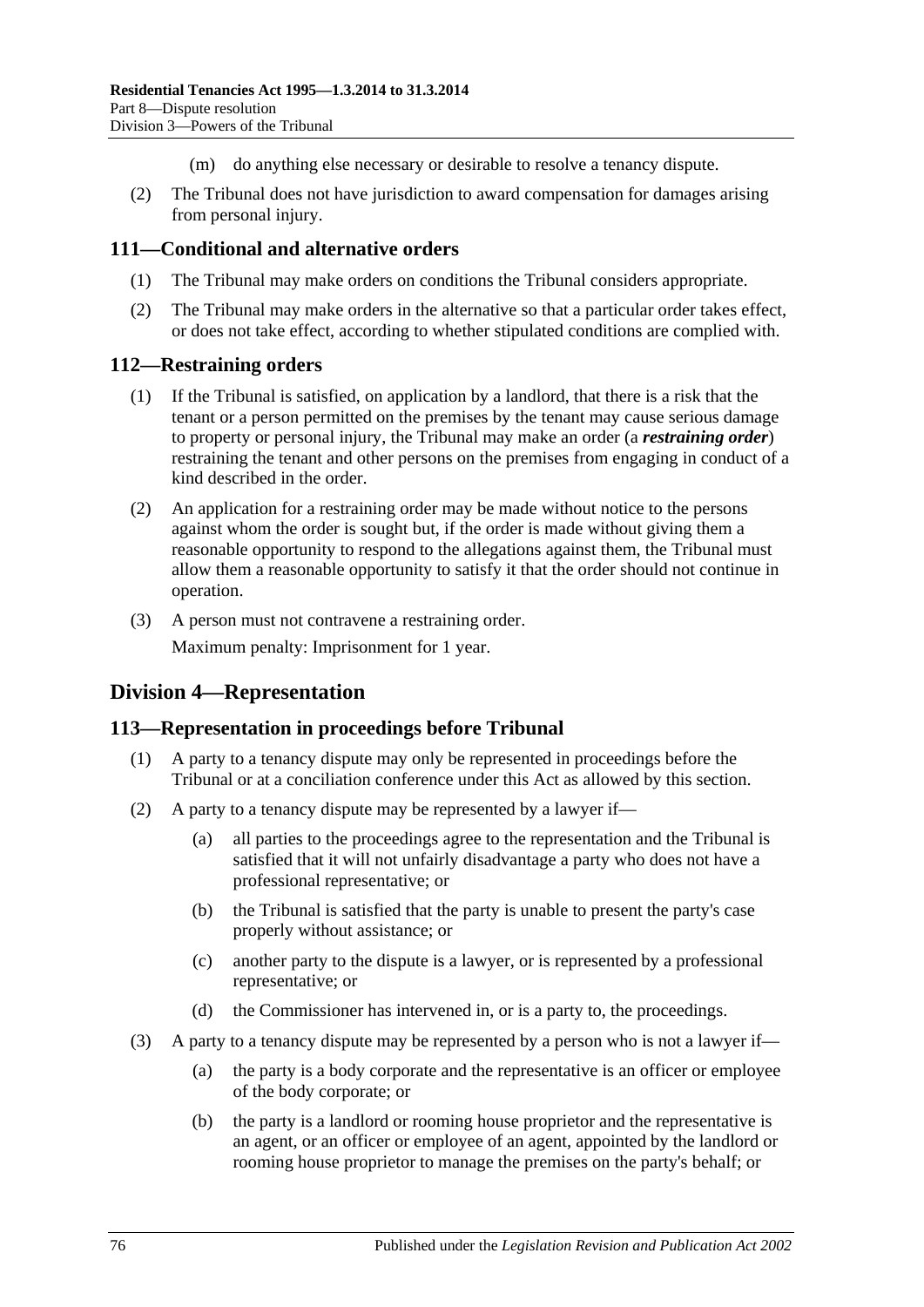- (c) all parties to the proceedings agree to the representation and the Tribunal is satisfied that it will not unfairly disadvantage an unrepresented party; or
- (d) the Tribunal is satisfied that the party is unable to present the party's case properly without assistance.
- (4) In this section—

#### *professional representative* means—

- (a) a lawyer, a law clerk, or a person who holds or has held legal qualifications under the law of the State or another place; or
- (b) a land agent, or an officer or employee of a land agent.

#### **114—Remuneration of representative**

A person must not ask for or receive a fee for representing a party to a tenancy dispute in proceedings before the Tribunal or at a conciliation conference under this Act unless—

- (a) the representative is a lawyer or a law clerk employed by a lawyer; or
- (b) the representative is an officer or employee of a body corporate who represented the body corporate in the proceedings; or
- (c) the representative is an agent, or an officer or employee of an agent, who represented a landlord in the proceedings whose premises the agent had been appointed to manage on behalf of the landlord.

Maximum penalty: \$15 000.

# **Part 9—Miscellaneous**

# **115—Contract to avoid Act**

- (1) An agreement or arrangement that is inconsistent with this Act or purports to exclude, modify or restrict the operation of this Act, is (unless the inconsistency, exclusion, modification or restriction is expressly permitted under this Act) to that extent void.
- (2) A purported waiver of a right under this Act is void.
- (3) A person who enters into an agreement or arrangement to defeat, evade or prevent the operation of this Act (directly or indirectly) is guilty of an offence. Maximum penalty: \$10 000.

#### **117—Notice by landlord not waived by acceptance of rent**

A demand for, any proceeding for the recovery of, or acceptance of, rent by a landlord after the landlord has notice of a breach of the agreement by the tenant or has given the tenant notice of termination under this Act does not operate as a waiver of that breach or that notice.

# **117A—Liability to prosecution not to derogate from civil liability**

The liability to be prosecuted for an offence is in addition to any civil liability for breach of a residential tenancy agreement or rooming house agreement or any other civil liability the person may incur.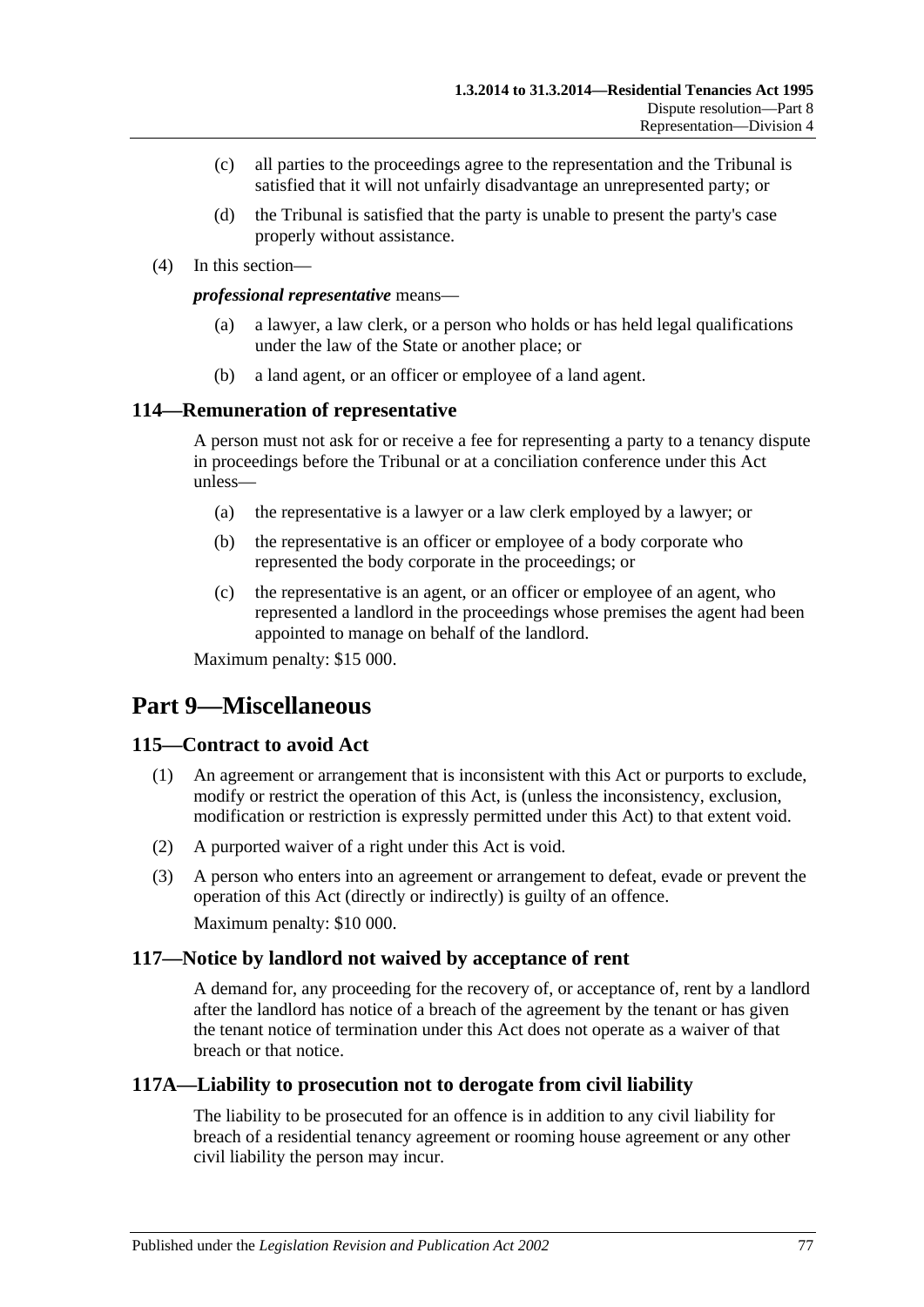# **118—Exemptions**

The Minister may, by order published in the Gazette—

- (a) exempt agreements, or premises, of a specified class from the provisions, or specified provisions, of this Act; or
- (b) modify specified provisions of this Act in their application to a specified class of agreements or a specified class of premises; or
- (c) vary or revoke an order previously made by the Minister under this section.

#### **119—Tribunal may exempt agreement or premises from provision of Act**

- (1) The Tribunal may, on application by an interested person, if the Tribunal considers it necessary or desirable in the circumstances, order that a provision of this Act will not apply in relation to an agreement or prospective agreement or to particular premises, or will apply in a modified manner (and the order will have effect accordingly).
- (2) An order may be made on conditions that the Tribunal considers appropriate.
- (3) A person must not contravene a condition to an order. Maximum penalty: \$2 500.

#### **120—Service**

- (1) A notice or document required or authorised to be given to a person under this Act may be—
	- (a) given to the person, or an agent of the person, personally; or
	- (b) sent by post addressed to the person, or an agent of the person, at the last known place of residence, employment or business of the person or agent; or
	- (c) left in a letterbox or other place where it is likely to come to the attention of the person, or an agent of the person, at the last known place of residence, employment or business; or
	- (d) transmitted by fax or email to a fax number or email address provided by the person for the purposes of service under this Act (in which case the notice or document will be taken to have been given or served at the time of transmission); or
	- (e) given in some other manner permitted by the Tribunal.
- (3) If two or more persons are the landlords or tenants under a residential tenancy agreement, a notice or other document is duly given if given to any one of them.

#### **121—Regulations**

- (1) The Governor may make regulations for the purposes of this Act.
- (2) The regulations may—
	- (a) be of general or limited application; and
	- (b) provide that a matter or thing is to be determined, dispensed with or regulated by the Minister.
- (3) A regulation may impose a penalty not exceeding \$5 000 for breach of the regulation.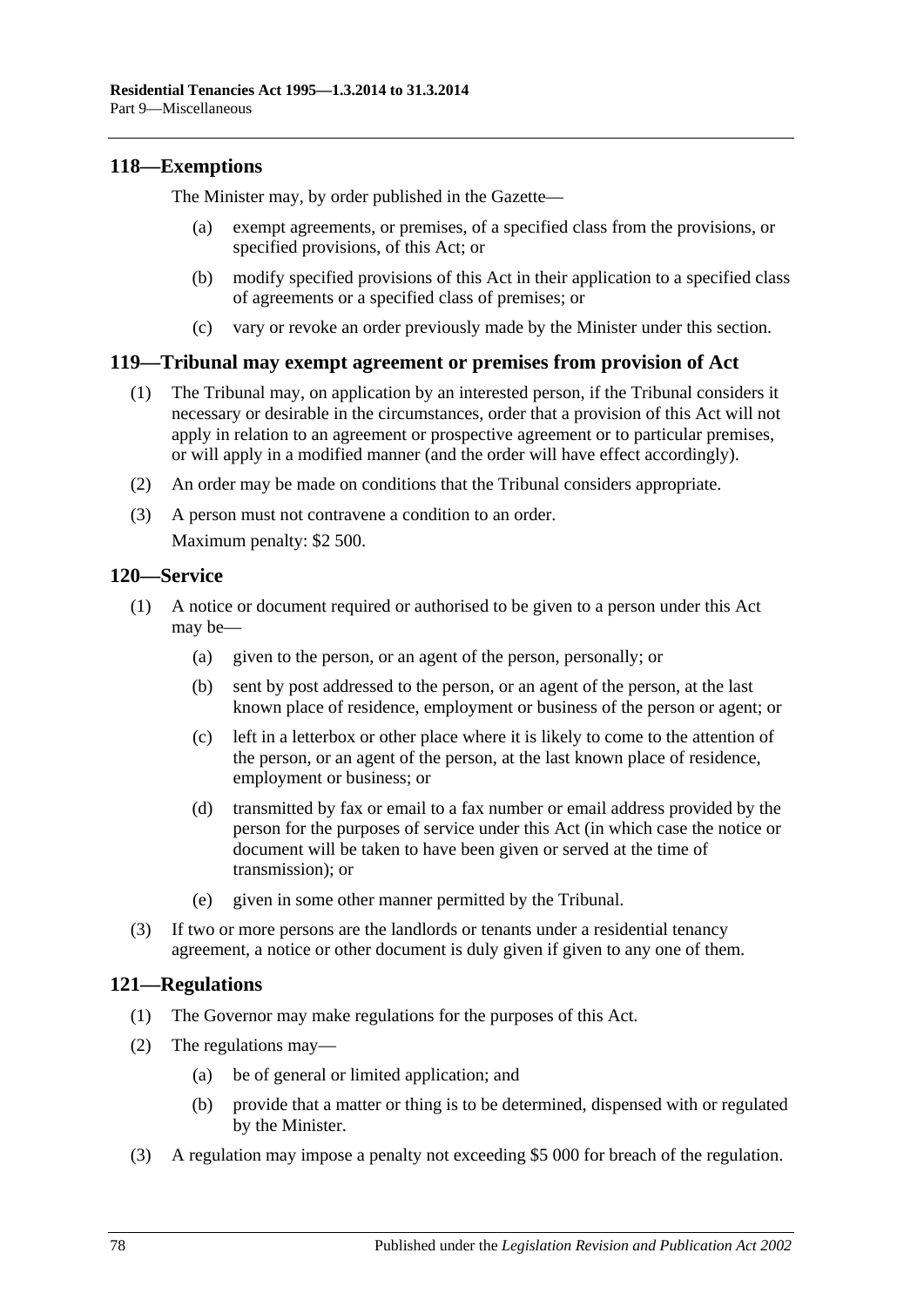(4) The regulations may fix expiation fees, not exceeding \$315, for alleged offences against the regulations.

# **Schedule 1—Transitional provisions—***Residential Tenancies (Miscellaneous) Amendment Act 2013*

# **1—Interpretation**

In this Schedule—

*amending Act* means the *[Residential Tenancies \(Miscellaneous\) Amendment](http://www.legislation.sa.gov.au/index.aspx?action=legref&type=act&legtitle=Residential%20Tenancies%20(Miscellaneous)%20Amendment%20Act%202013)  Act [2013](http://www.legislation.sa.gov.au/index.aspx?action=legref&type=act&legtitle=Residential%20Tenancies%20(Miscellaneous)%20Amendment%20Act%202013)*.

# **2—Operation of amendments**

- (1) Subject to the regulations, an amendment made by the amending Act applies to a residential tenancy agreement or rooming house agreement whether the agreement was entered into before or after the commencement of the amendment.
- (2) However—
	- (a) [subsection](#page-33-0) (3a) of [section](#page-33-1) 69 as inserted by the amending Act does not apply in relation to a residential tenancy agreement entered into before the commencement of that subsection; and
	- (b) [subsections](#page-36-0) (2) and [\(3\)](#page-36-1) of [section](#page-36-2) 73 as inserted by the amending Act do not apply in relation to a residential tenancy agreement entered into before the commencement of those subsections (and [section](#page-36-0)  $73(2)$ ) and  $(3)$ ) as in force immediately before the commencement of [section](#page-19-0) 47 of the amending Act will continue to apply to residential tenancy agreements entered into before that commencement); and
	- (c) [section](#page-44-0) 85A as inserted by the amending Act does not apply in relation to a residential tenancy agreement entered into before the commencement of that section; and
	- (d) [section](#page-68-0) 105Q as inserted by the amending Act does not apply in relation to a rooming house agreement entered into before the commencement of that section.

# **3—Registrar and deputy registrars**

[Section](#page-12-0) 15(2) as inserted by the amending Act does not apply in relation to a person appointed to be the registrar or a deputy registrar before the commencement of that section.

# **4—Jurisdiction of Tribunal**

The amendments made to [section](#page-14-0) 24(2) and [\(5\)](#page-14-1) by the amending Act—

- (a) do not apply in respect of proceedings commenced before the commencement of the amendments (and those proceedings may continue as if the amendments had not been made); and
- (b) apply in respect of proceedings commenced on or after the commencement of the amendments (including proceedings in respect of a claim arising before the commencement of the amendments).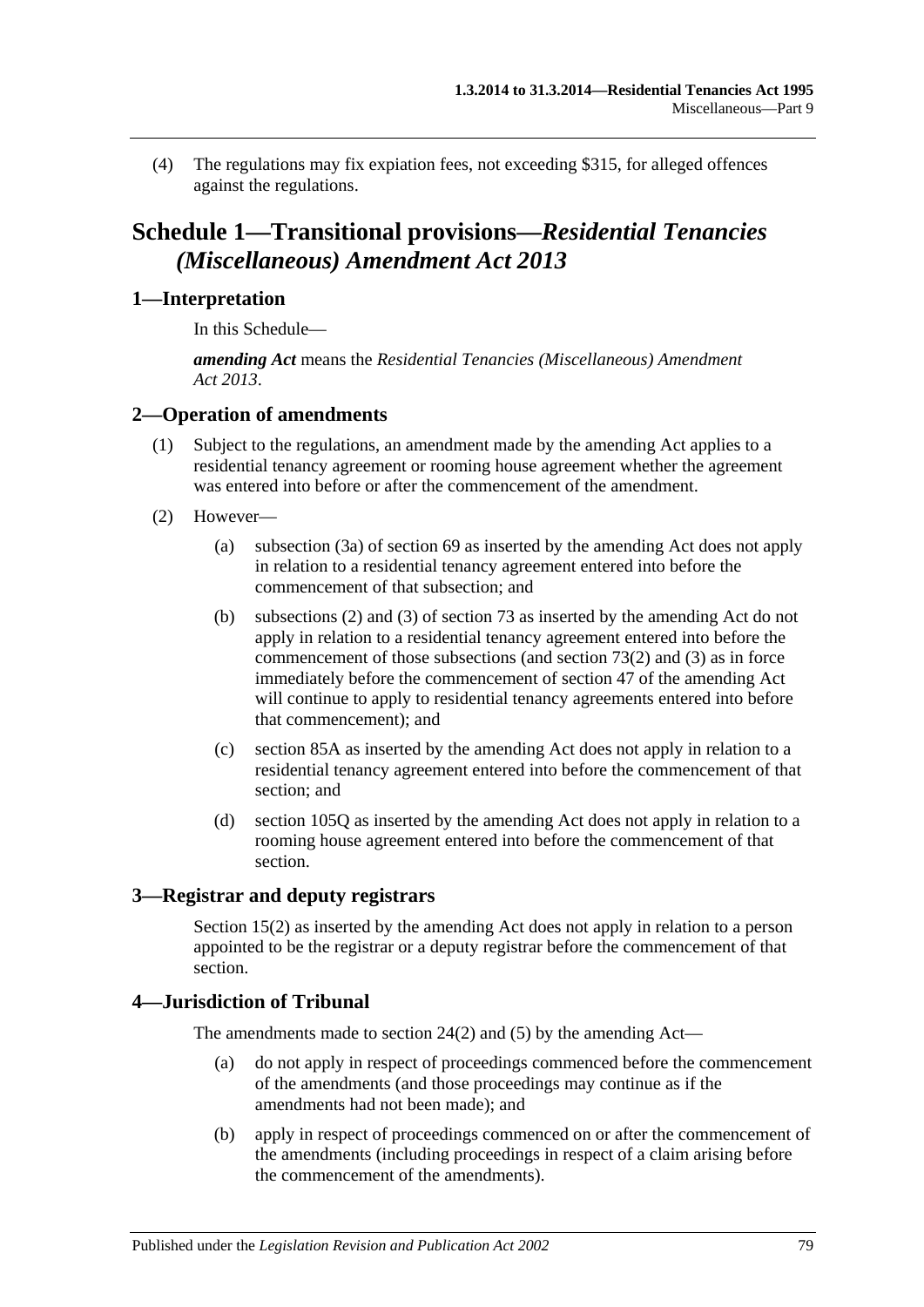Schedule 1—Transitional provisions—*Residential Tenancies (Miscellaneous) Amendment Act 2013*

#### *5—Interest payable on repayment of bond*

*[Section](#page-30-0) 63(11) and [\(12\)](#page-30-1) as in force immediately before the commencement of this clause apply in relation to a bond paid to the Commissioner before that commencement as if the amendments made to that section by the amending Act had not been made.*

*Note—*

*Clause 5 had not come into operation at the date of the publication of this version.*

#### **6—Abandoned property**

- (1) The revised abandoned property provisions apply in respect of property left on premises whether the property was left on the premises before or after the commencement of those provisions.
- (2) In this clause—

*revised abandoned property provisions* means [Part 5 Division 7](#page-51-0) and [section](#page-70-0) 105W as inserted by the amending Act.

#### **7—Application to existing house rules**

[Part 7 Division](#page-61-0) 3 as inserted by section 72 of the amending Act applies to house rules made by a rooming house proprietor and in operation immediately before the commencement of this clause.

#### <span id="page-79-0"></span>**8—Other provisions**

- (1) The Governor may, by regulation, make additional provisions of a saving or transitional nature consequent on the enactment of the amending Act.
- <span id="page-79-1"></span>(2) A provision of a regulation made under [subclause](#page-79-0) (1) may, if the regulation so provides, take effect from the commencement of the amending Act or from a later day.
- (3) To the extent to which a provision takes effect under [subclause](#page-79-1) (2) from a day earlier than the day of the regulation's publication in the Gazette, the provision does not operate to the disadvantage of a person by—
	- (a) decreasing the person's rights; or
	- (b) imposing liabilities on the person.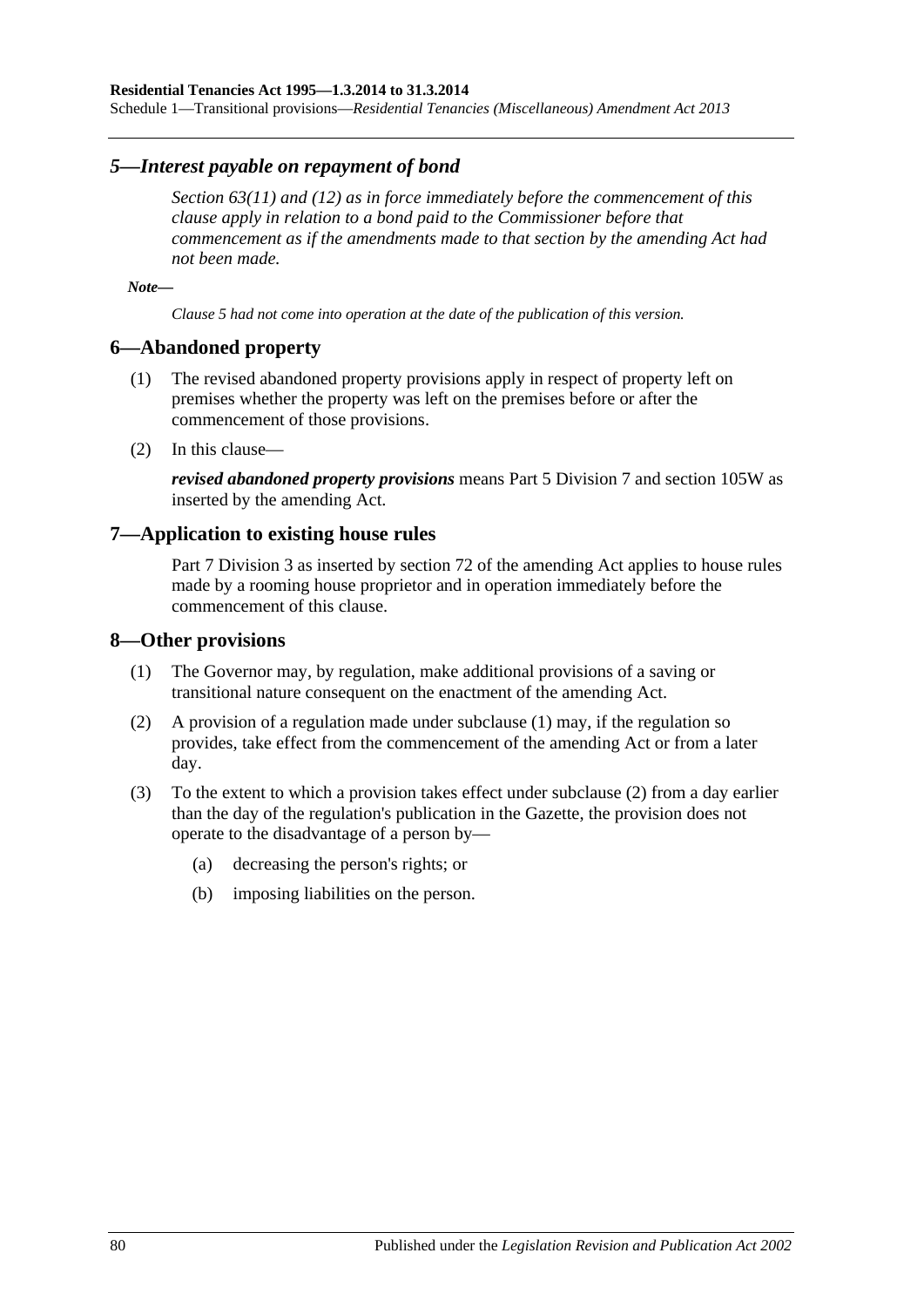# **Legislative history**

# **Notes**

- In this version provisions that are uncommenced appear in italics.
- Amendments of this version that are uncommenced are not incorporated into the text.
- Please note—References in the legislation to other legislation or instruments or to titles of bodies or offices are not automatically updated as part of the program for the revision and publication of legislation and therefore may be obsolete.
- Earlier versions of this Act (historical versions) are listed at the end of the legislative history.
- For further information relating to the Act and subordinate legislation made under the Act see the Index of South Australian Statutes or www.legislation.sa.gov.au.

# **Legislation repealed by principal Act**

The *Residential Tenancies Act 1995* repealed the following:

*Residential Tenancies Act 1978 Residential Tenancies (Housing Trust) Amendment Act 1993*

# **Legislation amended by principal Act**

The *Residential Tenancies Act 1995* amended the following:

*Retirement Villages Act 1987*

# **Principal Act and amendments**

New entries appear in bold.

| Year    | N <sub>0</sub> | Title                                                                      | Assent    | Commencement                                                                                                                                                                                                                                                                                                                                                                                                                                                                                                                                                                        |
|---------|----------------|----------------------------------------------------------------------------|-----------|-------------------------------------------------------------------------------------------------------------------------------------------------------------------------------------------------------------------------------------------------------------------------------------------------------------------------------------------------------------------------------------------------------------------------------------------------------------------------------------------------------------------------------------------------------------------------------------|
| 1995    | 63             | <b>Residential Tenancies Act 1995</b>                                      | 10.8.1995 | 24.8.1995 (Gazette 24.8.1995 p499)<br>except ss 4, 5(1) & (2)(c), 6–23, 24(1)(a)<br>& (c) & (2)–(5), 25–62, 63(1)–(6),<br>$64-72, 74-100, 101(a), (b), (d)-(f),$<br>102, 106—120 and Sch (cl 1(1), 3(a), 4 &<br>6—30.11.1995 (Gazette 23.11.1995<br>$p1412$ ) and except<br>s $63(7)$ — $(10)$ — $5.2.1996$ (Gazette<br>25.1.1996 $p808$ ) and except ss $5(2)(a)$ ,<br>(b), (d)—(h) and $24(1)(b)$ —1.7.1996<br>(Gazette 27.6.1996 $p3107$ ) and except<br>ss $63(11) \& (12)$ , $101(c)$ , $103-105$ and<br>Sch (cl 5)—10.8.1997 (s 7(5) Acts<br><i>Interpretation Act 1915</i> ) |
| 1996 34 |                | <b>Statutes Amendment and Repeal</b><br>(Common Expiation Scheme) Act 1996 | 2.5.1996  | Sch (cl 29)-3.2.1997 (Gazette<br>19.12.1996 p1923)                                                                                                                                                                                                                                                                                                                                                                                                                                                                                                                                  |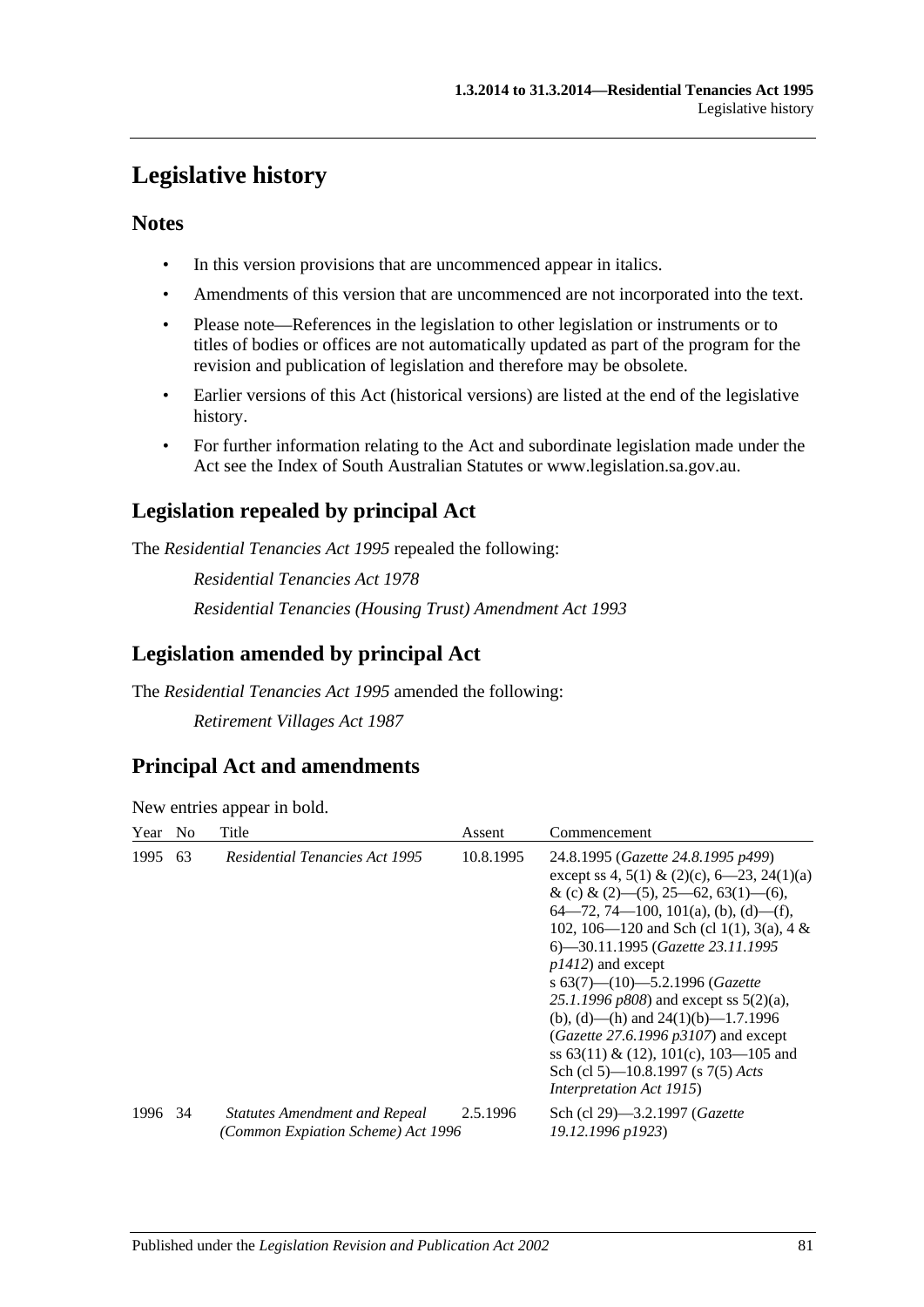#### **Residential Tenancies Act 1995—1.3.2014 to 31.3.2014** Legislative history

| 1998 | 21 | <b>Statutes Amendment (Consumer</b><br>Affairs) Act 1998 as amended by<br>22/1998 | 2.4.1998   | Pt 9 (ss 24–26)–28.5.1998 (Gazette<br>28.5.1998 p2292)                                                                                                                                                                                                   |
|------|----|-----------------------------------------------------------------------------------|------------|----------------------------------------------------------------------------------------------------------------------------------------------------------------------------------------------------------------------------------------------------------|
| 1998 | 22 | <b>Statutes Amendment (Consumer</b><br>Affairs) Amendment Act 1998                | 2.4.1998   | 2.4.1998                                                                                                                                                                                                                                                 |
| 1999 | 33 | <b>Financial Sector Reform (South</b><br>Australia) Act 1999                      | 17.6.1999  | Sch (item $45$ )—1.7.1999 being the date<br>specified under s 3(16) of the Financial<br>Sector Reform (Amendments and<br>Transitional Provisions) Act (No. 1) 1999<br>of the Commonwealth as the transfer date<br>for the purposes of that Act: $s$ 2(2) |
| 1999 | 55 | <b>Residential Tenancies</b><br>(Miscellaneous) Amendment Act 1999                | 12.8.1999  | 3.10.1999 (Gazette 30.9.1999 p1341)                                                                                                                                                                                                                      |
| 2001 | 59 | Retirement Villages (Miscellaneous) 22.11.2001<br>Amendment Act 2001              |            | s 19-1.7.2002 (Gazette 15.1.2002 p186)                                                                                                                                                                                                                   |
| 2003 | 44 | Statute Law Revision Act 2003                                                     | 23.10.2003 | Sch 1-24.11.2003 (Gazette 13.11.2003)<br>p4048)                                                                                                                                                                                                          |
| 2006 | 44 | <b>Statutes Amendment (Justice</b><br>Portfolio) Act 2006                         | 14.12.2006 | Pt 25 (s 49)-18.1.2007 (Gazette<br>18.1.2007 p234)                                                                                                                                                                                                       |
| 2007 | 19 | <b>Residential Parks Act 2007</b>                                                 | 14.6.2007  | Sch 2 (cl 1)-5.11.2007 (Gazette<br>25.10.2007 p4044)                                                                                                                                                                                                     |
| 2007 | 20 | Statutes Amendment (Affordable<br>Housing) Act 2007                               | 14.6.2007  | Pt 5 (ss 92 & 93)-11.2.2008 (Gazette<br>17.1.2008 p264)                                                                                                                                                                                                  |
| 2009 | 84 | <b>Statutes Amendment (Public Sector</b><br>Consequential Amendments) Act 2009    | 10.12.2009 | Pt 131 (s 299)-1.2.2010 (Gazette<br>28.1.2010 p320)                                                                                                                                                                                                      |
| 2012 | 54 | <b>Statutes Amendment and Repeal</b><br>(Budget 2012) Act 2012                    | 6.12.2012  | Pt 11 (s 34)-28.2.2013 ( <i>Gazette</i><br>28.2.2013 p581)                                                                                                                                                                                               |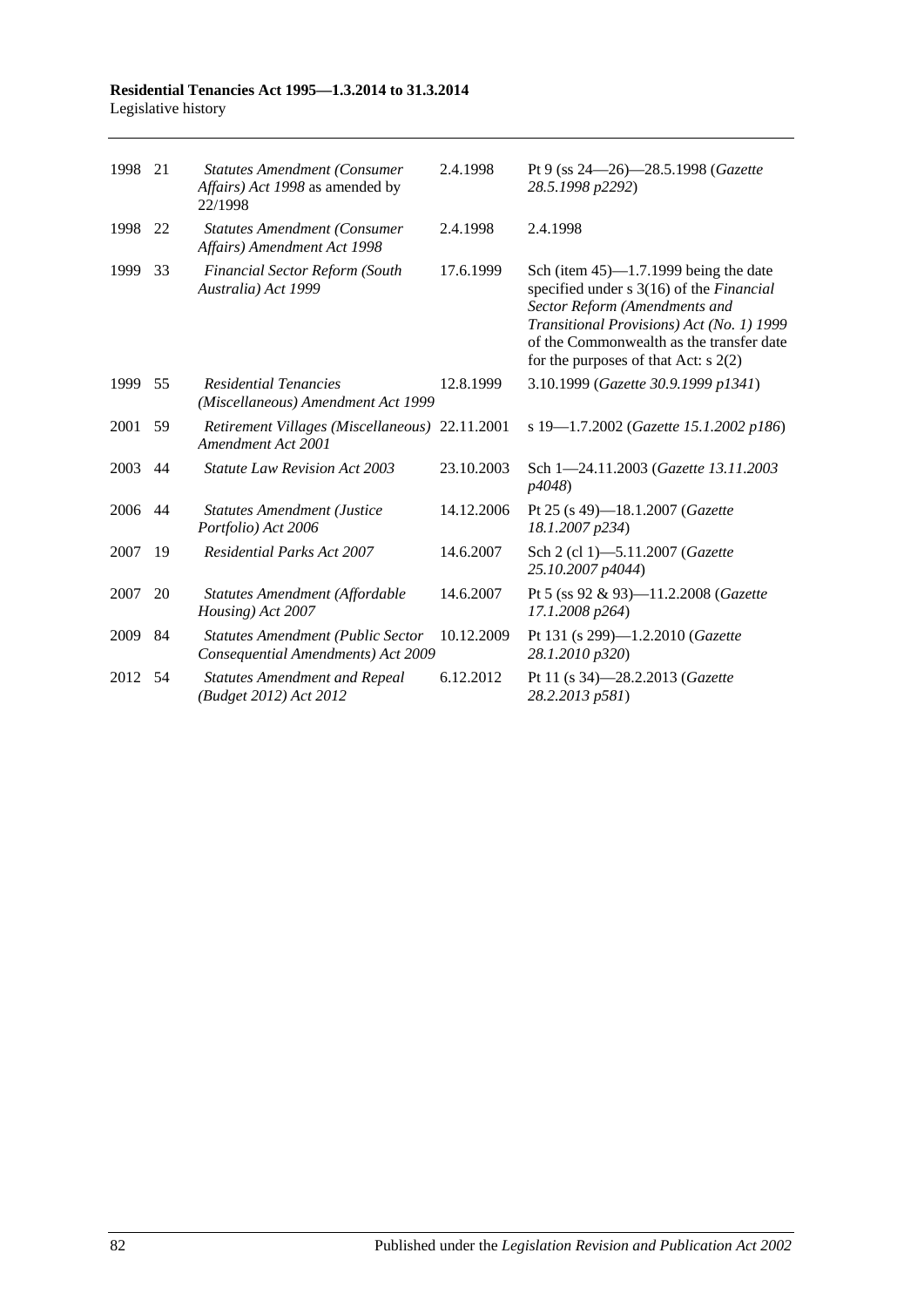| 2013 13 |    | <b>Residential Tenancies</b><br>(Miscellaneous) Amendment<br>Act 2013              | 9.5.2013   | Pt 2 (s $47(4)$ )-8.6.2013 (Gazette<br>6.6.2013 p2497); s 71-7.2.2014; bond<br>(as inserted by $s(4(1))$ , <i>domestic facility</i><br>requiring instructions (as inserted by<br>s $4(2)$ ), deletion of <i>mediation</i> by s $4(3)$ ,<br>personal documents (as inserted by<br>s 4(3)), ss 4(4), (5), (7)—(9), 5(1)—(3),<br>new s $5(1b)$ (as inserted by s $5(4)$ ),<br>ss $6-30$ , new s $56(2)(fb)$ (as inserted by<br>s 31(1)), ss 31(2), 32–35, 36(1)–(10),<br>37, 38(1), (2), substitution of $s$ 63(5) by<br>s 38(3), ss 38(4)–(9), (12), 39–46,<br>$47(1)$ —(3), 48—69, 70(1), (2), new Pt 7<br>(except ss $105L(2)$ & $105M$ ) (as<br>substituted by $s$ 72), 73–82, new Sch 1<br>(except cl 5) (as substituted by<br>s 83)-1.3.2014 (Gazette 6.2.2014 p549);<br>collateral agreement (as inserted by<br>$s(4(1))$ , domestic services agreement (as<br>inserted by $s(4(2))$ , no premium<br><i>retirement village</i> (as inserted by $s$ 4(3)),<br>s $4(6)$ , new s $5(1c)$ (as inserted by<br>s $5(4)$ , new s $56(2)$ (fa) (as inserted by<br>s 31(1)), s 36(11), new s 63(5a) (as<br>inserted by $s$ 38(3)), ss 38(10), (11),<br>70(3), new Pt 7 ss $105L(2)$ & $105M$ (as<br>inserted by s 72), new Sch 1 cl 5 (as<br>substituted by s 83)-uncommenced |
|---------|----|------------------------------------------------------------------------------------|------------|--------------------------------------------------------------------------------------------------------------------------------------------------------------------------------------------------------------------------------------------------------------------------------------------------------------------------------------------------------------------------------------------------------------------------------------------------------------------------------------------------------------------------------------------------------------------------------------------------------------------------------------------------------------------------------------------------------------------------------------------------------------------------------------------------------------------------------------------------------------------------------------------------------------------------------------------------------------------------------------------------------------------------------------------------------------------------------------------------------------------------------------------------------------------------------------------------------------------------------------------------------------------------|
| 2013    | 65 | <b>Community Housing Providers</b><br>(National Law) (South Australia)<br>Act 2013 | 21.11.2013 | Sch 3 (cll 6-12)-1.4.2014 (Gazette<br>6.2.2014p547                                                                                                                                                                                                                                                                                                                                                                                                                                                                                                                                                                                                                                                                                                                                                                                                                                                                                                                                                                                                                                                                                                                                                                                                                       |

# **Provisions amended**

New entries appear in bold.

Entries that relate to provisions that have been deleted appear in italics.

| Provision                                             | How varied                                                     | Commencement                 |
|-------------------------------------------------------|----------------------------------------------------------------|------------------------------|
| Long title                                            | amended by $44/2003$ s 3(1) (Sch 1)                            | 24.11.2003                   |
| Pt <sub>1</sub>                                       |                                                                |                              |
| s <sub>2</sub>                                        | deleted by $44/2003$ s $3(1)$ (Sch 1)                          | 24.11.2003                   |
| s <sub>3</sub>                                        |                                                                |                              |
| s(1)                                                  |                                                                |                              |
| bond                                                  | inserted by $13/2013$ s $4(1)$                                 | 1.3.2014                     |
|                                                       | collateral agreement inserted by $13/2013$ s $4(1)$            | uncommenced—not incorporated |
| domestic facility<br>requiring<br><i>instructions</i> | inserted by $13/2013$ s $4(2)$                                 | 1.3.2014                     |
| agreement                                             | domestic services inserted by $13/2013$ s $4(2)$               | uncommenced—not incorporated |
|                                                       | financial institution deleted by $33/1999$ Sch (item $45(a)$ ) | 1.7.1999                     |
| mediation                                             | deleted by $13/2013$ s $4(3)$                                  | 1.3.2014                     |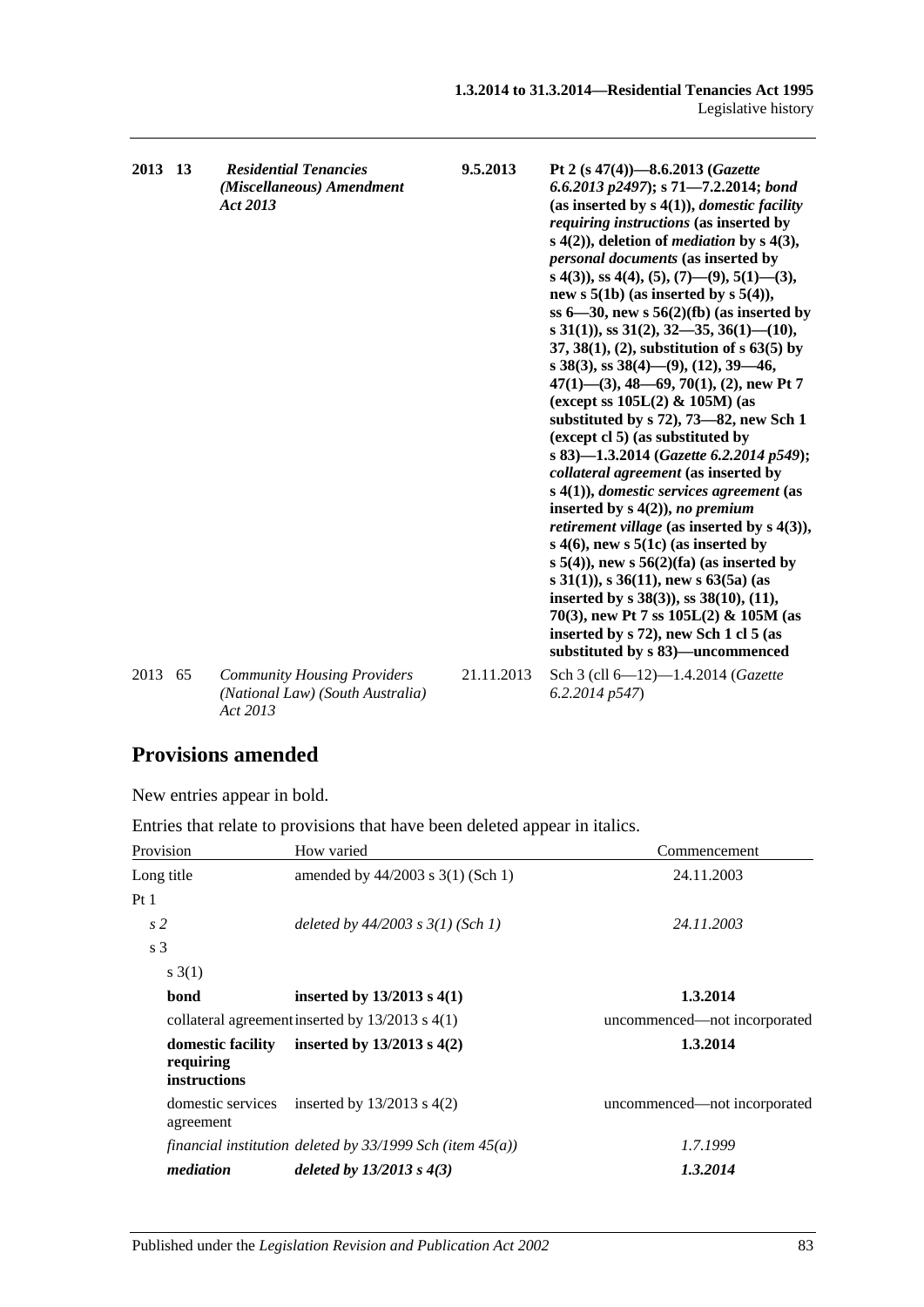|                        | no premium<br>retirement village      | inserted by $13/2013$ s $4(3)$                    | uncommenced—not incorporated |
|------------------------|---------------------------------------|---------------------------------------------------|------------------------------|
| personal               | documents                             | inserted by $13/2013$ s $4(3)$                    | 1.3.2014                     |
|                        | registered agent                      | deleted by $13/2013$ s $4(4)$                     | 1.3.2014                     |
| registered<br>housing  | community<br>organisation             | inserted by $13/2013$ s $4(4)$                    | 1.3.2014                     |
| registered             | community housing<br>organisation     | deleted by 65/2013 Sch 3 cl 6                     | 1.4.2014-not incorporated    |
| registered<br>provider | community housing                     | inserted by 65/2013 Sch 1 cl 6                    | 1.4.2014-not incorporated    |
|                        | association                           | registered housing inserted by $13/2013$ s $4(4)$ | 1.3.2014                     |
|                        | association                           | registered housing deleted by 65/2013 Sch 3 cl 6  | 1.4.2014-not incorporated    |
|                        | co-operative                          | registered housing amended by $13/2013$ s $4(5)$  | 1.3.2014                     |
|                        | co-operative                          | registered housing deleted by 65/2013 Sch 3 cl 6  | 1.4.2014-not incorporated    |
| rent                   |                                       | substituted by $13/2013$ s 4(6)                   | uncommenced—not incorporated |
| security               |                                       | deleted by $13/2013$ s $4(7)$                     | 1.3.2014                     |
|                        | security bond                         | deleted by $13/2013$ s $4(7)$                     | 1.3.2014                     |
|                        |                                       | statutory charges inserted by $13/2013$ s $4(8)$  | 1.3.2014                     |
|                        | statutory rates,<br>taxes and charges | deleted by $13/2013$ s $4(8)$                     | 1.3.2014                     |
|                        | tenancy dispute                       | amended by 13/2013 s 4(9)                         | 1.3.2014                     |
| $s \; 3(4)$            |                                       | inserted by 55/1999 s 3                           | 3.10.1999                    |
| s <sub>5</sub>         |                                       |                                                   |                              |
| s 5(1)                 |                                       | amended by 19/2007 Sch 2 cl 1                     | 5.11.2007                    |
|                        |                                       | amended by $13/2013$ s $5(1)$ —(3)                | 1.3.2014                     |
| $s\ 5(1a)$             |                                       | inserted by 20/2007 s 92(1)                       | 11.2.2008                    |
| s 5(1b)                |                                       | inserted by $13/2013$ s $5(4)$                    | 1.3.2014                     |
| $s\ 5(1c)$             |                                       | inserted by $13/2013$ s $5(4)$                    | uncommenced-not incorporated |
| $s\ 5(2)$              |                                       | amended by 55/1999 s 4                            | 3.10.1999                    |
|                        |                                       | amended by 20/2007 s 92(2)-(5)                    | 11.2.2008                    |
| Pt 2                   |                                       |                                                   |                              |
| s 9                    |                                       | deleted by 84/2009 s 299                          | 1.2.2010                     |
| Pt 3                   |                                       |                                                   |                              |
| Pt 3 Div 1             |                                       |                                                   |                              |
| s 13                   |                                       |                                                   |                              |
| $s\,13(1a)$            |                                       | inserted by 13/2013 s 6                           | 1.3.2014                     |
| s <sub>15</sub>        |                                       | substituted by 13/2013 s 7                        | 1.3.2014                     |
|                        |                                       |                                                   |                              |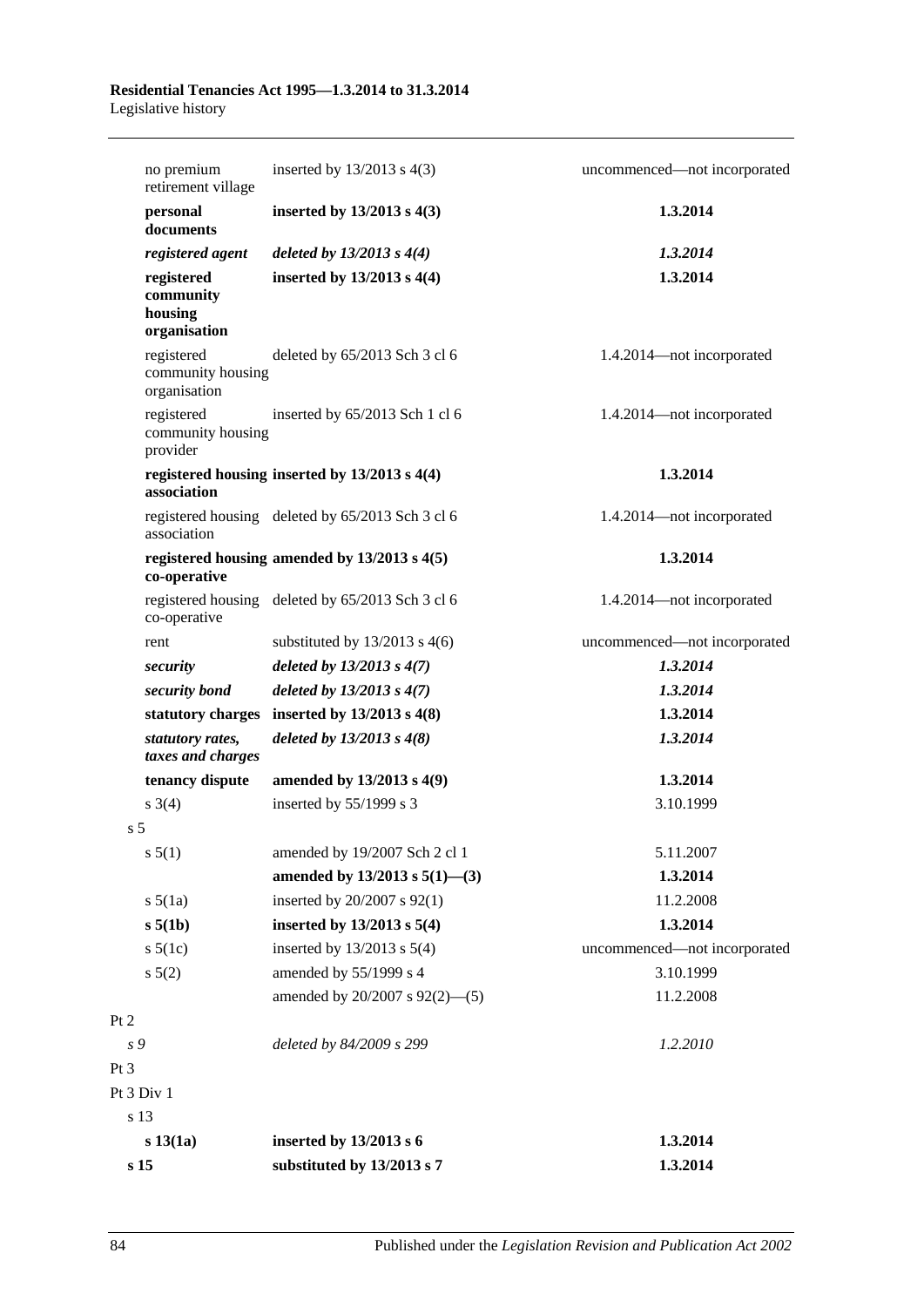| s 16                    |                                                 |                           |
|-------------------------|-------------------------------------------------|---------------------------|
| s 16(1)                 | s 16 redesignated as s $16(1)$ by $13/2013$ s 8 | 1.3.2014                  |
| s 16(2)                 | inserted by 13/2013 s 8                         | 1.3.2014                  |
| Pt 3 Div 2              |                                                 |                           |
| s <sub>21</sub>         | amended by 13/2013 s 9                          | 1.3.2014                  |
| Pt 3 Div 3              |                                                 |                           |
| s <sub>24</sub>         |                                                 |                           |
| $s\,24(1)$              | amended by 20/2007 s 93                         | 11.2.2008                 |
|                         | amended by 13/2013 s 10(1)                      | 1.3.2014                  |
| $s 24(2)$ and $(5)$     | amended by 13/2013 s 10(2)                      | 1.3.2014                  |
| s <sub>25</sub>         |                                                 |                           |
| $s\,25(3)$              | inserted by 13/2013 s 11                        | 1.3.2014                  |
| Pt3 Div4                | deleted by 13/2013 s 12                         | 1.3.2014                  |
| Pt 3 Div 5              |                                                 |                           |
| s 31                    |                                                 |                           |
| $s \, 31(2)$            | amended by 13/2013 s 13(1), (2)                 | 1.3.2014                  |
| $s \, 31(3)$            | inserted by 13/2013 s 13(3)                     | 1.3.2014                  |
| s 32                    |                                                 |                           |
| $s\,32(1)$              | amended by $13/2013$ s $14(1)$ , (2)            | 1.3.2014                  |
| $s \, 32(1a)$           | inserted by 13/2013 s 14(3)                     | 1.3.2014                  |
| $s\,32(2)$              | substituted by 13/2013 s 14(4)                  | 1.3.2014                  |
| $s \frac{32(3)-(5)}{2}$ | substituted by 65/2013 Sch 3 cl 7               | 1.4.2014-not incorporated |
| Pt3 Div6                | deleted by 13/2013 s 15                         | 1.3.2014                  |
| Pt 3 Div 7              |                                                 |                           |
| s 36                    |                                                 |                           |
| $s \, 36(1)$            | amended by $21/1998$ s $24(a)$                  | 28.5.1998                 |
| $s \, 36(2)$            | amended by 59/2001 s 19                         | 1.7.2002                  |
| $s \; 36(3)$            | inserted by $21/1998$ s $24(b)$                 | 28.5.1998                 |
| s 37                    |                                                 |                           |
| $s \, 37(2)$            | amended by 13/2013 s 16(1)                      | 1.3.2014                  |
| $s\,37(3)$              | inserted by 13/2013 s 16(2)                     | 1.3.2014                  |
| Pt 3 Div 9              |                                                 |                           |
| s 41                    |                                                 |                           |
| $s\,41(1)$              | amended by 13/2013 s 17(1)                      | 1.3.2014                  |
| $s\,41(2)$              | deleted by 13/2013 s 17(2)                      | 1.3.2014                  |
| $s\,42$                 | deleted by 13/2013 s 18                         | 1.3.2014                  |
| Pt 3 Div 10             |                                                 |                           |
| s 45                    |                                                 |                           |
| $s\,45(1)$              | amended by $13/2013$ s $19(1)$ —(3)             | 1.3.2014                  |
| $s\,45(3)$              | inserted by 13/2013 s 19(4)                     | 1.3.2014                  |
| s 46                    |                                                 |                           |
| $s\,46(3)$              | inserted by 13/2013 s 20                        | 1.3.2014                  |
| s 47                    |                                                 |                           |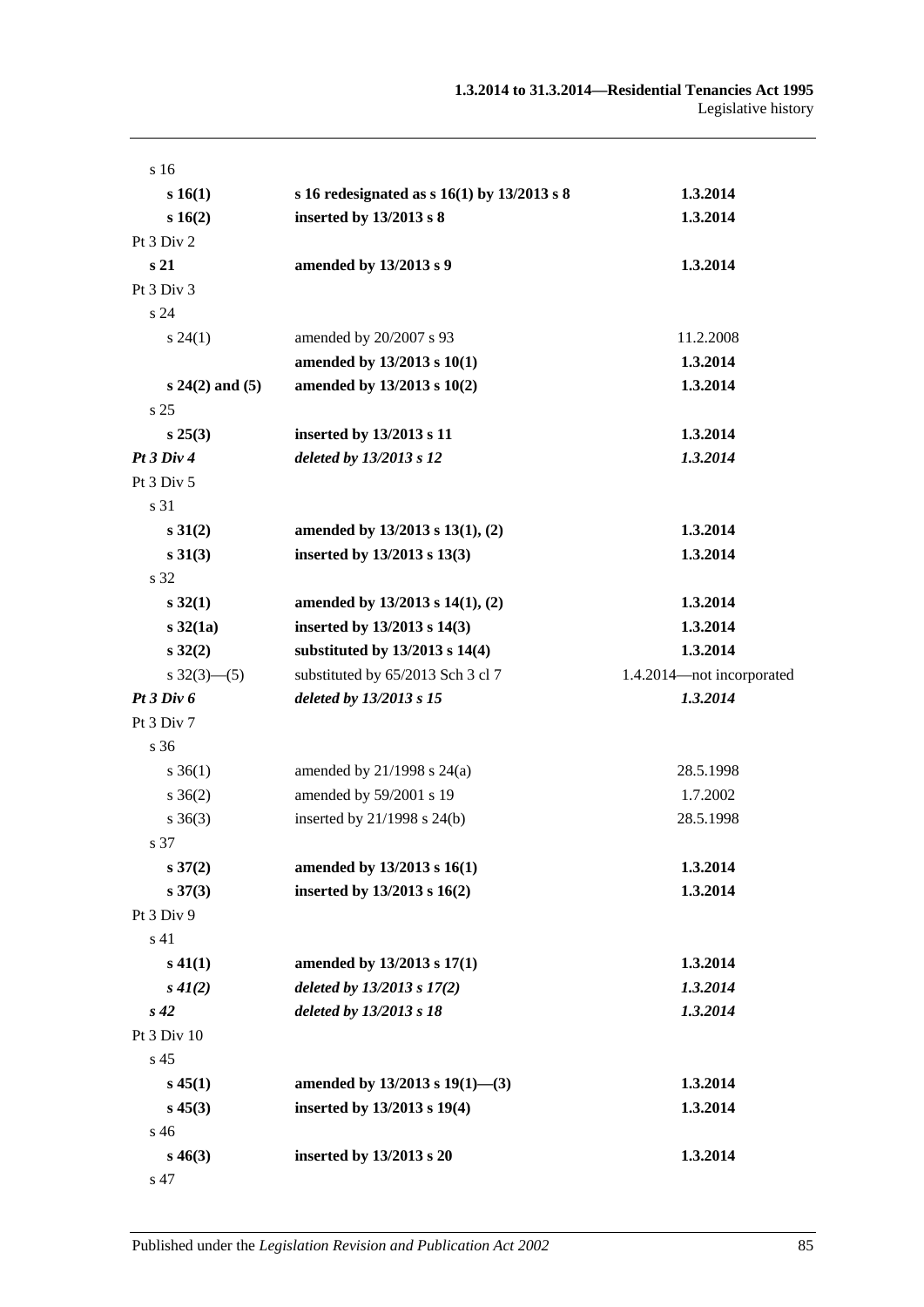| $s\,47(4)$                                | inserted by 13/2013 s 21                                  | 1.3.2014                     |
|-------------------------------------------|-----------------------------------------------------------|------------------------------|
| Pt 4                                      |                                                           |                              |
| Pt 4 Div A1                               | inserted by 13/2013 s 22                                  | 1.3.2014                     |
| Pt 4 Div 1                                |                                                           |                              |
| s 48 before<br>substitution by<br>13/2013 |                                                           |                              |
|                                           | $s$ 48(1), (2) and (4) amended by 34/1996 s 4 (Sch cl 29) | 3.2.1997                     |
| s 48                                      | substituted by 13/2013 s 23                               | 1.3.2014                     |
| s 49                                      | amended by 34/1996 s 4 (Sch cl 29)                        | 3.2.1997                     |
|                                           | substituted by 13/2013 s 24                               | 1.3.2014                     |
| s <sub>50</sub>                           | amended by 13/2013 s 25                                   | 1.3.2014                     |
| s 51                                      | amended by 13/2013 s 26                                   | 1.3.2014                     |
| Pt 4 Div 2                                |                                                           |                              |
| s 52                                      |                                                           |                              |
| s 52(1)                                   | amended by 13/2013 s 27(1)                                | 1.3.2014                     |
| s 52(2)                                   | amended by 13/2013 s 27(2)                                | 1.3.2014                     |
| s 52(3)                                   | amended by 13/2013 s 27(3)                                | 1.3.2014                     |
| Pt 4 Div 3                                |                                                           |                              |
| s 53                                      |                                                           |                              |
| s 53(1)                                   | amended by 13/2013 s 28(1), (2)                           | 1.3.2014                     |
| s 54                                      |                                                           |                              |
| s 54(1)                                   | amended by 13/2013 s 29(1)                                | 1.3.2014                     |
| s 54(2)                                   | amended by 13/2013 s 29(2)                                | 1.3.2014                     |
| s 54(3)                                   | amended by 13/2013 s 29(3)                                | 1.3.2014                     |
| s <sub>55</sub>                           |                                                           |                              |
| s 55(1)                                   | amended by 13/2013 s 30(1)                                | 1.3.2014                     |
| s 55(2)                                   | amended by 13/2013 s 30(2), (3)                           | 1.3.2014                     |
| s 55(2)                                   | amended by 65/2013 Sch 3 cl 8(1), (2)                     | 1.4.2014-not incorporated    |
| s 55(2a)                                  | inserted by 13/2013 s 30(4)                               | 1.3.2014                     |
| s 55(7)                                   | inserted by 13/2013 s 30(5)                               | 1.3.2014                     |
| s 56                                      |                                                           |                              |
| s 56(2)                                   | (fa) inserted by $13/2013$ s $31(1)$                      | uncommenced-not incorporated |
|                                           | (fb) inserted by $13/2013$ s $31(1)$                      | 1.3.2014                     |
| s 56(5)                                   | amended by 13/2013 s 31(2)                                | 1.3.2014                     |
| s 56A                                     | inserted by 13/2013 s 32                                  | 1.3.2014                     |
| s 57                                      |                                                           |                              |
| s 57(1)                                   | amended by 13/2013 s 33(1), (2)                           | 1.3.2014                     |
| s 57(2)                                   | amended by 13/2013 s 33(3), (4)                           | 1.3.2014                     |
| s 58 before<br>substitution by<br>13/2013 |                                                           |                              |
| s 58(1)                                   | amended by 34/1996 s 4 (Sch cl 29)                        | 3.2.1997                     |
| s 58(2)                                   | amended by $33/1999$ Sch (item $45(b)$ )                  | 1.7.1999                     |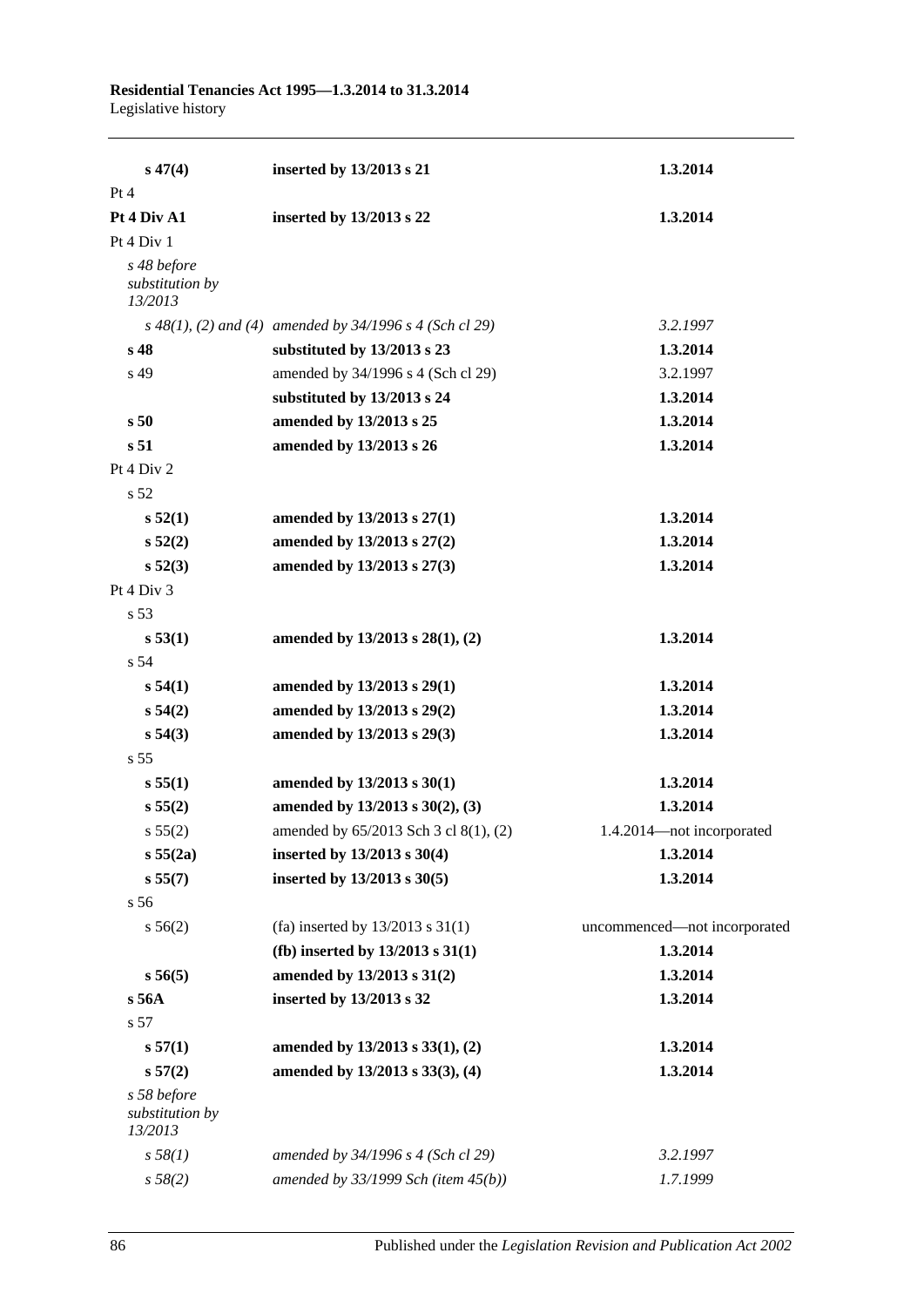| s <sub>58</sub> | substituted by 13/2013 s 34                                                        | 1.3.2014                     |
|-----------------|------------------------------------------------------------------------------------|------------------------------|
| s 58A           | inserted by 13/2013 s 34                                                           | 1.3.2014                     |
| Pt 4 Div 4      |                                                                                    |                              |
| heading         | amended by 13/2013 s 35                                                            | 1.3.2014                     |
| s 61            |                                                                                    |                              |
| s 61(1)         | amended by $13/2013$ s $36(1)$ —(3)                                                | 1.3.2014                     |
| s61(2)          | amended by 13/2013 s 36(4)-(7)                                                     | 1.3.2014                     |
| $s\ 61(2a)$     | inserted by 13/2013 s 36(8)                                                        | 1.3.2014                     |
| s61(3)          | amended by 13/2013 s 36(9)                                                         | 1.3.2014                     |
| s 61(4)         | amended by 13/2013 s 36(10)                                                        | 1.3.2014                     |
| $s \, 61(5)$    | inserted by $13/2013$ s $36(11)$                                                   | uncommenced-not incorporated |
| s 62            |                                                                                    |                              |
| s 62(1)         | amended by 34/1996 s 4 (Sch cl 29)                                                 | 3.2.1997                     |
|                 | amended by 13/2013 s 37(1), (2)                                                    | 1.3.2014                     |
| $s \, 62(2)$    | amended by 34/1996 s 4 (Sch cl 29)                                                 | 3.2.1997                     |
|                 | amended by 13/2013 s 37(3)-(5)                                                     | 1.3.2014                     |
| s 63            |                                                                                    |                              |
| s 63(1)         | amended by 13/2013 s 38(1)                                                         | 1.3.2014                     |
| s 63(3)         | amended by 13/2013 s 38(2)                                                         | 1.3.2014                     |
| s 63(5)         | substituted by 13/2013 s 38(3)                                                     | 1.3.2014                     |
| s 63(5a)        | inserted by 13/2013 s 38(3)                                                        | uncommenced-not incorporated |
| s 63(6)         | amended by 13/2013 s 38(4)                                                         | 1.3.2014                     |
| s 63(7)         | amended by 44/2003 s 3(1) (Sch 1)                                                  | 24.11.2003                   |
|                 | amended by 13/2013 s 38(5), (6)                                                    | 1.3.2014                     |
| s 63(8)         | amended by 13/2013 s 38(7)                                                         | 1.3.2014                     |
| s 63(9)         | amended by 13/2013 s 38(8), (9)                                                    | 1.3.2014                     |
| s 63(11)        | amended by 13/2013 s 38(10)                                                        | uncommenced-not incorporated |
| s 63(12)        | deleted by 13/2013 s 38(11)                                                        | uncommenced-not incorporated |
| $s\,63(13)$     | s 63 footnotes 1 and 2 redesignated as $s$ 63(13)<br>by $44/2003$ s $3(1)$ (Sch 1) | 24.11.2003                   |
|                 | amended by 13/2013 s 38(12)                                                        | 1.3.2014                     |
| Pt 4 Div 5      |                                                                                    |                              |
| s <sub>65</sub> |                                                                                    |                              |
| s 65(2)         | amended by 13/2013 s 39(1), (2)                                                    | 1.3.2014                     |
| Pt 4 Div 6      |                                                                                    |                              |
| s 66            |                                                                                    |                              |
| s 66(1)         | amended by 13/2013 s 40(1)                                                         | 1.3.2014                     |
| s66(2)          | amended by 13/2013 s 40(2), (3)                                                    | 1.3.2014                     |
| s 66(3)         | amended by 13/2013 s 40(4), (5)                                                    | 1.3.2014                     |
| Pt 4 Div 7      |                                                                                    |                              |
| s 68            |                                                                                    |                              |
| s68(1)          | amended by 13/2013 s 41(1)                                                         | 1.3.2014                     |
| s68(1a)         | inserted by 13/2013 s 41(2)                                                        | 1.3.2014                     |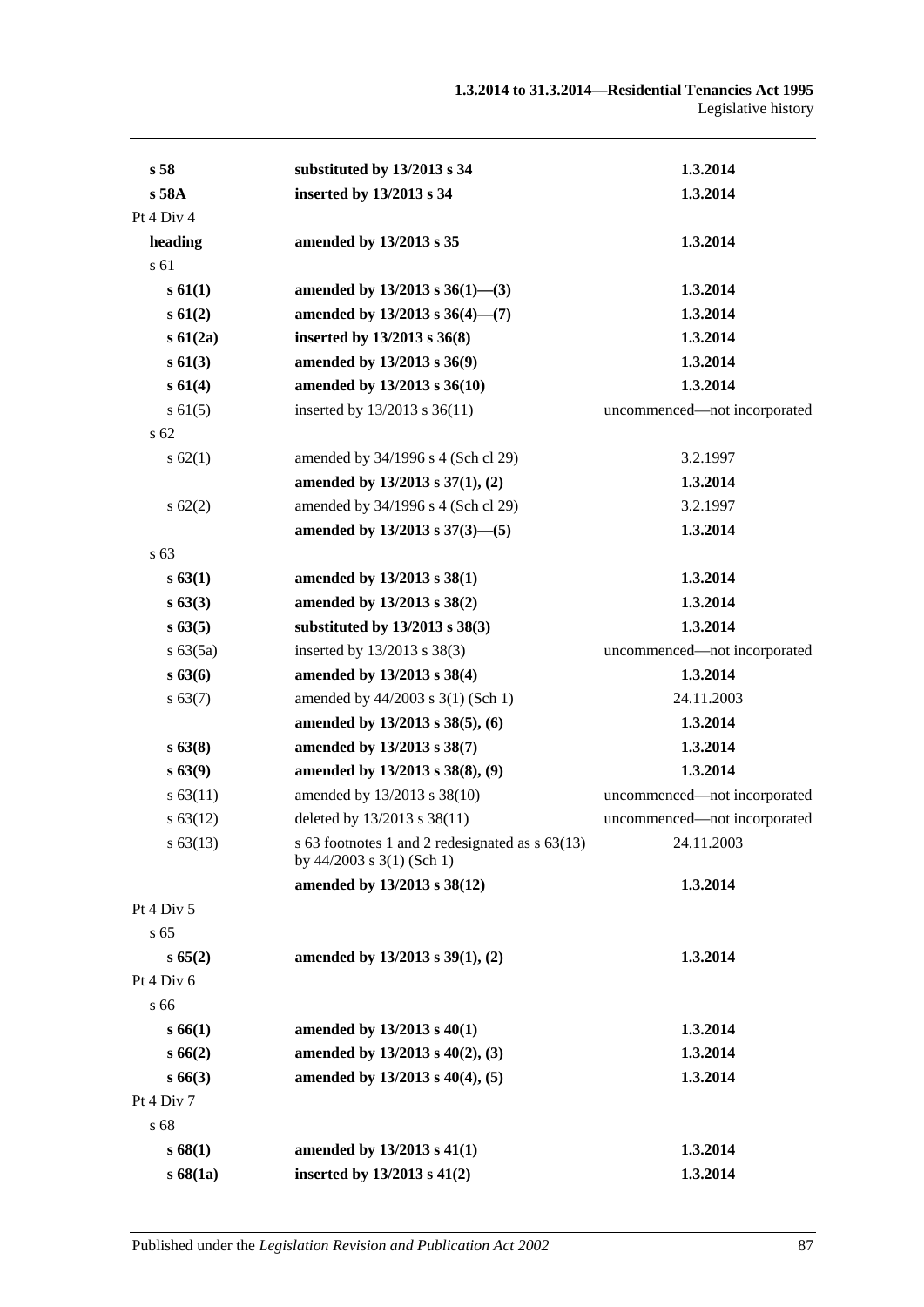| s68(2)                          | amended by 13/2013 s 41(3)                                                              | 1.3.2014                  |
|---------------------------------|-----------------------------------------------------------------------------------------|---------------------------|
| s 68(2)                         | amended by 65/2013 Sch 3 cl 9                                                           | 1.4.2014-not incorporated |
| s68(3)                          | substituted by 13/2013 s 41(4)                                                          | 1.3.2014                  |
| s68(4)                          | amended by 13/2013 s 41(5)                                                              | 1.3.2014                  |
| s68(5)                          | inserted by 13/2013 s 41(6)                                                             | 1.3.2014                  |
| Pt 4 Div 8                      |                                                                                         |                           |
| s 69                            |                                                                                         |                           |
| s 69(1)                         | amended by 13/2013 s 42(1)                                                              | 1.3.2014                  |
| s69(2)                          | amended by 13/2013 s 42(2), (3)                                                         | 1.3.2014                  |
| $s\,69(3a)$                     | inserted by 13/2013 s 42(4)                                                             | 1.3.2014                  |
| s 70                            |                                                                                         |                           |
| $s\,70(1a)$                     | inserted by 13/2013 s 43(1)                                                             | 1.3.2014                  |
| $s \, 70(3)$                    | amended by 13/2013 s 43(2)                                                              | 1.3.2014                  |
| Pt 4 Div 9A                     | inserted by 13/2013 s 44                                                                | 1.3.2014                  |
| Pt 4 Div 10                     |                                                                                         |                           |
| s 72                            | substituted by 13/2013 s 45                                                             | 1.3.2014                  |
| Pt 4 Div 11                     |                                                                                         |                           |
| heading                         | substituted by 13/2013 s 46                                                             | 1.3.2014                  |
| s 73                            |                                                                                         |                           |
| s 73(1)                         | amended by 13/2013 s 47(1)                                                              | 1.3.2014                  |
| s 73(2)                         | amended by 54/2012 s 34(1)                                                              | 28.2.2013                 |
|                                 | substituted by $13/2013$ s $47(2)$                                                      | 1.3.2014                  |
| $s \, 73(3)$                    | amended by 54/2012 s 34(2)                                                              | 28.2.2013                 |
|                                 | substituted by $13/2013$ s $47(2)$                                                      | 1.3.2014                  |
| s 73(4)                         | inserted by 54/2012 s 34(3)                                                             | 28.2.2013                 |
|                                 | amended by 13/2013 s 47(3)                                                              | 1.3.2014                  |
| s 73(5)                         | inserted by 54/2012 s 34(3)                                                             | 28.2.2013                 |
| s73(6)                          | inserted by 54/2012 s 34(3)                                                             | 28.2.2013                 |
| water security<br>rebate amount | amended by 13/2013 s 47(4)                                                              | 8.6.2013                  |
| Pt 4 Div 12                     |                                                                                         |                           |
| s 74                            |                                                                                         |                           |
| s74(2)                          | amended by 13/2013 s 48(1)                                                              | 1.3.2014                  |
| $s \, 74(2)$                    | amended by 65/2013 Sch 3 cl 10(1)                                                       | 1.4.2014-not incorporated |
| s $74(2a)$                      | s 74(2) dot point redesignated as $\frac{1}{2}$ 74(2a) by<br>$44/2003$ s 3(1) (Sch 1)   | 24.11.2003                |
|                                 | substituted by 13/2013 s 48(2)                                                          | 1.3.2014                  |
|                                 | amended by 65/2013 Sch 3 cl 10(2)                                                       | 1.4.2014-not incorporated |
| $s\,74(2ab)$                    | inserted by 13/2013 s 48(2)                                                             | 1.3.2014                  |
| s $74(2b)$ and $(2c)$           | s $74(2)$ dot points redesignated as s $74(2b)$ and<br>$(2c)$ by 44/2003 s 3(1) (Sch 1) | 24.11.2003                |
| s74(5)                          | amended by 13/2013 s 48(3)                                                              | 1.3.2014                  |
| Pt 4 Div 15                     |                                                                                         |                           |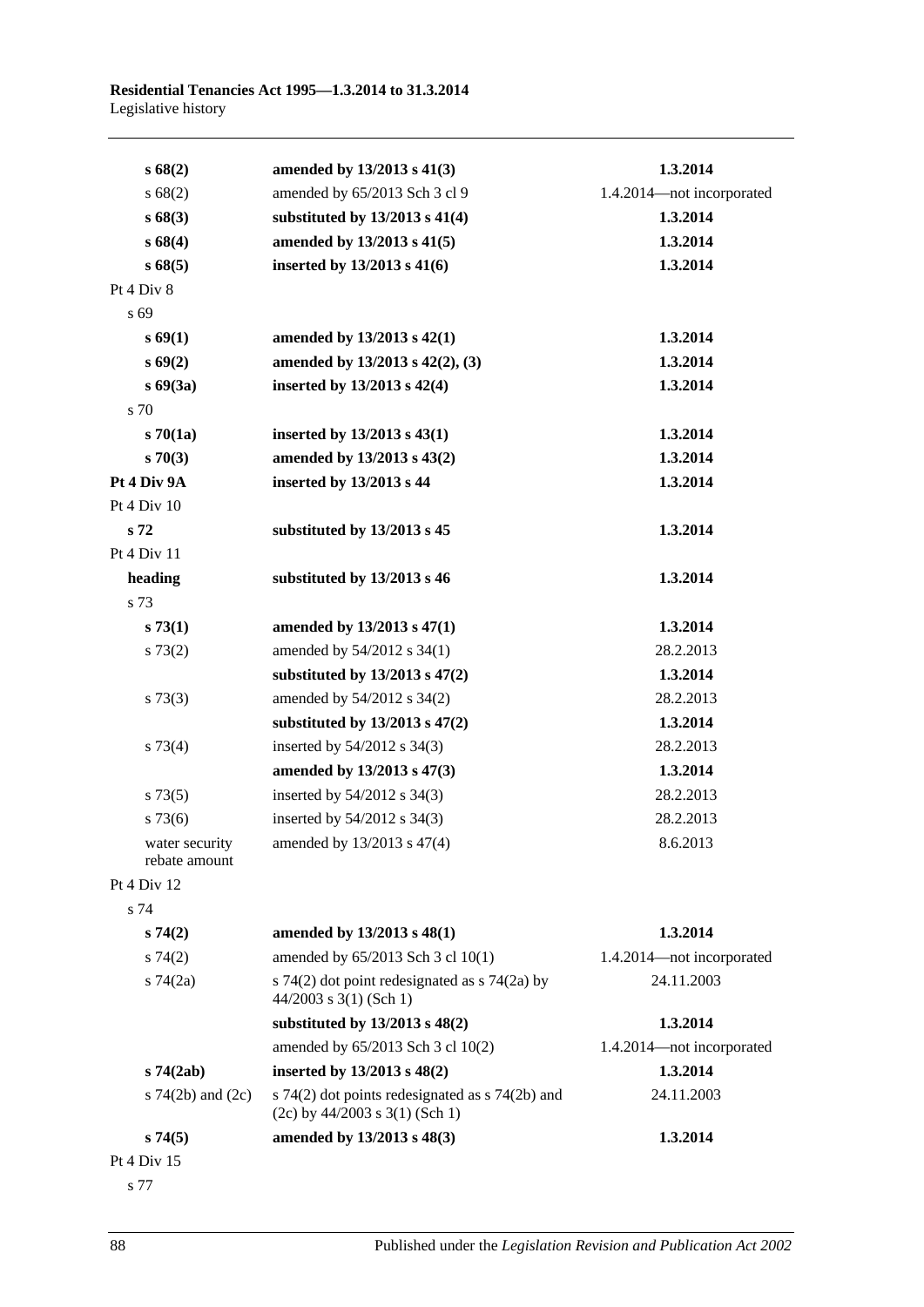| s 77(3)               | amended by 13/2013 s 49                                                                 | 1.3.2014                  |
|-----------------------|-----------------------------------------------------------------------------------------|---------------------------|
| s 78A                 | inserted by 13/2013 s 50                                                                | 1.3.2014                  |
| $Pt\,5$               |                                                                                         |                           |
| Pt $5$ Div $1$        |                                                                                         |                           |
| s 79                  | (a) deleted by $13/2013$ s 51                                                           | 1.3.2014                  |
| s 79A                 | inserted by 13/2013 s 52                                                                | 1.3.2014                  |
| Pt 5 Div 2            |                                                                                         |                           |
| s 80                  |                                                                                         |                           |
| $s\,80(2)$            | amended by 13/2013 s 53                                                                 | 1.3.2014                  |
| s $80(6)$ and $(7)$   | s $80(5)$ dot points redesignated as s $80(6)$ and (7)<br>by $44/2003$ s $3(1)$ (Sch 1) | 24.11.2003                |
| s 81                  |                                                                                         |                           |
| s 81(3)               | amended by 13/2013 s 54(1)                                                              | 1.3.2014                  |
| s 81(4)               | amended by 13/2013 s 54(2)                                                              | 1.3.2014                  |
| s 82                  |                                                                                         |                           |
| s 82(1)               | substituted by 65/2013 Sch 3 cl 11                                                      | 1.4.2014-not incorporated |
| s 83                  |                                                                                         |                           |
| s 83(2)               | substituted by 13/2013 s 55                                                             | 1.3.2014                  |
| s 83(2)               | amended by 65/2013 Sch 3 cl 12                                                          | 1.4.2014-not incorporated |
| ss 83A and 83B        | inserted by 13/2013 s 56                                                                | 1.3.2014                  |
| s 84                  |                                                                                         |                           |
| s 84(1)               | substituted by $13/2013$ s $57(1)$                                                      | 1.3.2014                  |
| s 84(3)               | inserted by 13/2013 s 57(2)                                                             | 1.3.2014                  |
| Pt 5 Div 3            |                                                                                         |                           |
| s85                   |                                                                                         |                           |
| s 85(3a)              | s $85(3)$ dot point redesignated as s $85(3a)$ by<br>$44/2003$ s 3(1) (Sch 1)           | 24.11.2003                |
| s85A                  | inserted by 13/2013 s 58                                                                | 1.3.2014                  |
| ss 86A and 86B        | inserted by 13/2013 s 59                                                                | 1.3.2014                  |
| Pt 5 Div 4            |                                                                                         |                           |
| s 87                  |                                                                                         |                           |
| $s 87(1a)$ and $(1b)$ | inserted by 13/2013 s 60                                                                | 1.3.2014                  |
| s 90                  |                                                                                         |                           |
| $s\,90(2)$            | substituted by 55/1999 s 5                                                              | 3.10.1999                 |
|                       | amended by 44/2006 s 49                                                                 | 18.1.2007                 |
| $s \ 90(2a)$          | inserted by $55/1999$ s 5                                                               | 3.10.1999                 |
| $s\,90(3)$            |                                                                                         |                           |
| interested person     | amended by 13/2013 s 61(1)                                                              | 1.3.2014                  |
| $s\,90(4)$ and (5)    | inserted by $13/2013$ s $61(2)$                                                         | 1.3.2014                  |
| Pt 5 Div 5            |                                                                                         |                           |
| s 92A                 | inserted by 13/2013 s 62                                                                | 1.3.2014                  |
| Pt 5 Div 6            |                                                                                         |                           |

s 93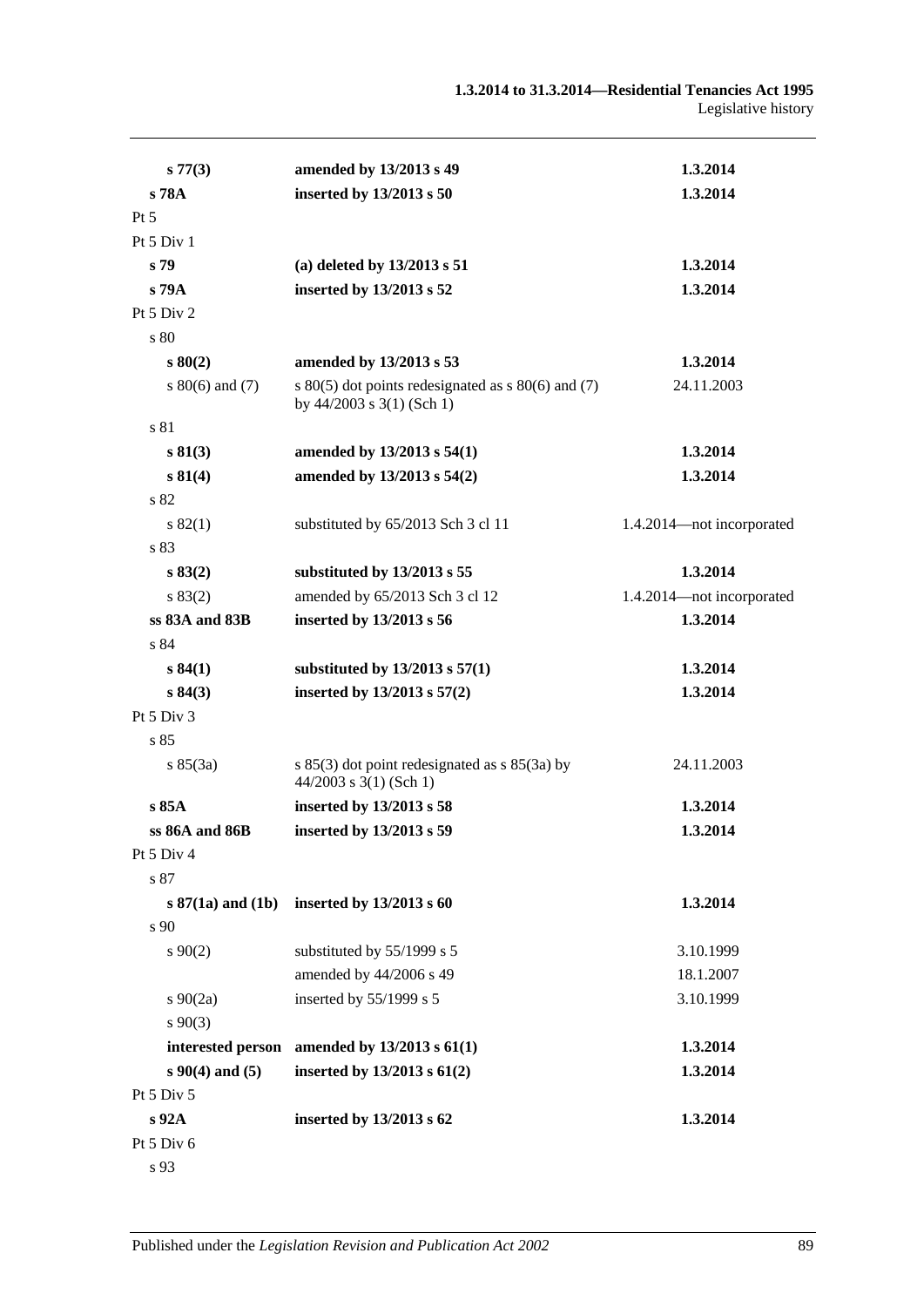| $s\,93(1)$                                   | substituted by $13/2013$ s $63(1)$                                         | 1.3.2014                                                                 |
|----------------------------------------------|----------------------------------------------------------------------------|--------------------------------------------------------------------------|
| $s\,93(2)$                                   | amended by 13/2013 s 63(2)                                                 | 1.3.2014                                                                 |
| $s\,93(4a)$                                  | s 93(4) dot point redesignated as s 93(4a) by<br>$44/2003$ s 3(1) (Sch 1)  | 24.11.2003                                                               |
| s 94                                         |                                                                            |                                                                          |
| $s\,94(1a)$                                  | inserted by 13/2013 s 64                                                   | 1.3.2014                                                                 |
| s <sub>95</sub>                              | amended by 13/2013 s 65                                                    | 1.3.2014                                                                 |
| s 96                                         |                                                                            |                                                                          |
| s 96(1a)—(1c)                                | inserted by 13/2013 s 66                                                   | 1.3.2014                                                                 |
| Pt 5 Div 7 before<br>substitution by 13/2013 |                                                                            |                                                                          |
| s <sub>97</sub>                              |                                                                            |                                                                          |
| $s\,97(4)$                                   | substituted by 55/1999 s $6(a)$                                            | 3.10.1999                                                                |
| $s\,97(6)$                                   | amended by $55/1999 s 6(b)$                                                | 3.10.1999                                                                |
| <b>Pt 5 Div 7</b>                            | substituted by 13/2013 s 67                                                | 1.3.2014                                                                 |
| Pt 5 Div 8                                   |                                                                            |                                                                          |
| s 99                                         |                                                                            |                                                                          |
| $s\,99(1)$                                   | substituted by $13/2013$ s $68(1)$                                         | 1.3.2014                                                                 |
| s 99(3)                                      | amended by 13/2013 s 68(2)                                                 | 1.3.2014                                                                 |
| $s\,99(5)$                                   | amended by 13/2013 s 68(3)                                                 | 1.3.2014                                                                 |
| $s\,99(6)$                                   | amended by 13/2013 s 68(4)                                                 | 1.3.2014                                                                 |
| $s\,99(8)$                                   | amended by 13/2013 s 68(2)                                                 | 1.3.2014                                                                 |
| Pt 5A                                        | inserted by 13/2013 s 69                                                   | 1.3.2014                                                                 |
| $Pt\ 6$                                      |                                                                            |                                                                          |
| s 100                                        |                                                                            |                                                                          |
| $s\ 100(3)$                                  | amended by 13/2013 s 70(1)                                                 | 1.3.2014                                                                 |
| $s\ 100(5)$                                  | amended by 13/2013 s 70(2)                                                 | 1.3.2014                                                                 |
| s 100(6)                                     | inserted by 13/2013 s 70(3)                                                | uncommenced-not incorporated                                             |
| s 101                                        |                                                                            |                                                                          |
| s 101(1)                                     | s 101 amended and redesignated as s 101(1) by<br>$13/2013$ s $71(1)$ - (3) | 7.2.2014                                                                 |
| s 101(2)                                     | inserted by 13/2013 s 71(3)                                                | 7.2.2014                                                                 |
| Pt 7 before substitution<br>by 13/2013       |                                                                            |                                                                          |
| s 105A                                       | inserted by 21/1998 s 25                                                   | 28.5.1998                                                                |
| Pt <sub>7</sub>                              | substituted by 13/2013 s 72                                                | 1.3.2014 except ss $105L(2)$ and<br>105M-uncommenced-not<br>incorporated |
| Pt 8                                         |                                                                            |                                                                          |
| Pt 8 Div 1                                   | substituted by 13/2013 s 73                                                | 1.3.2014                                                                 |
| Pt 8 Div 3                                   |                                                                            |                                                                          |
| s 110                                        |                                                                            |                                                                          |
| s 110(1)                                     | s 110 amended and redesignated as $s$ 110(1) by<br>55/1999 s 7(a)—(c)      | 3.10.1999                                                                |
|                                              | amended by 13/2013 s 74(1)-(3)                                             | 1.3.2014                                                                 |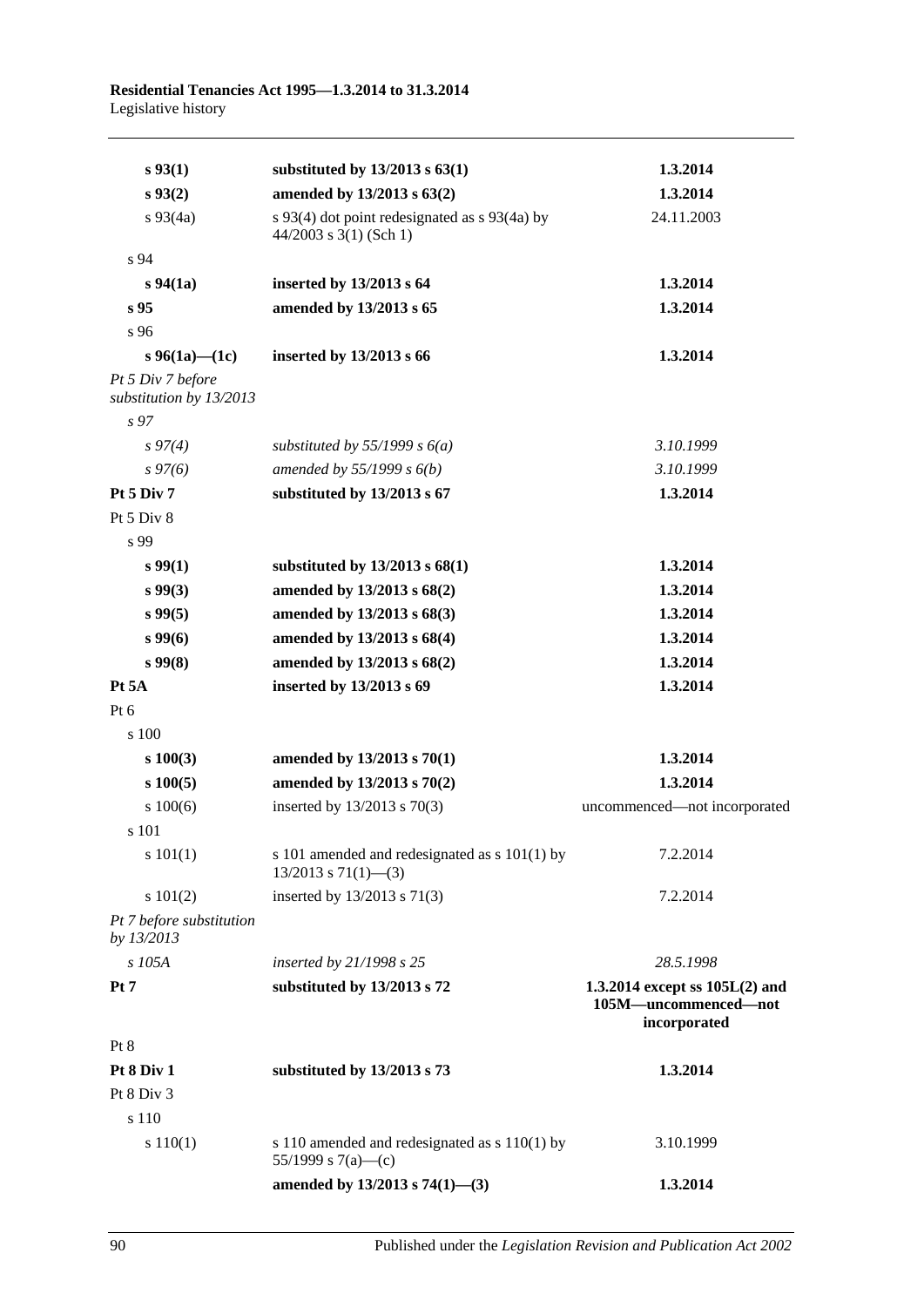| s 110(2)                          | inserted by $55/1999$ s $7(c)$                    | 3.10.1999                           |
|-----------------------------------|---------------------------------------------------|-------------------------------------|
| Pt 8 Div 4                        |                                                   |                                     |
| s 113                             |                                                   |                                     |
| s 113(1)                          | amended by 13/2013 s 75(1)                        | 1.3.2014                            |
| s 113(3)                          | amended by 13/2013 s 75(2), (3)                   | 1.3.2014                            |
| s 114                             | amended by 13/2013 s 76                           | 1.3.2014                            |
| Pt 9                              |                                                   |                                     |
| s 115                             |                                                   |                                     |
| $s\ 115(3)$                       | amended by 13/2013 s 77                           | 1.3.2014                            |
| s 116                             | deleted by 13/2013 s 78                           | 1.3.2014                            |
| s 117A                            | inserted by 13/2013 s 79                          | 1.3.2014                            |
| s 119                             |                                                   |                                     |
| s 119(1)                          | amended by 21/1998 s 26                           | 28.5.1998                           |
| $s\ 119(3)$                       | amended by 13/2013 s 80                           | 1.3.2014                            |
| s 120                             |                                                   |                                     |
| s 120(1)                          | amended by 13/2013 s 81(1)                        | 1.3.2014                            |
| $s\ 120(2)$                       | deleted by $13/2013$ s $81(2)$                    | 1.3.2014                            |
| s 121                             |                                                   |                                     |
| $s\ 121(3)$                       | amended by 13/2013 s 82(1)                        | 1.3.2014                            |
| s 121(4)                          | inserted by 34/1996 s 4 (Sch cl 29)               | 3.2.1997                            |
|                                   | amended by 13/2013 s 82(2)                        | 1.3.2014                            |
| Sch before deletion by<br>13/2013 | heading substituted by $44/2003$ s $3(1)$ (Sch 1) | 24.11.2003                          |
| Div 1                             | deleted by $44/2003$ s $3(1)$ (Sch 1)             | 24.11.2003                          |
| Div 2 heading                     | deleted by $44/2003$ s $3(1)$ (Sch 1)             | 24.11.2003                          |
| Div 3                             | deleted by $44/2003$ s $3(1)$ (Sch 1)             | 24.11.2003                          |
| <b>Sch</b>                        | deleted by 13/2013 s 83                           | 1.3.2014                            |
| Sch 1                             | inserted by 13/2013 s 83                          | 1.3.2014 except<br>cl 5-uncommenced |

# **Transitional etc provisions associated with Act or amendments**

# *Statutes Amendment and Repeal (Common Expiation Scheme) Act 1996*

# **5—Transitional provision**

An Act repealed or amended by this Act will continue to apply (as in force immediately prior to the repeal or amendment coming into operation) to an expiation notice issued under the repealed or amended Act.

# **Historical versions**

Reprint No 1—3.2.1997 Reprint No 2—28.5.1998 Reprint No 3—1.7.1999 Reprint No 4—3.10.1999